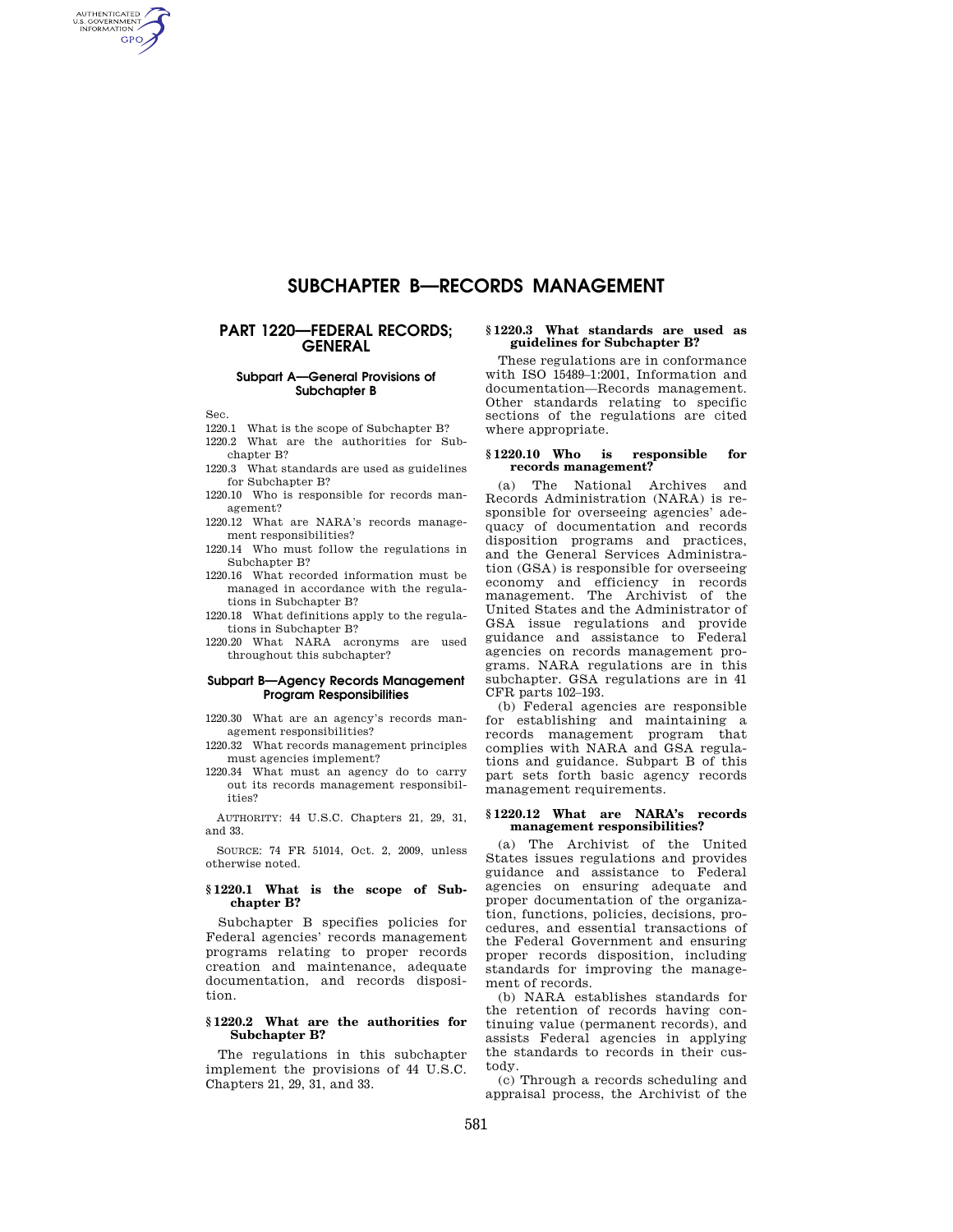United States determines which Federal records have temporary value and may be destroyed and which Federal records have permanent value and must be preserved and transferred to the National Archives of the United States. The Archivist's determination constitutes mandatory authority for the final disposition of all Federal records.

(d) The Archivist of the United States issues General Records Schedules (GRS) authorizing disposition, after specified periods of time, of records common to several or all Federal agencies.

#### **§ 1220.14 Who must follow the regulations in Subchapter B?**

The regulations in Subchapter B apply to Federal agencies as defined in §1220.18.

#### **§ 1220.16 What recorded information must be managed in accordance with the regulations in Subchapter B?**

The requirements in Subchapter B apply to documentary materials that meet the definition of Federal records. See also Part 1222 of this subchapter.

#### **§ 1220.18 What definitions apply to the regulations in Subchapter B?**

As used in subchapter B—

*Adequate and proper documentation*  means a record of the conduct of Government business that is complete and accurate to the extent required to document the organization, functions, policies, decisions, procedures, and essential transactions of the agency and that is designed to furnish the information necessary to protect the legal and financial rights of the Government and of persons directly affected by the agency's activities.

*Agency (see Executive agency and Federal agency).* 

*Appraisal* is the process by which the NARA determines the value and the final disposition of Federal records, designating them either temporary or permanent.

*Commercial records storage facility* is a private sector commercial facility that offers records storage, retrieval, and disposition services.

# **§ 1220.14 36 CFR Ch. XII (7–1–21 Edition)**

*Comprehensive schedule* is an agency manual or directive containing descriptions of and disposition instructions for documentary materials in all physical forms, record and nonrecord, created by a Federal agency or major component of an Executive department. Unless taken from General Records Schedules (GRS) issued by NARA, the disposition instructions for records must be approved by NARA on one or more Standard Form(s) 115, Request for Records Disposition Authority, prior to issuance by the agency. The disposition instructions for nonrecord materials are established by the agency and do not require NARA approval. See also *records schedule.* 

*Contingent records* are records whose final disposition is dependent on an action or event, such as sale of property or destruction of a facility, which will take place at some unspecified time in the future.

*Disposition* means those actions taken regarding records no longer needed for the conduct of the regular current business of the agency.

*Disposition authority* means the legal authorization for the retention and disposal of records. For Federal records it is found on SF 115s, Request for Records Disposition Authority, which have been approved by the Archivist of the United States. For nonrecord materials, the disposition is established by the creating or custodial agency. See also *records schedule.* 

*Documentary materials* is a collective term that refers to recorded information, regardless of the medium or the method or circumstances of recording.

*Electronic record* means any information that is recorded in a form that only a computer can process and that satisfies the definition of a Federal record under the Federal Records Act. The term includes both record content and associated metadata that the agency determines is required to meet agency business needs.

*Evaluation* means the selective or comprehensive inspection, audit, or review of one or more Federal agency records management programs for effectiveness and for compliance with applicable laws and regulations. It includes recommendations for correcting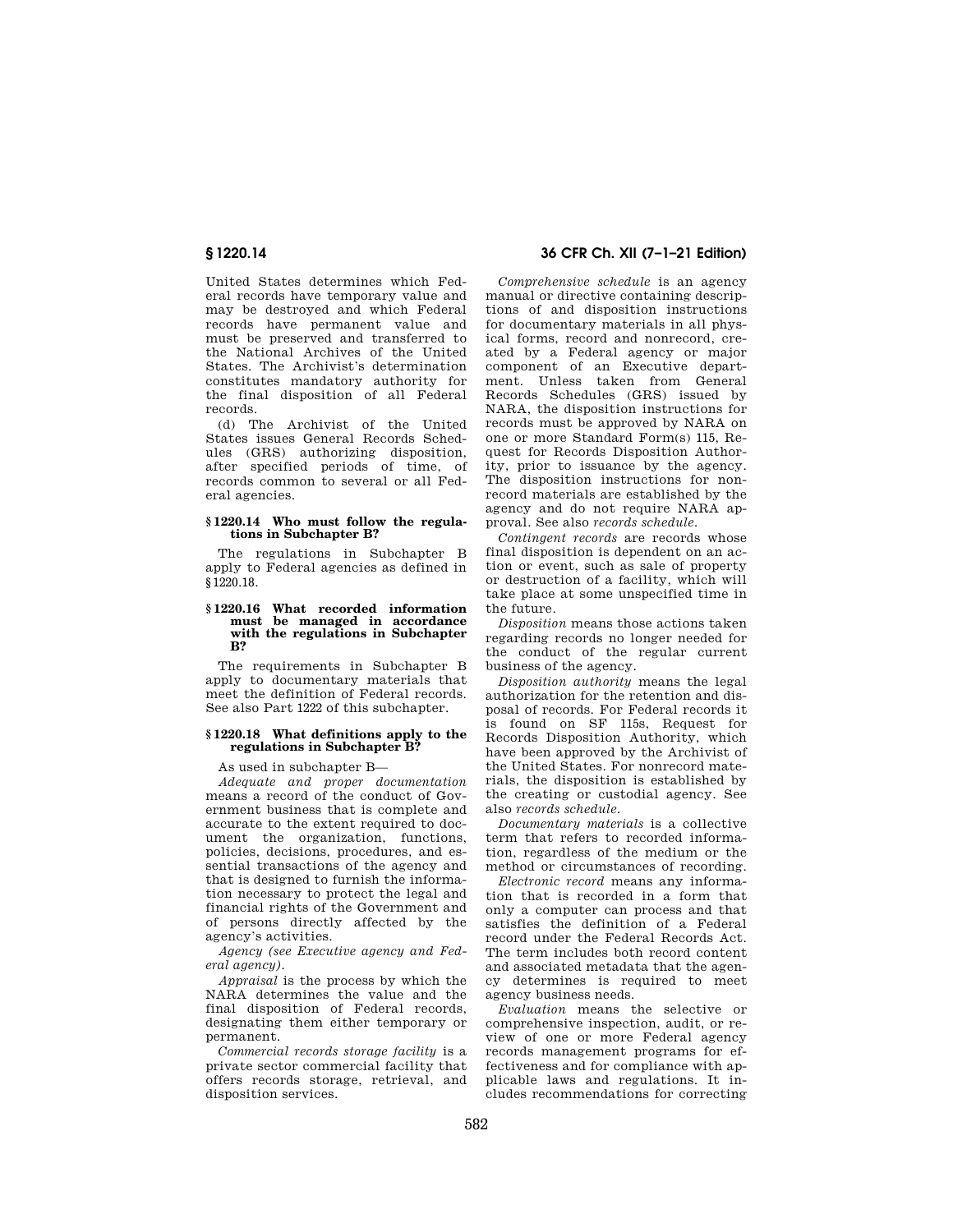# **National Archives and Records Administration § 1220.18**

or improving records management policies and procedures, and follow-up activities, including reporting on and implementing the recommendations.

*Executive agency* means any executive department or independent establishment in the Executive branch of the U.S. Government, including any wholly owned Government corporation.

*Federal agency* means any executive agency or any establishment in the Legislative or Judicial branches of the Government (except the Supreme Court, Senate, the House of Representatives, and the Architect of the Capitol and any activities under his direction). (44 U.S.C. 2901(14)).

*Federal records (see records).* 

*File* means an arrangement of records. The term denotes papers, photographs, maps, electronic information, or other recorded information regardless of physical form or characteristics, accumulated or maintained in filing equipment, boxes, on electronic media, or on shelves, and occupying office or storage space.

*Information system* means the organized collection, processing, transmission, and dissemination of information in accordance with defined procedures, whether automated or manual.

*Metadata* consists of preserved contextual information describing the history, tracking, and/or management of an electronic document.

*National Archives of the United States*  is the collection of all records selected by the Archivist of the United States because they have sufficient historical or other value to warrant their continued preservation by the Federal Government and that have been transferred to the legal custody of the Archivist of the United States, currently through execution of a Standard Form (SF) 258 (Agreement to Transfer Records to the National Archives of the United States). See also *permanent record.* 

*Nonrecord materials* are those Federally owned informational materials that do not meet the statutory definition of records (44 U.S.C. 3301) or that have been excluded from coverage by the definition. Excluded materials are extra copies of documents kept only for reference, stocks of publications and processed documents, and library or

museum materials intended solely for reference or exhibit.

*Permanent record* means any Federal record that has been determined by NARA to have sufficient value to warrant its preservation in the National Archives of the United States, even while it remains in agency custody. Permanent records are those for which the disposition is permanent on SF 115, Request for Records Disposition Authority, approved by NARA on or after May 14, 1973. The term also includes all records accessioned by NARA into the National Archives of the United States.

*Personal files* (also called *personal papers*) are documentary materials belonging to an individual that are not used to conduct agency business. Personal files are excluded from the definition of Federal records and are not owned by the Government.

*Recordkeeping requirements* means all statements in statutes, regulations, and agency directives or other authoritative issuances, that provide general or specific requirements for Federal agency personnel on particular records to be created and maintained by the agency.

*Recordkeeping system* is a manual or electronic system that captures, organizes, and categorizes records to facilitate their preservation, retrieval, use, and disposition.

*Records* or *Federal records* is defined in 44 U.S.C. 3301 as including ''all books, papers, maps, photographs, machine readable materials, or other documentary materials, regardless of physical form or characteristics, made or received by an agency of the United States Government under Federal law or in connection with the transaction of public business and preserved or appropriate for preservation by that agency or its legitimate successor as evidence of the organization, functions, policies, decisions, procedures, operations or other activities of the Government or because of the informational value of the data in them (44 U.S.C. 3301).'' (See also §1222.10 of this part for an explanation of this definition).

*Records center* is defined in 44 U.S.C. 2901(6) as an establishment maintained and operated by the Archivist (NARA Federal Records Center) or by another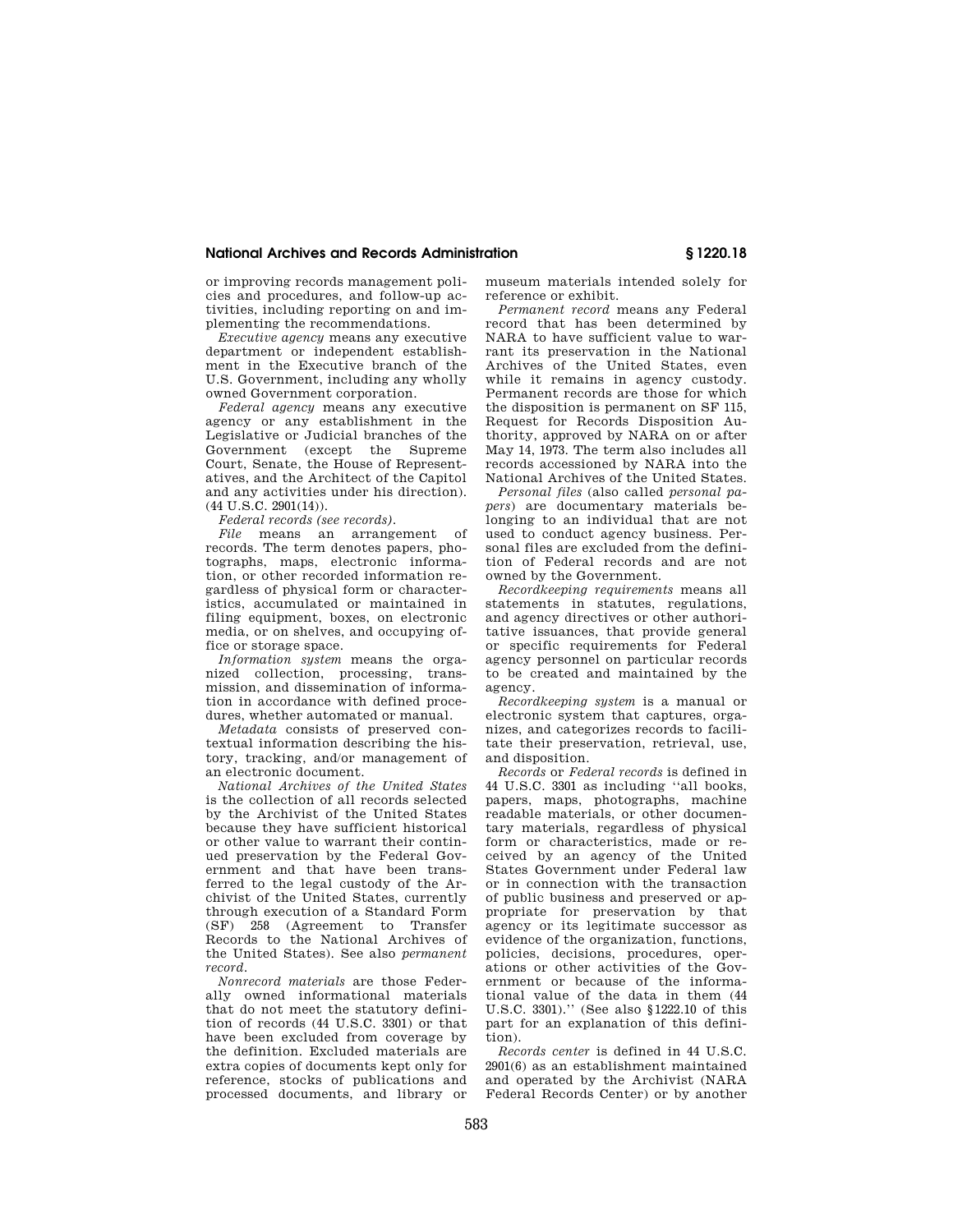Federal agency primarily for the storage, servicing, security, and processing of records which need to be preserved for varying periods of time and need not be retained in office equipment or space. See also *records storage facility.* 

*Records management,* as used in subchapter B, means the planning, controlling, directing, organizing, training, promoting, and other managerial activities involved with respect to records creation, records maintenance and use, and records disposition in order to achieve adequate and proper documentation of the policies and transactions of the Federal Government and effective and economical management of agency operations.

*Records schedule or schedule* means any of the following:

(1) A Standard Form 115, Request for Records Disposition Authority that has been approved by NARA to authorize the disposition of Federal records;

(2) A General Records Schedule (GRS) issued by NARA; or

(3) A published agency manual or directive containing the records descriptions and disposition instructions approved by NARA on one or more SF 115s or issued by NARA in the GRS. See also *comprehensive schedule.* 

*Records storage facility* is a records center or a commercial records storage facility, as defined in this section, i.e., a facility used by a Federal agency to store Federal records, whether that facility is operated and maintained by the agency, by NARA, by another Federal agency, or by a private commercial entity.

*Retention period* is the length of time that records must be kept.

*Series* means file units or documents arranged according to a filing or classification system or kept together because they relate to a particular subject or function, result from the same activity, document a specific kind of transaction, take a particular physical form, or have some other relationship arising out of their creation, receipt, or use, such as restrictions on access and use. Also called a *records series.* 

*Temporary record* means any Federal record that has been determined by the Archivist of the United States to have insufficient value (on the basis of current standards) to warrant its preser-

**§ 1220.20 36 CFR Ch. XII (7–1–21 Edition)** 

vation by the National Archives and Records Administration. This determination may take the form of:

(1) Records designated as disposable in an agency records disposition schedule approved by NARA (SF 115, Request for Records Disposition Authority); or

(2) Records designated as disposable in a General Records Schedule.

*Unscheduled records* are Federal records whose final disposition has not been approved by NARA on a SF 115, Request for Records Disposition Authority. Such records must be treated as permanent until a final disposition is approved.

# **§ 1220.20 What NARA acronyms are used throughout this subchapter?**

As used in this subchapter—

*AC* means Office of the Chief Records Officer, which includes NARA records management staff nationwide.

*ACRA* means the Records Appraisal and Agency Assistance Division.

*AFO* means the Office of Operations (regional records services).

*B–AD* means the Storage Coordination and Logistics Office.

*NARA* means the National Archives and Records Administration.

*RDE* means the Electronic Records Division.

*RDS* means the Special Media Records Division.

*RX* means Preservation Programs.

*WNRC* means the Washington National Records Center.

[83 FR 13653, Mar. 30, 2018]

# **Subpart B—Agency Records Management Responsibilities**

#### **§ 1220.30 What are an agency's records management responsibilities?**

(a) Under 44 U.S.C. 3101, the head of each Federal agency must make and preserve records containing adequate and proper documentation of the organization, functions, policies, decisions, procedures, and essential transactions of the agency. These records must be designed to furnish the information necessary to protect the legal and financial rights of the Government and of persons directly affected by the agency's activities.

(b) Under 44 U.S.C. 3102, the head of each Federal agency must establish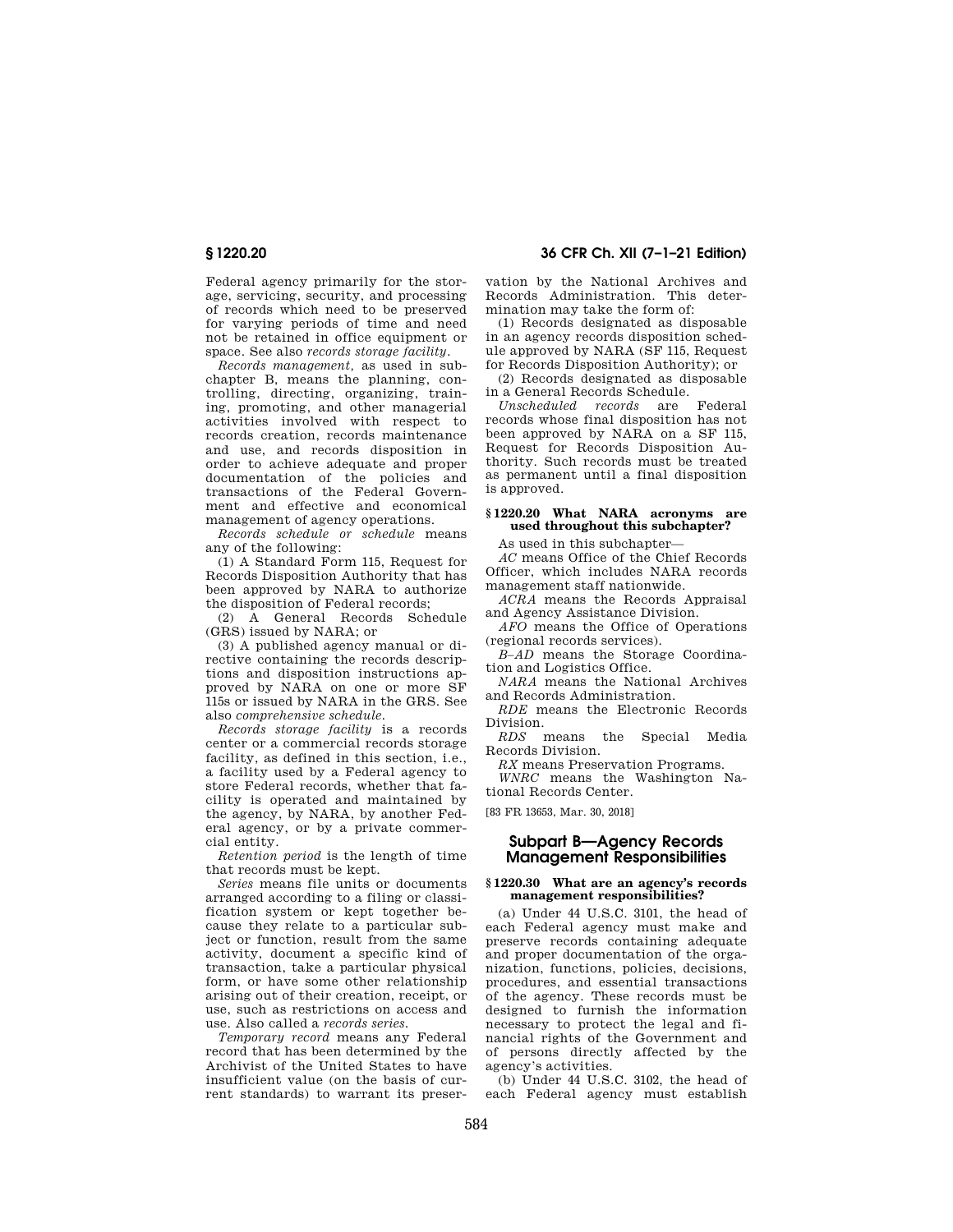# **National Archives and Records Administration § 1220.34**

and maintain an active, continuing program for the economical and efficient management of the records of the agency.

(c) Agency records management programs must provide for:

(1) Effective controls over the creation, maintenance, and use of records in the conduct of current business; and

(2) Cooperation with the Archivist and the Administrator of GSA in applying standards, procedures, and techniques designed to improve the management of records, promote the maintenance and security of records deemed appropriate for preservation, and facilitate the segregation and destruction of records of temporary value.

#### **§ 1220.32 What records management principles must agencies implement?**

Agencies must create and maintain authentic, reliable, and usable records and ensure that they remain so for the length of their authorized retention period. A comprehensive records management program provides policies and procedures for ensuring that:

(a) Records documenting agency business are created or captured;

(b) Records are organized and maintained to facilitate their use and ensure integrity throughout their authorized retention periods;

(c) Records are available when needed, where needed, and in a usable format to conduct agency business;

(d) Legal and regulatory requirements, relevant standards, and agency policies are followed;

(e) Records, regardless of format, are protected in a safe and secure environment and removal or destruction is carried out only as authorized in records schedules; and

(f) Continuity of operations is supported by a vital records program (see part 1223 of this subchapter).

#### **§ 1220.34 What must an agency do to carry out its records management responsibilities?**

To carry out the responsibilities specified in 44 U.S.C. 3101 and 3102, agencies must:

(a) Assign records management responsibility to a person and office with appropriate authority within the agency to coordinate and oversee implementation of the agency comprehensive records management program principles in §1220.32;

(b) Advise NARA and agency managers of the name(s) of the individual(s) assigned operational responsibility for the agency records management program. To notify NARA, send the name(s), e-mail and postal addresses, phone and fax numbers of the individual(s) to NARA (AC), 8601 Adelphi Road, College Park, MD 20740–6001 or to *RM.Communications@nara.gov.* The name, title, and phone number of the official or officials authorized by the head of the agency to sign records disposition schedules and requests for transfer of records to the custody of the National Archives must also be<br>submitted to NARA (AC) or submitted to NARA (AC) or *RM.Communications@nara.gov;* 

(c) Issue a directive(s) establishing program objectives, responsibilities, and authorities for the creation, maintenance, and disposition of agency records. Copies of the directive(s) (including subsequent amendments or supplements) must be disseminated throughout the agency, as appropriate, and a copy must be sent to NARA (AC);

(d) Assign records management responsibilities in each program (mission) and administrative area to ensure incorporation of recordkeeping requirements and records maintenance, storage, and disposition practices into agency programs, processes, systems, and procedures;

(e) Integrate records management and archival requirements into the design, development, and implementation of electronic information systems as specified in §1236.12 of this subchapter;

(f) Provide guidance and training to all agency personnel on their records management responsibilities, including identification of Federal records, in all formats and media;

(g) Develop records schedules for all records created and received by the agency and obtain NARA approval of the schedules prior to implementation, in accordance with 36 CFR parts 1225 and 1226 of this subchapter;

(h) Comply with applicable policies, procedures, and standards relating to records management and recordkeeping requirements issued by the Office of Management and Budget,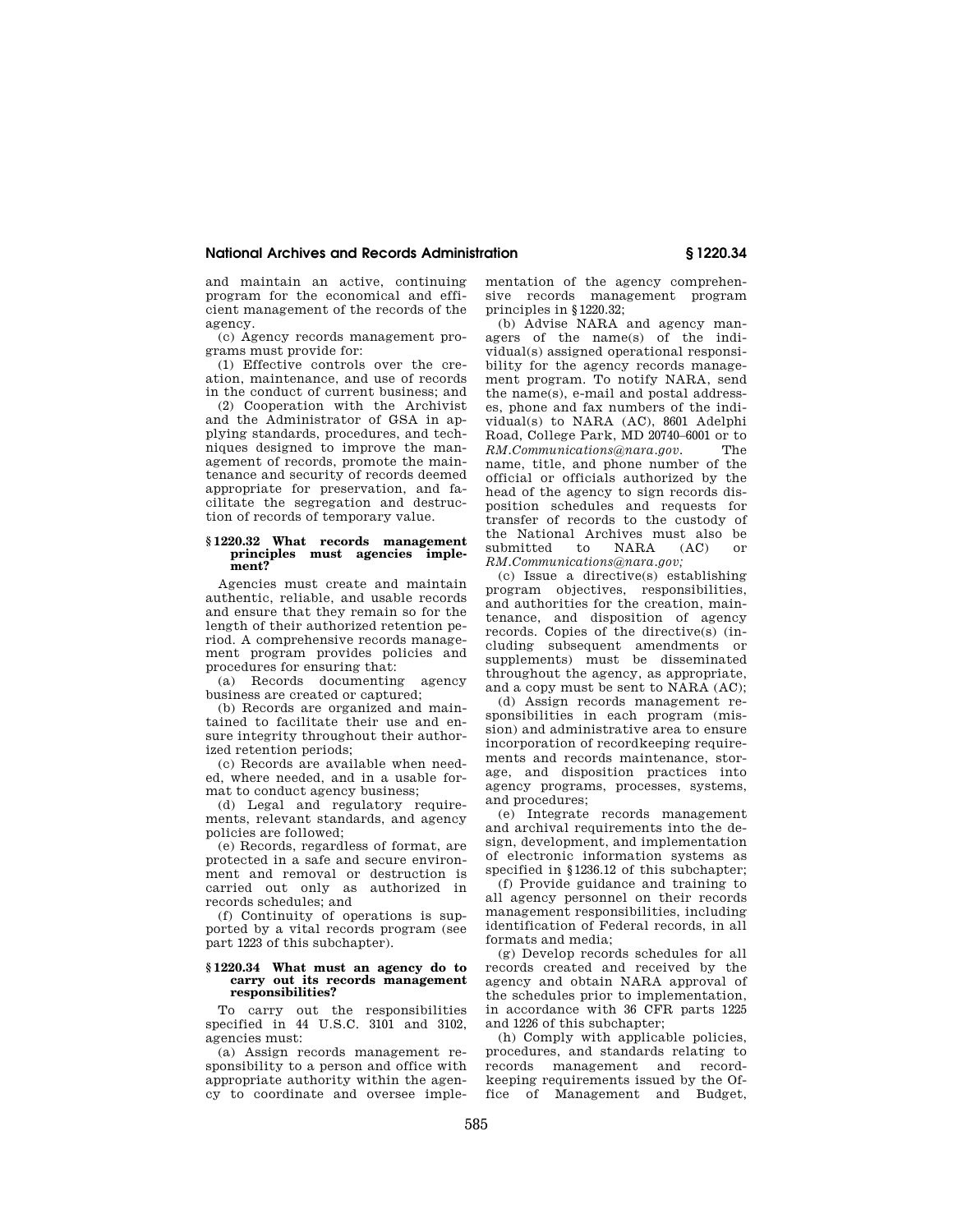NARA, GSA, or other agencies, as appropriate (see §1222.22 of this subchapter);

(i) Institute controls ensuring that all records, regardless of format or medium, are properly organized, classified or indexed, and described, and made available for use by all appropriate agency staff; and

(j) Conduct formal evaluations to measure the effectiveness of records management programs and practices, and to ensure that they comply with NARA regulations in this subchapter.

[74 FR 51014, Oct. 2, 2009, as amended at 83 FR 13653, Mar. 30, 2018]

# **PART 1222—CREATION AND MAIN-TENANCE OF FEDERAL RECORDS**

# **Subpart A—Identifying Federal Records**

Sec.<br>1222.1

What are the authorities for Part 1222?

- 1222.2 What definitions apply to this part?
- 1222.3 What standards are used as guidance for this part?
- 1222.10 How should agencies apply the statutory definition of Federal records?
- 1222.12 What types of documentary materials are Federal records?
- 1222.14 What are nonrecord materials?
- 1222.16 How are nonrecord materials managed?
- 1222.18 Under what conditions may nonrecord materials be removed from government agencies?
- 1222.20 How are personal files defined and managed?

#### **Subpart B—Agency Recordkeeping Requirements**

- 1222.22 What records are required to provide for adequate documentation of agency business?
- 1222.24 How do agencies establish recordkeeping requirements?
- 1222.26 What are the general recordkeeping requirements for agency programs?
- 1222.28 What are the series level recordkeeping requirements?
- 1222.30 When must agencies comply with the recordkeeping requirements of other agencies?
- 1222.32 How do agencies manage data and records created or received by contractors?
- 1222.34 How must agencies maintain records?

AUTHORITY: 44 U.S.C. 2904, 3101, 3102, and 3301.

# **Pt. 1222 36 CFR Ch. XII (7–1–21 Edition)**

SOURCE: 74 FR 51014, Oct. 2, 2009, unless otherwise noted.

# **Subpart A—Identifying Federal Records**

#### **§ 1222.1 What are the authorities for Part 1222?**

The statutory authorities for this part are 44 U.S.C. 2904, 3101, 3102, and 3301.

#### **§ 1222.2 What definitions apply to this part?**

See §1220.18 of this subchapter for definitions of terms used in part 1222.

# **§ 1222.3 What standards are used as guidance for this part?**

These regulations conform with guidance provided in ISO 15489–1:2001, Information and documentation—Records management. Paragraphs 7.1 (Principles of records management programmes), 7.2 (Characteristics of a record), 8.3.5 (Conversion and migration), 8.3.6 (Access, retrieval and use), and 9.6 (Storage and handling) apply to records creation and maintenance.

#### **§ 1222.10 How should agencies apply the statutory definition of Federal records?**

(a) The statutory definition of Federal records is contained in 44 U.S.C. 3301 and provided in §1220.18 of this subchapter.

(b) Several key terms, phrases, and concepts in the statutory definition of a Federal record are further explained as follows:

(1) *Documentary materials* has the meaning provided in §1220.18 of this subchapter.

(2) *Regardless of physical form or characteristics* means that the medium may be paper, film, disk, or other physical type or form; and that the method of recording may be manual, mechanical, photographic, electronic, or any other combination of these or other technologies.

(3) *Made* means the act of creating and recording information by agency personnel in the course of their official duties, regardless of the method(s) or the medium involved.

(4) *Received* means the acceptance or collection of documentary materials by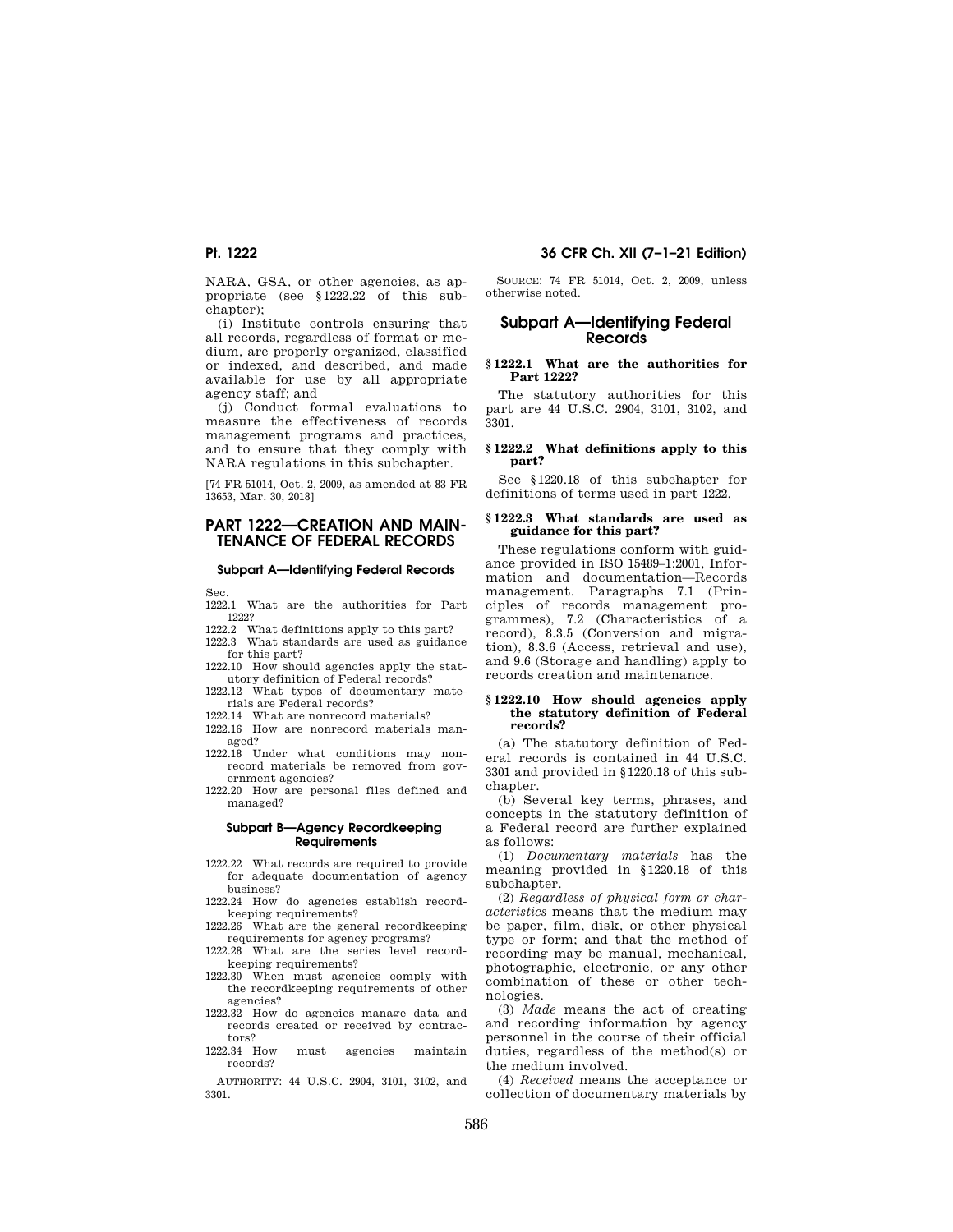# **National Archives and Records Administration § 1222.14**

or on behalf of an agency or agency personnel in the course of their official duties regardless of their origin (for example, other units of their agency, private citizens, public officials, other agencies, contractors, Government grantees) and regardless of how transmitted (in person or by messenger, mail, electronic means, or by any other method). In this context, the term does not refer to misdirected materials. It may or may not refer to loaned or seized materials depending on the conditions under which such materials came into agency custody or were used by the agency. Advice of legal counsel should be sought regarding the ''record'' status of loaned or seized materials.

(5) *Preserved* means the filing, storing, or any other method of systematically maintaining documentary materials in any medium by the agency. This term covers materials not only actually filed or otherwise systematically maintained but also those temporarily removed from existing filing systems.

(6) *Appropriate for preservation* means documentary materials made or received which, in the judgment of the agency, should be filed, stored, or otherwise systematically maintained by an agency because of the evidence of agency activities or information they contain, even if the materials are not covered by its current filing or maintenance procedures.

#### **§ 1222.12 What types of documentary materials are Federal records?**

(a) *General.* To ensure that complete and accurate records are made and retained in the Federal Government, agencies must distinguish between records and nonrecord materials by applying the definition of records (see 44 U.S.C. 3301 and 36 CFR 1220.18 and 1222.10 of this subchapter) to agency documentary materials in all formats and media.

(b) *Record status.* Documentary materials are records when they meet the conditions specified in §1222.10(b).

(c) *Working files and similar materials.*  Working files, such as preliminary drafts and rough notes, and other similar materials, are records that must be maintained to ensure adequate and proper documentation if:

(1) They were circulated or made available to employees, other than the creator, for official purposes such as approval, comment, action, recommendation, follow-up, or to communicate with agency staff about agency business; and

(2) They contain unique information, such as substantive annotations or comments that adds to a proper understanding of the agency's formulation and execution of basic policies, decisions, actions, or responsibilities.

(d) *Record status of copies.* The determination as to whether a particular document is a record does not depend upon whether it contains unique information. Multiple copies of the same document and documents containing duplicative information may each have record status depending on how they are used in conducting agency business.

#### **§ 1222.14 What are nonrecord materials?**

Nonrecord materials are U.S. Government-owned documentary materials that do not meet the conditions of records status (see §1222.12(b)) or that are specifically excluded from the statutory definition of records (see 44 U.S.C. 3301). An agency's records management program also needs to include managing nonrecord materials. There are three specific categories of materials excluded from the statutory definition of records:

(a) Library and museum material (but only if such material is made or acquired and preserved solely for reference or exhibition purposes), including physical exhibits, artifacts, and other material objects lacking evidential value.

(b) Extra copies of documents (but only if the sole reason such copies are preserved is for convenience of reference).

(c) Stocks of publications and of processed documents. Catalogs, trade journals, and other publications that are received from other Government agencies, commercial firms, or private institutions and that require no action and are not part of a case on which action is taken. (Stocks do not include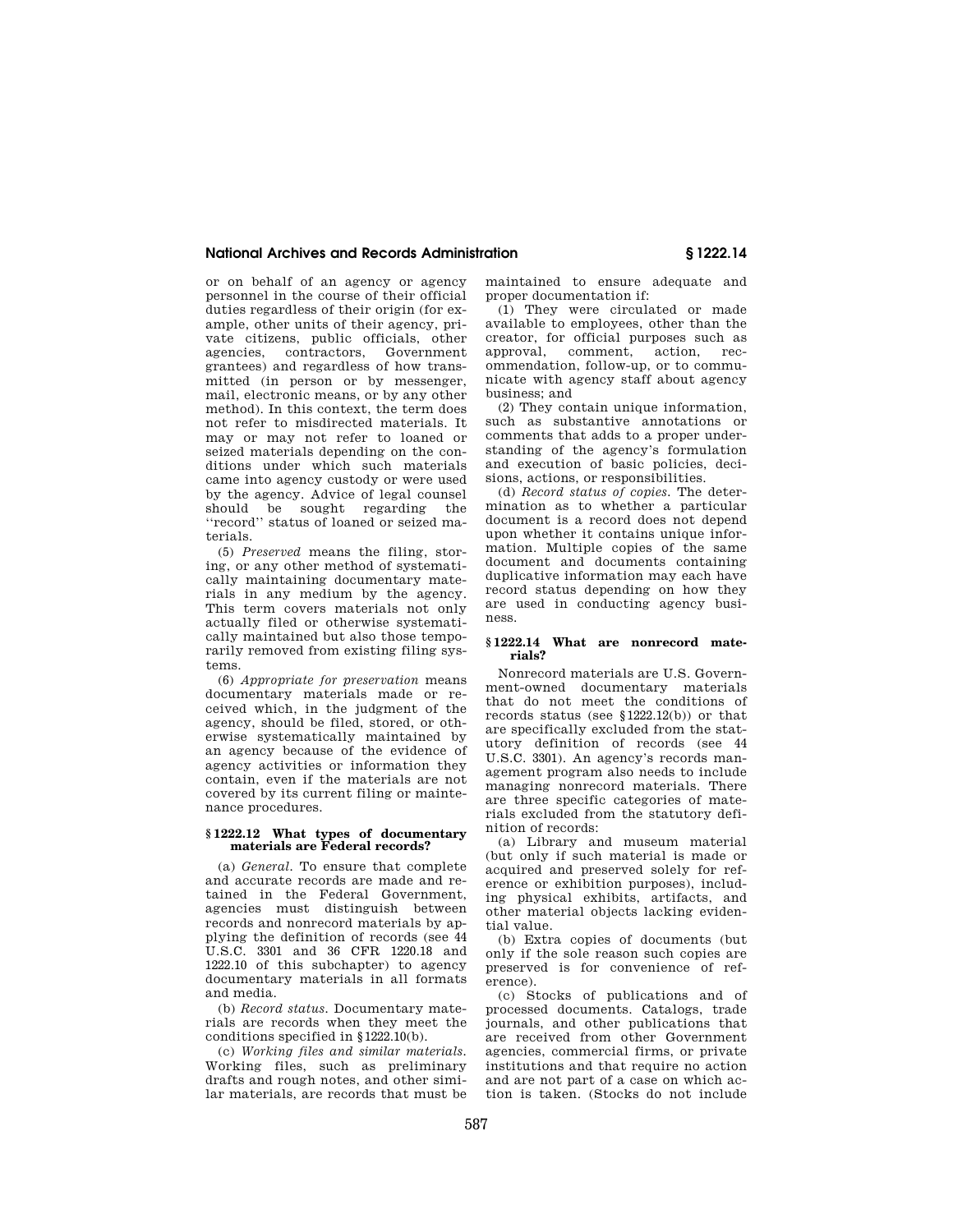# **§ 1222.16 36 CFR Ch. XII (7–1–21 Edition)**

serial or record sets of agency publications and processed documents, including annual reports, brochures, pamphlets, books, handbooks, posters and maps.)

#### **§ 1222.16 How are nonrecord materials managed?**

(a) Agencies must develop recordkeeping requirements to distinguish records from nonrecord materials.

(b) The following guidelines should be used in managing nonrecord materials:

(1) If a clear determination cannot be made, the materials should be treated as records. Agencies may consult with NARA for guidance.

(2) Nonrecord materials must be physically segregated from records or, for electronic non-record materials, readily identified and segregable from records;

(3) Nonrecord materials should be purged when no longer needed for reference. NARA's approval is not required to destroy such materials.

#### **§ 1222.18 Under what conditions may nonrecord materials be removed from Government agencies?**

(a) Nonrecord materials, including extra copies of unclassified or formally declassified agency records kept only for convenience of reference, may be removed by departing employees from Government agency custody only with the approval of the head of the agency or the individual(s) authorized to act for the agency on records issues.

(b) National security classified information may not be removed from Government custody, except for a removal of custody taken in accordance with the requirements of the National Industrial Security Program established under Executive Order 12829, as amended, or a successor Order.

(c) Information which is restricted from release under the Privacy Act of 1974 (5 U.S.C. 552a), as amended, or other statutes may not be removed from Government custody except as permitted under those statutes.

(d) This section does not apply to use of records and nonrecord materials in the course of conducting official agency business, including telework and authorized dissemination of information.

#### **§ 1222.20 How are personal files defined and managed?**

(a) Personal files are defined in §1220.18 of this subchapter. This section does not apply to agencies and positions that are covered by the Presidential Records Act of 1978 (44 U.S.C. 2201–2207) (see 36 CFR part 1270 of this chapter).

(b) Personal files must be clearly designated as such and must be maintained separately from the office's official records.

(1) Information about private (nonagency) matters and agency business must not be mixed in outgoing agency documents, such as correspondence and messages.

(2) If information about private matters and agency business appears in a received document, the document is a Federal record. Agencies may make a copy of the document with the personal information deleted or redacted, and treat the copy as the Federal record.

(3) Materials labeled ''personal,'' "confidential," or "private," or similarly designated, and used in the transaction of public business, are Federal records. The use of a label such as 'personal'' does not affect the status of documentary materials in a Federal agency.

# **Subpart B—Agency Recordkeeping Requirements**

#### **§ 1222.22 What records are required to provide for adequate documentation of agency business?**

To meet their obligation for adequate and proper documentation, agencies must prescribe the creation and maintenance of records that:

(a) Document the persons, places, things, or matters dealt with by the agency.

(b) Facilitate action by agency officials and their successors in office.

(c) Make possible a proper scrutiny by the Congress or other duly authorized agencies of the Government.

(d) Protect the financial, legal, and other rights of the Government and of persons directly affected by the Government's actions.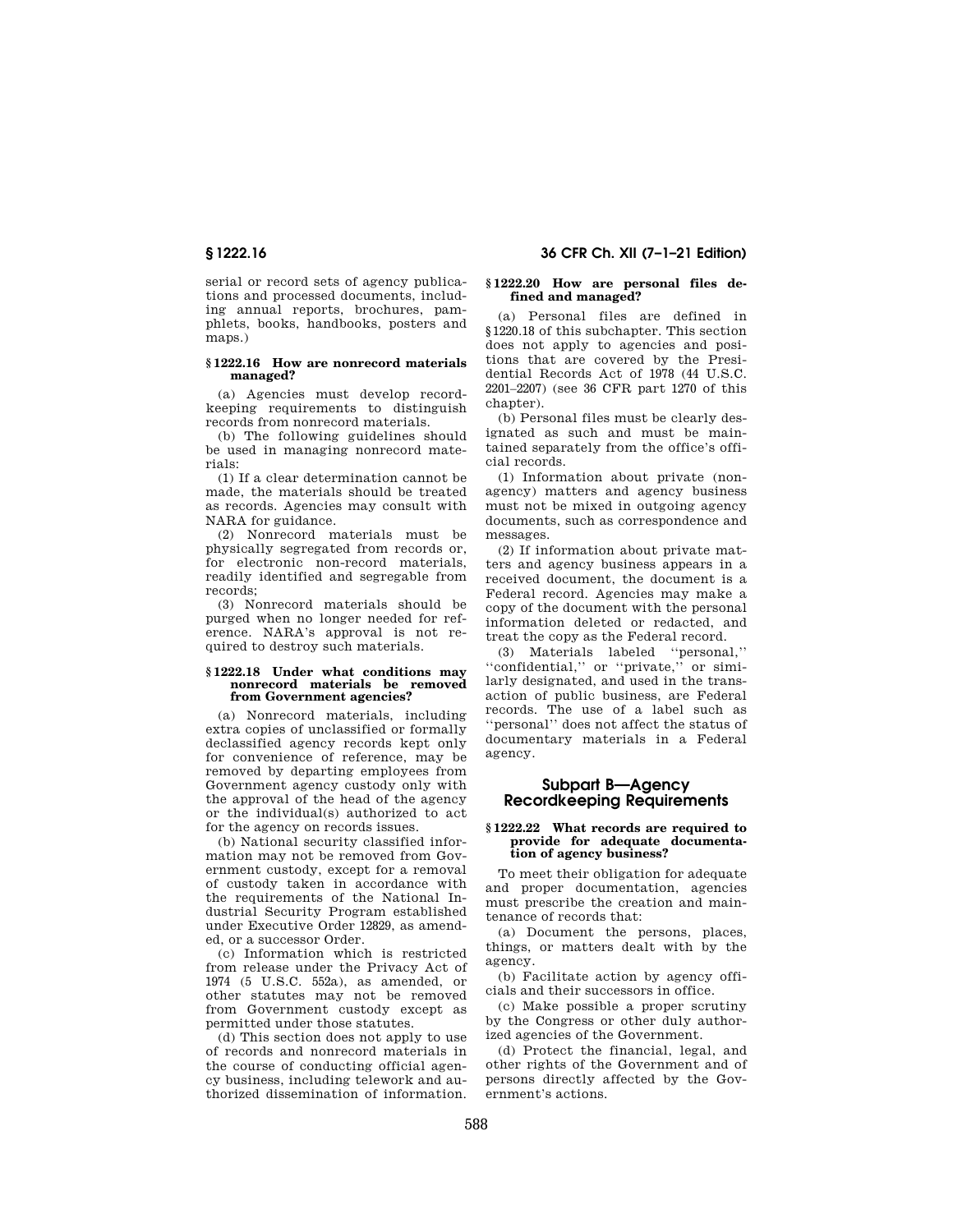#### **National Archives and Records Administration § 1222.28**

(e) Document the formulation and execution of basic policies and decisions and the taking of necessary actions, including all substantive decisions and commitments reached orally (person-to-person, by telecommunications, or in conference) or electronically.

(f) Document important board, committee, or staff meetings.

#### **§ 1222.24 How do agencies establish recordkeeping requirements?**

(a) Agencies must ensure that procedures, directives and other issuances; systems planning and development documentation; and other relevant records include recordkeeping requirements for records in all media, including those records created or received on electronic mail systems. Recordkeeping requirements must:

(1) Identify and prescribe specific categories of records to be systematically created or received and maintained by agency personnel in the course of their official duties;

(2) Specify the use of materials and recording techniques that ensure the preservation of records as long as they are needed by the Government;

(3) Specify the manner in which these materials must be maintained wherever held;

(4) Propose how long records must be maintained for agency business through the scheduling process in part 1225 of this subchapter;

(5) Distinguish records from nonrecord materials and comply with the provisions in Subchapter B concerning records scheduling and disposition;

(6) Include procedures to ensure that departing officials and employees do not remove Federal records from agency custody and remove nonrecord ma-<br>terials only in accordance with only in accordance with §1222.18;

(7) Define the special recordkeeping responsibilities of program managers, information technology staff, systems administrators, and the general recordkeeping responsibilities of all agency employees.

(b) Agencies must provide the training described in §1220.34(f) of this subchapter and inform all employees that they are responsible and accountable for keeping accurate and complete records of their activities.

#### **§ 1222.26 What are the general recordkeeping requirements for agency programs?**

To ensure the adequate and proper documentation of agency programs, each program must develop recordkeeping requirements that identify:

(a) The record series and systems that must be created and maintained to document program policies, procedures, functions, activities, and transactions;

(b) The office responsible for maintaining the record copies of those series and systems, and the applicable system administrator responsible for ensuring authenticity, protection, and ready retrieval of electronic records;

(c) Related records series and systems;

(d) The relationship between paper and electronic files in the same series; and

(e) Policies, procedures, and strategies for ensuring that records are retained long enough to meet programmatic, administrative, fiscal, legal, and historical needs as authorized in a NARA-approved disposition schedule.

#### **§ 1222.28 What are the series level recordkeeping requirements?**

To ensure that record series and systems adequately document agency policies, transactions, and activities, each program must develop recordkeeping requirements for records series and systems that include:

(a) Identification of information and documentation that must be included in the series and/or system;

(b) Arrangement of each series and the records within the series and/or system;

(c) Identification of the location of the records and the staff responsible for maintaining the records;

(d) Policies and procedures for maintaining the documentation of phone calls, meetings, instant messages, and electronic mail exchanges that include substantive information about agency policies and activities;

(e) Policies and procedures for identifying working files and for determining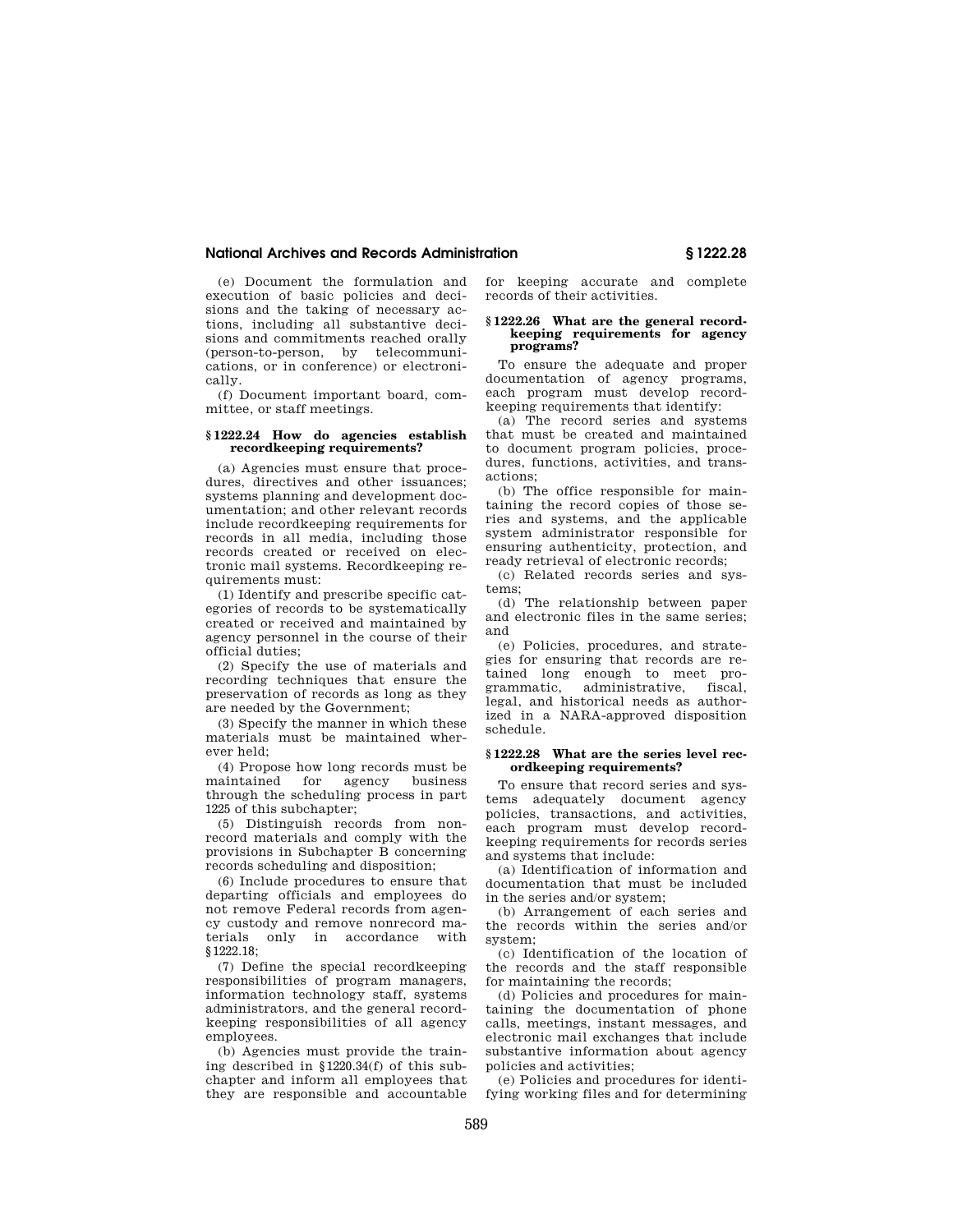the record status of working files in paper and electronic form; and

(f) Policies and procedures for maintaining series consisting of different media.

#### **§ 1222.30 When must agencies comply with the recordkeeping requirements of other agencies?**

Agencies must comply with recordkeeping requirements that are imposed government-wide by another agency with jurisdiction over the program or activity being conducted, e.g., requirements for records concerning hazardous waste. Affected agencies must include these requirements in appropriate directives or other official issuances prescribing the agency's organization, functions, or activities.

#### **§ 1222.32 How do agencies manage records created or received by contractors?**

(a) Agency officials responsible for administering contracts must safeguard records created, processed, or in the possession of a contractor or a non-Federal entity by taking the following steps:

(1) Agencies must ensure that contractors performing Federal government agency functions create and maintain records that document these activities. Agencies must specify in the contract Government ownership and the delivery to the Government of all records necessary for the adequate and proper documentation of contractoroperated agency activities and programs in accordance with requirements of the Federal Acquisition Regulation (FAR) (Office of Federal Procurement Policy Act of 1974 (Pub. L. 93–400), as amended by Pub. L. 96–83 41 U.S.C.), and, where applicable, the Defense Federal Acquisition Regulation Supplement (DFARS) (48 CFR parts 200–299).

(2) Records management oversight of contract records is necessary to ensure that all recordkeeping needs are met. All records created for Government use and delivered to, or under the legal control of, the Government must be managed in accordance with Federal law. In addition, electronic records and background electronic data specified for delivery to the contracting agency must be accompanied by sufficient

# **§ 1222.30 36 CFR Ch. XII (7–1–21 Edition)**

technical documentation to permit understanding and use of the records and data.

(3) Contracts that require the creation of data for the Government's use must specify, in addition to the final product, delivery of background supporting data or other records that may have reuse value to the Government. To determine what background supporting data or other records that contractors must deliver, program and contracting officials must consult with agency records and information managers and historians and, when appropriate, with other Government agencies to ensure that all Government needs are met, especially when the data deliverables support a new agency mission or a new Government program.

(4) Deferred ordering and delivery-ofdata clauses and rights-in-data clauses must be included in contracts whenever necessary to ensure adequate and proper documentation or because the data have reuse value to the Government.

(b) All data created for Government use and delivered to, or falling under the legal control of, the Government are Federal records subject to the provisions of 44 U.S.C. chapters 21, 29, 31, and 33, the Freedom of Information Act (FOIA) (5 U.S.C. 552), as amended, and the Privacy Act of 1974 (5 U.S.C. 552a), as amended, and must be managed and scheduled for disposition only as provided in Subchapter B.

(c) Agencies must ensure that appropriate authority for retention of classified materials has been granted to contractors or non-Government entities participating in the National Industrial Security Program (NISP), established under Executive order 12829, as amended, or a successor Order.

#### **§ 1222.34 How must agencies maintain records?**

Agencies must implement a records maintenance program so that complete records are filed or otherwise identified and preserved, records can be readily found when needed, and permanent and temporary records are physically segregated from each other or, for electronic records, segregable. Agency records maintenance programs must: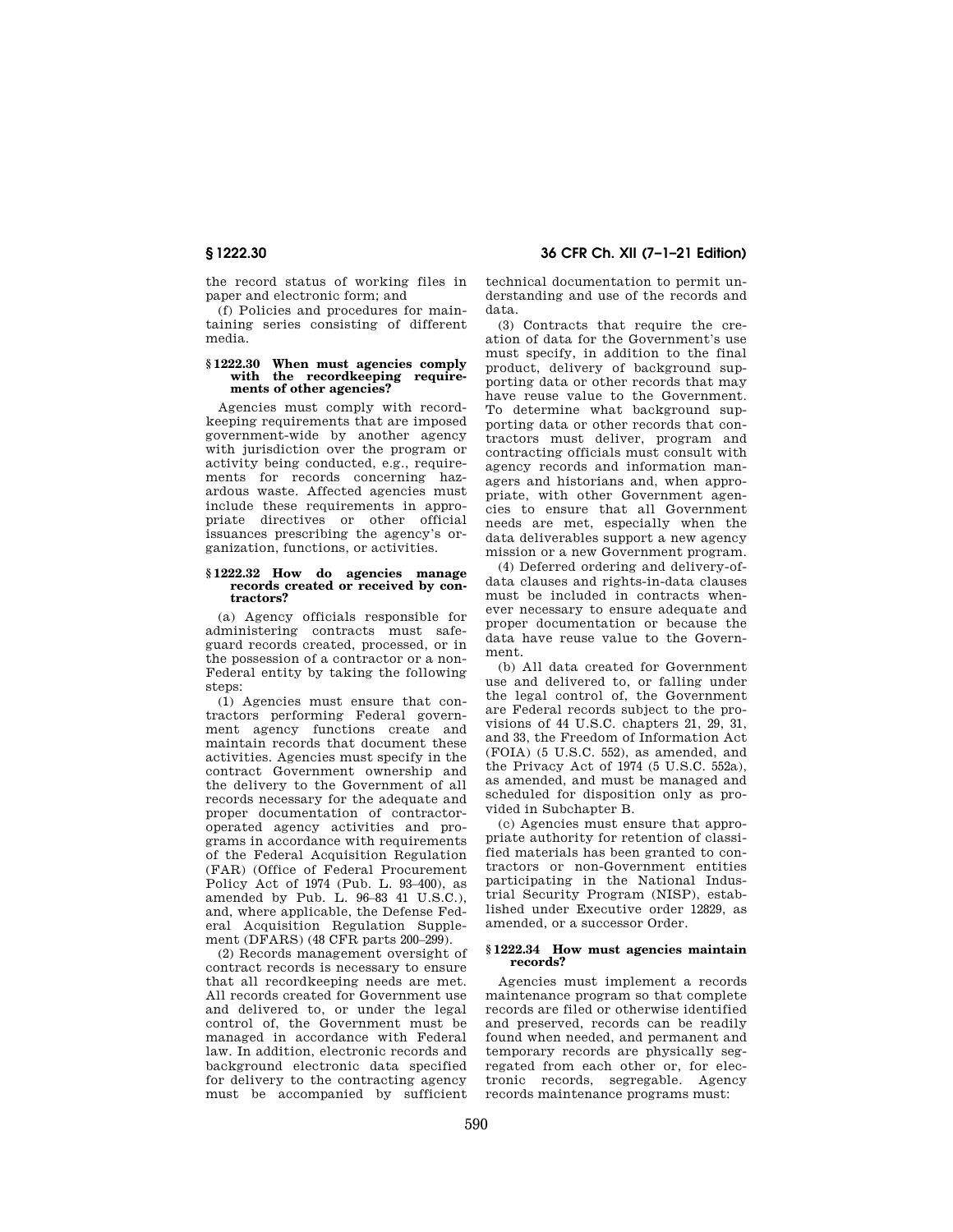#### **National Archives and Records Administration § 1223.2**

(a) Institute procedures for organizing and storing records;

(b) Maintain electronic, audiovisual and cartographic, and microform records in accordance with 36 CFR parts 1236, 1237, and 1238 of this subchapter, respectively;

(c) Assign responsibilities for maintenance of records in all formats within each agency component, including designation of the officials that are responsible for maintenance and disposition of electronic records and management of automated systems used for recordkeeping;

(d) Institute reference and retrieval procedures and controls that:

(1) Facilitate the finding, charging out, and refiling of records, including safeguards against loss during transit; and

(2) Ensure that access to electronic records minimizes the risk of unauthorized additions, deletions, or alterations;

(e) Issue appropriate instructions to all agency employees on handling and protecting records;

(f) Maintain records and nonrecord materials separately, in accordance with §1222.16;

(g) Maintain personal files separately from records in accordance with §1222.20; and

(h) Comply with 36 CFR parts 1232 and 1234 of this subchapter when storing records in a records facility.

# **PART 1223—MANAGING VITAL RECORDS**

Sec.

1223.1 What are the authorities for Part 1223?

1223.2 What definitions apply to this part?

1223.3 What standards are used as guidance for Part 1223?

1223.4 What publications are incorporated by reference in this part?

1223.10 What is the purpose of Part 1223?

1223.12 What are the objectives of a vital records program?

1223.14 What elements must a vital records program include?

1223.16 How are vital records identified?

1223.18 Must vital records be in a particular form or format?

1223.20 What are the requirements for accessing vital records during an emergency?

1223.22 How must agencies protect vital records? 1223.24 When can vital records be destroyed?

AUTHORITY: 44 U.S.C. 3101; E.O. 12656, 53 FR 47491, 3 CFR, 1988 Comp., p. 585; E.O. 13231, 66 FR 53063, 3 CFR, 2001 Comp., p. 805.

SOURCE: 74 FR 51014, Oct. 2, 2009, unless otherwise noted.

#### **§ 1223.1 What are the authorities for Part 1223?**

(a) The authorities for this part are 44 U.S.C. 3101; Executive Orders 12656, Assignment of Emergency Preparedness Responsibilities, and 13231, Critical Infrastructure Protection in the Information Age; and National Security Presidential Directive (NSPD 51)/ Homeland Security Presidential Directive (HSPD–20) or applicable successor directives. These authorities require the head of each agency to make and preserve records that contain adequate and proper documentation of the organization and to perform national security emergency preparedness functions.

(b) These regulations are in conformance with guidance provided in Federal Continuity Directive (FCD) 1, Federal Executive Branch National Continuity Program and Requirements, and FCD 2, Federal Executive Branch Mission Essential Function and Primary Mission Essential Function Identification and Submission Process.

#### **§ 1223.2 What definitions apply to this part?**

(a) See §1220.18 of this subchapter for definitions of terms used throughout Subchapter B, including part 1223.

(b) As used in part 1223—

*Cycle* means the periodic removal of obsolete copies of vital records and their replacement with copies of current vital records. This may occur daily, weekly, quarterly, annually or at other designated intervals.

*Disaster* means an unexpected occurrence inflicting widespread destruction and distress and having long-term adverse effects on agency operations. Each agency defines what a long-term adverse effect is in relation to its most critical program activities.

*Emergency* means a situation or an occurrence of a serious nature, developing suddenly and unexpectedly, and demanding immediate action. This is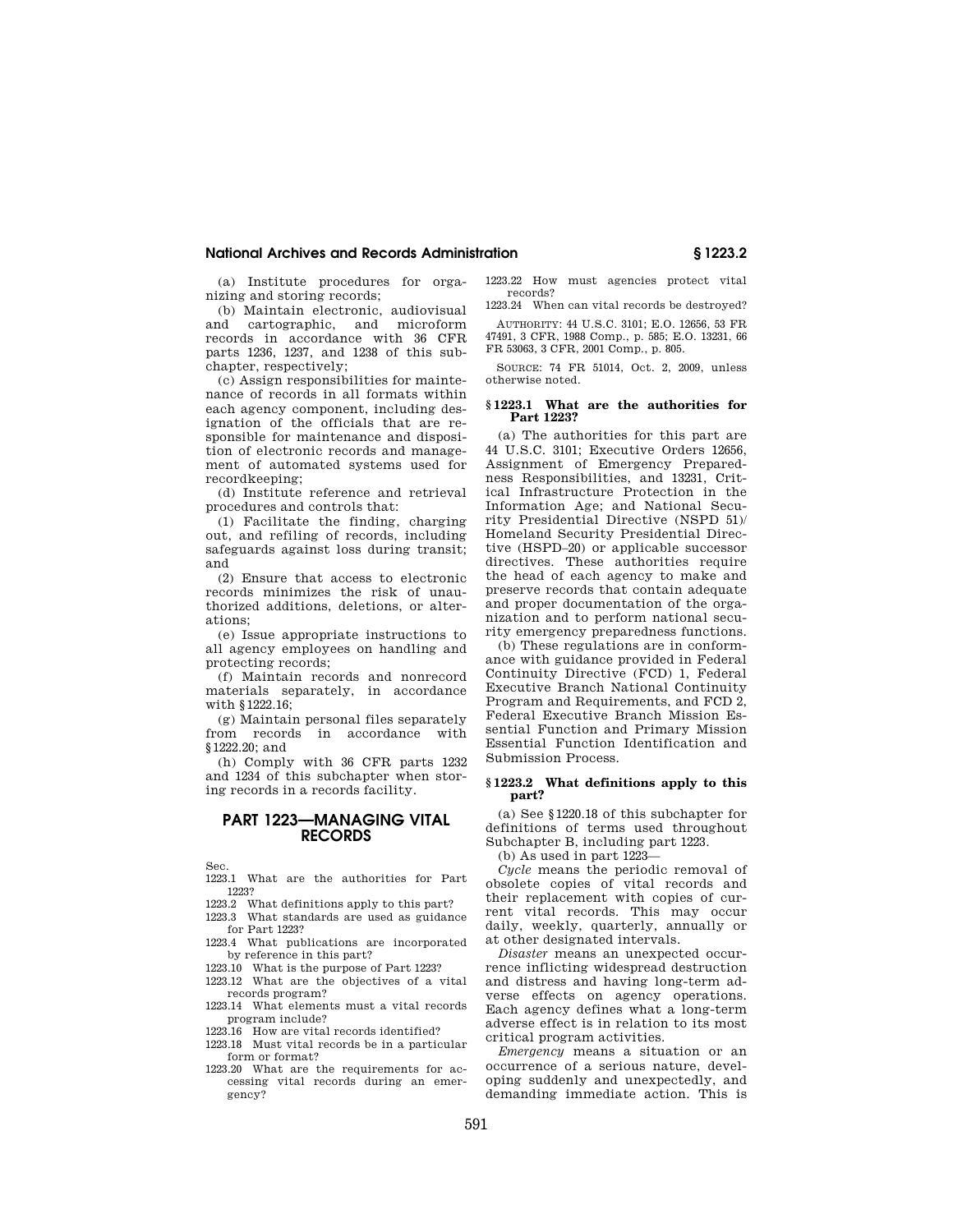generally of short duration, for example, an interruption of normal agency operations for a week or less. It may involve electrical failure or minor flooding caused by broken pipes.

*Emergency operating records* are those types of vital records essential to the continued functioning or reconstitution of an organization during and after an emergency. Included are emergency plans and directive(s), orders of succession, delegations of authority, staffing assignments, selected program records needed to continue the most critical agency operations, as well as related policy or procedural records that assist agency staff in conducting operations under emergency conditions and for resuming normal operations after an emergency.

*Legal and financial rights records* are that type of vital records essential to protect the legal and financial rights of the Government and of the individuals directly affected by its activities. Examples include accounts receivable records, social security records, payroll records, retirement records, and insurance records. These records were formerly defined as ''rights-and-interests'' records.

*National security emergency* means any occurrence, including natural disaster, military attack, technological emergency, or other emergency, that seriously degrades or threatens the national security of the United States, as defined in Executive Order 12656.

*Off-site storage* means a facility other than an agency's normal place of business where records are kept until eligible for final disposition. Vital records may be kept at off-site storage to ensure that they are not damaged or destroyed should an emergency occur in an agency's normal place of business.

*Vital records* means essential agency records that are needed to meet operational responsibilities under national security emergencies or other emergency conditions (emergency operating records) or to protect the legal and financial rights of the Government and those affected by Government activities (legal and financial rights records).

*Vital records program* means the policies, plans, and procedures developed and implemented and the resources needed to identify, use, and protect the

**§ 1223.3 36 CFR Ch. XII (7–1–21 Edition)** 

essential records needed to meet operational responsibilities under national security emergencies or other emergency conditions or to protect the Government's rights or those of its citizens. This is a program element of an agency's emergency management function.

#### **§ 1223.3 What standards are used as guidance for Part 1223?**

These regulations conform with guidance provided in ISO 15489–1:2001. Paragraphs 4 (Benefits of records management), Paragraphs 7.1 (Principles of records management programmes) and 9.6 (Storage and handling) apply to vital records.

#### **§ 1223.4 What publications are incorporated by reference in this part?**

(a) NARA incorporates certain material by reference into this part with the approval of the Director of the Federal Register under 5 U.S.C. 552(a) and 1 CFR part 51. To enforce any edition other than that specified in this section, NARA must publish a document in the FEDERAL REGISTER and the material must be available to the public. You may inspect all approved material incorporated by reference at NARA's textual research room, located at National Archives and Records Administration; 8601 Adelphi Road; Room 2000; College Park, MD 20740–6001. To arrange to inspect this approved material at NARA, contact NARA's Regulation Comments Desk (Strategy and Performance Division (MP)) by email at *regulation*l*comments@nara.gov* or by telephone at 301.837.3151. All approved material is also available from the sources listed below. You may also inspect approved material at the Office of the Federal Register (OFR). For information on the availability of this material at the OFR, call 202.741.6000 or go to *http://www.archives.gov/federal*l*register/cfr/ibr-locations.html.* 

(b) Federal Emergency Management Agency (FEMA), Department of Homeland Security (DHS); P.O. Box 2012; 8231 Stayton Drive; Jessup, MD 20794–2012, phone number (800) 480–2520; *https:// www.fema.gov/guidance-directives.* 

(1) Federal Continuity Directive 1 (''FCD 1''): Federal Executive Branch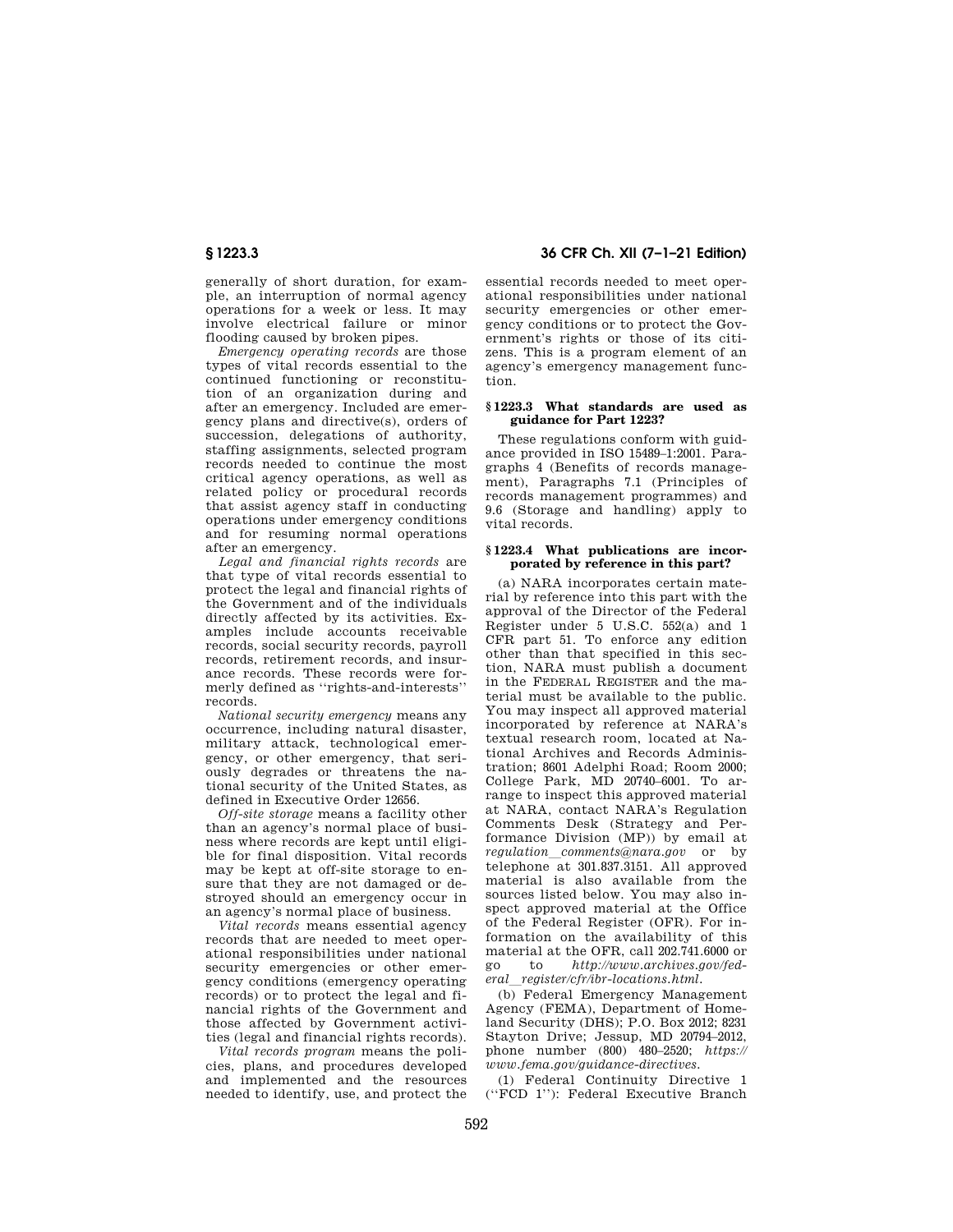#### **National Archives and Records Administration § 1223.22**

National Continuity Program and Requirements, February 2008, IBR approved for §1223.14. (2) [Reserved]

[83 FR 13653, Mar. 30, 2018]

#### **§ 1223.10 What is the purpose of Part 1223?**

Part 1223 specifies policies and procedures needed to establish a program to identify, protect, and manage vital records as part of an agency's continuity of operation plan designed to meet emergency management responsibilities.

# **§ 1223.12 What are the objectives of a vital records program?**

A vital records program has two objectives:

(a) It provides an agency with the information it needs to conduct its business under other than normal operating conditions and to resume normal business afterward; and

(b) It enables agency officials to identify and protect the most important records dealing with the legal and financial rights of the agency and of persons directly affected by the agency's actions.

#### **§ 1223.14 What elements must a vital records program include?**

To achieve compliance with this section, an agency's vital records program must contain all elements listed in FCD 1, Annex I (incorporated by reference, see §1223.4). In carrying out a vital records program, agencies must:

(a) Specify agency staff responsibilities;

(b) Appropriately inform all staff about vital records;

(c) Ensure that the designation of vital records is current and complete; and

(d) Ensure that vital records are adequately protected, accessible, and immediately usable.

#### **§ 1223.16 How are vital records identified?**

Agencies identify vital records in the context of the emergency management function. Vital records are those that are needed to perform the most critical functions of the agency and those needed to protect legal and financial rights

of the Government and of the persons affected by its actions. Vital records also include emergency plans and related records that specify how an agency will respond to an emergency. The informational content of records series and electronic records systems determines which are vital records. Only the most recent and complete sources of the information are vital records.

#### **§ 1223.18 Must vital records be in a particular form or format?**

(a) Vital records can be original records or copies of records. Consult NARA records management guidance on vital records at *http:// www.archives.gov/records-mgmt/vitalrecords/index.html* for further information.

(b) Records may be maintained on a variety of media including paper, magnetic tape, optical disk, photographic film, and microform. In selecting the media, agencies must ensure that equipment needed to read the specific media will be available following an emergency or disaster.

#### **§ 1223.20 What are the requirements for accessing vital records during an emergency?**

Agencies must establish retrieval procedures for vital records that are easily implemented, especially since individuals unfamiliar with the records may need to use them in an emergency. For electronic records systems, agencies must also ensure that appropriate hardware, software, and system documentation adequate to operate the system and access the records will be available in case of an emergency.

#### **§ 1223.22 How must agencies protect vital records?**

Agencies must take appropriate measures to ensure the survival of the vital records or copies of vital records in case of an emergency.

(a) *Duplication.* Agencies may choose to duplicate vital records as the primary protection method. Duplication can be to the same medium as the original record or to a different medium. When agencies choose duplication as a protection method, the copy of the vital record stored off-site is normally a duplicate of the original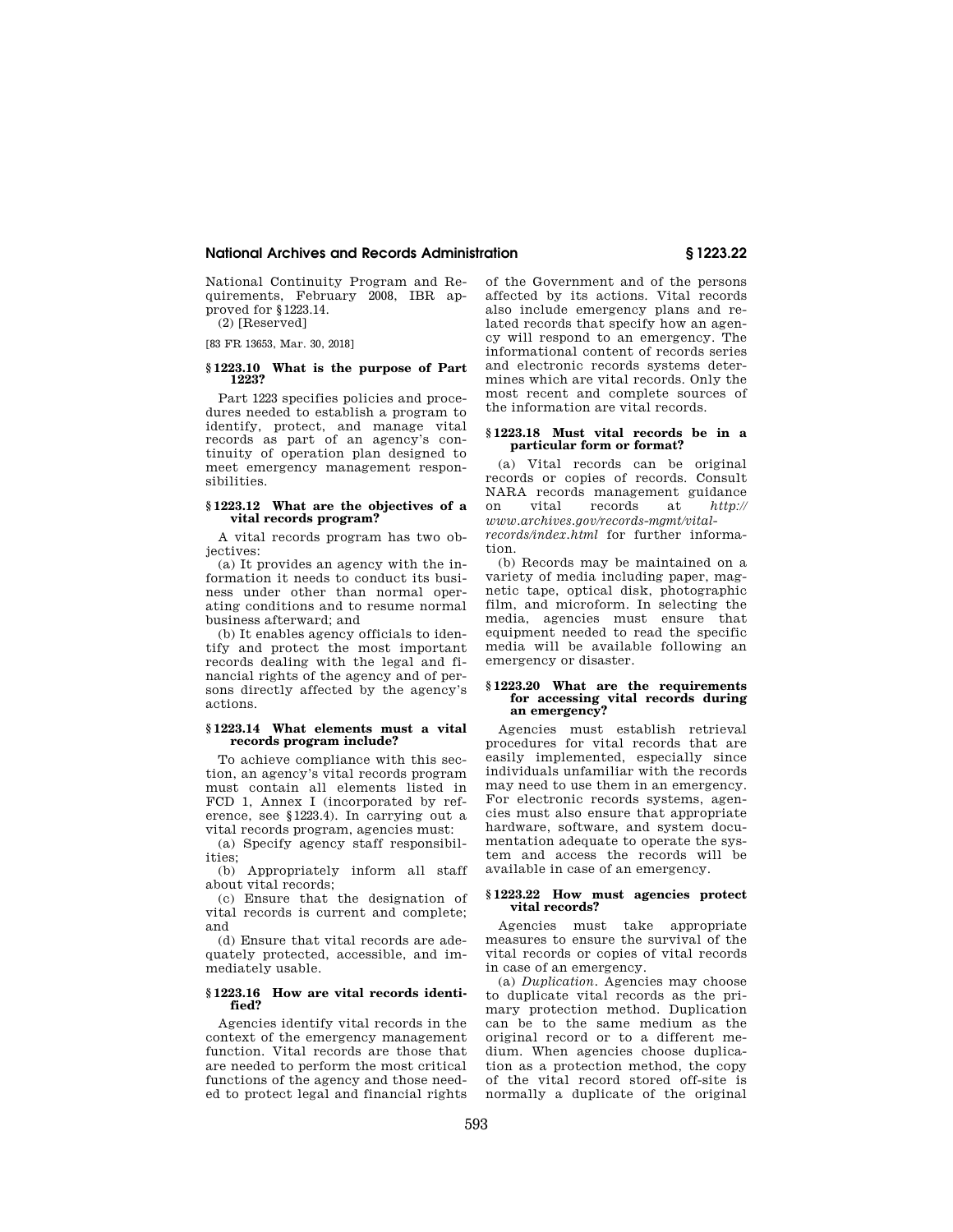record. The agency may store the original records off-site if their protection is necessary, or if it does not need to keep the original records at its normal place of business.

(b) *Dispersal.* Once records are duplicated, they must be dispersed to sites a sufficient distance away to avoid being subject to the same emergency. Dispersal sites may be other office locations of the same agency or some other site.

(c) *Storage considerations.* Copies of emergency operating vital records must be accessible in a very short period of time for use in the event of an emergency. Copies of legal and financial rights records may not be needed as quickly. In deciding where to store vital record copies, agencies must treat records that have the properties of both categories, that is, emergency operating and legal and financial rights records, as emergency operating records.

(1) The off-site copy of legal and financial rights vital records may be stored at an off-site agency location or, in accordance with §1233.12 of this subchapter, at a records storage facility.

(2) When using a NARA records storage facility for storing vital records that are duplicate copies of original records, the agency must specify on the SF 135, Records Transmittal and Receipt, that they are vital records (duplicate copies) and the medium on which they are maintained. The agency must also periodically cycle (update) them by removing obsolete items and replacing them with the most recent version.

### **§ 1223.24 When can vital records be destroyed?**

The disposition of vital records that are original records is governed by records schedules approved by NARA (see part 1225, Scheduling Records, of this subchapter). Agencies must not destroy original records that are not scheduled. Duplicate copies created and maintained for vital records purposes only may be destroyed when superseded or obsolete during the routine vital records cycle process.

# **§ 1223.24 36 CFR Ch. XII (7–1–21 Edition)**

# **PART 1224—RECORDS DISPOSITION PROGRAMS**

Sec.

1224.1 What are the authorities for Part 1224?

1224.2 What definitions apply to this part?

1224.3 What standards are used as guidance for this part?

1224.10 What must agencies do to implement an effective records disposition program?

AUTHORITY: 44 U.S.C. 2111, 2904, 3102, and 3301.

SOURCE: 74 FR 51014, Oct. 2, 2009, unless otherwise noted.

#### **§ 1224.1 What are the authorities for Part 1224?**

The statutory authorities for this part are 44 U.S.C. 2111, 2904, 3102, and 3301.

# **§ 1224.2 What definitions apply to this part?**

See §1220.18 of this subchapter for definitions of terms used in part 1224.

# **§ 1224.3 What standards are used as guidance for this part?**

These regulations conform with guidance provided in ISO 15489–1:2001, Information and documentation—Records management. Paragraphs 7.1 (Principles of records management programmes), 8.3.7 (Retention and disposition), 8.5 (Discontinuing records systems), and 9.9 (Implementing disposition) apply to records disposition.

#### **§ 1224.10 What must agencies do to implement an effective records disposition program?**

In order to properly implement the provisions of §§1220.30(c)(2), 1220.32(e), and  $1220.34(c)$ , (f), and (g) of this subchapter agencies must:

(a) Ensure that all records are scheduled in accordance with part 1225 of this subchapter, schedules are implemented in accordance with part 1226 of this subchapter, and permanent records are transferred to the National Archives of the United States.

(b) Promptly disseminate and implement NARA-approved agency schedules and additions and changes to the General Records Schedules (GRS) in accordance with §1226.12(a) of this subchapter.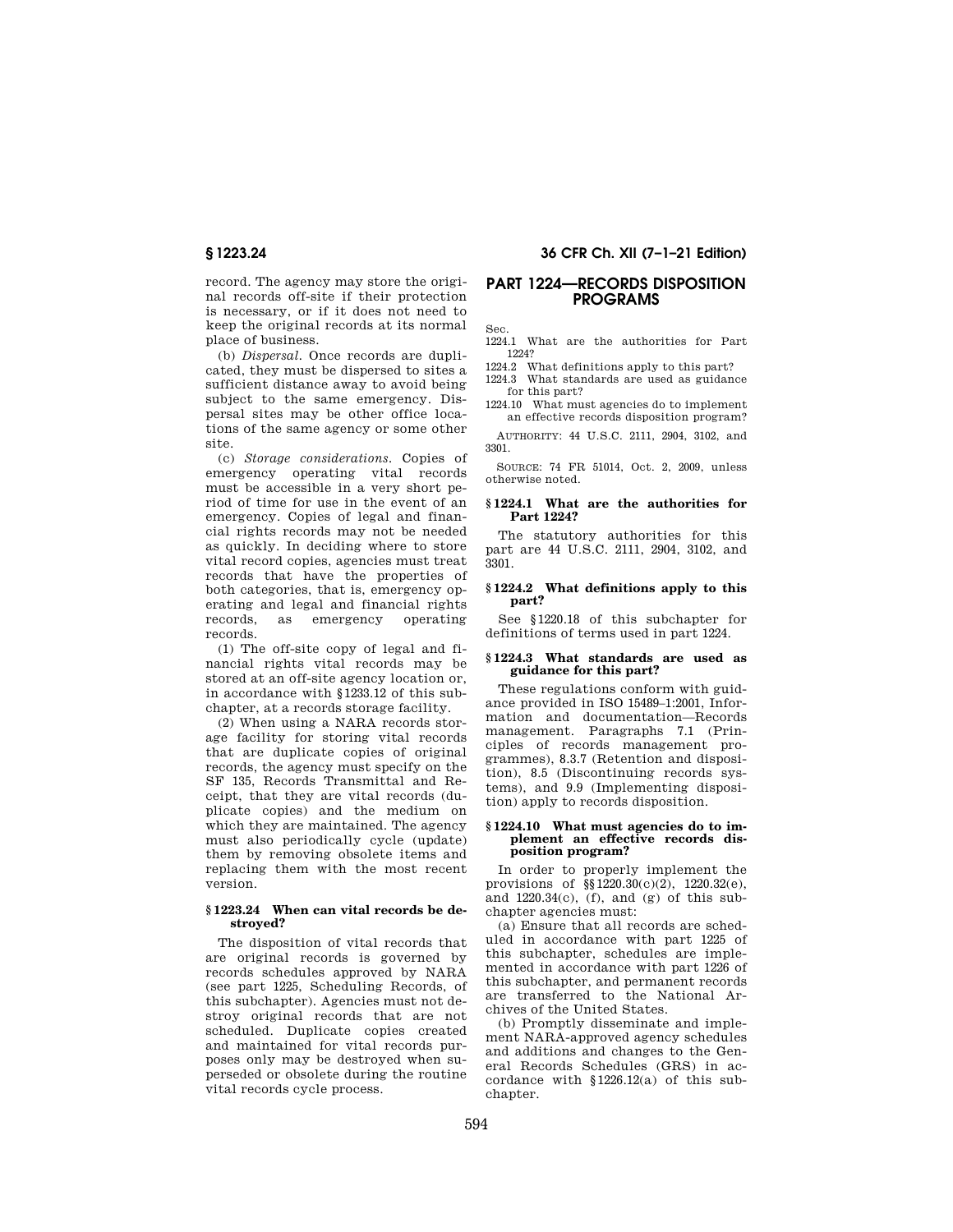#### **National Archives and Records Administration § 1225.12**

(c) Regularly review agency-generated schedules, and, if necessary, update them.

(d) Incorporate records retention and disposition functionality during the design, development, and implementation of new or revised recordkeeping systems (whether paper or electronic). See §1236.6 of this subchapter.

(e) Provide training and guidance to all employees on agency records disposition requirements and procedures and other significant aspects of the records disposition program. When a new or revised records schedule is issued, provide specific guidance to employees responsible for applying the schedule.

# **PART 1225—SCHEDULING RECORDS**

Sec.

1225.1 What are the authorities for this part?

1225.2 What definitions apply to this part?

1225.3 What standards are used as guidance for this part?

1225.10 What Federal records must be scheduled?

1225.12 How are records schedules developed?

1225.14 How do agencies schedule permanent records?

1225.16 How do agencies schedule temporary records?

1225.18 How do agencies request records disposition authority?

1225.20 When do agencies have to get GAO approval for schedules?

1225.22 When must scheduled records be rescheduled?

1225.24 When can an agency apply previously approved schedules to electronic records?

1225.26 How do agencies change a disposition authority?

AUTHORITY: 44 U.S.C. 2111, 2904, 2905, 3102, and Chapter 33.

SOURCE: 74 FR 51014, Oct. 2, 2009, unless otherwise noted.

#### **§ 1225.1 What are the authorities for this part?**

The statutory authorities for this part are 44 U.S.C. 2111, 2904, 2905, 3102, and Chapter 33.

#### **§ 1225.2 What definitions apply to this part?**

See §1220.18 of this subchapter for definitions of terms used throughout Subchapter B, including part 1225.

### **§ 1225.3 What standards are used as guidance for this part?**

These regulations conform with guidance provided in ISO 15489–1:2001, Information and documentation—Records management. Paragraphs 4 (Benefits of records management), 6.3 (Responsibilities), 7.1 (Principles of records management programmes), 8.3.7 (Retention and disposition), 9.2 (Determining how long to retain records), 9.10 (Documenting records management processes), 10 (Records management processes and controls), and 11 (Monitoring and auditing) apply to records scheduling.

#### **§ 1225.10 What Federal records must be scheduled?**

All Federal records, including those created or maintained for the Government by a contractor, must be covered by a NARA-approved agency disposition authority, SF 115, Request for Records Disposition Authority, or the NARA General Records Schedules.

#### **§ 1225.12 How are records schedules developed?**

The principal steps in developing agency records schedules are listed below. Additional details that may be helpful are provided in the NARA records management handbook, *Disposition of Federal Records* at *http:// www.archives.gov/records-mgmt/publications/disposition-of-federal-records/ index.html.* 

(a) Conduct a functional or work process analysis to identify the functions or activities performed by each organization or unit. Identify the recordkeeping requirements for each.

(b) Prepare an inventory for each function or activity to identify records series, systems, and nonrecord materials.

(c) Determine the appropriate scope of the records schedule items, e.g., individual series/system component, work process, group of related work processes, or broad program area.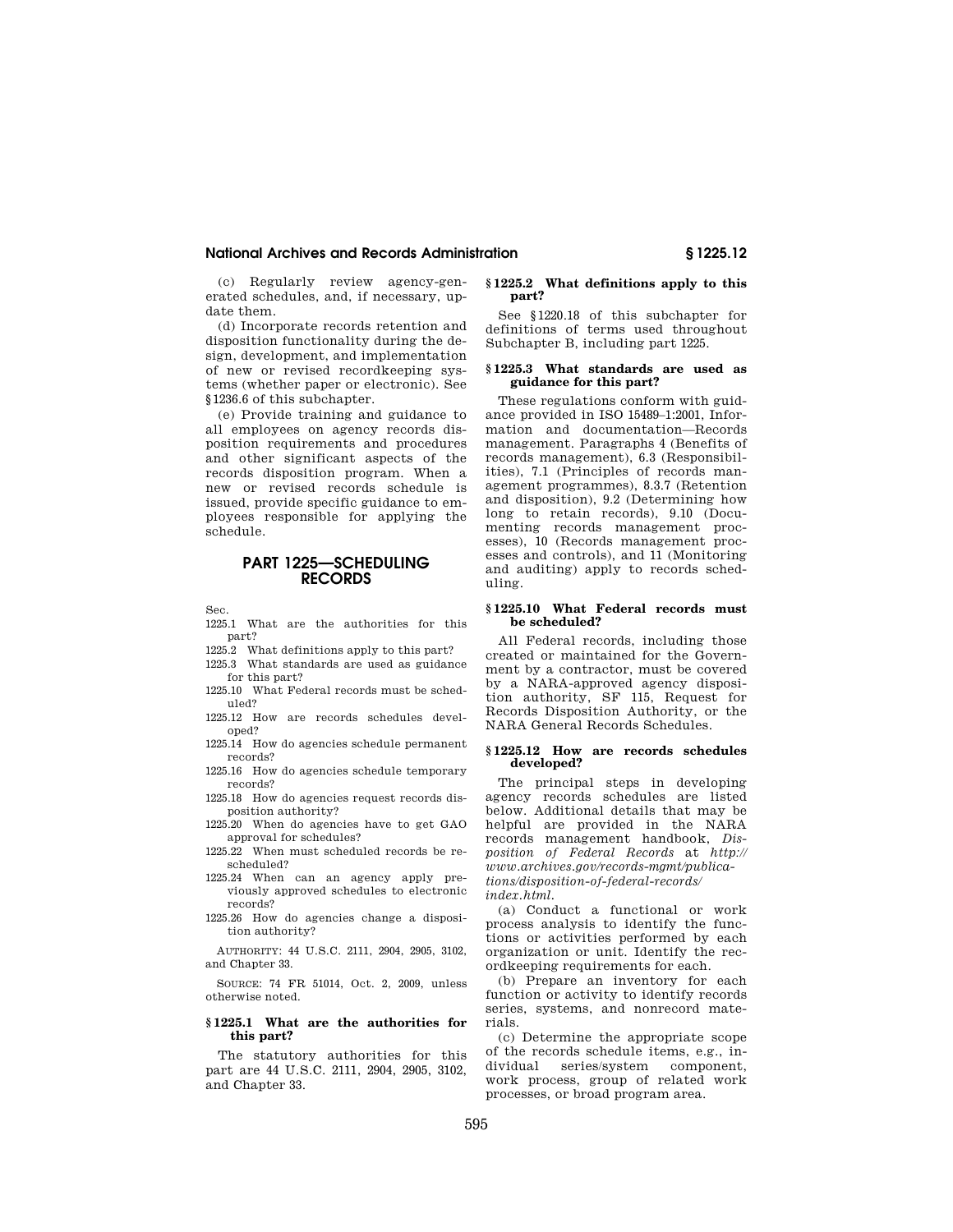(d) Evaluate the period of time the agency needs each records series or system based on use, value to agency operations and oversight agencies, and legal obligations. Determine whether a fixed or flexible retention period is more appropriate. For records proposed as temporary, specify a retention period that meets agency business needs and legal requirements. For records proposed as permanent records, identify how long the records are needed by the agency before they are transferred to NARA.

(e) Determine whether the proposed disposition should be limited to records in a specific medium. Records schedules submitted to NARA for approval on or after December 17, 2007, are media neutral, *i.e.*, the disposition instructions apply to the described records in any medium, unless the schedule identifies a specific medium for a specific series.

(f) Compile a schedule for records, including descriptions and disposition instructions for each item, using an SF 115.

(g) Obtain internal clearances, as appropriate, from program offices and other stakeholders such as the legal counsel, chief information officer, electronic systems manager, and agency historian, as appropriate.

(h) Obtain approval from the Government Accountability Office (GAO), when required (see §1225.20(a) for the categories that require GAO approval).

(i) Submit an SF 115 covering only new or revised record items to NARA for approval (see  $$1225.18(d)$ ).

(j) The disposition instructions on SF 115s approved by the Archivist of the United States are mandatory (44 U.S.C. 3314).

#### **§ 1225.14 How do agencies schedule permanent records?**

(a) *Identification.* Identify potentially permanent records. Useful guidelines in the identification of permanent Federal records may be found in the NARA records management handbook, *Disposition of Federal Records* (see §1225.12 for the Web site address of this publication).

(b) *Requirements.* Each item proposed for permanent retention on an SF 115 must include the following:

**§ 1225.14 36 CFR Ch. XII (7–1–21 Edition)** 

(1) Descriptive title of the records series, component of an information system, or appropriate aggregation of series and/or information system components. The descriptive title must be meaningful to agency personnel;

(2) Complete description of the records including:

(i) Agency function;

(ii) Physical type, if appropriate;

(iii) Inclusive dates;

(iv) Statement of how records are arranged;

(v) Statement of restrictions on access under the FOIA if the records are proposed for immediate transfer;

(3) Disposition instructions developed using the following guidelines:

(i) If the records series or system is current and continuing, the SF 115 must specify the period of time after which the records will be transferred to the National Archives of the United States, and if appropriate, the time period for returning inactive records to an approved records storage facility.

(ii) If the records series or system is nonrecurring, i.e., no additional records will be created or acquired, the agency must propose either that the records be transferred to the National Archives of the United States immediately or set transfer for a fixed date in the future.

(c) *Determination.* NARA will appraise the records to determine if they have sufficient value to warrant archival permanent preservation. If NARA determines either that records are not permanent or that the transfer instructions are not appropriate:

(1) NARA will notify the agency and negotiate an appropriate disposition. The disposition instruction on the SF 115 will be modified prior to NARA approval; or

(2) If NARA and the agency cannot agree on the disposition instruction for an item(s), the items(s) will be withdrawn. In these cases, the agency must submit an SF 115 with a revised proposal for disposition; unscheduled records must be treated as permanent until a new schedule is approved.

#### **§ 1225.16 How do agencies schedule temporary records?**

(a) *Identification.* Federal agencies request authority to dispose of records,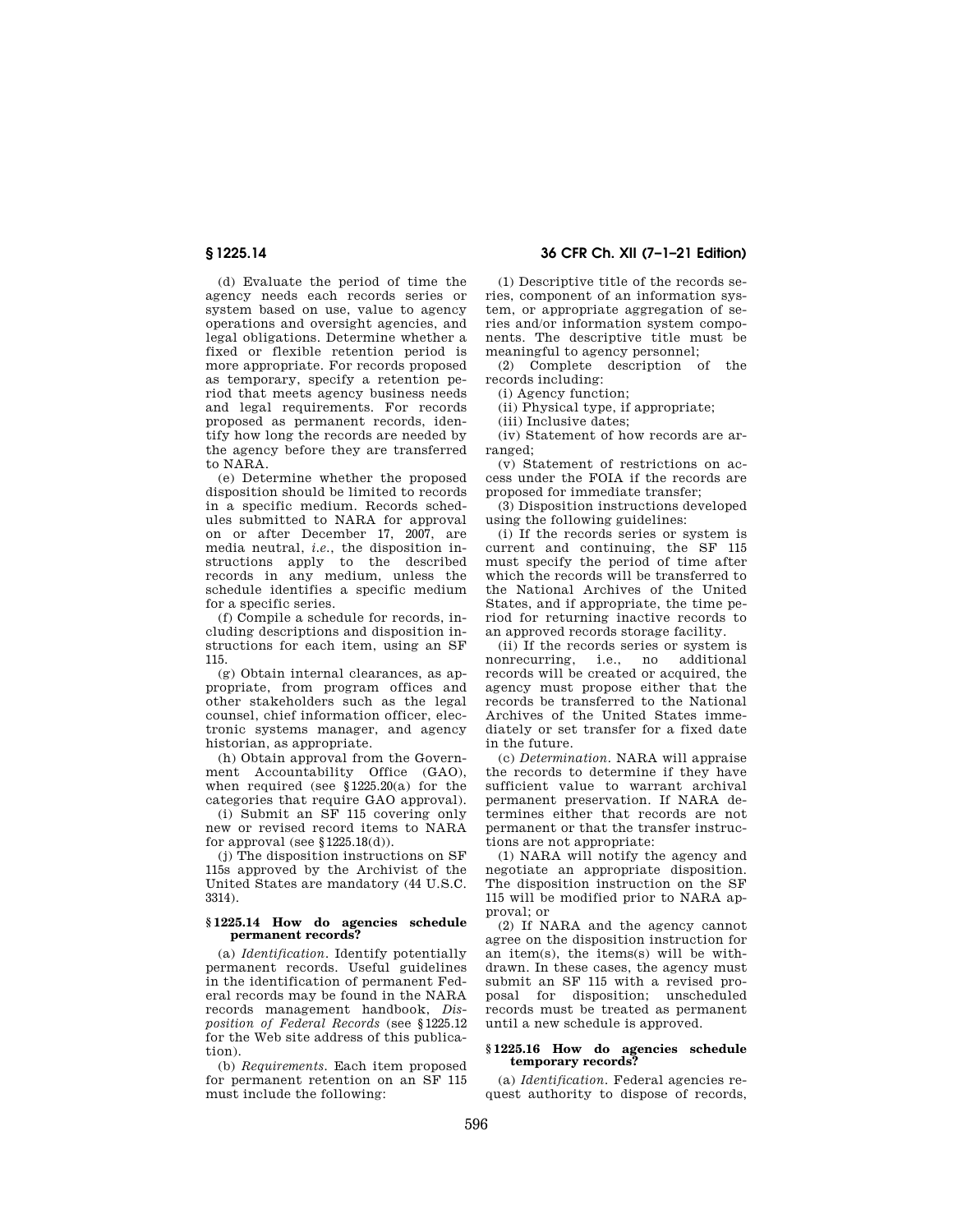# **National Archives and Records Administration § 1225.20**

either immediately or on a recurring basis. Requests for immediate disposal are limited to existing records that no longer accumulate. For recurring records, approved schedules provide continuing authority to destroy the records. The retention periods approved by NARA are mandatory, and the agency must dispose of the records after expiration of the retention period, except as provided in §§1226.18 and 1226.20 of this subchapter.

(b) *Requirements.* Each item on an SF 115 proposed for eventual destruction must include the following:

(1) Descriptive title familiar to agency personnel;

(2) Description of the records including agency function, physical type(s) and informational content;

(3) Disposition instructions developed using the following guidelines:

(i) If the record series, component of an electronic information system, or appropriate aggregation of series and/ or automated system components is current and continuing, the SF 115 must include file breaks, retention period or event after which the records will be destroyed, and, if appropriate, transfer period for retiring inactive records to an approved records storage facility.

(ii) If the records series, system, or other aggregation is nonrecurring, *i.e.,*  no additional records will be created or acquired, the SF 115 must specify either immediate destruction or destruction on a future date.

(c) *Determination.* If NARA determines that the proposed disposition is not consistent with the value of the records, it will request that the agency make appropriate changes.

(1) If NARA determines that records proposed as temporary merit permanent retention and transfer to the National Archives of the United States, the agency must change the disposition instruction prior to approval of the SF 115.

(2) If NARA and the agency cannot agree on the retention period for an item(s), the items(s) will be withdrawn. In these cases, the agency must submit an SF 115 with a revised proposal for disposition; unscheduled records must be treated as permanent until a new schedule is approved.

#### **§ 1225.18 How do agencies request records disposition authority?**

(a) Federal agencies submit an SF 115 to NARA to request authority to schedule (establish the disposition for) permanent and temporary records, either on a recurring or one-time basis.

(b) SF 115s include only records not covered by the General Records Schedules (GRS) (see part 1227 of this subchapter), deviations from the GRS (see §1227.12 of this subchapter), or previously scheduled records requiring changes in retention periods or substantive changes in description.

(c) SF 115s do not include nonrecord material. The disposition of nonrecord materials is determined by agencies and does not require NARA approval.

(d) The following elements are required on a SF 115:

(1) Title and description of the records covered by each item.

(2) Disposition instructions that can be readily applied. Records schedules must provide for:

(i) The destruction of records that no longer have sufficient value to justify further retention (see §1224.10(b) of this subchapter); and

(ii) The identification of potentially permanent records and provisions for their transfer to the legal custody of NARA.

(3) Certification that the records proposed for disposition are not now needed for the business of the agency or will not be needed after the specified retention periods. The signature of the authorized agency representative on the SF 115 provides certification.

(e) NARA will return SF 115s that are improperly prepared. The agency must make the necessary corrections and resubmit the form to NARA.

#### **§ 1225.20 When do agencies have to get GAO approval for schedules?**

(a), Federal agencies must obtain the approval of the Comptroller General for the disposal of the following types of records:

(1) Program records less than 3 years old,

(2) Deviations from General Records Schedule 2–10 (see §1227.10 of this subchapter for a definition of general records schedules), and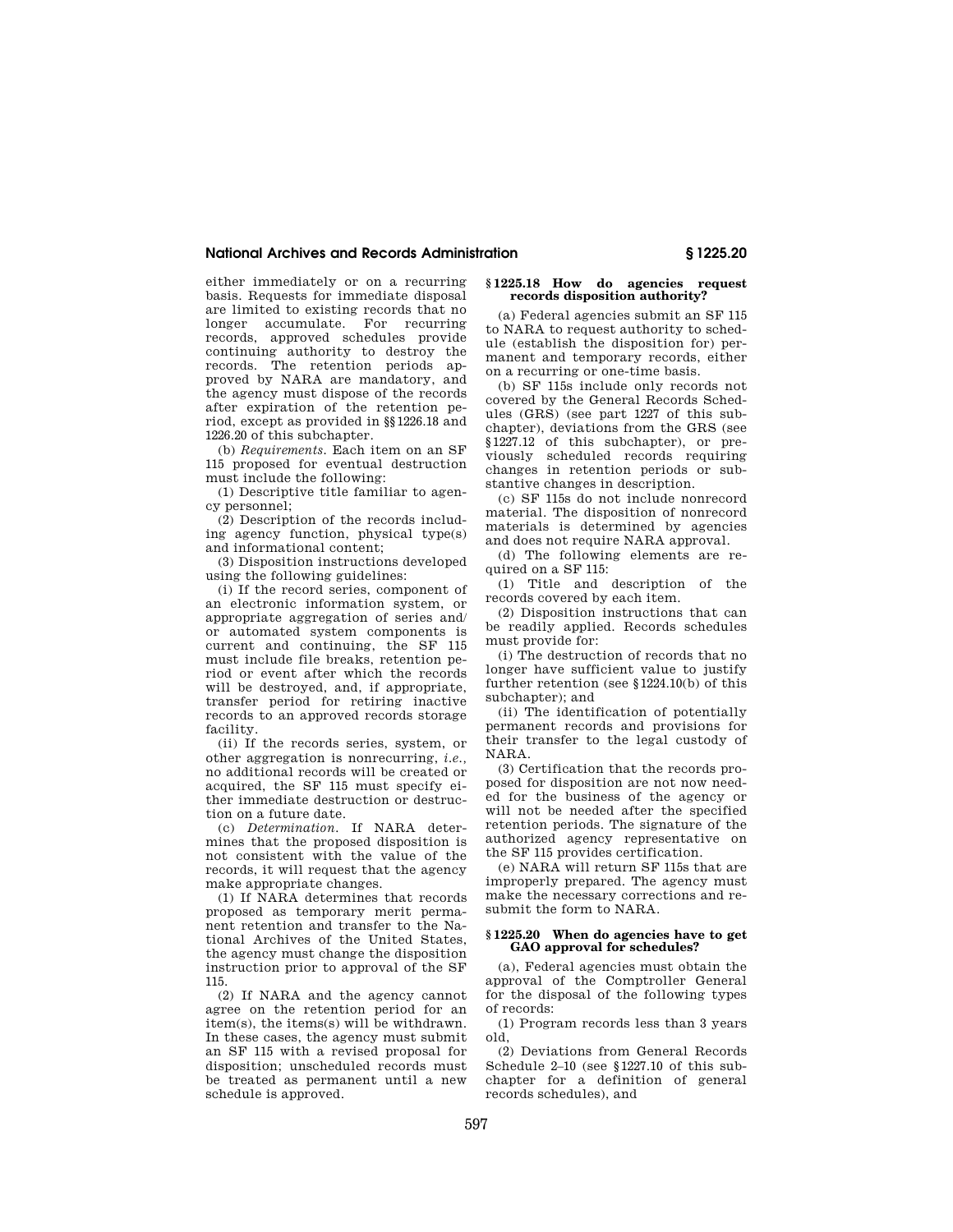(b) This approval must be obtained before NARA will approve the disposition request.

#### **§ 1225.22 When must scheduled records be rescheduled?**

Agencies must submit an SF 115, Request for Records Disposition Authority, to NARA in the following situations:

(a) If an interagency reorganization reassigns functions to an existing department or agency, the gaining organization must submit an SF 115 to NARA within one year of the reorganization. Schedules approved for one department or independent agency do not apply to records of other departments or agencies.

(b) If a new department or agency assumes functions from an existing one, the new agency must schedule records documenting the acquired functions and all other records not covered by the GRS within two years.

(c) If an agency needs to deviate from retention periods in the GRS.

(d) If an agency needs to change retention periods for records previously appraised as temporary by NARA.

(e) If an agency needs to change the approved disposition of records from permanent to temporary or vice versa.

(f) If an agency needs to modify the description of records because the informational content of the records and/ or the function documented by the records changes.

(g) If an agency decides to change the scope of the records schedule items to include a greater or lesser aggregation of records (see §1225.12(c)), unless §1225.24 applies.

(h) Agencies must submit a new schedule to NARA for electronic versions of previously scheduled records if:

(1) The content and function of the records have changed significantly (e.g., the electronic records contain information that is substantially different from the information included in the hard copy series or are used for different purposes)

(2) The previously approved schedule explicitly excludes electronic records.

(3) The electronic records consist of program records maintained on an agency Web site.

**§ 1225.22 36 CFR Ch. XII (7–1–21 Edition)** 

(4) The electronic records consist of temporary program records maintained in a format other than scanned image AND the previously approved schedule is not media neutral.

#### **§ 1225.24 When can an agency apply previously approved schedules to electronic records?**

If the conditions specified in §1225.22(h) do not apply, the following conditions apply:

(a) *Permanent records.* (1) The agency may apply a previously approved schedule for hard copy records to electronic versions of the permanent records when the electronic records system replaces a single series of hard copy permanent records or the electronic records consist of information drawn from multiple previously scheduled permanent series. Agencies must notify NARA, by mail at National Archives and Records Administration; Office of the Chief Records Officer (AC); 8601 Adelphi Road; College Park, MD 20740–6001, or by email at *RM.Communications@nara.gov*, in writing of series of records that have been previously scheduled as permanent in hard copy form, including special media records as described in 36 CFR 1235.52 of this subchapter. An agency should send the notification to the NARA unit that processes its schedules. The notification must be submitted within 90 days of when the electronic recordkeeping system becomes operational and must contain the:

(i) Name of agency;

(ii) Name of the electronic system;

(iii) Organizational unit(s) or agency program that records support;

(iv) Current disposition authority reference; and

(v) Format of the records (e.g., database, scanned images, digital photographs, *etc.*).

(2) If the electronic records include information drawn from both temporary and permanent hard copy series, an agency either may apply a previously approved permanent disposition authority, after submitting the notification required by paragraph  $(a)(1)$  of this section or may submit a new schedule if the agency believes the electronic records do not warrant permanent retention.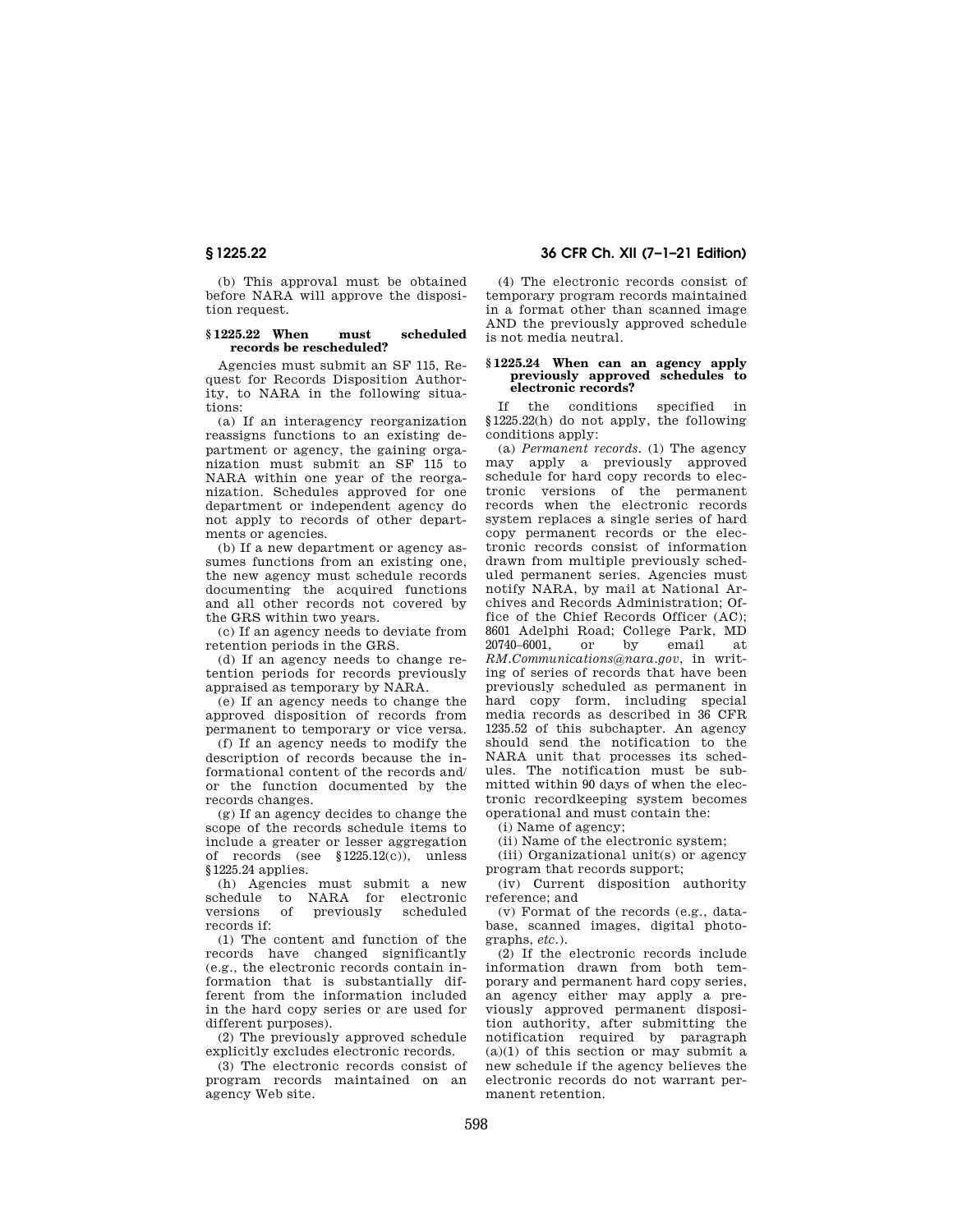# National Archives and Records Administration Pt. 1226

(b) *Temporary still pictures, sound recordings, motion picture film, and video recordings.* The agency must apply the previously approved schedule to digital versions. If changes in the approved schedule are required, follow §1225.26.

(c) *Scanned images of temporary records, including temporary program records.* The agency must apply the previously approved schedule. If changes in the approved schedule are required, follow §1225.26.

(d) *Other temporary records maintained in an electronic format other than scanned images.* (1) For temporary records that are covered by an item in a General Records Schedule (other than those General Records Schedule items that exclude electronic master files and databases) or an agency-specific schedule that pertains to administrative housekeeping activities, apply the previously approved schedule. If the electronic records consist of information drawn from multiple hard copy series, apply the previously approved schedule item with the longest retention period.

(2) For temporary program records covered by a NARA-approved media neutral schedule item (*i.e.*, the item appears on a schedule submitted to NARA for approval before December 17, 2007, that is explicitly stated to be media neutral, or it appears on a schedule submitted to NARA for approval on or after December 17, 2007, that is not explicitly limited to a specific recordkeeping medium), apply the previously approved schedule.

[74 FR 51014, Oct. 2, 2009, as amended at 83 FR 13653, Mar. 30, 2018]

#### **§ 1225.26 How do agencies change a disposition authority?**

Agencies must submit an SF 115 to permanently change the approved disposition of records. Disposition authorities are automatically superseded by approval of a later SF 115 for the same records unless the later SF 115 specifies an effective date. As provided in §1226.20(c) of this subchapter, agencies are authorized to retain records eligible for destruction until the new schedule is approved.

(a) SF 115s that revise previously approved disposition authorities must cite all of the following, if applicable:

(1) The SF 115 and item numbers to be superseded;

(2) The General Records Schedules and item numbers that cover the records, if any; and

(3) The current published records disposition manual and item numbers; or the General Records Schedules and item numbers that cover the records.

(b) Agencies must submit with the SF 115 an explanation and justification for the change.

(c) For temporary retention of records beyond their normal retention period, see §1226.18 of this subchapter.

(d) Agencies must secure NARA approval of a change in the period of time that permanent records will remain in agency legal custody prior to transfer to the National Archives of the United States. To request approval, agencies send written requests to NARA, by mail at National Archives and Records Administration; Office of the Chief Records Officer (AC); 8601 Adelphi Road; College Park, MD 20740–6001, or by email at *RM.Communications@nara.gov.* NARA approval is documented as an annotation to the schedule item. A new SF 115 is not required to extend the time period of agency legal custody.

[74 FR 51014, Oct. 2, 2009, as amended at 83 FR 13653, Mar. 30, 2018]

# **PART 1226—IMPLEMENTING DISPOSITION**

Sec.

- 1226.1 What are the general authorities for this part?
- 1226.2 What definitions apply to this part?
- 1226.3 What standards are used as guidance for this part?
- 1226.10 Must agencies apply approved schedules to their records?
- 1226.12 How do agencies disseminate approved schedules?
- 1226.14 What are the limitations in applying approved records schedule?
- 1226.16 Does NARA ever withdraw disposition authority?
- 1226.18 When may agencies temporarily extend retention periods?
- 1226.20 How do agencies temporarily extend retention periods?
- 1226.22 When must agencies transfer permanent records?
- 1226.24 How must agencies destroy temporary records?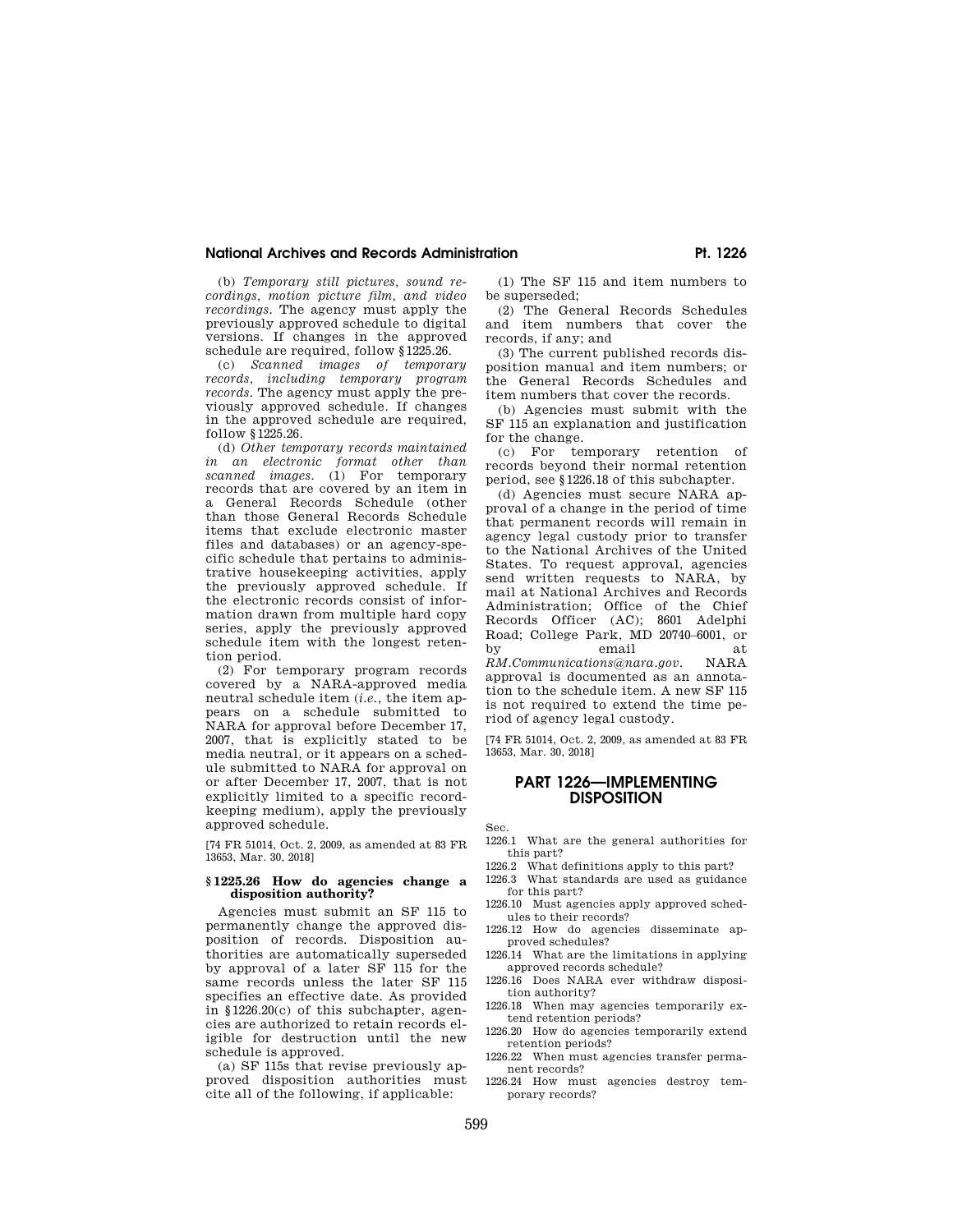1226.26 How do agencies donate temporary records?

AUTHORITY: 44 U.S.C. 2111, 2904, 3102, and 3301.

SOURCE: 74 FR 51014, Oct. 2, 2009, unless otherwise noted.

#### **§ 1226.1 What are the general authorities for this part?**

The statutory authorities are 44 U.S.C. 2107, 2111, 2904, 3102, 3301 and 3302.

#### **§ 1226.2 What definitions apply to this part?**

See §1220.18 of this subchapter for definitions of terms used throughout Subchapter B, including part 1226.

#### **§ 1226.3 What standards are used as guidance for this part?**

These regulations conform with guidance in ISO 15489–1:2001, Information and documentation—Records management, sections 8.3.7 (Retention and disposition), 8.5 (Discontinuing records systems), 9.2 (Determining how long to retain records), and 9.9 (Implementing disposition).

### **§ 1226.10 Must agencies apply approved schedules to their records?**

The application of approved schedules is mandatory except as provided in §§1226.16 and 1226.18. Federal records must be retained as specified in the schedule to conduct Government business, protect rights, avoid waste, and preserve permanent records for transfer to the National Archives of the United States.

#### **§ 1226.12 How do agencies disseminate approved schedules?**

(a) Agencies must issue disposition authorities through their internal directives system within six months of approval of the SF 115 or GRS to ensure proper distribution and application of the schedule. The directive must cite the legal authority (GRS or SF 115 and item numbers) for each schedule item covering records.

(b) Agencies must send, via link or file, an electronic copy of each published agency schedule, directive, and other policy issuance relating to records disposition to NARA at *RM.Communications@nara.gov* when the directive, manual, or policy issuance is posted or distributed.

(c) The submission must include the name, title, agency, address, and phone number of the submitter. If the comprehensive records schedule or other policy issuance is posted on a publicly available Web site, the agency must provide the full Internet address (URL).

#### **§ 1226.14 What are the limitations in applying approved records schedules?**

Agencies must apply the approved records disposition schedules to their agency's records as follows

(a) Records described by items marked ''disposition not approved'' or ''withdrawn'' may not be destroyed until a specific disposition has been approved by NARA.

(b) Disposition authorities for items on approved SF 115s that specify an organizational component of the department or independent agency as the creator or custodian of the records may be applied to the same records after internal reorganization, but only if the nature, content, and functional importance of the records remain the same. Authority approved for items described in a functional format may be applied to any organizational component within the department or independent agency that is responsible for the relevant function.

(c) Disposition authorities approved for one department or independent agency may not be applied to records of another department or agency. Departments or agencies that acquire records from another department or agency, and/or continue creating the same series of records previously created by another department or agency through interagency reorganization must promptly submit an SF 115 to NARA for disposition authorization. Until the new records schedule is approved, the records are unscheduled. See §1225.22 of this subchapter.

(d) Unless otherwise specified, newly approved disposition authorities apply retroactively to all existing records as described in the schedule.

(e) When required by court order (*i.e.*, order for expungement or destruction), an agency may destroy temporary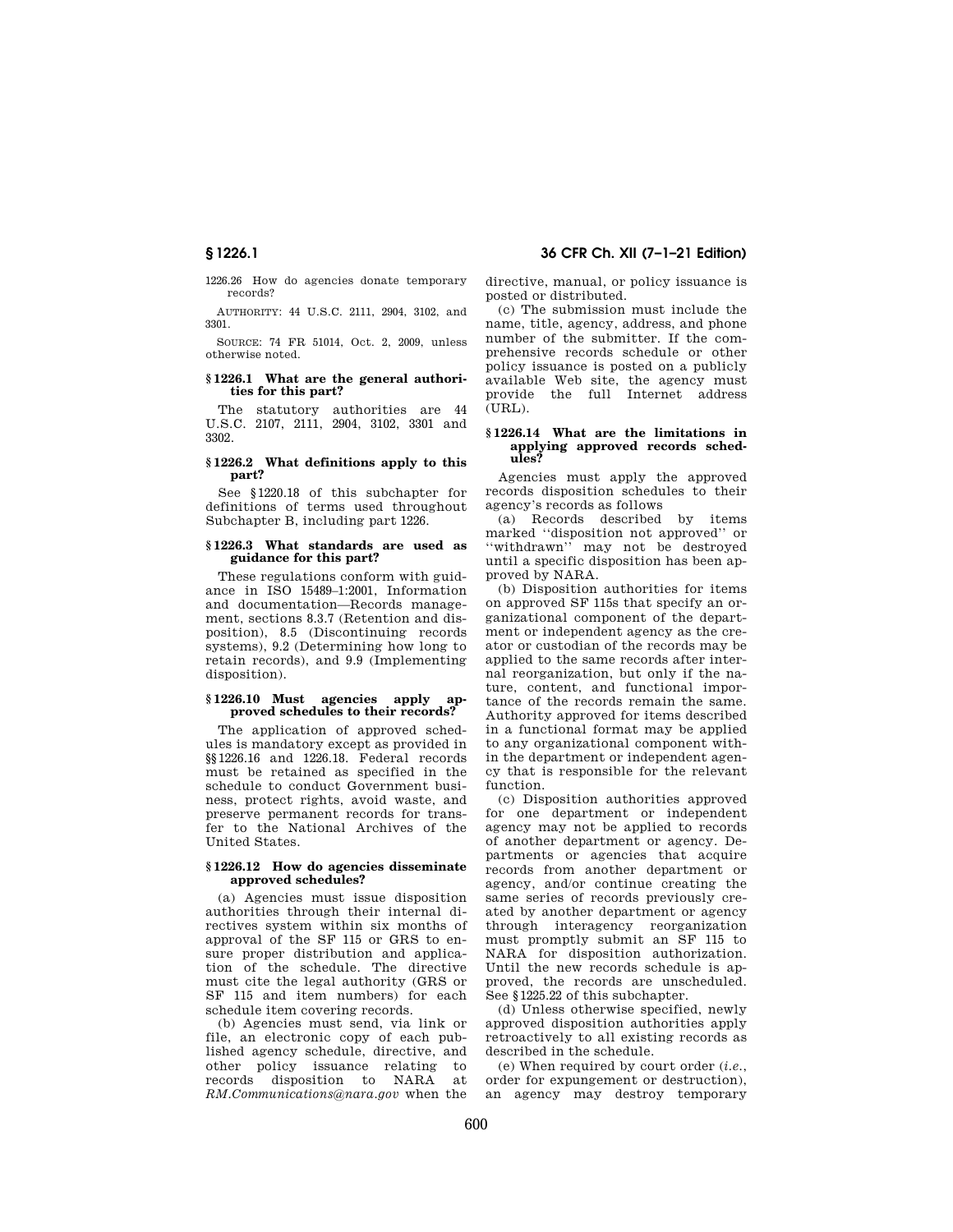#### **National Archives and Records Administration § 1226.20**

records before their NARA-authorized disposition date. In accordance with §1230.14 of this subchapter, an agency must notify NARA, by mail at National Archives and Records Administration; Office of the Chief Records Officer (AC); 8601 Adelphi Road; College Park, MD 20740–6001, or by email at *RM.Communications@nara.gov,* when permanent or unscheduled records are to be destroyed in response to a court order. If the records have significant historical value, NARA will promptly advise the agency of any concerns over their destruction.

[74 FR 51014, Oct. 2, 2009, as amended at 83 FR 13653, Mar. 30, 2018]

#### **§ 1226.16 Does NARA ever withdraw disposition authority?**

(a) When required to ensure the preservation of Government records, or when required by an emergency, or to maintain efficiency of Government operations, NARA will withdraw disposal authorizations in approved schedules (44 U.S.C. 2909). This withdrawal may apply to particular items on agency schedules or may apply to all existing authorizations for a specified type of record in any or all agencies.

(b) To both impose and rescind the withdrawal, NARA will notify the affected agency or agencies in writing, either by letter or NARA bulletin.

#### **§ 1226.18 When may agencies temporarily extend retention periods?**

(a) Agencies may temporarily retain records approved for destruction beyond their NARA-approved retention period if special circumstances alter the normal administrative, legal, or fiscal value of the records.

(1) Agencies must not retain records whose disposal after a specified period is required by statute, unless retention is ordered by a Court.

(2) In determining whether or not to temporarily extend the retention period of records, agencies must ensure that the extension of retention is consistent with the requirement contained in 5 U.S.C. 552a (Privacy Act of 1974, as amended) that records concerning individuals are maintained only if relevant and necessary to accomplish a purpose of the agency that is required by law or Executive order.

(b) If the records that are to be temporarily retained beyond their approved destruction date have been transferred to records storage facilities, agencies must notify the facility.

(c) Once the special circumstances that require extended retention of records have elapsed, agencies must destroy the records in accordance with the NARA-approved disposition instructions.

(d) Agencies must submit an SF 115 to NARA to change schedule provisions on a continuing basis in accordance with §1225.26 of this subchapter. Agencies may retain records eligible for destruction until the new schedule is approved.

#### **§ 1226.20 How do agencies temporarily extend retention periods?**

(a) Agencies must secure NARA written approval to retain records series or systems that are eligible for destruction under NARA-approved schedules except when:

(1) The agency has requested a change in the records schedule in accordance with §1225.26 of this subchapter, in which case the agency is authorized to retain records eligible for destruction until the new SF 115 is approved;

(2) The records will be needed for less than one year; or

(3) A court order requires retention of the records.

(b) To request an extension, agencies must send a letter to NARA, by mail at National Archives and Records Administration; Office of the Chief Records Officer (AC); 8601 Adelphi Road; College Park, MD 20740–6001, or by email at *RM.Communications@nara.gov.* Along with a justification, the request must include:

(1) A concise description of the records series for which the extension is requested.

(2) A citation to the agency records schedule or the GRS currently governing disposition of the records;

(3) A statement of the estimated period of time that the records will be required; and

(4) For records in the agency's custody, a statement of the current and proposed physical location of the records.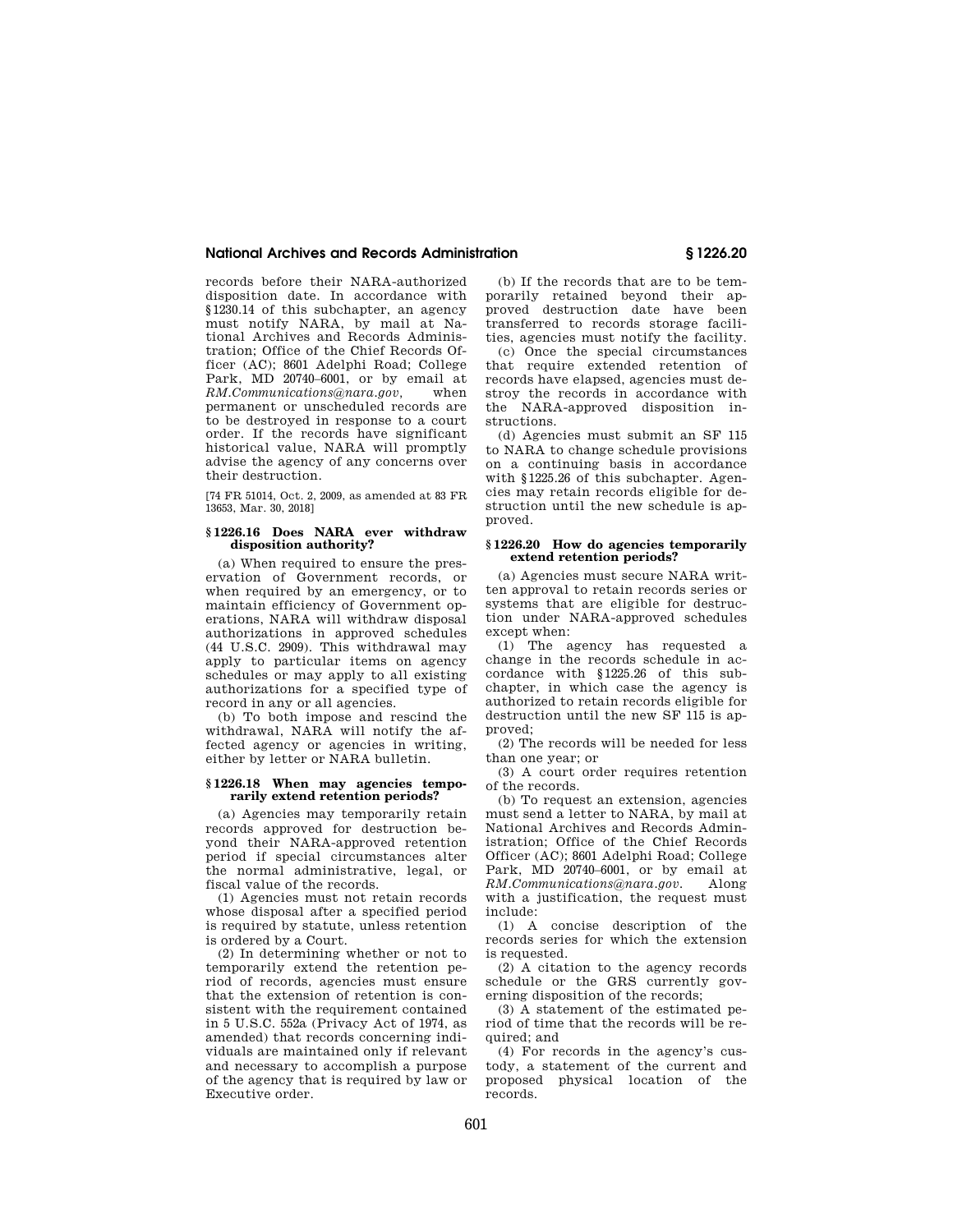(c) Agencies must ensure that records in records storage facilities are retained for the duration of the extension.

[74 FR 51014, Oct. 2, 2009, as amended at 83 FR 13653, Mar. 30, 2018]

#### **§ 1226.22 When must agencies transfer permanent records?**

All records scheduled as permanent must be transferred to the National Archives of the United States after the period specified on the SF 115 in accordance with procedures specified under §1235.12 of this subchapter.

#### **§ 1226.24 How must agencies destroy temporary records?**

(a) *Sale or salvage of unrestricted records*—(1) *Paper records.* Paper records to be destroyed normally must be sold as wastepaper, or otherwise salvaged. All sales must follow the established procedures for the sale of surplus personal property. (See 41 CFR part 101— 45, Sale, Abandonment, or Destruction of Personal Property.) The contract for sale must prohibit the resale of all records for use as records or documents.

(2) *Records on electronic and other media.* Records other than paper records (audio, visual, and electronic records on physical media data tapes, disks, and diskettes) may be salvaged and sold in the same manner and under the same conditions as paper records.

(b) *Destruction of unrestricted records.*  Unrestricted records that agencies cannot sell or otherwise salvage must be destroyed by burning, pulping, shredding, macerating, or other suitable means authorized by implementing regulations issued under E.O. 12958, as amended or its successor.

(c) *Destruction of classified or otherwise restricted records.* If the records are restricted because they are national security classified or exempted from disclosure by statute, including the Privacy Act, or regulation:

(1) *Paper records.* For paper records, the agency or its wastepaper contractor must definitively destroy the information contained in the records by one of the means specified in paragraph (b) of this section and their destruction must be witnessed either by a

**§ 1226.22 36 CFR Ch. XII (7–1–21 Edition)** 

Federal employee or, if authorized by the agency, by a contractor employee.

(2) *Electronic records.* Electronic records scheduled for destruction must be disposed of in a manner that ensures protection of any sensitive, proprietary, or national security information. Magnetic recording media previously used for electronic records containing sensitive, proprietary, or national security information must not be reused if the previously recorded information can be compromised in any way by reuse of the media.

#### **§ 1226.26 How do agencies donate temporary records?**

(a) Agencies must obtain written approval from NARA before donating records eligible for disposal to an appropriate person, organization, institution, corporation, or government (including a foreign government) that has requested them. Records that are not eligible for disposal cannot be donated.

(b) Agencies request the approval of such a donation by sending a letter to NARA, by mail at National Archives and Records Administration; Office of the Chief Records Officer (AC); 8601 Adelphi Road; College Park, MD 20740– 6001, or by email at *RM.Communications@nara.gov.* The request must include:

(1) The name of the department or agency, and relevant subdivisions, having custody of the records;

(2) The name and address of the proposed recipient of the records;

(3) A list containing:

(i) Description of the records to be transferred,

(ii) The inclusive dates of the records,

(iii) The SF 115 or GRS and item numbers that authorize destruction of the records;

(4) A statement providing evidence:

(i) That the proposed donation is in the best interests of the Government,

(ii) That the proposed recipient agrees not to sell the records as records or documents, and

(iii) That the donation will be made without cost to the U.S. Government;

(5) A certification that: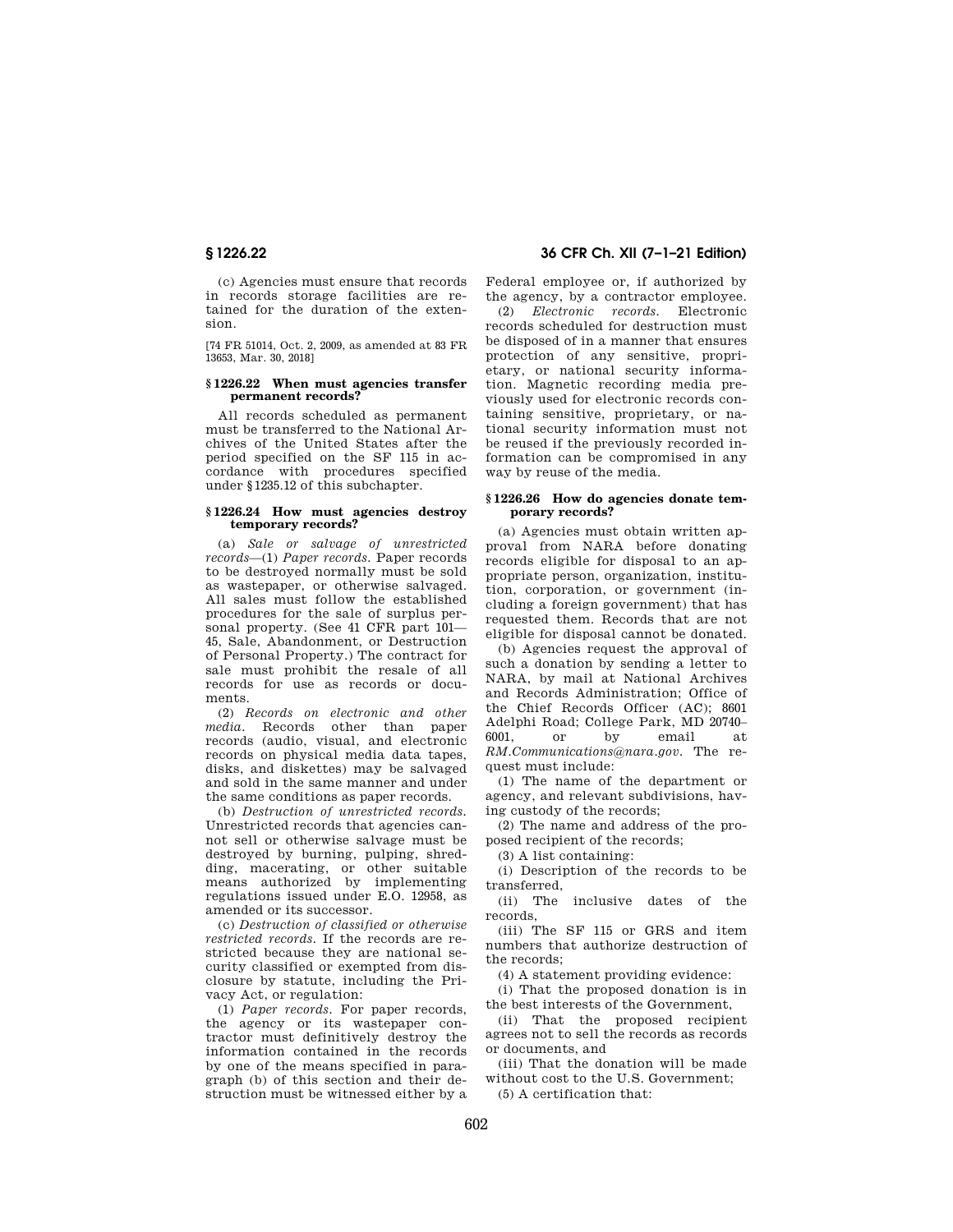# **National Archives and Records Administration § 1227.12**

(i) The records contain no information the disclosure of which is prohibited by law or contrary to the public interest, and/or

(ii) The records proposed for transfer to a person or commercial business are directly pertinent to the custody or operations of properties acquired from the Government, and/or

(iii) A foreign government desiring the records has an official interest in them.

(c) NARA will determine whether the donation is in the public interest and notify the requesting agency of its decision in writing. If NARA determines such a proposed donation is contrary to the public interest, the agency must destroy the records in accordance with the appropriate disposition authority.

[74 FR 51014, Oct. 2, 2009, as amended at 83 FR 13653, Mar. 30, 2018]

# **PART 1227—GENERAL RECORDS SCHEDULES**

Sec.

1227.1 What are the authorities for Part 1227?

1227.2 What definitions apply to this part? 1227.3 What standards are used as guidance

for this part? 1227.10 What are General Records Schedules (GRS)?

1227.12 When must agencies apply the GRS? 1227.14 How do I obtain copies of the GRS?

AUTHORITY: 44 U.S.C. 3303a(d).

SOURCE: 74 FR 51014, Oct. 2, 2009, unless otherwise noted.

#### **§ 1227.1 What are the authorities for Part 1227?**

The statutory authority for this part is 44 U.S.C. 3303a(d).

### **§ 1227.2 What definitions apply to this part?**

See §1220.18 of this subchapter for definitions of terms used in part 1227.

#### **§ 1227.3 What standards are used as guidance for this part?**

These regulations conform with guidance provided in ISO 15489–1:2001, Information and documentation—Records management, paragraphs 9.2 (Determining how long to retain records) and 9.9 (Implementing disposition).

#### **§ 1227.10 What are General Records Schedules (GRS)?**

General Records Schedules (GRS) are schedules issued by the Archivist of the United States that authorize, after specified periods of time, the destruction of temporary records or the transfer to the National Archives of the United States of permanent records that are common to several or all agencies.

#### **§ 1227.12 When must agencies apply the GRS?**

(a) Agencies apply the disposition instructions of the GRS, as provided in the following table.

| When NARA issues a new or revised GRS, and                                                                                        | Then $\ldots$                                                                                                                                                                                                                                                                                                                                                |
|-----------------------------------------------------------------------------------------------------------------------------------|--------------------------------------------------------------------------------------------------------------------------------------------------------------------------------------------------------------------------------------------------------------------------------------------------------------------------------------------------------------|
| (1) The new or revised GRS states that the provisions must be<br>followed without exception.                                      | All agencies must follow the disposition instructions of the<br>GRS, regardless of whether or not they have existing sched-<br>ules.                                                                                                                                                                                                                         |
| (2) Your agency does not have an existing schedule for these<br>records                                                           | Your agency must follow the disposition instructions of the<br>GRS. If your agency's needs require a different retention pe-<br>riod, then your agency must submit an SF 115 in accord-<br>ance with 36 CFR part 1225 of this subchapter, and a jus-<br>tification for the deviation.                                                                        |
| (3) When your agency has an existing schedule and the new<br>or revised GRS permits use of existing agency-specific<br>schedules. | Your agency may follow the disposition instructions in either<br>the GRS or the existing agency schedule, but it must follow<br>the same instructions throughout the agency and instruct its<br>staff to do so. If your agency chooses to follow its own<br>schedule, then it must notify NARA within 120 days of the<br>issuance of the new or revised GRS. |
| (4) Your agency does not create or maintain any of the records<br>addressed by that GRS.                                          | No action is required.                                                                                                                                                                                                                                                                                                                                       |

(b) Except as provided in the table in paragraph (a), agencies must incorporate in their disposition manual or

otherwise disseminate new and revised GRS within 6 months after NARA has issued the GRS Transmittal.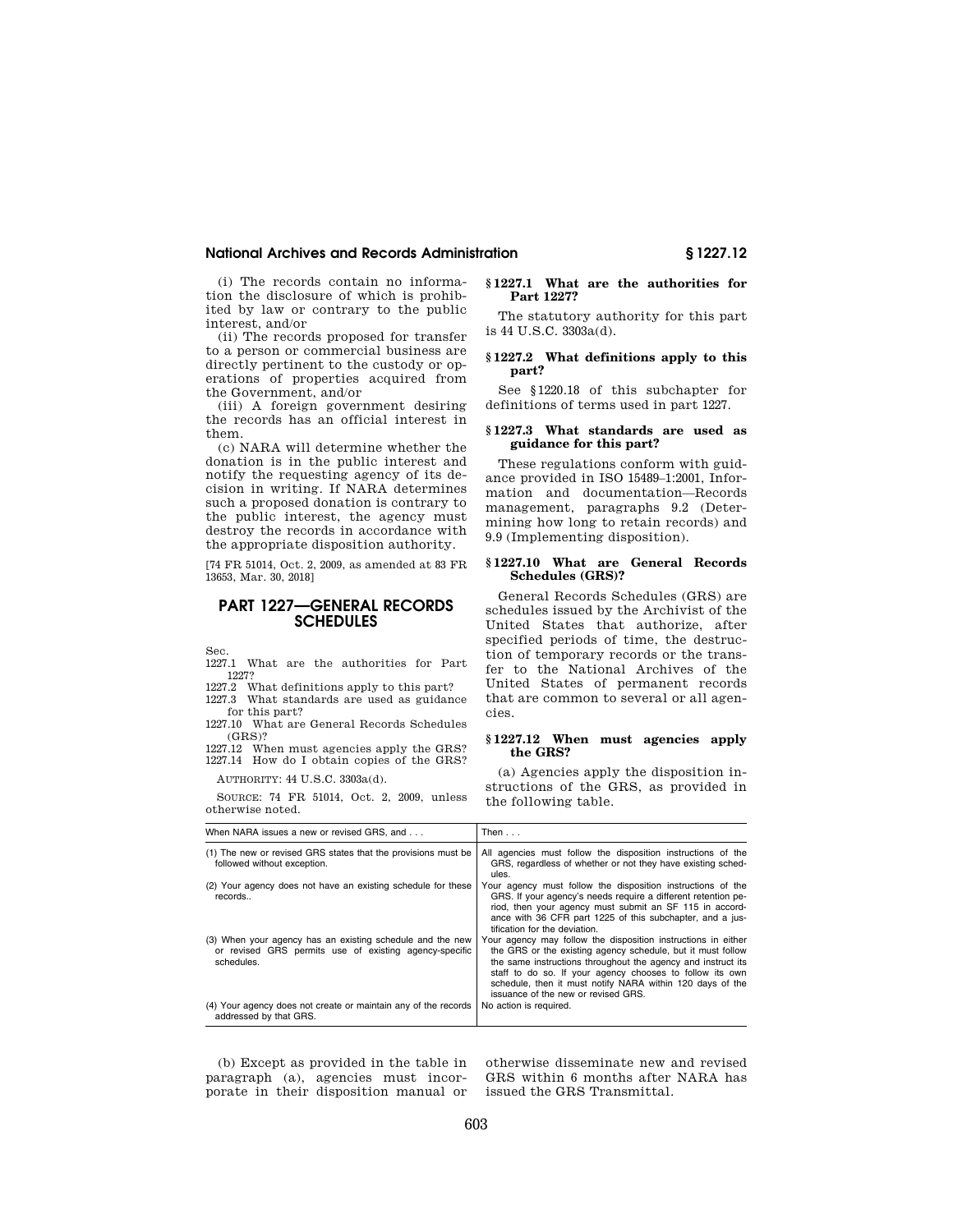(c) NARA may, at its discretion, apply the provisions of the GRS to records in its legal custody, subject to the provisions of §1235.34 of this subchapter.

# **§ 1227.14 How do I obtain copies of the GRS?**

(a) The GRS and instructions for their use are available online at *https:// www.archives.gov/records-mgmt/grs*. They are also available upon request by email at *GRS*l*Team@nara.gov* or by mail at National Archives and Records Administration; Office of the Chief Records Officer (AC); Attention: GRS Team, Room 2100; 8601 Adelphi Road, College Park, MD 20740–6001.

(b) NARA distributes new and revised GRS to Federal agencies under sequentially numbered GRS transmittals.

[74 FR 51014, Oct. 2, 2009, as amended at 83 FR 13654, Mar. 30, 2018]

# **PART 1228—LOAN OF PERMANENT AND UNSCHEDULED RECORDS**

Sec.

1228.1 What are the authorities for this part?

1228.2 What definitions apply to this part? 1228.8 Do loans of temporary records require

NARA approval? 1228.10 When do loans of permanent and un-

scheduled records require NARA approval? 1228.12 How do agencies obtain approval to

loan permanent or unscheduled records? 1228.14 How will NARA handle a loan re-

quest? 1228.16 When must agencies retrieve records

that have been loaned?

AUTHORITY: 44 U.S.C. 2904.

SOURCE: 74 FR 51014, Oct. 2, 2009, unless otherwise noted.

#### **§ 1228.1 What are the authorities for this part?**

The statutory authority for this part is 44 U.S.C. 2904.

### **§ 1228.2 What definitions apply to this part?**

See §1220.18 of this subchapter for definitions of terms used in part 1228.

# **§ 1228.8 Do loans of temporary records require NARA approval?**

Loans of temporary records between Federal agencies or to non-Federal re-

# **§ 1227.14 36 CFR Ch. XII (7–1–21 Edition)**

cipients do not require approval from NARA. The lending agency is responsible for documenting the loan and return of the records.

#### **§ 1228.10 When do loans of permanent and unscheduled records require NARA approval?**

Loans of permanent or unscheduled records between Federal agencies or to non-Federal recipients require prior written approval from NARA. The loan of permanent or unscheduled records increases the likelihood of the records becoming lost, misplaced, or incorporated into other files. Agencies should consider reproducing or scanning the records in response to a loan request.

#### **§ 1228.12 How do agencies obtain approval to loan permanent or unscheduled records?**

(a) An agency proposing to loan permanent or unscheduled records must prepare a written loan agreement with the proposed recipient. The agreement must include:

(1) The name of the department or agency and subdivisions having custody of the records;

(2) The name and address of the proposed recipient of the records;

(3) A list containing:

(i) Identification of the records to be loaned, by series or system;

(ii) The inclusive dates for each series or system;

(iii) The volume and media of the records to be loaned; and

(iv) The NARA disposition job (SF 115) and item numbers covering the records, if any.

(4) A statement of the purpose and duration of the loan;

(5) A statement specifying any restrictions on the use of the records and how these restrictions will be imposed by the recipient;

(6) A certification that the records will be stored in areas with security and environmental controls equal to those specified in part 1234 of this subchapter; and

(7) A signature block for the Archivist of the United States. The loan must not take place until the Archivist has signed the agreement.

(b) On request, NARA may allow an agency to prepare an annual loan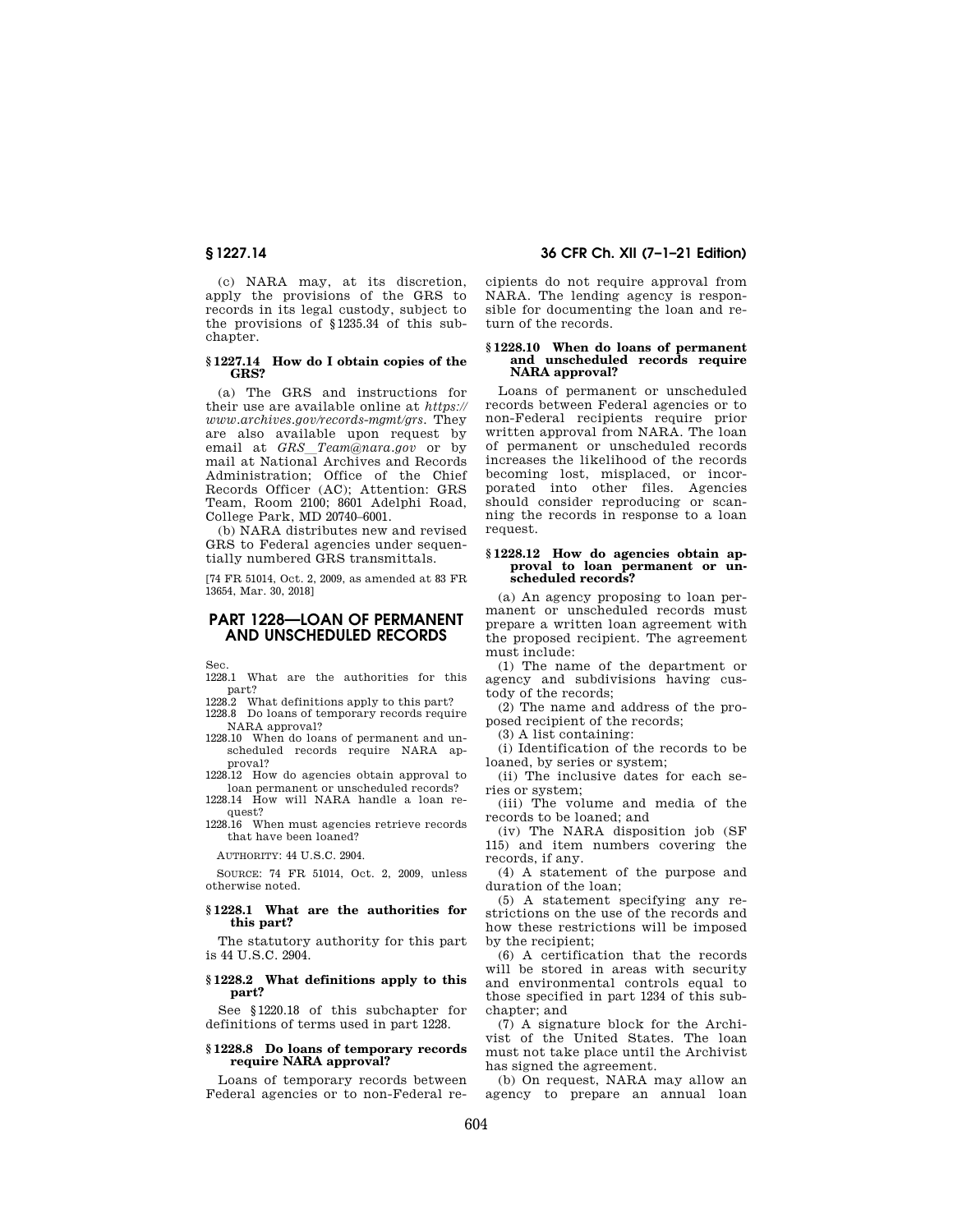#### **National Archives and Records Administration § 1229.10**

agreement covering multiple transfers from the same series of records to another single Federal agency.

(c) The agency must send a written request to NARA, by mail at National Archives and Records Administration; Office of the Chief Records Officer (AC); 8601 Adelphi Road; College Park, MD 20740–6001, or by email at *RM.Communications@nara.gov,* transmitting the proposed loan agreement, citing the rationale for not providing copies in place of the original records, and specifying the name, title, and phone number of an agency contact. The request must be submitted or approved by the individual authorized to sign records schedules as described in §1220.34(b) of this subchapter.

[74 FR 51014, Oct. 2, 2009, as amended at 83 FR 13654, Mar. 30, 2018]

# **§ 1228.14 How will NARA handle a loan request?**

(a) NARA will review the request and, if it is approved, return the signed agreement to the agency within 30 days.

(b) NARA will deny the request within 30 days if the records are due or past due to be transferred to the National Archives of the United States in accordance with part 1235 of this subchapter, if the loan would endanger the records, or if the loan would otherwise violate the regulations in 36 CFR chapter XII, subchapter B. NARA will notify the agency in writing if it disapproves the loan and the reasons for the disapproval of the loan.

#### **§ 1228.16 When must agencies retrieve records that have been loaned?**

An agency must contact the recipient of loaned permanent or unscheduled records 30 days prior to the expiration of the loan period (as stated in the loan agreement) to arrange for the return of the records. If the agency extends the duration of the loan, it must notify NARA (see  $$1228.12(b)$ ) in writing, specifying the reason for the extension and providing the new expiration date of the loan.

# **PART 1229—EMERGENCY AUTHOR-IZATION TO DESTROY RECORDS**

Sec.

- 1229.1 What is the scope of this part?
- 1229.2 What are the authorities for this part?
- 1229.3 What definitions apply to this part? 1229.10 What steps must be taken when
- records are a continuing menace to health or life, or to property?
- 1229.12 What are the requirements during a state of war or threatened war?

AUTHORITY: 44 U.S.C. 3310 and 3311.

SOURCE: 74 FR 51014, Oct. 2, 2009, unless otherwise noted.

#### **§ 1229.1 What is the scope of this part?**

This part describes certain conditions under which records may be destroyed without regard to the provisions of part 1226 of this subchapter.

#### **§ 1229.2 What are the authorities for this part?**

The statutory authorities for this part are 44 U.S.C. 3310 and 3311.

# **§ 1229.3 What definitions apply to this part?**

See §1220.18 of this subchapter for definitions of terms used in part 1229.

#### **§ 1229.10 What steps must be taken when records are a continuing menace to health or life, or to property?**

When NARA and the agency that has custody of them jointly determine that records in the custody of an agency of the U.S. Government are a continuing menace to human health or life, or to property, NARA will authorize the agency to eliminate the menace immediately by any method necessary:

(a) When an agency identifies records that pose a continuing menace to human health or life, or to property, the records officer or other designee must immediately notify NARA, by mail at National Archives and Records Administration; Office of the Chief Records Officer (AC); 8601 Adelphi Road; College Park, MD 20740–6001, or by email at *RM.Communication@nara.gov.* The notice must describe the records, their location and quantity, and the nature of the menace.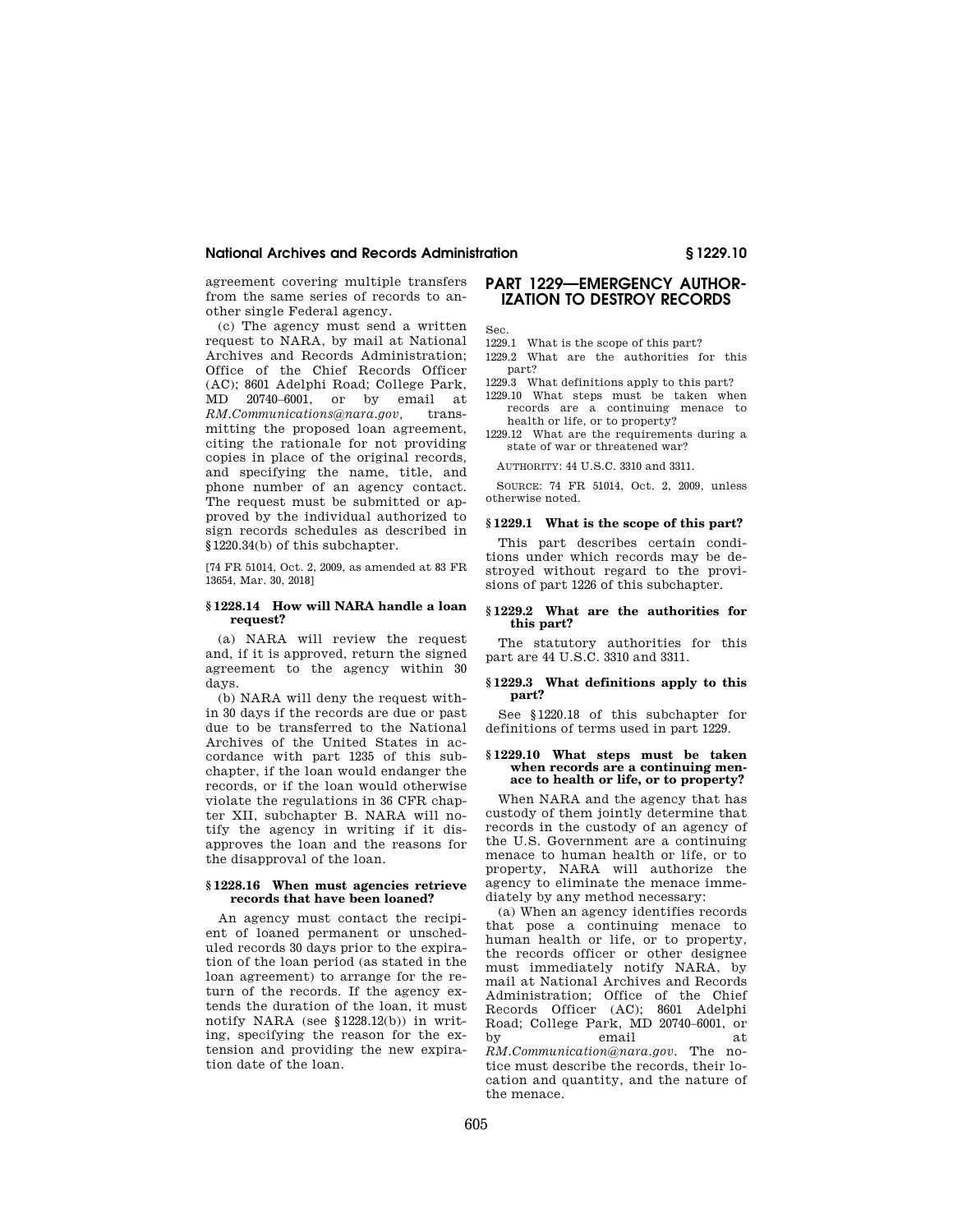(b) If NARA concurs in a determination that the records must be destroyed, NARA will notify the agency to immediately destroy the records.

(c) If NARA does not concur that the menace must be eliminated by destruction of the records, NARA will advise the agency on remedial action to address the menace.

[74 FR 51014, Oct. 2, 2009, as amended at 83 FR 13654, Mar. 30, 2018]

#### **§ 1229.12 What are the requirements during a state of war or threatened war?**

(a) Destruction of records outside the territorial limits of the continental United States is authorized whenever, during a state of war between the United States and any other nation or when hostile action appears imminent, the head of the agency that has custody of the records determines that their retention would be prejudicial to the interest of the United States, or that they occupy space urgently needed for military purposes and are without sufficient administrative, fiscal, legal, historical, or other value to warrant their continued preservation.

(b) Within six months after the destruction of any records under this authorization, the agency official who directed the destruction must submit to NARA, by mail at National Archives and Records Administration; Office of the Chief Records Officer (AC); 8601 Adelphi Road; College Park, MD 20740– 6001, or by email at *RM.Communications@nara.gov,* a written statement explaining the reasons for the destruction and a description of the records and how, when, and where the destruction was accomplished.

[74 FR 51014, Oct. 2, 2009, as amended at 83 FR 13654, Mar. 30, 2018]

# **PART 1230—UNLAWFUL OR ACCI-DENTAL REMOVAL, DEFACING<br>ALTERATION, OR DESTRUCTION OR DESTRUCTION OF RECORDS**

Sec.

1230.1 What are the authorities for part 1230?

1230.2 What standards are used as guidance for this part?

1230.3 What definitions apply to this part?

# **§ 1229.12 36 CFR Ch. XII (7–1–21 Edition)**

- 1230.10 Who is responsible for preventing the unlawful or accidental removal, defacing, alteration, or destruction of records?
- 1230.12 What are the penalties for unlawful or accidental removal, defacing, alteration, or destruction of records?

1230.14 How do agencies report incidents?

- 1230.16 How does NARA handle allegations of damage, alienation, or unauthorized destruction of records?
- 1230.18 What assistance is available to agencies to recover unlawfully removed records?

AUTHORITY: 44 U.S.C. 3105 and 3106.

SOURCE: 74 FR 51014, Oct. 2, 2009, unless otherwise noted.

#### **§ 1230.1 What are the authorities for part 1230?**

The statutory authorities for this part are 44 U.S.C. 3105 and 3106.

#### **§ 1230.2 What standards are used as guidance for this part?**

These regulations conform with guidance provided in ISO 15489–1:2001, par. 6.3 (Responsibilities), 7.2 (Characteristics of a record), 8.2 (Records systems characteristics), and 8.3 (Designing and implementing records systems).

#### **§ 1230.3 What definitions apply to this part?**

(a) See §1220.18 of this subchapter for definitions of terms used throughout Subchapter B, including part 1230.

(b) As used in part 1230—

*Alteration* means the unauthorized annotation, addition, or deletion to a record.

*Deface* means to obliterate, mar, or spoil the appearance or surface of a record that impairs the usefulness or value of the record.

*Removal* means selling, donating, loaning, transferring, stealing, or otherwise allowing a record to leave the custody of a Federal agency without the permission of the Archivist of the United States.

*Unlawful or accidental destruction (also called unauthorized destruction)* means disposal of an unscheduled or permanent record; disposal prior to the end of the NARA-approved retention period of a temporary record (other than courtordered disposal under §1226.14(d) of this subchapter); and disposal of a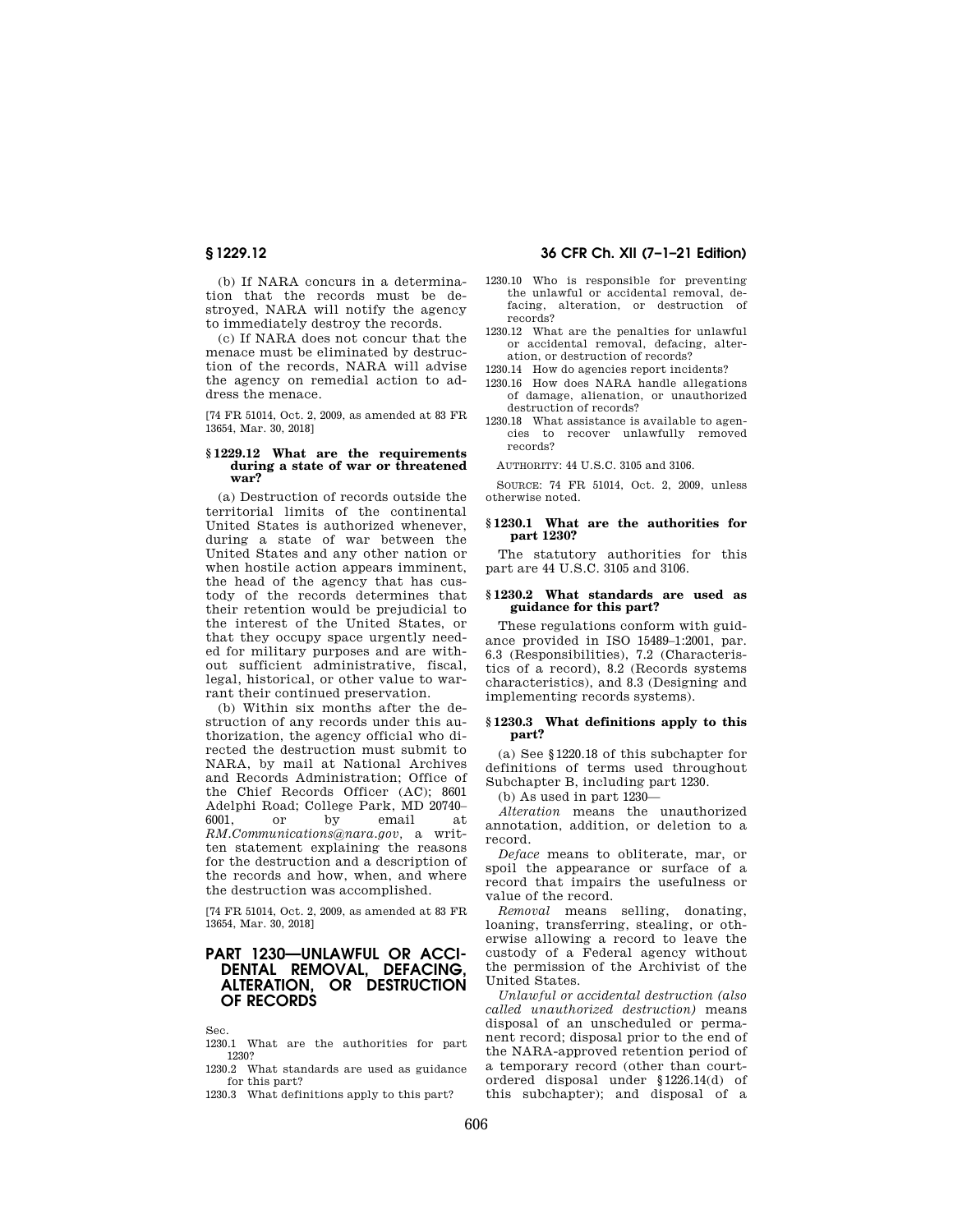# **National Archives and Records Administration Pt. 1231 Pt. 1231**

record subject to a FOIA request, litigation hold, or any other hold requirement to retain the records.

#### **§ 1230.10 Who is responsible for preventing the unlawful or accidental removal, defacing, alteration, or destruction of records?**

The heads of Federal agencies must:

(a) Prevent the unlawful or accidental removal, defacing, alteration, or destruction of records. Section 1222.24(a)(6) of this subchapter prohibits removing records from the legal custody of the agency. Records must not be destroyed except under the provisions of NARA-approved agency records schedules or the General Records Schedules issued by NARA;

(b) Take adequate measures to inform all employees and contractors of the provisions of the law relating to unauthorized destruction, removal, alteration or defacement of records;

(c) Implement and disseminate policies and procedures to ensure that records are protected against unlawful or accidental removal, defacing, alteration and destruction; and

(d) Direct that any unauthorized removal, defacing, alteration or destruction be reported to NARA.

# **§ 1230.12 What are the penalties for unlawful or accidental removal, defacing, alteration, or destruction of records?**

The penalties for the unlawful or accidental removal, defacing, alteration, or destruction of Federal records or the attempt to do so, include a fine, imprisonment, or both (18 U.S.C. 641 and 2071).

#### **§ 1230.14 How do agencies report incidents?**

The agency must report promptly any unlawful or accidental removal, defacing, alteration, or destruction of records in the custody of that agency to NARA, by mail at National Archives and Records Administration; Office of the Chief Records Officer (AC); 8601 Adelphi Road; College Park, MD 20740– 6001, or by email at *RM.Communications@nara.gov.* 

(a) The report must include:

(1) A complete description of the records with volume and dates if known;

(2) The office maintaining the records;

(3) A statement of the exact circumstances surrounding the removal, defacing, alteration, or destruction of records;

(4) A statement of the safeguards established to prevent further loss of documentation; and

(5) When appropriate, details of the actions taken to salvage, retrieve, or reconstruct the records.

(b) The report must be submitted or approved by the individual authorized to sign records schedules as described in §1220.34(b) of this subchapter.

[74 FR 51014, Oct. 2, 2009, as amended at 83 FR 13654, Mar. 30, 2018]

#### **§ 1230.16 How does NARA handle allegations of unlawful or accidental removal, defacing, alteration, or destruction?**

Upon receiving any credible information that records are at risk of actual, impending, or threatened damage, alienation, or unauthorized destruction, NARA will contact the agency as follows:

(a) If the threat has not yet resulted in damage, removal, or destruction, NARA will contact the agency by phone promptly and follow up in writing within five business days.

(b) If records have allegedly been damaged, removed, or destroyed, NARA will notify the agency in writing promptly with a request for a response within 30 days.

#### **§ 1230.18 What assistance is available to agencies to recover unlawfully removed records?**

NARA will assist the head of the agency in the recovery of any unlawfully removed records, including contacting the Attorney General, if appropriate.

# **PART 1231—TRANSFER OF RECORDS FROM THE CUSTODY OF ONE EXECUTIVE AGENCY TO ANOTHER**

Sec.

1231.1 What is the authority for part 1231? 1231.2 What definitions apply to this part?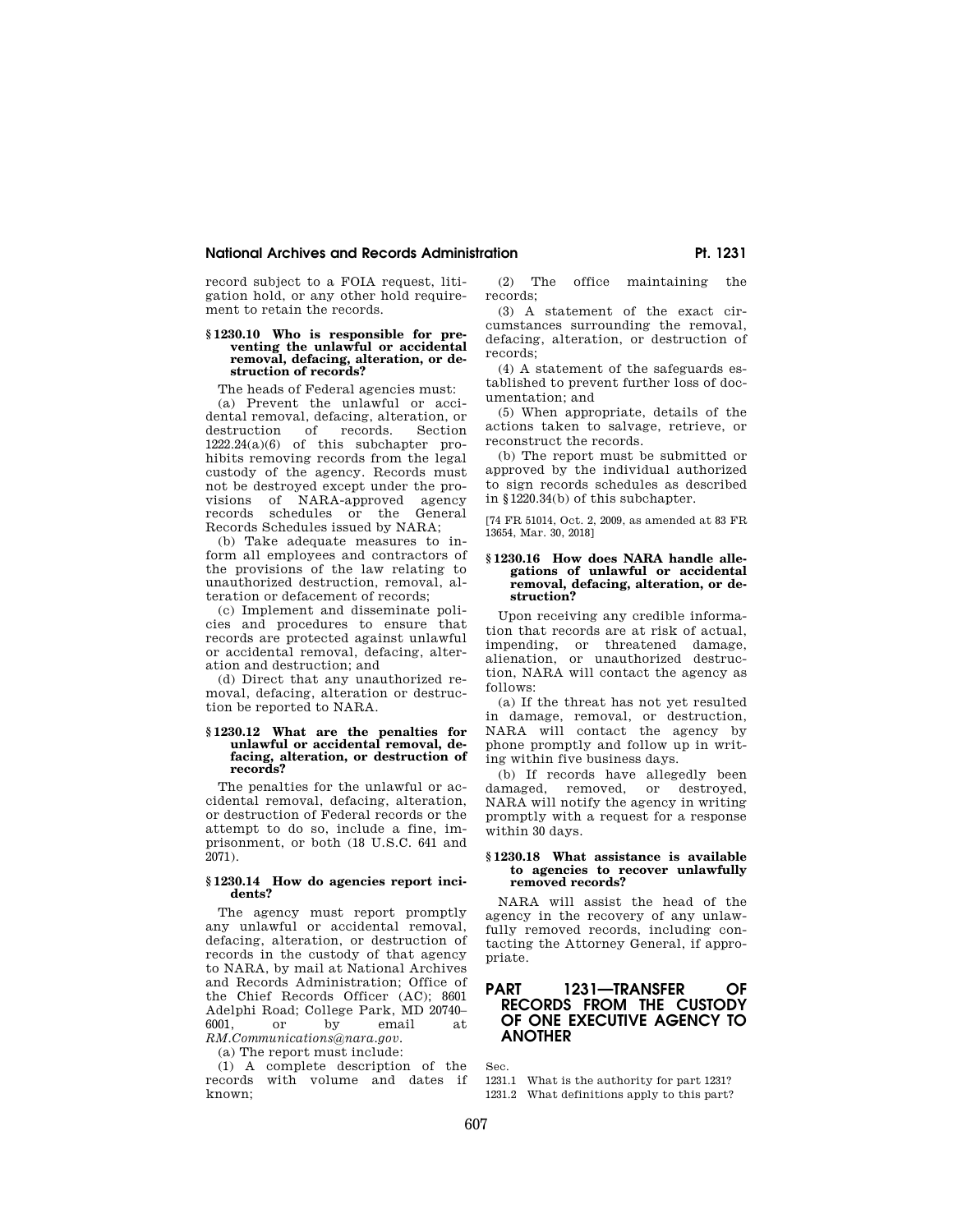- 
- 1231.10 Who has the authority to approve the transfer of records from the custody of one executive agency to another?
- 1231.12 How do executive agencies request to transfer records to another executive agency?
- 1231.14 May the records of terminated agencies be transferred to another agency?
- 1231.16 What restrictions are there on use of transferred records?
- 1231.18 When are records transferred between executive agencies without NARA approval?

AUTHORITY: 44 U.S.C. 2908.

SOURCE: 74 FR 51014, Oct. 2, 2009, unless otherwise noted.

#### **§ 1231.1 What is the authority for part 1231?**

The authority for this part is 44 U.S.C. 2908.

#### **§ 1231.2 What definitions apply to this part?**

See §1220.18 of this subchapter for definitions of terms used throughout Subchapter B, including this part.

#### **§ 1231.10 Who has the authority to approve the transfer of records from the custody of one executive agency to another?**

NARA must approve in writing the transfer of records from the custody of one executive agency to another, except as provided in §1231.18(a).

#### **§ 1231.12 How do executive agencies**  request to transfer records to an**other executive agency?**

An executive agency that proposes to transfer records to another agency must request approval of the transfer of records in writing from NARA, by mail at National Archives and Records Administration; Office of the Chief Records Officer (AC); 8601 Adelphi Road; College Park, MD 20740–6001, or by email at *RM.Communications@nara.gov.* The request must include:

(a) A concise description of the records to be transferred, including the volume in cubic feet;

(b) A statement of the restrictions imposed on the use of records;

(c) A statement of the agencies and persons using the records and the purpose of this use;

(d) A statement of the current and proposed physical and organizational locations of the records;

(e) A justification for the transfer including an explanation of why it is in the best interests of the Government; and

(f) Copies of the concurrence in the transfer by the heads of all agencies involved in the proposed transfer.

[74 FR 51014, Oct. 2, 2009, as amended at 83 FR 13654, Mar. 30, 2018]

#### **§ 1231.14 May the records of terminated agencies be transferred to another agency?**

The records of executive agencies whose functions are terminated or are in process of liquidation may be transferred to another executive agency that inherits the function. All such transfers must be made in accordance with the provisions of this part.

#### **§ 1231.16 What restrictions are there on use of transferred records?**

Restrictions imposed under a statute or Executive order must continue to be imposed after the transfer. Restrictions imposed by agency determination must also continue, unless the restrictions are removed by agreement between the agencies concerned.

#### **§ 1231.18 When are records transferred between executive agencies without NARA approval?**

Records are transferred between executive agencies without NARA approval when:

(a) Records are transferred to a NARA or agency-operated records center or to the National Archives of the United States in accordance with Parts 1232, 1233, and 1235 of this subchapter;

(b) Temporary records are loaned for official use;

(c) The transfer of records or functions or both is required by statute, Executive Order, Presidential reorganization plan, or Treaty, or by specific determinations made thereunder;

(d) The records are transferred between two components of the same executive department; or

(e) Records accessioned into the National Archives of the United States are later found to lack sufficient value for continued retention in the National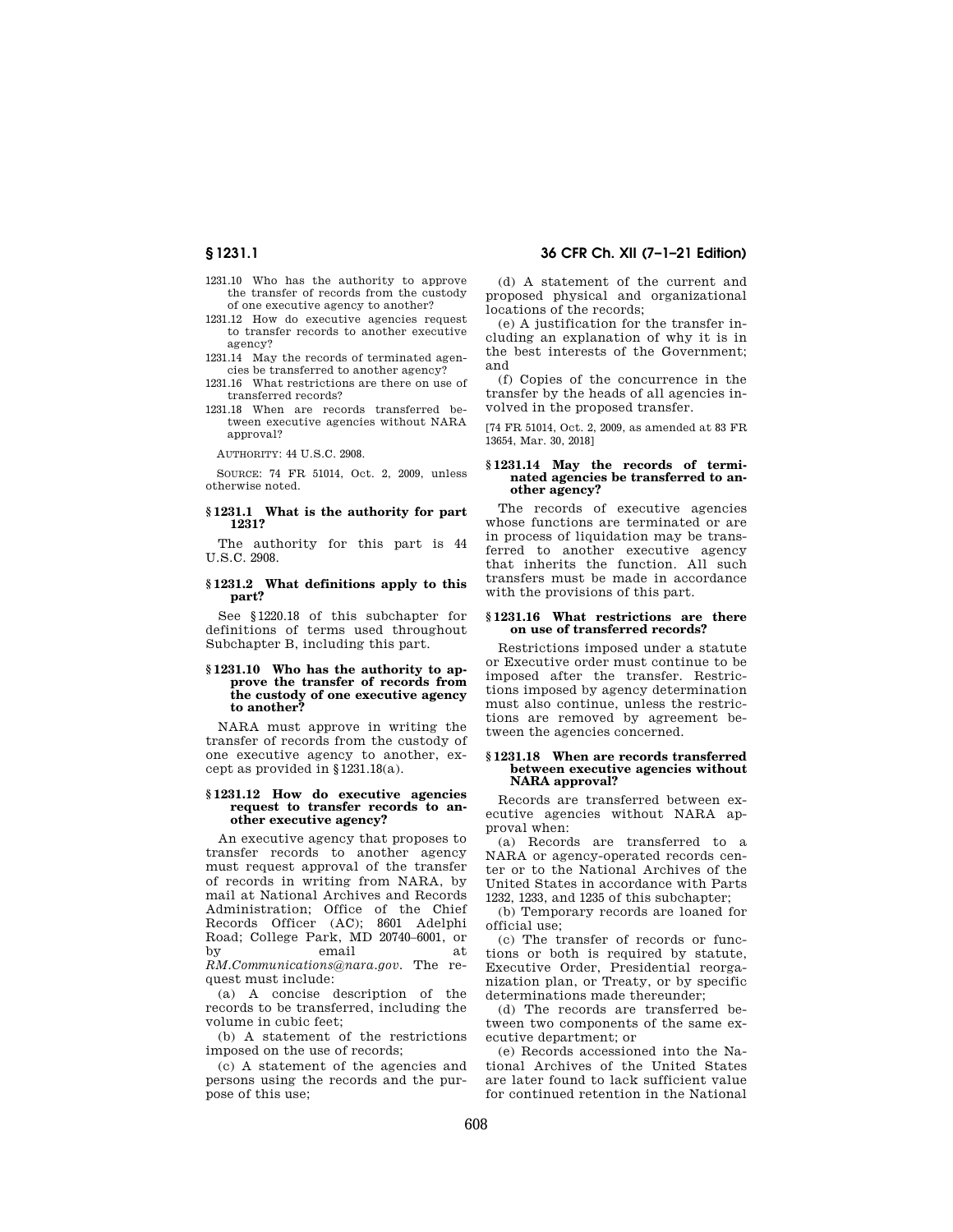#### **National Archives and Records Administration § 1232.12**

Archives. The disposition of such records is governed by §1235.34 of this subchapter.

# **PART 1232—TRANSFER OF RECORDS TO RECORDS STORAGE FACILITIES**

Sec.

1232.1 What are the authorities for part 1232?

- 1232.2 What definitions apply to this part? 1232.3 What standards are used as guidance
- for this part?
- 1232.10 Where can a Federal agency transfer records for storage?
- 1232.12 Under what conditions may Federal records be stored in records storage facilities?
- 1232.14 What requirements must an agency meet before it transfers records to a records storage facility?
- 1232.16 What documentation must an agency create before it transfers records to a records storage facility?
- 1232.18 What procedures must an agency follow to transfer records to an agency records center or commercial records storage facility?

AUTHORITY: 44 U.S.C. 2907 and 3103.

SOURCE: 74 FR 51014, Oct. 2, 2009, unless otherwise noted.

#### **§ 1232.1 What are the authorities for part 1232?**

The statutory authorities for this part are 44 U.S.C. 2907 and 3103.

#### **§ 1232.2 What definitions apply to this part?**

See §1220.18 of this subchapter for definitions of terms used throughout Subchapter B, including part 1232.

#### **§ 1232.3 What standards are used as guidance for this part?**

These regulations conform with guidance provided in ISO 15489–1:2001 Paragraphs 7.1 (Principles of records management programmes), 8.3.3 (Physical storage medium and protection), 8.3.6 (Access, retrieval and use), 8.3.7 (Retention and disposition), 9.6 (Storage and handling), and 9.8.3 (Location and tracking) apply to records creation and maintenance.

#### **§ 1232.10 Where can a Federal agency transfer records for storage?**

Federal agencies may store records in the following types of records storage facilities, so long as the facilities meet the facility standards in 36 CFR part 1234. Records transferred to a records storage facility remain in the legal custody of the agency.

(a) NARA Federal Records Centers. NARA owns or operates records centers for the storage, processing, and servicing of records for Federal agencies under the authority of 44 U.S.C. 2907. These NARA records centers include a National Personnel Records Center that contains designated records of the Department of Defense and the Office of Personnel Management and other designated records pertaining to former Federal civilian employees. A list of NARA Federal Records Centers is available from the NARA Web site at *http://www.archives.gov/locations/* 

*index.html.* 

(b) Records centers operated by or on behalf of one or more Federal agencies other than NARA.

(c) Commercial records storage facilities operated by private entities.

[74 FR 51014, Oct. 2, 2009, as amended at 83 FR 13654, Mar. 30, 2018]

#### **§ 1232.12 Under what conditions may Federal records be stored in records storage facilities?**

The following chart shows what records can be stored in a records storage facility and the conditions that apply:

| Type of record                 | Conditions                                                                                                                                                                                                |
|--------------------------------|-----------------------------------------------------------------------------------------------------------------------------------------------------------------------------------------------------------|
|                                | Any storage facility that meets the provisions of 36 CFR part 1234.<br>(2) Also requires prior notification to NARA (see § 1232.14(b)).                                                                   |
| Personnel Records).            | (c) Temporary records (excluding Civilian   Any storage facility that meets the provisions of 36 CFR part 1234.                                                                                           |
| (e) Civilian Personnel Records | Storage facility must meet the provisions of 36 CFR parts 1223 and 1234.<br>May only be transferred to the National Personnel Records Center (NPRC), St.<br>Louis, MO (see part 1233 of this subchapter). |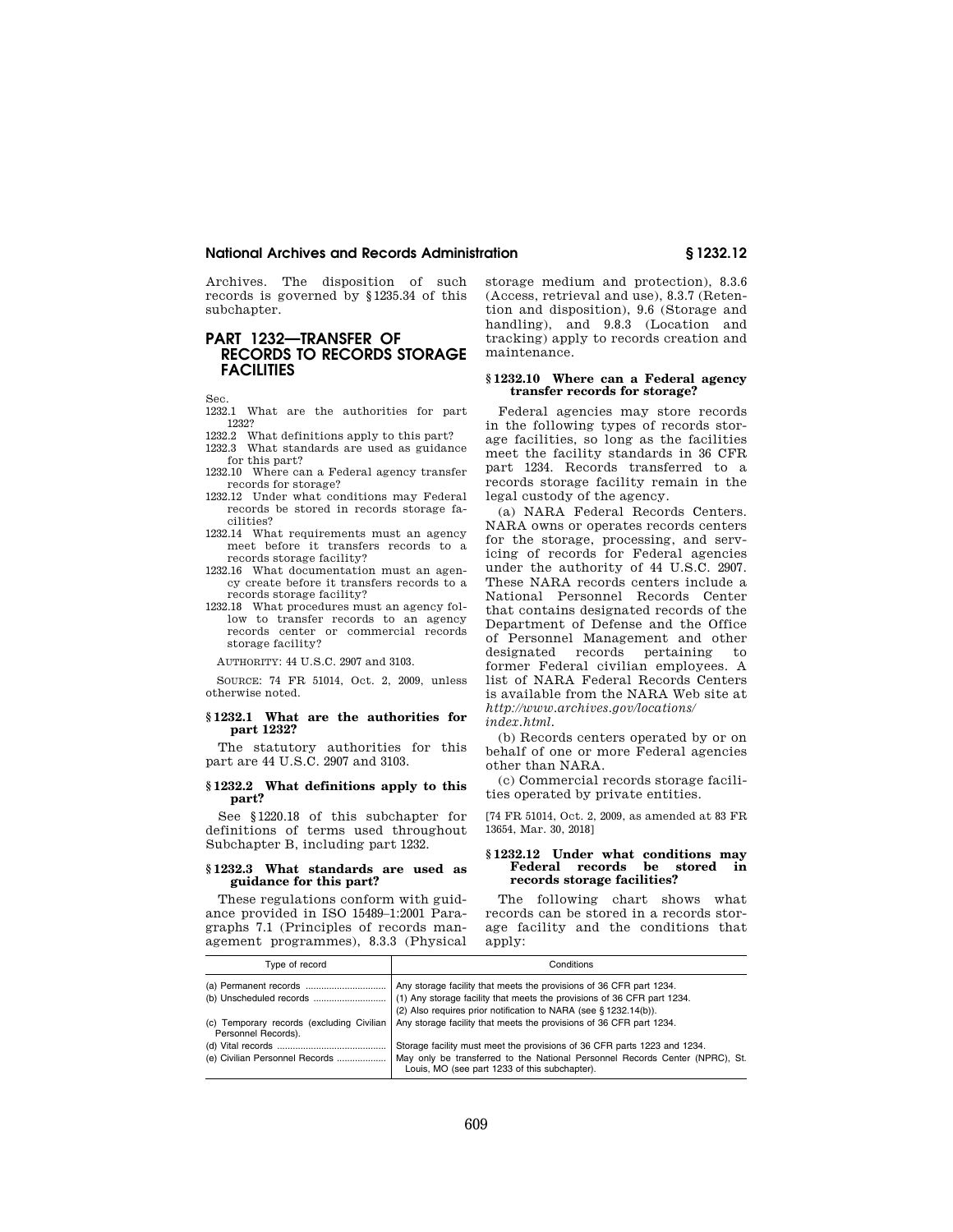#### **§ 1232.14 What requirements must an agency meet before it transfers records to a records storage facility?**

An agency must meet the following requirements before it transfers records to a records storage facility:

(a) Ensure that the requirements of 36 CFR part 1234 are met. Special attention must be paid to ensuring appropriate storage conditions for records on non-paper based media (e.g., film, audio tape, magnetic tape), especially those that are scheduled for long-term or permanent retention, as those records typically require more stringent environmental controls (see 36 CFR parts 1236 and 1237).

(b) To transfer unscheduled records, notify NARA in writing prior to the transfer, by mail at National Archives and Records Administration; Office of the Chief Records Officer (AC); 8601 Adelphi Road; College Park, MD 20740– 6001, or by email at *RM.Communications@nara.gov.* The notification must identify the records storage facility and include a copy of the information required by §1232.16(a).

(c) For all records being transferred, create documentation sufficient to identify and locate files. (See §1232.16.)

(d) Ensure that NARA-approved retention periods are implemented properly and that records documenting final disposition actions (destruction or transfer to the National Archives of the United States) are created and maintained.

[74 FR 51014, Oct. 2, 2009, as amended at 83 FR 13654, Mar. 30, 2018]

#### **§ 1232.16 What documentation must an agency create before it transfers records to a records storage facility?**

(a) Documentation must include for each individual records series spanning one or more consecutive years transferred to storage:

(1) Creating office;

(2) Series title;

(3) Description (in the case of permanent or unscheduled records, the description must include a folder title list of the box contents or equivalent detailed records description);

(4) Date span;

**§ 1232.14 36 CFR Ch. XII (7–1–21 Edition)** 

(5) Physical form and medium of records (e.g., paper, motion picture film, sound recordings, photographs, or digital images);

(6) Volume;

(7) Citation to NARA-approved records schedule or agency records disposition manual (unscheduled records must cite the date the agency notified NARA or, if available, the date the SF 115 was submitted to NARA);

(8) Restrictions on access if applicable;

(9) Disposition (''permanent,'' ''temporary,'' or ''unscheduled; SF 115 pending'');

(10) Date of disposition action (transfer to the National Archives of the United States or destruction);

(11) Physical location, including name and address of facility; and

(12) Control number or identifier used to track records.

(b) In the case of permanent and unscheduled records, provide copies of such documentation to NARA and advise NARA in writing of the new location whenever the records are moved to a new storage facility. For permanent records, the agency must transmit this documentation to NARA no later than 30 days after transferring records to the agency records center or commercial records storage facility. Transmit documentation by mail at National Archives and Records Administration; Office of the Chief Records Officer (AC); 8601 Adelphi Road; College Park, MD<br>20740-6001, or by email at 20740–6001, or by email at *RM.Communications@nara.gov.* 

(1) Retain temporary records until the expiration of their NARA-approved retention period and no longer, except as provided for in §1226.18 of this subchapter.

(2) Transfer permanent records to the National Archives of the United States in accordance with 36 CFR part 1235.

[74 FR 51014, Oct. 2, 2009, as amended at 83 FR 13654, Mar. 30, 2018]

#### §1232.18 What procedures must an **agency follow to transfer records to an agency records center or commercial records storage facility?**

Federal agencies must use the following procedures to transfer records to an agency records center or commercial records storage facility: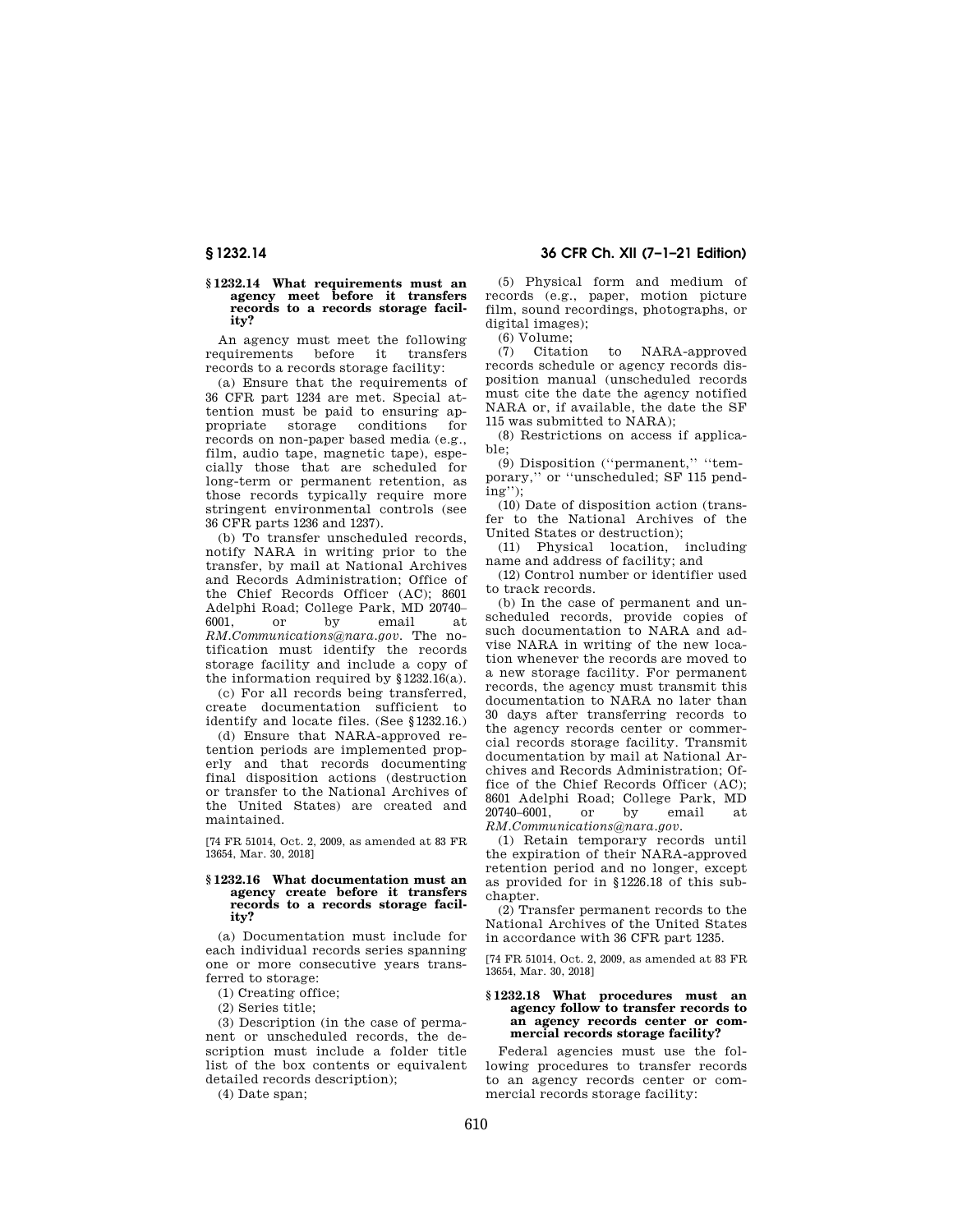# **National Archives and Records Administration Pt. 1233**

(a) Agreements with agency records centers or contracts with commercial records storage facilities must incorporate the standards in 36 CFR part 1234 and allow for inspections by the agency and NARA to ensure compliance. An agency must remove records promptly from a facility if deficiencies identified during an inspection are not corrected within six months of issuance of the report.

(b) For temporary records, the agency must make available to NARA on request the documentation specified in §1232.16.

(c) Retain temporary records until the expiration of their NARA-approved retention period and no longer, except as provided for in §1226.18 of this subchapter.

(d) Ensure that NARA-approved retention periods are implemented properly and that records documenting final disposition actions (destruction or transfer to the National Archives of the United States) are created and maintained as required by 36 CFR 1232.14.

(1) Agencies must establish procedures that ensure that temporary records are destroyed in accordance with NARA-approved records schedules and that NARA-approved changes to schedules, including the General Records Schedules, are applied to records in agency records centers or commercial records storage facilities in a timely fashion. Procedures must include a requirement that the agency records center or commercial records storage facility notify agency records managers or the creating office before the disposal of temporary records unless disposal of temporary records is initiated by the agency.

(2) Move temporary records that are subsequently reappraised as permanent to a facility that meets the environmental control requirements for permanent records in §1234.14 of this subchapter within one year of their re-appraisal, if not already in such a facility. (Paper-based permanent records in an existing records storage facility that does not meet the environmental control requirements in §1234.14 of this subchapter on October 1, 2009, must be moved from that facility no later than February 28, 2010.)

(3) Agencies must establish procedures to ensure that the agency records centers or commercial records storage facilities transfer permanent records to the National Archives of the United States as individual series spanning one or more years and in accordance with the provisions of part 1235 of this subchapter.

(e) Agencies must ensure that records that are restricted because they are security classified or exempt from disclosure by statute, including the Privacy Act of 1974 (5 U.S.C. 552a, as amended), or regulation are stored and maintained in accordance with applicable laws, Executive orders, or regulations.

(f) Agencies must ensure that temporary records, including restricted records (security classified or exempted from disclosure by statute, including the Privacy Act of 1974, or regulation), are destroyed in accordance with the requirements specified in §1226.24 of this subchapter.

(g) Agencies must ensure that emergency operating vital records, as defined in 36 CFR part 1223, that are transferred to an agency records center or commercial records storage facility are available in accordance with 36 CFR 1223.24.

(h) Provide access to appropriate NARA staff to records wherever they are located in order to conduct an inspection in accordance with 36 CFR part 1239 or to process a request for records disposition authority.

# **PART 1233—TRANSFER, USE, AND DISPOSITION OF RECORDS IN A NARA FEDERAL RECORDS CEN-TER**

Sec.

- 1233.1 What are the authorities for part 1233?
- 1233.2 What definitions apply to this part?
- 1233.3 What standards are used as guidance for this part?
- 1233.10 How does an agency transfer records to a NARA Federal Records Center?
- 1233.12 How does an agency transfer vital records to a NARA Federal Records Center?
- 1233.14 What personnel records must be transferred to the National Personnel Records (NPRC)?
- 1233.16 How does an agency transfer records to the National Personnel Records Center (NPRC)?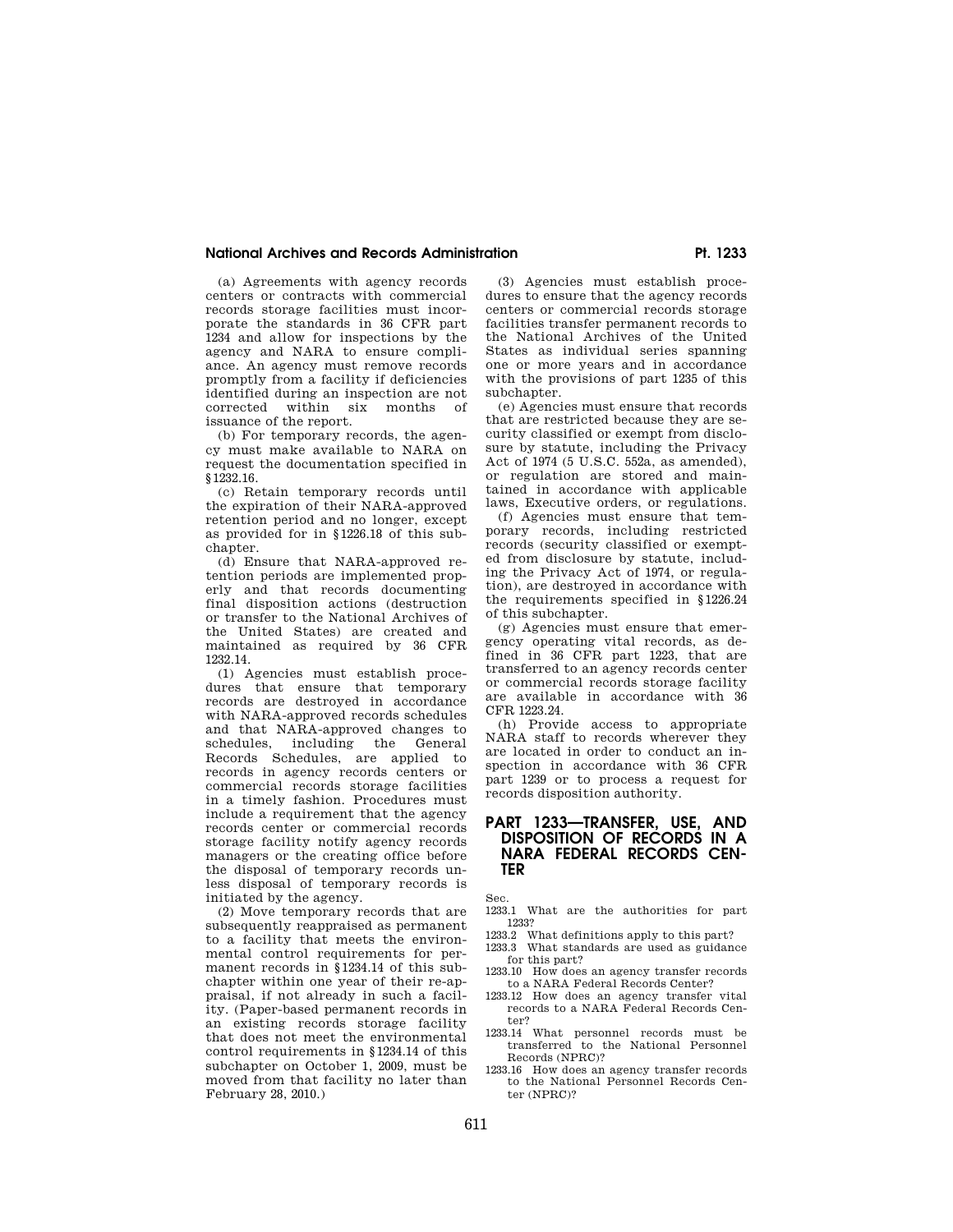1233.18 What reference procedures are used in NARA Federal Records Centers?

# 1233.20 How are disposal clearances managed for records in NARA Federal Records Centers?

AUTHORITY: 44 U.S.C. 2907 and 3103.

SOURCE: 74 FR 51014, Oct. 2, 2009, unless otherwise noted.

#### **§ 1233.1 What are the authorities for part 1233?**

The statutory authorities for this part are 44 U.S.C. 2907 and 3103.

#### **§ 1233.2 What definitions apply to this part?**

See §1220.18 of this subchapter for definitions of terms used throughout Subchapter B, including part 1233.

#### **§ 1233.3 What standards are used as guidance for this part?**

These regulations conform with guidance provided in ISO 15489–1:2001. Paragraphs 7.1 (Principles of records management programmes), 8.3.3 (Physical storage medium and protection), 8.3.6 (Access, retrieval and use), 8.3.7 (Retention and disposition), 9.6 (Storage and handling), and 9.8.3 (Location and tracking) apply to records creation and maintenance.

#### **§ 1233.10 How does an agency transfer records to a NARA Federal Records Center?**

An agency transfers records to a NARA Federal Records Center using the following procedures:

(a) General. NARA will ensure that its records centers meet the facilities standards in 36 CFR part 1234, which meets the agency's obligation in §1232.14(a) of this subchapter.

(b) Agencies must use their designated NARA Federal Records Center(s) as specified in their agency<br>agreement with NARA (Federal agreement with NARA Records Center Program (FRCP)) for the storage of records.

(c) Transfers to NARA Federal Records Centers must be preceded by the submission of a Standard Form (SF) 135, Records Transmittal and Receipt, or an electronic equivalent. Preparation and submission of this form will meet the requirements for records description provided in §1232.14(c) of this subchapter, except the folder title list required for permanent and unscheduled records. A folder title list is also required for records that are scheduled for sampling or selection after transfer.

(d) A separate SF 135 or electronic equivalent is required for each individual records series having the same disposition authority and disposition date.

(e) For further guidance on transferring records to a NARA Federal Records Center, consult the NARA<br>Federal Records Centers Program Records Centers Program website (*http://www.archives.gov/frc/toolkit.html#transfer*). Request current NARA publications and bulletins by contacting an individual NARA Federal Records Center (contact information at *http://www.archives.gov/frc/locations.html*), or the FRCP by mail at National Archives and Records Administration; Federal Records Centers Program (AF); 8601 Adelphi Road; College Park, MD 20740–6001, or by phone at 301.837.2950.

[74 FR 51014, Oct. 2, 2009, as amended at 83 FR 13655, Mar. 30, 2018]

#### **§ 1233.12 How does an agency transfer vital records to a NARA Federal Records Center?**

For assistance on selecting an appropriate site among NARA facilities for storage of vital records, agencies may contact NARA, by mail at National Archives and Records Administration; Federal Records Centers Program (AF); 8601 Adelphi Road; College Park, MD 20740–6001, or by phone at 301.837.2950. The actual transfers are governed by the general requirements and procedures in this part and 36 CFR part 1223.

[74 FR 51014, Oct. 2, 2009, as amended at 83 FR 13655, Mar. 30, 2018]

#### **§ 1233.14 What personnel records must be transferred to the National Personnel Records Center (NPRC)?**

(a) Civilian personnel files:

(1) General Records Schedules 1 and 2 specify that certain Federal civilian personnel, medical, and pay records must be centrally stored at the National Personnel Records Center headquartered in St. Louis, MO. (2) [Reserved]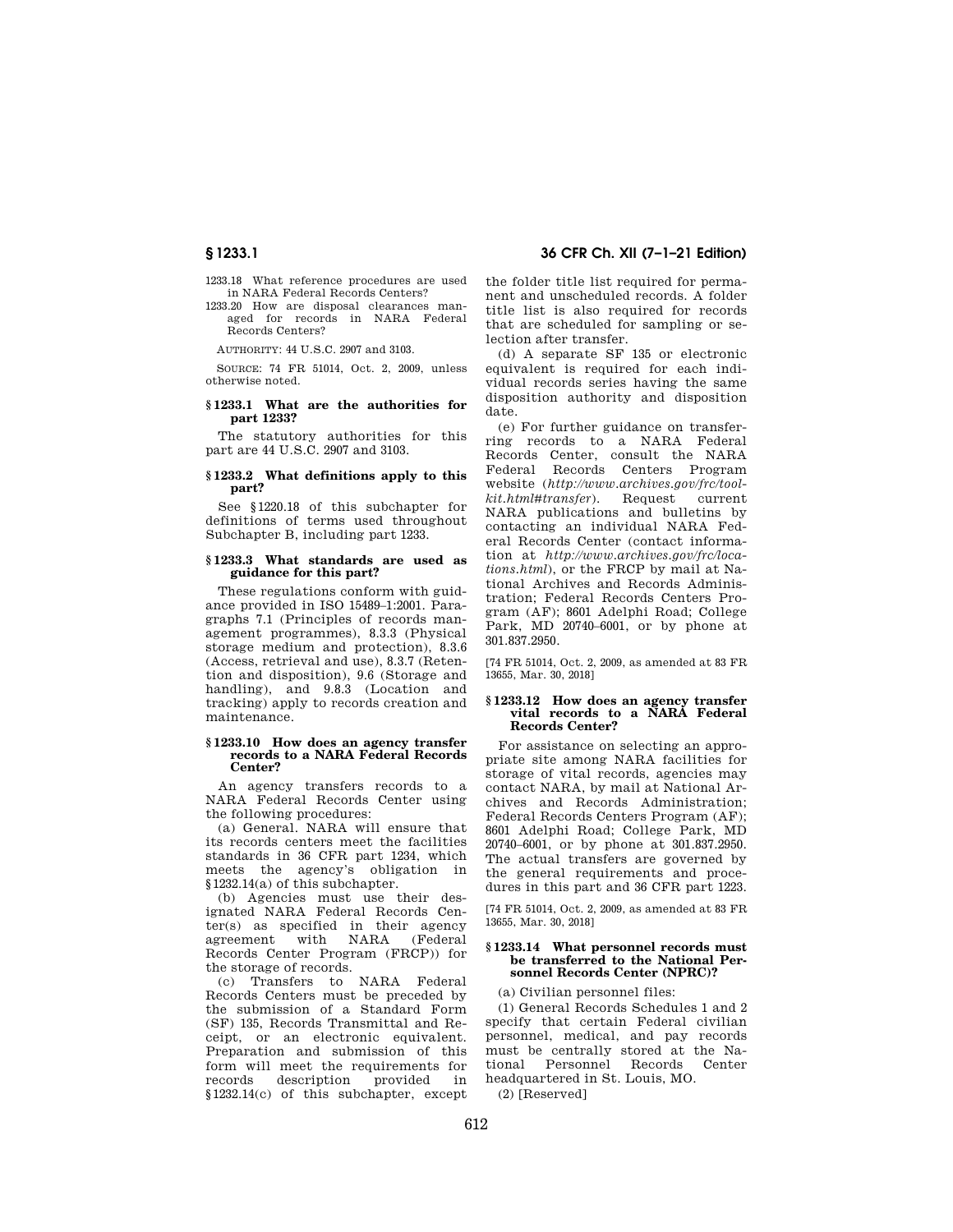# **National Archives and Records Administration § 1233.18**

(b) The following types of medical treatment records are transferred to the NPRC:

(1) Inpatient (hospitalization) records created for all categories of patients (active duty personnel, retirees, and dependents) receiving inpatient treatment and extended ambulatory procedures; and

(2) Outpatient medical treatment records for military retirees, dependents, and other civilians treated at military health care facilities (excludes active duty military personnel at time of military discharge or retirement).

#### **§ 1233.16 How does an agency transfer records to the National Personnel Records Center (NPRC)?**

Agencies must use the following procedures when transferring records to the NPRC:

(a) *Civilian personnel files.* (1) Forward the official personnel folder (OPF) and the employee medical folder (EMF) to the NPRC at the same time.

(2) Transfer EMFs and OPFs in separate folders.

(3) Retirement of individual folders is based on the date of separation and should occur within 90 to 120 days after the employee separates from Federal service.

(4) For additional guidance, consult the Office of Personnel Management (OPM) 1900 E Street, NW., Washington, DC 20415, phone number (202) 606–1800, Web site *http://www.opm.gov/feddata/ recguide2008.pdf,* for the OPM publication ''The Guide to Personnel Recordkeeping'' for procedures on the transfer of OPFs and EMFs.

(b) *Military medical records.* Military health care facilities should contact their facility records managers for guidance on transferring medical records to NPRC. For additional guidance, consult the ''Transactions with the National Personnel Records Center (NPRC), St. Louis, MO'' section of the NARA Federal Records Centers Program Web site (*http://www.archives.gov/ frc/toolkit.html#transactions*).

(c) *Other guidance assistance.* For further guidance assistance consult the NPRC Web site (*http://www.archives.gov/*   $facilities/molst$  *louis.html*).

#### **§ 1233.18 What reference procedures are used in NARA Federal Records Centers?**

(a) Agency records transferred to a NARA Federal Records Center remain in the legal custody of the agency. NARA acts as the agency's agent in maintaining the records. NARA will not disclose the record except to the agency that maintains the record, or under rules established by that agency which are consistent with existing laws.

(b) For general reference requests agencies may use an FRCP electronic system or, the Optional Form (OF) 11, Reference Request—Federal Records Centers, a form jointly designated by that agency and NARA, or their electronic equivalents.

(c) For civilian personnel records, agencies must use the following forms: (1) Standard Form 127, Request for Official Personnel Folder (Separated Employee), to request transmission of personnel folders of separated employees stored at the National Personnel Records Center. Additional instructions on requesting OPFs are available online at *http://www.archives.gov/stlouis/civilian-personnel/federal-agencies.html.* 

(2) Standard Form 184, Request for Employee Medical Folder (Separated Employee), to request medical folders stored at the National Personnel Records Center. Additional instructions on requesting EMFs are available<br>online at  $http://www.archive.gov/st$ http://www.archives.gov/st*louis/civilian-personnel/federal-agencies.html.* 

(3) Optional Form 11, Reference Request—Federal Records Center to request medical records transferred to other NARA Federal Records Centers prior to September 1, 1984. The request must include the name and address of the agency's designated medical records manager

(d) For military personnel records reference requests, the following forms must be used:

(1) Federal agencies must use Standard Form (SF) 180, Request Pertaining to Military Records, to obtain information from military service records in the National Personnel Records Center (Military Personnel Records); authorized agencies requesting the loan of a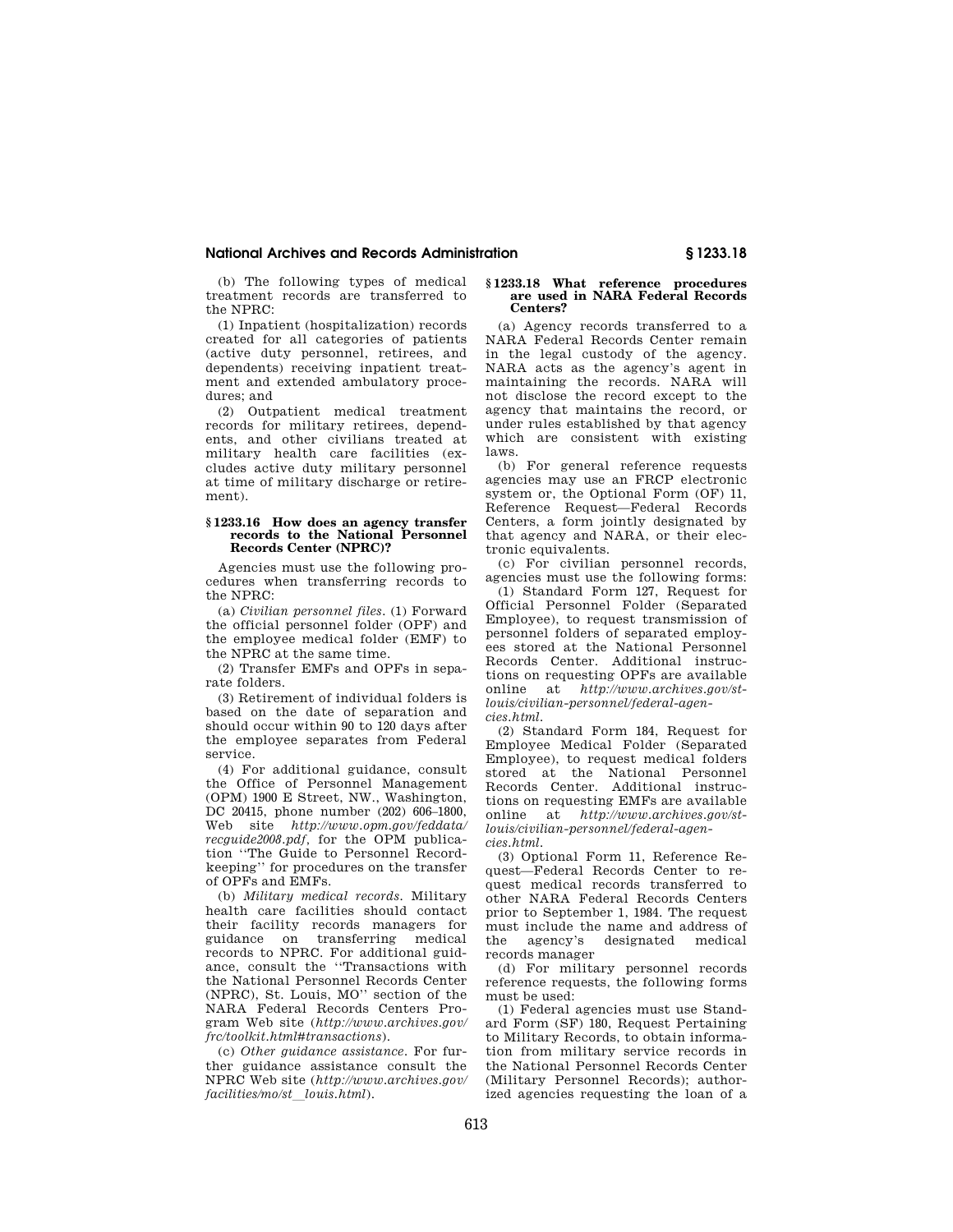military personnel record may order records using eMilrecs (electronic equivalent of the SF 180). Access to eMilrecs and additional information is available on line at: *http:// www.archives.gov/st-louis/military-personnel/agencies/ompf-fed-agency.html.* 

(2) A military veteran or the next of kin of a deceased, former member of the military may order military personnel records through the submission of an SF 180 or an online records request system. Additional information is available on line at: *http:// www.archives.gov/veterans/evetrecs.* 

(3) Members of the public and nongovernmental organizations also may obtain copies of SF 180 by submitting a written request to the National Personnel Records Center (Military Personnel Records), 9700 Page Boulevard, St. Louis, MO 63132. OMB Control Number 3095–0029 has been assigned to the SF 180.

(4) Agencies may furnish copies of the SF 180 to the public to aid in inquiries. Copies of SF 180 are available at: *http://www.archives.gov/st-louis/military-personnel/standard-form-180.html#sf.* 

(5) For guidance on requesting original medical treatment records, military hospitals and clinics should consult the ''Transactions with the National Personnel Records Center (NPRC), St. Louis, MO'' section of the NARA Federal Records Centers Program Web site (*http://www.archives.gov/ frc/toolkit.html#transactions*).

(e) For further guidance on requesting records from a NARA Federal Records Center, consult the NARA Federal Records Centers Program website (*http://www.archives.gov/frc/toolkit.html#retrieval*). Request current NARA publications and bulletins by contacting an individual NARA Federal Records Center (contact information at *http://www.archives.gov/frc/locations.html*), or the FRCP by mail at National Archives and Records Administration; Federal Records Centers Program (AF); 8601 Adelphi Road; College Park, MD 20740–6001, or by phone at 301.837.2950.

[74 FR 51014, Oct. 2, 2009, as amended at 83 FR 13655, Mar. 30, 2018]

# **§ 1233.20 36 CFR Ch. XII (7–1–21 Edition)**

#### **§ 1233.20 How are disposal clearances managed for records in NARA Federal Records Centers?**

(a) The National Personnel Records Center will destroy records covered by General Records Schedules 1 and 2 in accordance with those schedules without further agency clearance.

(b) NARA Federal Records Centers will destroy other eligible Federal records only with the written concurrence of the agency having legal custody of the records.

(c) NARA Federal Records Centers will maintain documentation on the final disposition of records, as required in 36 CFR 1232.14(d).

(d) When NARA approves an extension of retention period beyond the time authorized in the records schedule for records stored in NARA Federal Records Centers, NARA will notify those affected records centers to suspend disposal of the records (see §1226.18 of this subchapter).

(e) For further guidance on records disposition, consult the NARA Federal Records Centers Program website (*http://www.archives.gov/frc/tool-*

*kit.html#disposition*). Request current NARA publications and bulletins by contacting an individual NARA Federal Records Center (contact information at *http://www.archives.gov/frc/locations.html*) or the FRCP, by mail at National Archives and Records Administration; Federal Records Centers Program (AF); 8601 Adelphi Road; College Park, MD 20740–6001, or by phone at 301.837.2950.

[74 FR 51014, Oct. 2, 2009, as amended at 83 FR 13655, Mar. 30, 2018]

# **PART 1234—FACILITY STANDARDS FOR RECORDS STORAGE FACILITIES**

# **Subpart A—General**

- 1234.1 What authorities apply to part 1234?
- 1234.2 What does this part cover? 1234.3 What publications are incorporated
- by reference?
- 1234.4 What definitions are used in this part?

#### **Subpart B—Facility Standards**

1234.10 What are the facility requirements for all records storage facilities?

Sec.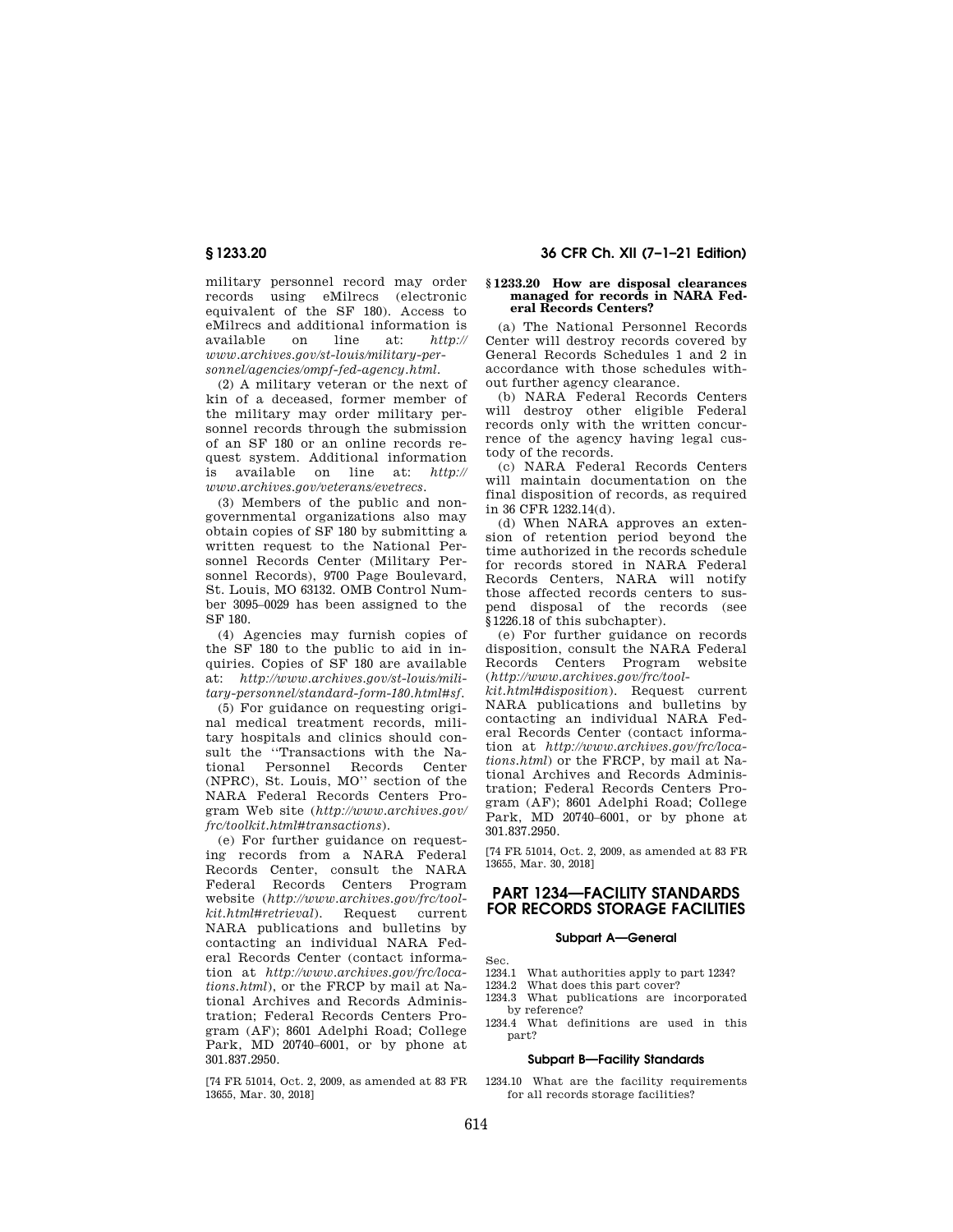# **National Archives and Records Administration § 1234.3**

- 1234.12 What are the fire safety requirements that apply to records storage facilities?
- 1234.14 What are the requirements for environmental controls for records storage facilities?

#### **Subpart C—Handling Deviations From NARA's Facility Standards**

- 1234. 20 What rules apply if there is a conflict between NARA standards and other regulatory standards that a facility must follow?
- 1234. 22 How does an agency request a waiver from a requirement in this subpart?
- 1234. 24 How does NARA process a waiver request?

#### **Subpart D—Facility Approval and Inspection Requirements**

- 1234.30 How does an agency request authority to establish or relocate records storage facilities?
- 1234.32 What does an agency have to do to certify a fire-safety detection and suppression system?
- 1234.34 When may NARA conduct an inspection of a records storage facility?
- APPENDIX A TO PART 1234—MINIMUM SECU-RITY STANDARDS FOR LEVEL III FEDERAL **FACILITIES**
- APPENDIX B TO PART 1234—ALTERNATIVE CER-TIFIED FIRE-SAFETY DETECTION AND SUP-PRESSION SYSTEM(S)

AUTHORITY: 44 U.S.C. 2104(a), 2904, 2907, 3102, and 3103.

SOURCE: 74 FR 51014, Oct. 2, 2009, unless otherwise noted.

# **Subpart A—General**

#### **§ 1234.1 What authorities apply to part 1234?**

NARA is authorized to establish, maintain and operate records centers for Federal agencies under 44 U.S.C. 2907. NARA is authorized, under 44 U.S.C. 3103, to approve a records center that is maintained and operated by an agency. NARA is also authorized to promulgate standards, procedures, and guidelines to Federal agencies with respect to the storage of their records in commercial records storage facilities. See 44 U.S.C. 2104(a), 2904, and 3102. The regulations in this subpart apply to all records storage facilities Federal agencies use to store, service, and dispose of their records.

#### **§ 1234.2 What does this part cover?**

(a) This part covers the establishment, maintenance, and operation of records centers, whether Federallyowned and operated by NARA or another Federal agency, or Federallyowned and contractor operated. This part also covers an agency's use of commercial records storage facilities. Records centers and commercial records storage facilities are referred to collectively as records storage facilities. This part specifies the minimum structural, environmental, property, and life-safety standards that a records storage facility must meet when the facility is used for the storage of Federal records.

(b) Except where specifically noted, this part applies to all records storage facilities. Certain noted provisions apply only to new records storage facilities established or placed in service on or after September 28, 2005.

#### **§ 1234.3 What publications are incorporated by reference in this part?**

(a) NARA incorporates certain material by reference into this part with the approval of the Director of the Federal Register under 5 U.S.C. 552(a) and 1 CFR part 51. To enforce any edition other than that specified in this section, NARA must publish a document in the FEDERAL REGISTER and the material must be available to the public. You may inspect all approved material incorporated by reference at NARA's textual research room, located at National Archives and Records Administration; 8601 Adelphi Road; Room 2000; College Park, MD 20740–6001. To arrange to inspect this approved material at NARA, contact NARA's Regulation Comments Desk (Strategy and Performance Division (MP)) by email at *regulation*l*comments@nara.gov* or by telephone at 301.837.3151. All approved material is also available from the sources listed below. You may also inspect approved material at the Office of the Federal Register (OFR). For information on the availability of this material at the OFR, call 202.741.6000 or go to *http://www.archives.gov/federal*l*register/cfr/ibr-locations.html.* 

(b) *American National Standards Institute (ANSI).* The following standards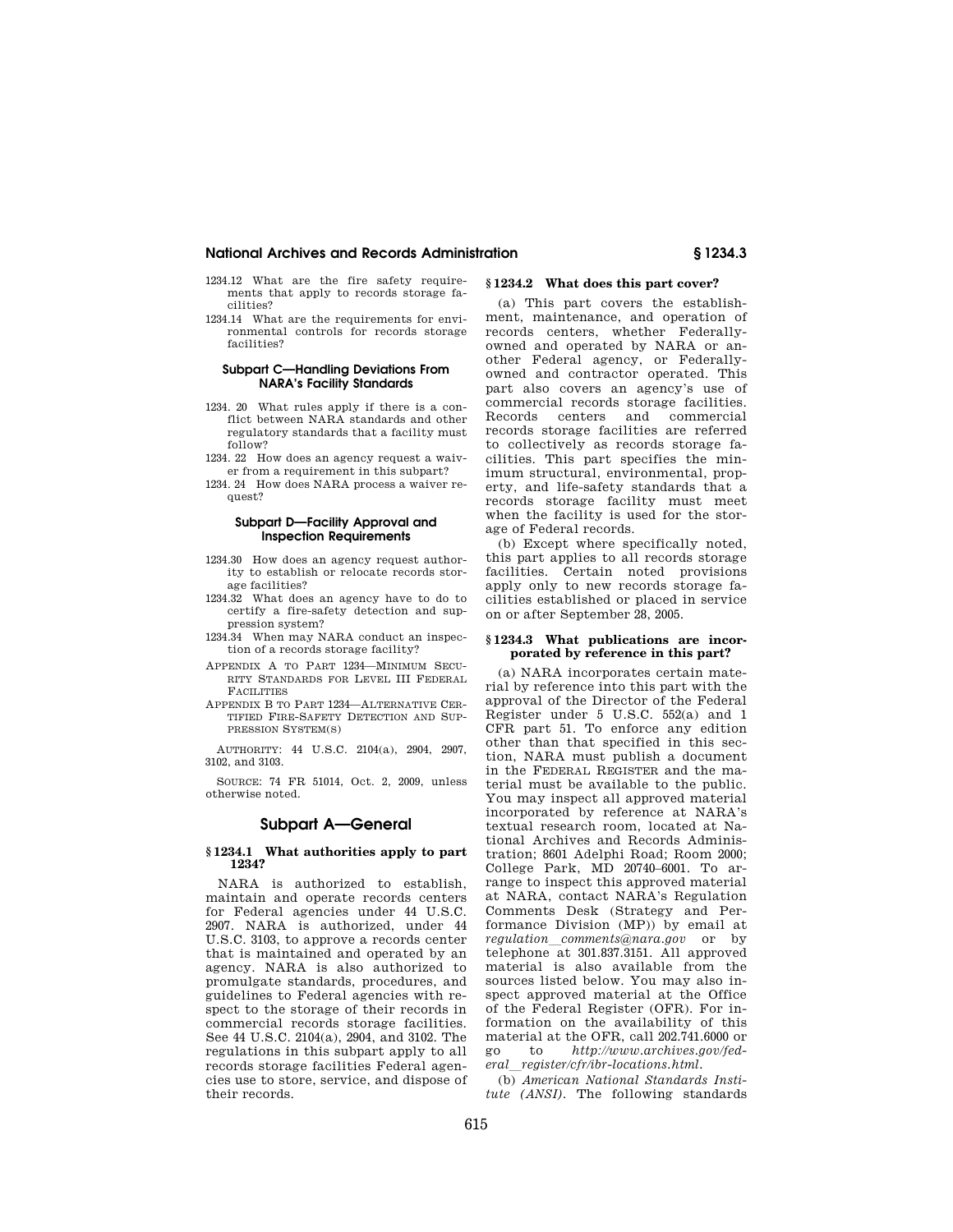are available from the American National Standards Institute, 25 West 43rd St., 4th Floor, New York, NY 10036, phone number (212) 642–4900, or online at *http://webstore.ansi.org.*<br>
(1) IAPMO/ANSI UMC

(1) IAPMO/ANSI UMC 1–2003 (''IAPMO/ANSI UMC 1''), Uniform Mechanical Code, 2003, IBR approved for §1234.12.

(2) NFPA 40 (''NFPA 40–1997''), Standard for the Storage and Handling of Cellulose Nitrate Motion Picture Film, 1997 Edition, IBR approved for §1234.12.

(3) NFPA 42 (''NFPA 42''), Code for the Storage of Pyroxylin Plastic, 1997 Edition, IBR approved for §1234.12.

(4) NFPA 54 (''NFPA 54''), National Fuel Gas Code, 2002 Edition, IBR approved for §1234.12.

(5) NFPA 101 (''NFPA 101''), Life Safety Code, 1997 Edition, IBR approved for §1234.12.

(c) *Document Center Inc.* The following standards are available from the standards reseller the Document Center Inc., 111 Industrial Road, Suite 9, Belmont, CA, 94002, phone number (650) 591–7600, or online at *http:// www.document-center.com.* 

(1) ANSI/NAPM IT9.18–1996 (''ANSI/ NAPM IT9.18''), Imaging Materials— Processed Photographic Plates—Storage Practices, September 8, 1996, IBR approved for §1234.14.

(2) ANSI/NAPM IT9.23–1996 (''ANSI/ NAPM IT9.23''), Imaging Materials— Polyester Base Magnetic Tape—Storage, September 6, 1996, IBR approved for §1234.14.

(d) *Document Engineering Co., Inc. (DECO).* The following standards are available from the standards reseller DECO—Document Engineering Co., Inc., 15210 Stagg Street, Van Nuys, CA, phone number (818) 782–1010, or online at *http://www.doceng.com.* 

(1) ANSI/NAPM IT9.20–1996 (''ANSI/ NAPM IT9.20''), Imaging Materials— Reflection Prints—Storage Practices, September 8, 1996, IBR approved for §1234.14.

(2) NFPA 221 (''NFPA 221''), Standard for Fire Walls and Fire Barrier Walls, 1994 Edition, November 1, 1994, IBR approved for §1234.4.

(3) ASTM E 119–98 (''ASTM E 119–98''), Standard Test Methods for Fire Tests of Building Construction and Materials, 1998, IBR approved for §1234.12.

**§ 1234.3 36 CFR Ch. XII (7–1–21 Edition)** 

(4) NFPA 10 (''NFPA 10''), Portable Fire Extinguishers, 1994 Edition, November 1, 1994, IBR approved for Appendix B to part 1234.

(5) NFPA 13 (''NFPA 13''), Standard for Installation of Sprinkler Systems, 2002 Edition, October 1, 2002, IBR approved for §§1234.10 and 1234.12, and Appendix B to part 1234.

(6) NFPA 20 (''NFPA 20''), Standard for the Installation of Centrifugal Fire Pumps, 1996 Edition, January 1, 1996, IBR approved for Appendix B to part 1234.

(e) *Global Engineering Documents.* The following standards are available from the standards reseller Global Engineering Documents, 15 Inverness Way, East Englewood, CO 80112, phone number (800) 854–7179, or online at *http:// www.global.ihs.com.* 

(1) ANSI/PIMA IT9.25–1998 (''ANSI/ PIMA IT9.25''), Imaging Materials—Optical Disc Media—Storage, 1998, IBR approved for §1234.14.

(2) Reserved.

(f) *Techstreet.* The following standards are available from the standards reseller Techstreet, 3916 Ranchero Drive, Ann Arbor, MI 48108, phone number (800) 699–9277, or online at *http:// www.Techstreet.com.* 

(1) ANSI/PIMA IT9.11–1998 (''ANSI/ PIMA IT9.11''), Imaging Materials— Processed Safety Photographic Films— Storage, January 1, 1998, IBR approved for §1234.14.

(2) UL 827 (''UL 827''), Central-Station Alarm Services, Sixth Edition, April 23, 1999, IBR approved for Appendix B to part 1234.

(3) UL 1076 (''UL 1076''), Proprietary Burglar Alarm Units and Systems, Fifth Edition, February 1, 1999, IBR approved for §1234.10.

(g) The following standards are not available from the original publisher or a standards reseller. To inspect the standards at a NARA location other than the NARA facility in College Park, MD, or the Office of the Federal Register, contact NARA's Regulations Comment Desk as provided in paragraph (a) of this section.

(1) ANSI/ASHRAE 55–1992 (''ANSI/ ASHRAE 55''), Thermal Environmental Conditions for Human Occupancy, 1992, IBR approved for §1234.14.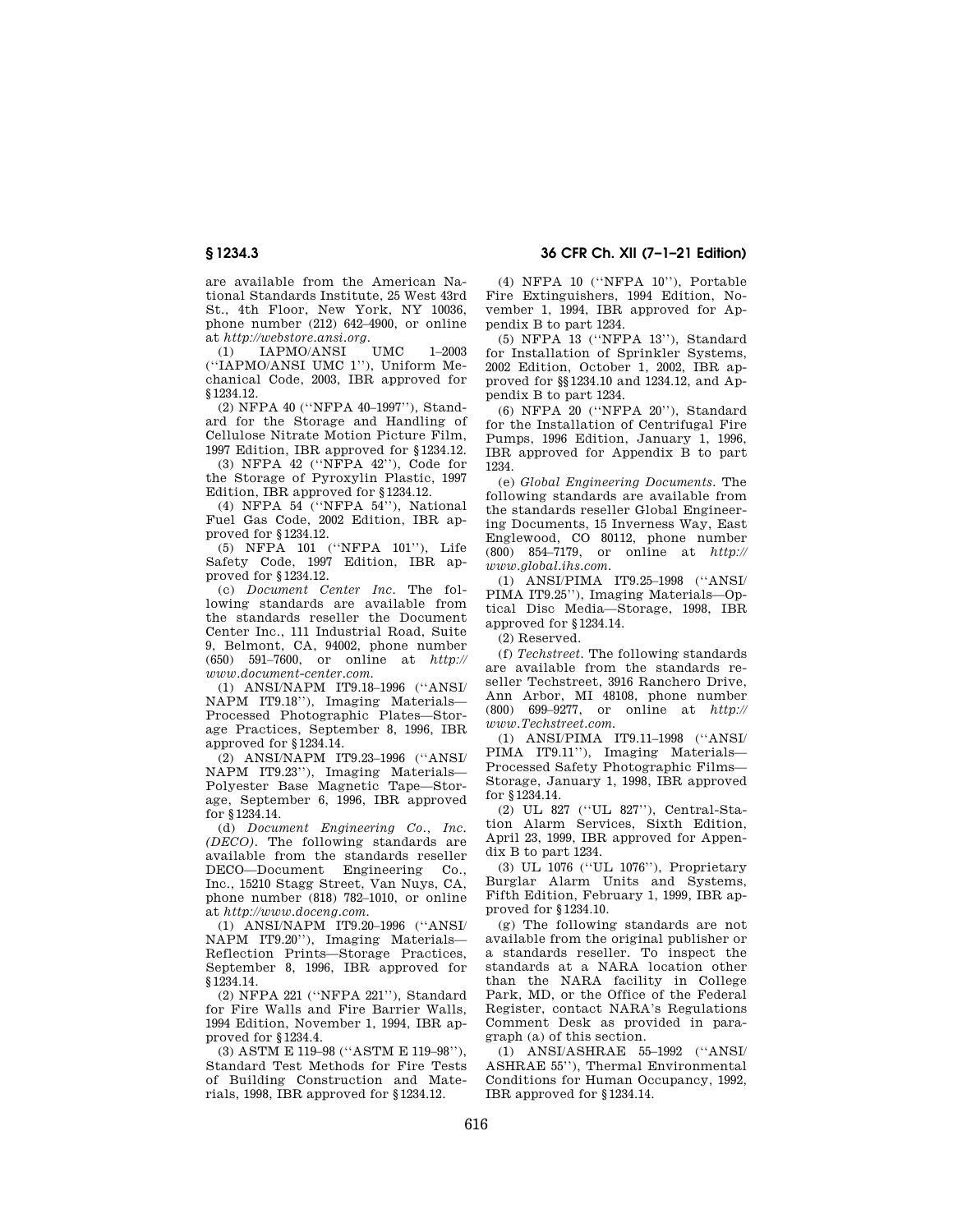## **National Archives and Records Administration § 1234.10**

(2) ANSI/ASHRAE 62–1989 (''ANSI/ ASHRAE 62''), Ventilation for Acceptable Indoor Air Quality, 1989, IBR approved for §1234.14.

(3) UL 611 (''UL 611''), Central-Station Burglar-Alarm Systems, February 22, 1996, IBR approved for §1234.10

[74 FR 51014, Oct. 2, 2009, as amended at 83 FR 13655, Mar. 30, 2018]

#### **§ 1234.4 What definitions are used in this part?**

The following definitions apply to this part:

*Auxiliary spaces* mean non-records storage areas such as offices, research rooms, other work and general storage areas but excluding boiler rooms or rooms containing equipment operating with a fuel supply such as generator rooms.

*Commercial records storage facility* has the meaning specified in §1220.18 of this chapter

*Existing records storage facility* means any records center or commercial records storage facility used to store records on September 27, 2005, and that has stored records continuously since that date.

*Fire barrier wall* means a wall, other than a fire wall, having a fire resistance rating, constructed in accordance with NFPA 221 (incorporated by reference, see §1234.3).

*Licensed fire protection engineer* means a licensed or registered professional engineer with a recognized specialization in fire protection engineering. For those States that do not separately license or register fire protection engineers, a licensed or registered professional engineer with training and experience in fire protection engineering, operating within the scope of that licensing or registration, who is also a professional member of the Society of Fire Protection Engineers.

*Must and provide* means that a provision is mandatory.

*New records storage facility* means any records center or commercial records storage facility established or converted for use as a records center or commercial records storage facility on or after September 28, 2005.

*Permanent record* has the meaning specified in §1220.18 of this subchapter.

*Records center* has the meaning specified in §1220.18 of this subchapter.

*Records storage area* means the area intended for long-term storage of records that is enclosed by four fire barrier walls, the floor, and the ceiling.

*Records storage facility* has the meaning specified in §1220.18 of this subchapter.

*Sample/Select records* means records whose final disposition requires an analytical or statistical sampling prior to final disposition authorization, in which some percentage of the original accession will be retained as permanent records.

*Should or may* means that a provision is recommended or advised but not required.

*Temporary record* has the meaning specified in §1220.18 of this subchapter.

*Unscheduled records* has the meaning specified in §1220.18 of this subchapter.

## **Subpart B—Facility Standards**

#### **§ 1234.10 What are the facility requirements for all records storage facilities?**

(a) The facility must be constructed with non-combustible materials and building elements, including walls, columns and floors. There are two exceptions to this requirement:

(1) Roof elements may be constructed with combustible materials if installed in accordance with local building codes and if roof elements are protected by a properly installed, properly maintained wet-pipe automatic sprinkler system, as specified in NFPA 13 (incorporated by reference, see §1234.3).

(2) An agency may request a waiver of the requirement specified in paragraph (a) from NARA for an existing records storage facility with combustible building elements to continue to operate until October 1, 2009. In its request for a waiver, the agency must provide documentation that the facility has a fire suppression system specifically designed to mitigate this hazard and that the system meets the requirements of §1234.12(s). Submit waiver requests to NARA by mail at National Archives and Records Administration; Storage Coordination and Logistics (B–AD); 8601 Adelphi Road; College Park, MD 20740–6001.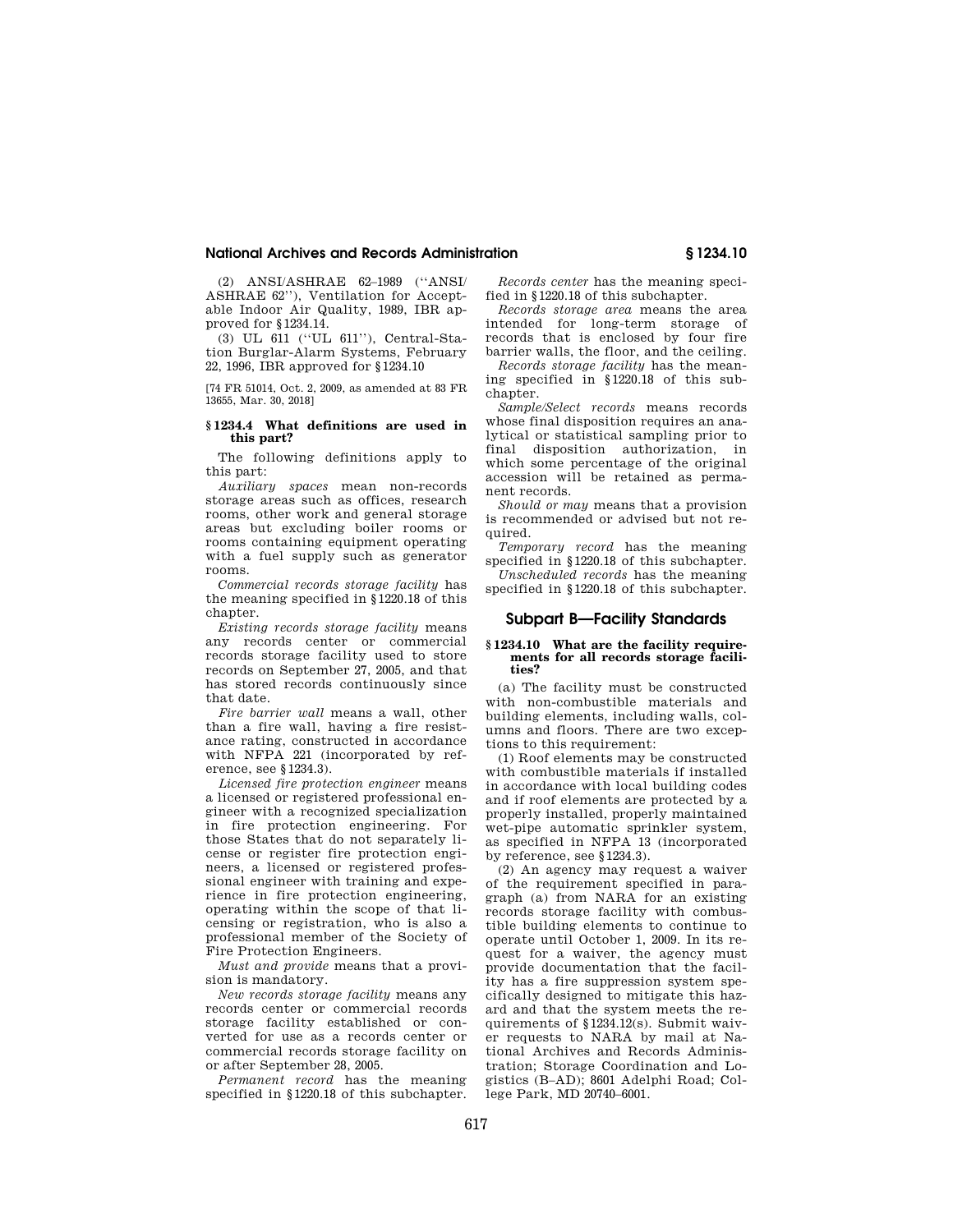(b) A facility with two or more stories must be designed or reviewed by a licensed fire protection engineer and civil/structural engineer to avoid catastrophic failure of the structure due to an uncontrolled fire on one of the intermediate floor levels. For new buildings the seals on the construction drawings serve as proof of this review. For existing buildings, this requirement may be demonstrated by a professional letter of opinion under seal by a licensed fire protection engineer that the fire resistance of the separating floor(s) is/(are) at least four hours, and a professional letter of opinion under seal by a licensed civil/structural engineer that there are no obvious structural weaknesses that would indicate a high potential for structural catastrophic collapse under fire conditions.

(c) The building must be sited a minimum of five feet above and 100 feet from any 100 year flood plain areas, or be protected by an appropriate flood wall that conforms to local or regional building codes.

(d) The facility must be designed in accordance with the applicable national, regional, state, or local building codes (whichever is most stringent) to provide protection from building collapse or failure of essential equipment from earthquake hazards, tornadoes, hurricanes and other potential natural disasters.

(e) Roads, fire lanes and parking areas must permit unrestricted access for emergency vehicles.

(f) A floor load limit must be established for the records storage area by a licensed structural engineer. The limit must take into consideration the height and type of the shelving or storage equipment, the width of the aisles, the configuration of the space, etc. The allowable load limit must be posted in a conspicuous place and must not be exceeded.

(g) The facility must ensure that the roof membrane does not permit water to penetrate the roof. NARA strongly recommends that this requirement be met by not mounting equipment on the roof and placing nothing else on the roof that may cause damage to the roof membrane. Alternatively, a facility may meet this requirement with stringent design specifications for roof-

**§ 1234.10 36 CFR Ch. XII (7–1–21 Edition)** 

mounted equipment in conjunction with a periodic roof inspection program performed by appropriately certified professionals.

(1) New records storage facilities must meet the requirements in this paragraph (g) beginning on September 28, 2005.

(2) Existing facilities must meet the requirements in this paragraph (g) no later than October 1, 2009.

(h) Piping (with the exception of fire protection sprinkler piping and storm water roof drainage piping) must not be run through records storage areas unless supplemental measures such as gutters or shields are used to prevent water leaks and the piping assembly is inspected for potential leaks regularly. If drainage piping from roof drains must be run though records storage areas, the piping must be run to the nearest vertical riser and must include a continuous gutter sized and installed beneath the lateral runs to prevent leakage into the storage area. Vertical pipe risers required to be installed in records storage areas must be fully enclosed by shaft construction with appropriate maintenance access panels.

(1) New records storage facilities must meet the requirements in this paragraph (h) beginning on September 28, 2005.

(2) Existing facilities must meet the requirements in this paragraph (h) no later than October 1, 2009.

(i) The following standards apply to records storage shelving and racking systems:

(1) All storage shelving and racking systems must be designed and installed to provide seismic bracing that meets the requirements of the applicable state, regional, and local building code (whichever is most stringent);

(2) Racking systems, steel shelving, or other open-shelf records storage equipment must be braced to prevent collapse under full load. Each racking system or shelving unit must be industrial style shelving rated at least 50 pounds per cubic foot supported by the  $shelf$ 

(3) Compact mobile shelving systems (if used) must be designed to permit proper air circulation and fire protection. Request detailed specifications that meet this requirement from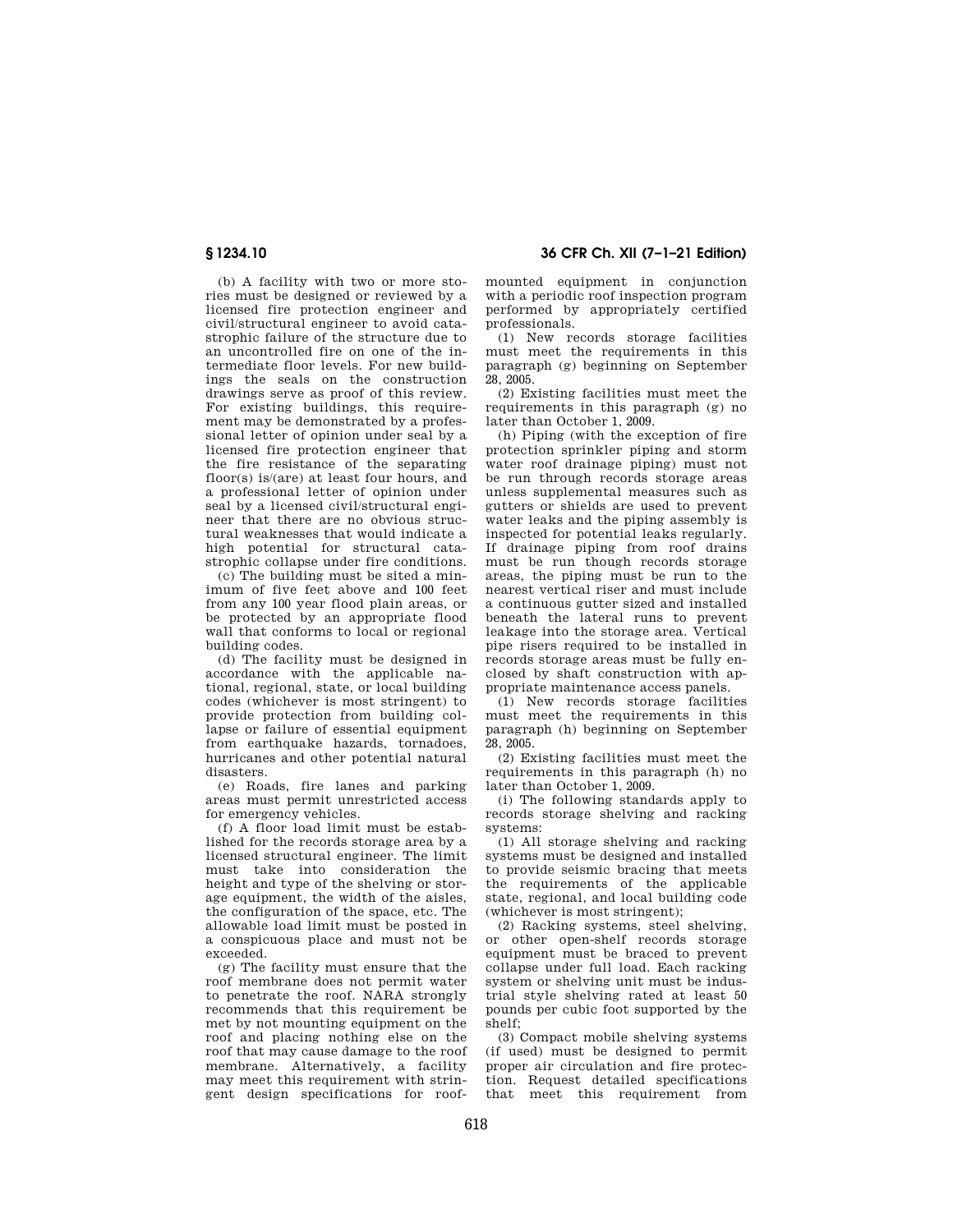## **National Archives and Records Administration § 1234.10**

NARA by mail at National Archives and Records Administration; Storage Coordination and Logistics (B–AD); 8601 Adelphi Road; College Park, MD 20740–6001.

(j) The area occupied by the records storage facility must be equipped with an anti-intrusion alarm system, or equivalent, meeting the requirements of UL 1076 (incorporated by reference, see §1234.3), level AA, to protect against unlawful entry after hours and to monitor designated interior storage spaces. This intrusion alarm system must be monitored in accordance with UL 611, (incorporated by reference, see §1234.3).

(k) The facility must comply with the requirements for a Level III facility as defined in the Department of Justice, U. S. Marshals Service report Vulnerability Assessment of Federal Facilities dated June 28, 1995. These requirements are provided in Appendix A to this part 1234. Agencies may require compliance with Level IV or Level V facility security requirements if the facility is classified at the higher level.

(l) Records contaminated by hazardous materials, such as radioactive isotopes or toxins, infiltrated by insects, or exhibiting active mold growth must be stored in separate areas having separate air handling systems from other records.

(m) To eliminate damage to records and/or loss of information due to insects, rodents, mold and other pests that are attracted to organic materials under specific environmental conditions, the facility must have an Integrated Pest Management program as defined in the Food Protection Act of 1996 (Section 303, Pub. L. 104–170, 110 Stat. 1512). This states in part that Integrated Pest Management is a sustainable approach to managing pests by combining biological, cultural, physical, and chemical tools in a way that minimizes economic, health, and environmental risks. The IPM program emphasizes three fundamental elements:

(1) *Prevention.* IPM is a preventive maintenance process that seeks to identify and eliminate potential pest access, shelter, and nourishment. It also continually monitors for pests

themselves, so that small infestations do not become large ones;

(2) *Least-toxic methods.* IPM aims to minimize both pesticide use and risk through alternate control techniques and by favoring compounds, formulations, and application methods that present the lowest potential hazard to humans and the environment; and

(3) *Systems approach.* The IPM pest control contract must be effectively coordinated with all other relevant programs that operate in and around a building, including plans and procedures involving design and construction, repairs and alterations, cleaning, waste management, food service, and other activities.

(n) For new records storage facilities only, the additional requirements in this paragraph (n) must be met:

 $(1)$  Do not install mechanical equipment, excluding material handling and conveyance equipment that have operating thermal breakers on the motor, containing motors rated in excess of 1 HP within records storage areas (either floor mounted or suspended from roof support structures).

(2) Do not install high-voltage electrical distribution equipment (*i.e.,*  13.2kv or higher switchgear and transformers) within records storage areas (either floor mounted or suspended from roof support structures).

(3) A redundant source of primary electric service such as a second primary service feeder should be provided to ensure continuous, dependable service to the facility especially to the HVAC systems, fire alarm and fire protection systems. Manual switching between sources of service is acceptable.

(4) A facility storing permanent records must be kept under positive air pressure, especially in the area of the loading dock. In addition, to prevent fumes from vehicle exhausts from entering the facility, air intake louvers must not be located in the area of the loading dock, adjacent to parking areas, or in any location where a vehicle engine may be running for any period of time. Loading docks must have an air supply and exhaust system that is separate from the remainder of the facility.

[74 FR 51014, Oct. 2, 2009, as amended at 83 FR 13655, Mar. 30, 2018]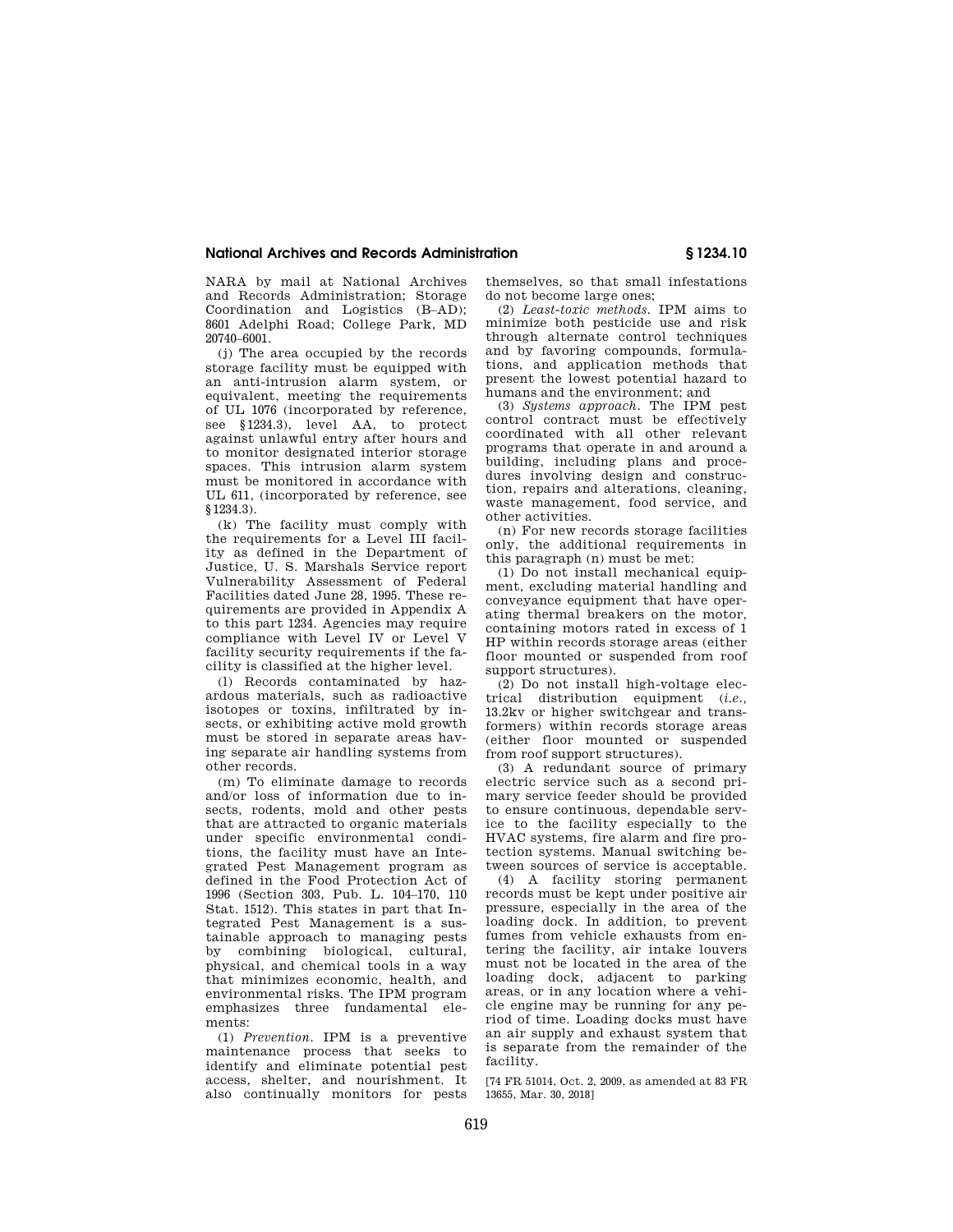#### **§ 1234.12 What are the fire safety requirements that apply to records storage facilities?**

(a) The fire detection and protection systems must be designed or reviewed by a licensed fire protection engineer. If the system was not designed by a licensed fire protection engineer, the review requirement is met by furnishing a report under the seal of a licensed fire protection engineer that describes the design intent of the fire detection and suppression system, detailing the characteristics of the system, and describing the specific measures beyond the minimum features required by code that have been incorporated to minimize loss. The report should make specific reference to appropriate industry standards used in the design, such as those issued by the National Fire Protection Association, and any testing or modeling or other sources used in the design.

(b) All interior walls separating records storage areas from each other and from other storage areas in the building must be at least three-hour fire barrier walls. A records storage facility may not store more than 250,000 cubic feet total of Federal records in a single records storage area. When Federal records are combined with other records in a single records storage area, only the Federal records will apply toward this limitation.

(c) Fire barrier walls that meet the following specifications must be provided:

(1) For existing records storage facilities, at least one-hour-rated fire barrier walls must be provided between the records storage areas and other auxiliary spaces.

(2) For new records storage facilities, two-hour-rated fire barrier walls must be provided between the records storage areas and other auxiliary spaces. One exterior wall of each stack area must be designed with a maximum fire resistive rating of one hour, or, if rated more than one hour, there must be at least one knock-out panel in one exterior wall of each stack area.

(d) Penetrations in the walls must not reduce the specified fire resistance ratings. The fire resistance ratings of structural elements and construction assemblies must be in accordance with

**§ 1234.12 36 CFR Ch. XII (7–1–21 Edition)** 

ASTM E 119–98 (incorporated by reference, see §1234.3).

(e) The fire resistive rating of the roof must be a minimum of 1⁄2 hour for all records storage facilities, or must be protected by an automatic sprinkler system designed, installed, and maintained in accordance with NFPA 13 (incorporated by reference, see §1234.3).

(f) Openings in fire barrier walls separating records storage areas must be avoided to the greatest extent possible. If openings are necessary, they must be protected by self-closing or automatic Class A fire doors, or equivalent doors that maintain the same rating as the wall.

(g) Roof support structures that cross or penetrate fire barrier walls must be cut and supported independently on each side of the fire barrier wall.

(h) If fire barrier walls are erected with expansion joints, the joints must be protected to their full height.

(i) Building columns in the records storage areas must be at least 1-hour fire resistant or protected in accordance with NFPA 13 (incorporated by reference, see §1234.3).

(j) Automatic roof vents for routine ventilation purposes must not be designed into new records storage facilities. Automatic roof vents, designed solely to vent in the case of a fire, with a temperature rating at least twice that of the sprinkler heads are acceptable.

(k) Where lightweight steel roof or floor supporting members (e.g., bar joists having top chords with angles 2 by 12 inches or smaller, 1/4-inch thick or smaller, and 13/16-inch or smaller Web diameters) are present, they must be protected either by applying a 10 minute fire resistive coating to the top chords of the joists, or by retrofitting the sprinkler system with large drop sprinkler heads. If a fire resistive coating is applied, it must be a product that will not release (off gas) harmful fumes into the facility. If fire resistive coating is subject to air erosion or flaking, it must be fully enclosed in a drywall containment constructed of metal studs with fire retardant drywall. Retrofitting may require modifications to the piping system to ensure that adequate water capacity and pressure are provided in the areas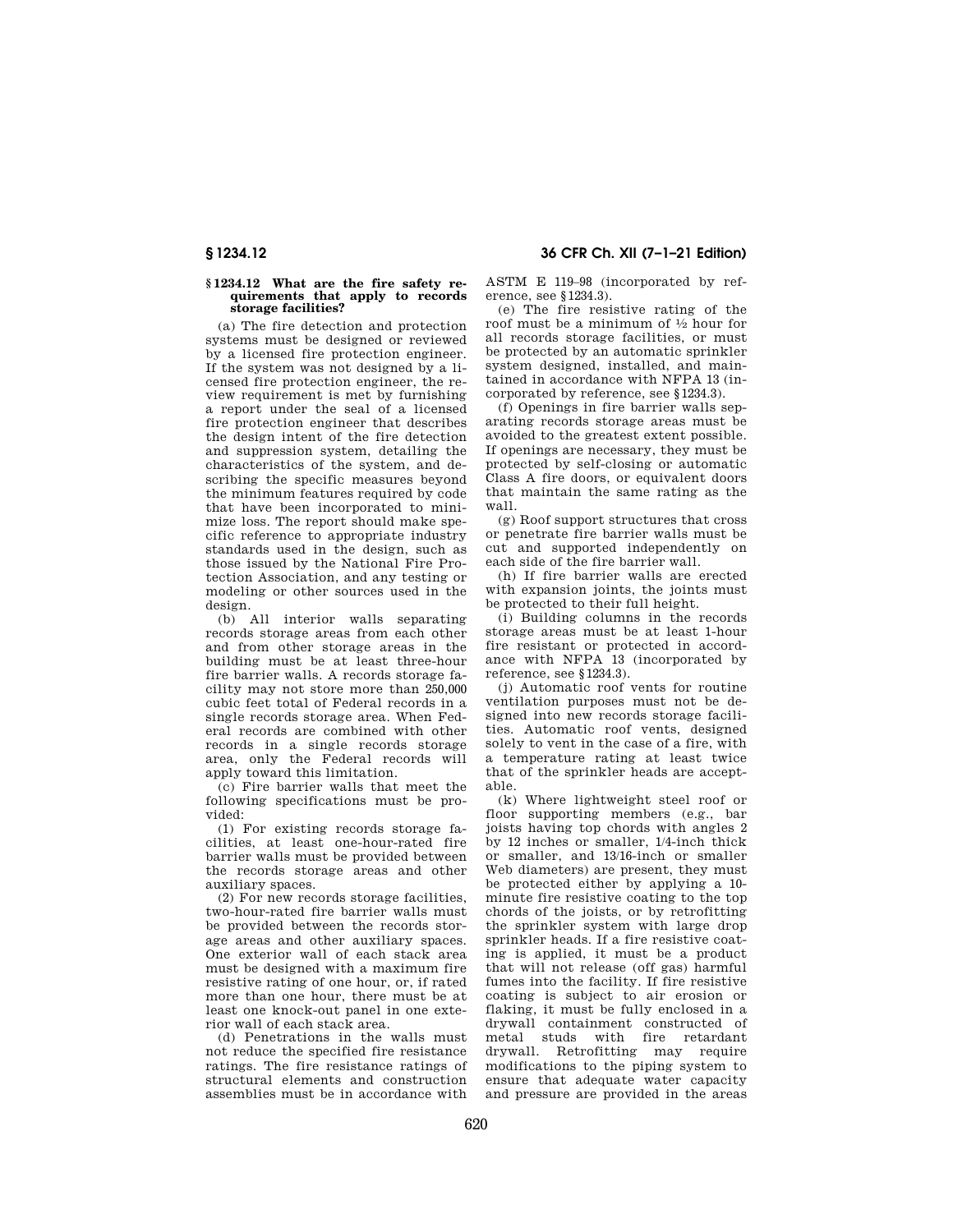## **National Archives and Records Administration § 1234.14**

to be protected with these large drop sprinkler heads.

(l) Open flame (oil or gas) unit heaters or equipment, if used in records storage areas, must be installed or used in the records storage area in accordance with NFPA 54 (incorporated by reference, see §1234.3), and the IAPMO/ ANSI UMC 1, Uniform Mechanical Code (incorporated by reference, see §1234.3).

(m) For existing records storage facilities, boiler rooms or rooms containing equipment operating with a fuel supply (such as generator rooms) must be separated from records storage areas by 2-hour-rated fire barrier walls with no openings directly from these rooms to the records storage areas. Such areas must be vented directly to the outside to a location where fumes will not be drawn back into the facility.

(n) For new records storage facilities, boiler rooms or rooms containing equipment operating with a fuel supply (such as generator rooms) must be separated from records storage areas by 4 hour-rated fire barrier walls with no openings directly from these rooms to the records storage areas. Such areas must be vented directly to the outside to a location where fumes will not be drawn back into the facility.

(o) For new records storage facilities, fuel supply lines must not be installed in areas containing records and must be separated from such areas with 4 hour rated construction assemblies.

(p) Equipment rows running perpendicular to the wall must comply with NFPA 101 (incorporated by reference, see §1234.3), with respect to egress requirements.

(q) No oil-type electrical transformers, regardless of size, except thermally protected devices included in fluorescent light ballasts, may be installed in the records storage areas. All electrical wiring must be in metal conduit, except that armored cable may be used where flexible wiring connections to light fixtures are required. Battery charging areas for electric forklifts must be separated from records storage areas with at least a 2-hour rated fire barrier wall.

(r) Hazardous materials, including records on cellulose nitrate film, must not be stored in records storage areas. Nitrate motion picture film and nitrate sheet film may be stored in separate areas that meet the requirements of the appropriate NFPA standards, NFPA 40–1997 (incorporated by reference, see §1234.3), or NFPA 42 (incorporated by reference, see §1234.3).

(s) All record storage and adjoining areas must be protected by a professionally-designed fire-safety detection and suppression system that is designed to limit the maximum anticipated loss in any single fire event involving a single ignition and no more than 8 ounces of accelerant to a maximum of 300 cubic feet of records destroyed by fire. Section 1234.32 specifies how to document compliance with this requirement.

#### **§ 1234.14 What are the requirements for environmental controls for records storage facilities?**

(a) *Paper-based temporary records.*  Paper-based temporary records must be stored under environmental conditions that prevent the active growth of mold. Exposure to moisture through leaks or condensation, relative humidities in excess of 70%, extremes of heat combined with relative humidity in excess of 55%, and poor air circulation during periods of elevated heat and relative humidity are all factors that contribute to mold growth.

(b) *Nontextual temporary records.* Nontextual temporary records, including microforms and audiovisual and electronic records, must be stored in records storage space that is designed to preserve them for their full retention period. New records storage facilities that store nontextual temporary records must meet the requirements in this paragraph (b) beginning on September 28, 2005. Existing records storage facilities that store nontextual temporary records must meet the requirements in this paragraph (b) no later than October 1, 2009. At a minimum, nontextual temporary records must be stored in records storage space that meets the requirements for medium term storage set by the appropriate standard in this paragraph (b). In general, medium term conditions as defined by these standards are those that will ensure the preservation of the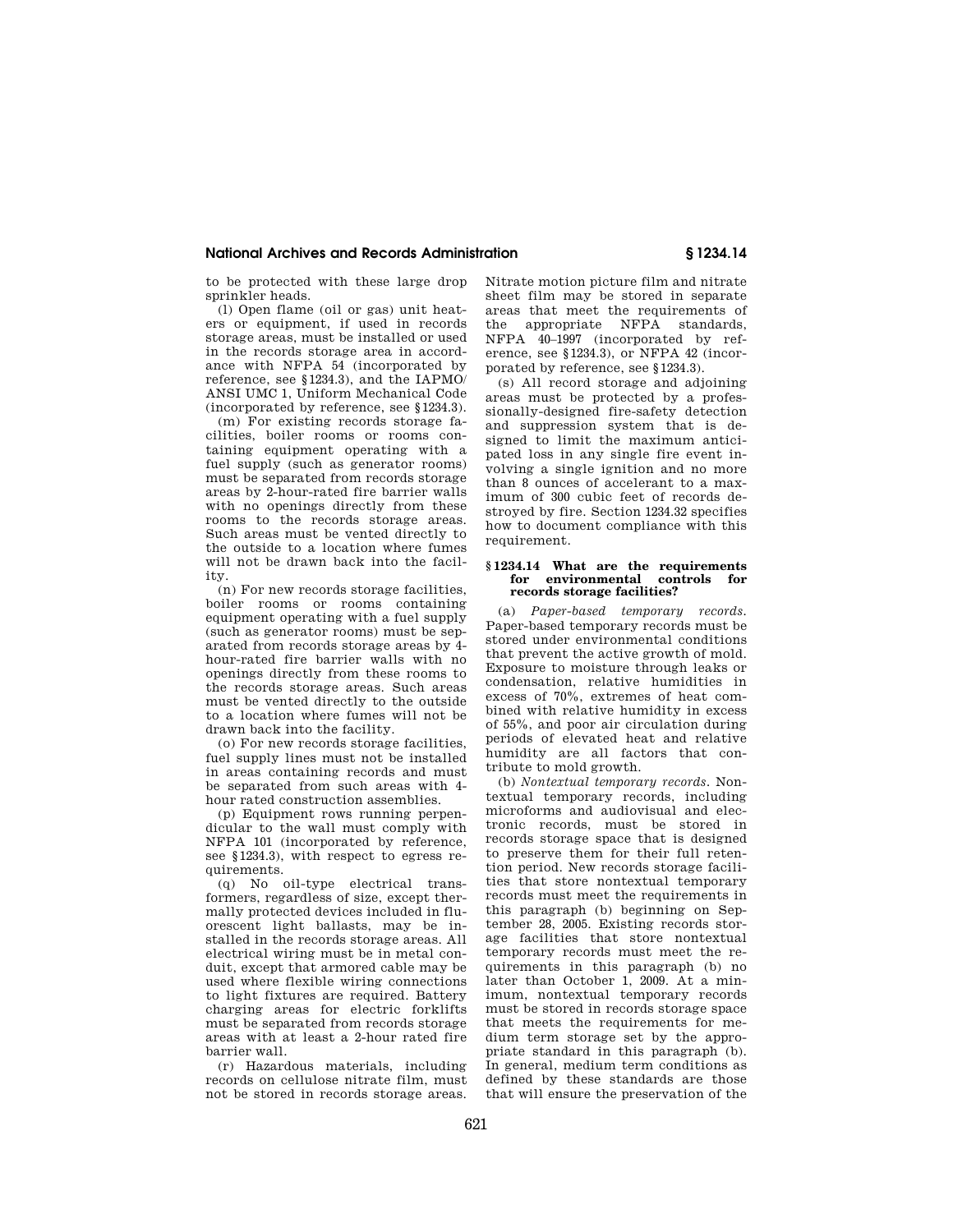materials for at least 10 years with little information degradation or loss. Records may continue to be usable for longer than 10 years when stored under these conditions, but with an increasing risk of information loss or degradation with longer times. If temporary records require retention longer than 10 years, better storage conditions (cooler and drier) than those specified for medium term storage will be needed to maintain the usability of these records. The applicable standards are:

(1) ANSI/PIMA IT9.11 (incorporated by reference, see §1234.3);

(2) ANSI/NAPM IT9.23 (incorporated by reference, see §1234.3);

(3) ANSI/PIMA IT9.25 (incorporated by reference, see §1234.3);

(4) ANSI/NAPM IT9.20 (incorporated by reference, see §1234.3); and/or

(5) ANSI/NAPM IT9.18 (incorporated by reference, see §1234.3).

(c) *Paper-based permanent, unscheduled and sample/select records.* Paperbased permanent, unscheduled, and sample/select records must be stored in records storage space that provides 24 hour/365 days per year air conditioning (temperature, humidity, and air exchange) equivalent to that required for office space. See ANSI/ASHRAE Standard 55 (incorporated by reference, see §1234.3), and ASHRAE Standard 62 (incorporated by reference, see §1234.3), for specific requirements. New records storage facilities that store paperbased permanent, unscheduled, and/or sample/select records must meet the requirement in this paragraph (c) beginning on September 28, 2005. Existing storage facilities that store paperbased permanent, unscheduled, and/or sample/select records must meet the requirement in this paragraph (c) no later than October 1, 2009.

(d) *Nontextual permanent, unscheduled, and/or sample/select records.* All records storage facilities that store microfilm, audiovisual, and/or electronic permanent, unscheduled, and/or sample/select records must comply with the storage standards for permanent and unscheduled records in parts 1238, 1237, and/or 1236 of this subchapter, respectively.

**§ 1234.20 36 CFR Ch. XII (7–1–21 Edition)** 

# **Subpart C—Handling Deviations From NARA's Facility Standards**

#### **§ 1234.20 What rules apply if there is a conflict between NARA standards and other regulatory standards that a facility must follow?**

(a) If any provisions of this part conflict with local or regional building codes, the following rules of precedence apply:

(1) Between differing levels of fire protection and life safety, the more stringent provision applies; and

(2) Between mandatory provisions that cannot be reconciled with a requirement of this part, the local or regional code applies.

(b) If any of the provisions of this part conflict with mandatory life safety or ventilation requirements imposed on underground storage facilities by 30 CFR chapter I, 30 CFR chapter I applies.

(c) NARA reserves the right to require documentation of the mandatory nature of the conflicting code and the inability to reconcile that provision with NARA requirements.

#### **§ 1234.22 How does an agency request a waiver from a requirement in this part?**

(a) *Types of waivers that may be approved.* NARA may approve exceptions to one or more of the standards in this part for:

(1) Systems, methods, or devices that are demonstrated to have equivalent or superior quality, strength, fire resistance, effectiveness, durability, and safety to those prescribed by this subpart;

(2) Existing agency records centers that met the NARA standards in effect prior to January 3, 2000, but do not meet a new standard required to be in place on September 28, 2005; and

(3) The application of roof requirements in §§1234.10 and 1234.12 to underground storage facilities.

(b) *Where to submit a waiver request.*  The agency submits a waiver request. containing the information specified in paragraphs (c), (d), and/or (e) of this section to NARA by mail at National Archives and Records Administration; Storage Coordination and Logistics (B–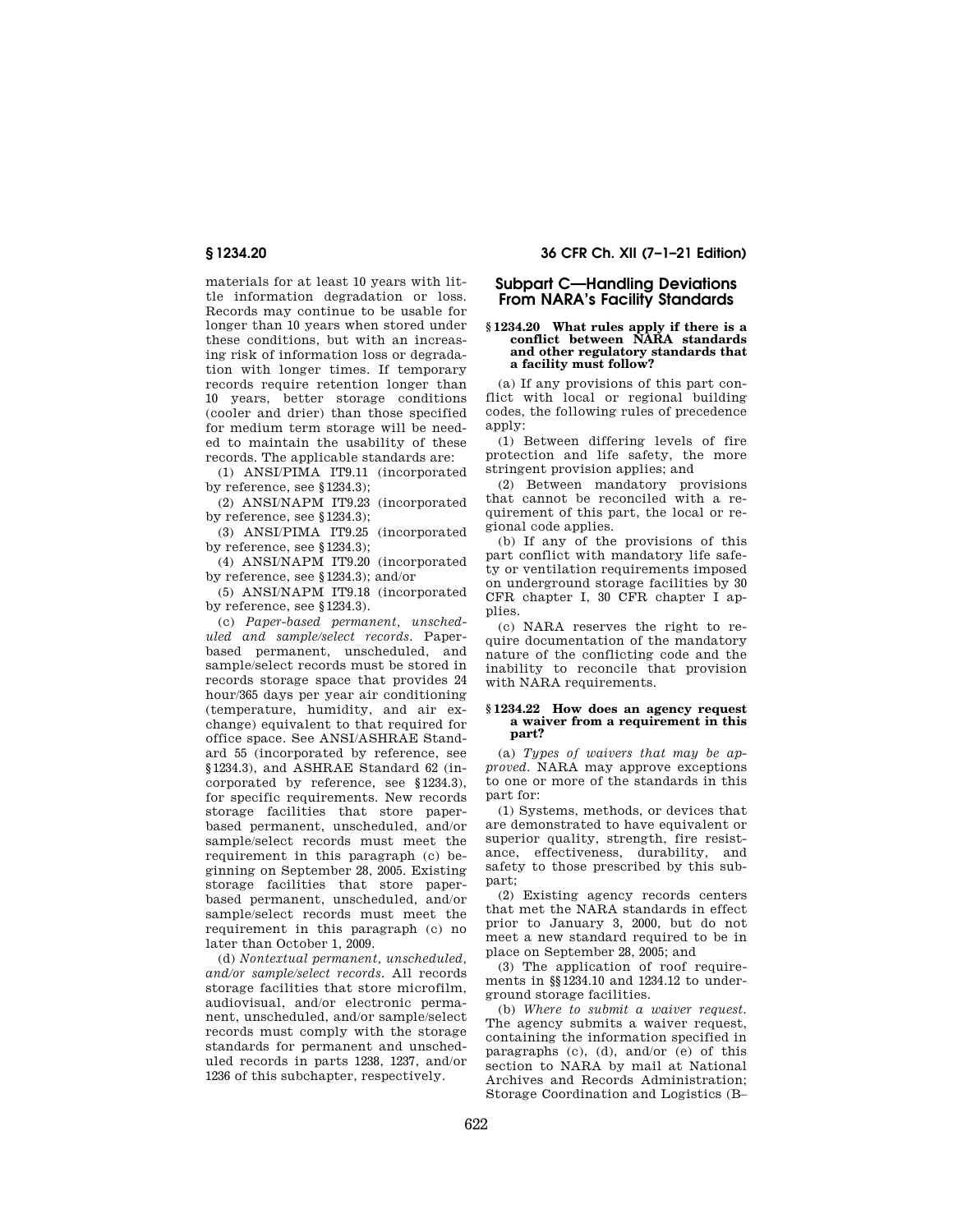#### **National Archives and Records Administration § 1234.30**

AD); 8601 Adelphi Road; College Park, MD 20740–6001.

(c) *Content of request for waivers for equivalent or superior alternatives.* The agency's waiver request must contain:

(1) A statement of the specific provision(s) of this part for which a waiver is requested, a description of the proposed alternative, and an explanation how it is equivalent to or superior to the NARA requirement; and

(2) Supporting documentation that the alternative does not provide less protection for Federal records than that which would be provided by compliance with the corresponding provisions contained in this subpart. Documentation may take the form of certifications from a licensed fire protection engineer or a structural or civil engineer, as appropriate; reports of independent testing; reports of computer modeling; and/or other supporting information.

(d) *Content of request for waiver for previously compliant agency records center.* The agency's waiver request must identify which requirement(s) the agency records center cannot meet and provide a plan with milestones for bringing the center into compliance.

(e) *Content of request for waiver of roof requirements for underground facility.*  The agency's waiver request must identify the location of the facility and whether the facility is a drift entrance facility or a vertical access facility.

[74 FR 51014, Oct. 2, 2009, as amended at 83 FR 13655, Mar. 30, 2018]

#### **§ 1234.24 How does NARA process a waiver request?**

(a) *Waiver for equivalent or superior alternative.* NARA will review the waiver request and supporting documentation.

(1) If in NARA's judgment the supporting documentation clearly supports the claim that the alternative is equivalent or superior to the NARA requirement, NARA will grant the waiver and notify the requesting agency within 30 calendar days.

(2) If NARA questions whether supporting documentation demonstrates that the proposed alternative offers at least equal protection to Federal records, NARA will consult the appropriate industry standards body or other qualified expert before making a determination. NARA will notify the requesting agency within 30 calendar days of receipt of the request that consultation is necessary and will provide a final determination within 60 calendar days. If NARA does not grant the waiver, NARA will furnish a full explanation of the reasons for its decision.

(b) *Waiver of new requirement for existing agency records center.* NARA will review the agency's waiver request and plan to bring the facility into compliance.

(1) NARA will approve the request and plan within 30 calendar days if NARA judges the planned actions and time frames for bringing the facility into compliance are reasonable.

(2) If NARA questions the feasibility or reasonableness of the plan, NARA will work with the agency to develop a revised plan that NARA can approve and the agency can implement. NARA may grant a short-term temporary waiver, not to exceed 180 calendar days, while the revised plan is under development.

(c) *Waiver of roof requirements for underground storage facilities.* NARA will normally grant the waiver and notify the requesting agency within 10 work days if the agency has not also requested a waiver of a different requirement under §1234.30. If the agency has another waiver request pending for the same facility, NARA will respond to all of the waiver requests at the same time and within the longest time limits.

# **Subpart D—Facility Approval and Inspection Requirements**

#### **§ 1234.30 How does an agency request authority to establish or relocate records storage facilities?**

(a) *General policy.* Agencies are responsible for ensuring that records in their legal custody are stored in appropriate space as outlined in this part. Under §1232.18(a), agencies are responsible for initiating action to remove records from space that does not meet these standards if deficiencies are not corrected within 6 months after initial discovery of the deficiencies by NARA or the agency and to complete removal of the records within 18 months after initial discovery of the deficiencies.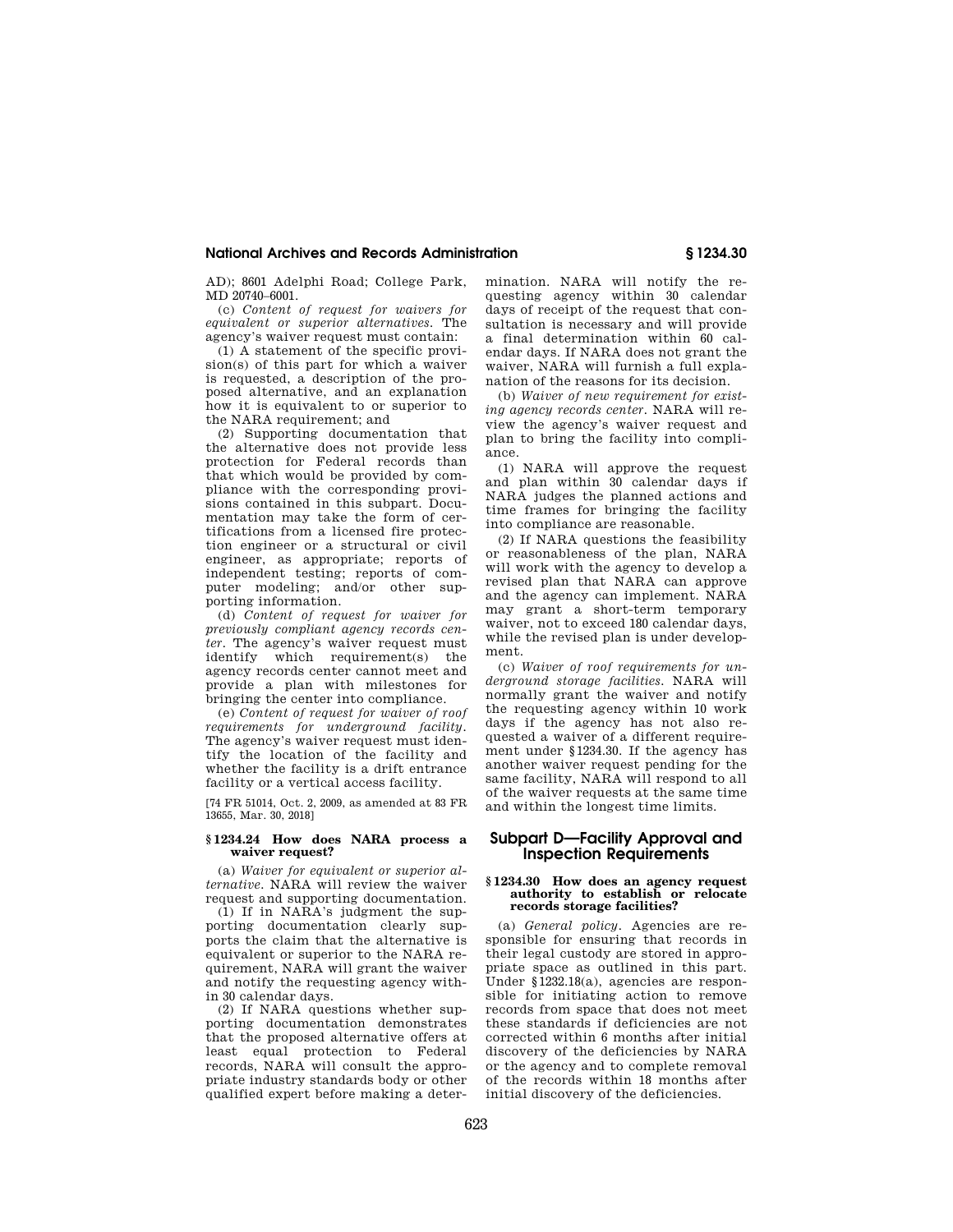(1) *Agency records centers.* Agencies must obtain prior written approval from NARA before establishing or relocating an agency records center. Each separate agency records center must be specifically approved by NARA prior to the transfer of any records to that individual facility. If an agency records center has been approved for the storage of Federal records of one agency, any other agency that proposes to store its records in that facility must still obtain NARA approval to do so.

(2) *Commercial records storage facilities.*  An agency may contract for commercial records storage services. However, before any agency records are transferred to a commercial records storage facility, the transferring agency must ensure that the facility meets all of the requirements for an agency records storage facility set forth in this subpart and must submit the documentation required in paragraph (e) of this section.

(b) *Exclusions.* For purposes of this section, the term ''agency records center'' excludes NARA-owned and operated records centers. For purposes of this section and §1234.34, the term ''agency records center'' also excludes agency records staging and/or holding areas with a capacity for containing less than 25,000 cubic feet of records. However, such records centers and areas, including records centers operated and maintained by NARA, must comply with the facility standards in §§1234.10 through 1234.14.

(c) *Content of requests for agency records centers.* Submit requests for authority to establish or relocate an agency records center, or to use an agency records center operated by another agency, to NARA by mail at National Archives and Records Administration; Storage Coordination and Logistics (B–AD); 8601 Adelphi Road; College Park, MD 20740–6001. The request must identify the specific facility and, for requests to establish or relocate the agency's own records center, document compliance with the standards in this subpart. Documentation requirements for §1234.12(s) are specified in §1234.32.

(d) *Approval of requests for agency records centers.* NARA will review the submitted documentation to ensure the facility demonstrates full compliance

# **§ 1234.32 36 CFR Ch. XII (7–1–21 Edition)**

with the standards in this subpart. NARA reserves the right to visit the facility, if necessary, to make the determination of compliance. NARA will inform the agency of its decision within 45 calendar days after the request is received, and will provide the agency information on the areas of noncompliance if the request is denied. Requests will be denied only if NARA determines that the facility does not demonstrate full compliance with the standards in this subpart. Approvals will be valid for a period of 10 years, unless the facility is materially changed before then or an agency or NARA inspection finds that the facility does not meet the standards in this subpart. Material changes require submission of a new request for NARA approval.

(e) *Documentation requirements for storing Federal records in commercial records storage facilities.* At least 45 calendar days before an agency first transfers records to a commercial records storage facility, the agency must submit documentation to NARA that the facility complies with the standards in this subpart. The documentation may take the form of a copy of the agency's contract that incorporates this subpart in its provisions or a statement from the agency records officer that certifies that the facility meets the standards in this subpart. An agency must provide the documentation for each separate commercial<br>records storage facility where its records storage facility records will be stored.Send documentation to NARA by mail at National Archives and Records Administration; Storage Coordination and Logistics (B– AD); 8601 Adelphi Road; College Park, MD 20740–6001. The agency must submit updated documentation to NARA every 10 years if it continues to store records in that commercial records storage facility.

[74 FR 51014, Oct. 2, 2009, as amended at 83 FR 13655, Mar. 30, 2018]

#### **§ 1234.32 What does an agency have to do to certify a fire-safety detection and suppression system?**

(a) *Content of documentation.* The agency must submit documentation to NARA, by mail at National Archives and Records Administration; Storage Coordination and Logistics (B–AD);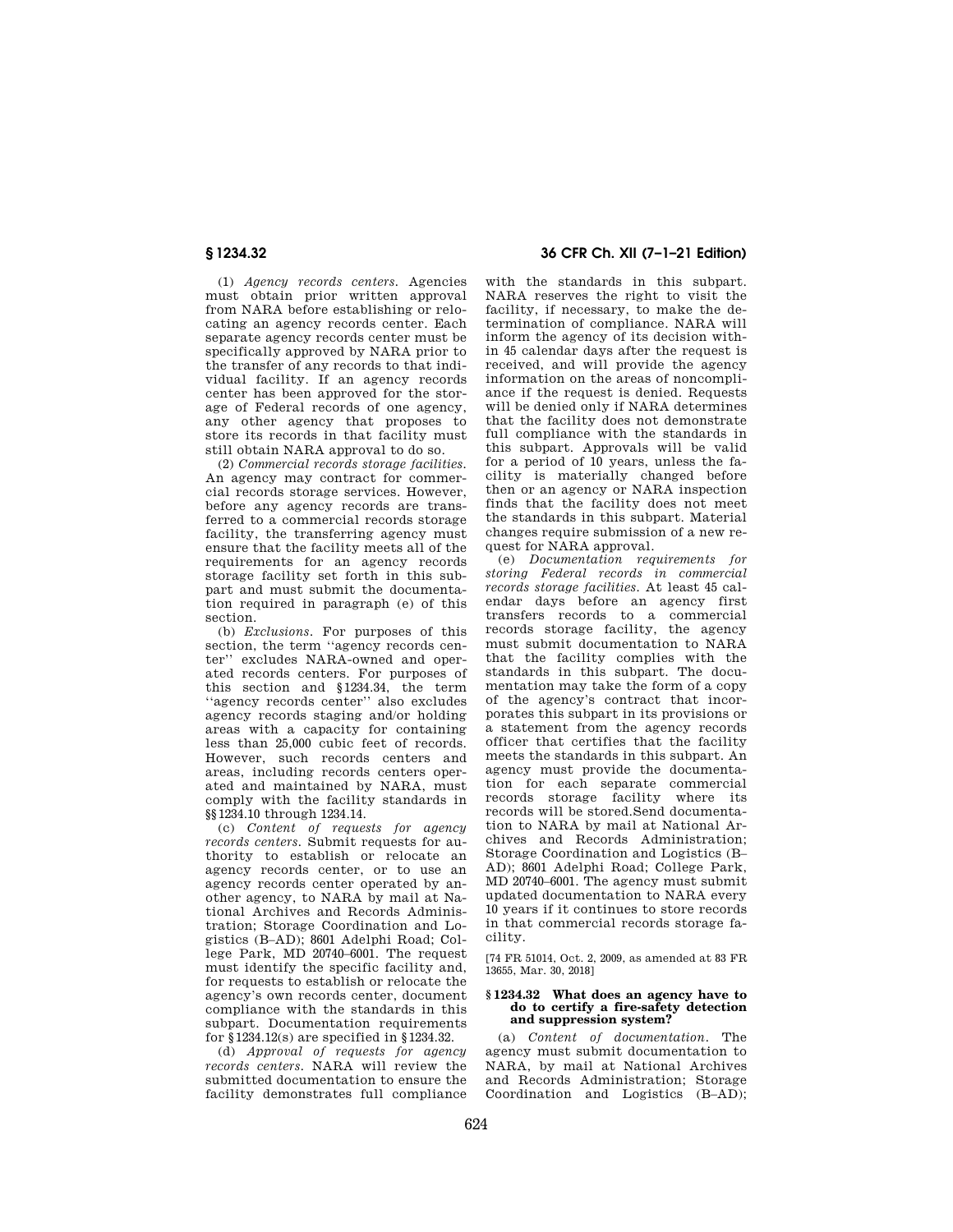#### **National Archives and Records Administration § 1234.34**

8601 Adelphi Road; College Park, MD 20740–6001, that describes the space being protected (e.g., the type and stacking height of the storage equipment used, or how the space is designed, controlled, and operated) and the characteristics of the fire-safety detection and suppression system used. The documentation must demonstrate how that system meets the requirement in §1234.12(s) through:

(1) A statement that the facility is using a NARA certified system as described in Appendix B to this part;

(2) A report of the results of independent live fire testing (Factory Mutual, Underwriters Laboratories or Southwest Research Institute); or

(3) A report under seal of a licensed fire protection engineer that:

(i) Describes the design intent of the fire suppression system to limit the maximum anticipated loss in any single fire event involving a single ignition and no more than 8 fluid ounces of petroleum-type accelerant (such as, for example, heptanes or gasoline) to a maximum of 300 cubic feet of Federal records destroyed by fire. The report need not predict a maximum single event loss at any specific number, but rather should describe the design intent of the fire suppression system. The report may make reasonable engineering and other assumptions such as that the fire department responds within XX minutes (the local fire department's average response time) and promptly commences suppression actions. In addition, any report prepared under this paragraph should assume that the accelerant is saturated in a cotton wick that is 3 inches in diameter and 6 inches long and sealed in a plastic bag and that the fire is started in an aisle at the face of a carton at floor level. Assumptions must be noted in the report;

(ii) Details the characteristics of the system; and

(iii) Describes the specific measures beyond the minimum features required by the applicable building code that have been incorporated to limit destruction of records. The report should make specific references to industry standards used in the design, such as those issued by the National Fire Protection Association, and any testing or

modeling or other sources used in the design.

(b) *NARA action.* (1) NARA will approve the fire-safety detection and suppression system within 10 work days if NARA has previously approved the system design for similarly configured space or if a report of independent testing of a new system design is furnished as documentation.

(2) If, in NARA's judgment, the supporting documentation provided in accordance with paragraph (a)(3) of this section clearly demonstrates compliance with §1234.12(s), NARA will approve the fire-safety detection and suppression system within 30 calendar days.

(3) If NARA questions whether supporting documentation demonstrates compliance with §1234.12(s), NARA will consult the appropriate industry standards body or other qualified expert before making a determination. Before any consultation, NARA may ask the agency for additional clarifying information. NARA will notify the requesting agency within 30 calendar days of receipt of the request that consultation is necessary and will provide a final determination within 60 calendar days. If NARA does not approve the system, NARA will furnish a full explanation of the reasons for its decision.

(4) NARA will maintain a list of approved alternative systems.

[74 FR 51014, Oct. 2, 2009, as amended at 83 FR 13656, Mar. 30, 2018]

#### **§ 1234.34 When may NARA conduct an inspection of a records storage facility?**

(a) At the time an agency submits a request to establish an agency records center, pursuant to §1234.30, NARA may conduct an inspection of the proposed facility to ensure that the facility complies fully with the standards in this subpart. NARA may also conduct periodic inspections of agency records centers so long as such facility is used as an agency records center. NARA will inspect its own records center facilities on a periodic basis to ensure that they are in compliance with the requirements of this subpart.

(b) Agencies must ensure, by contract or otherwise, that agency and NARA officials, or their delegates,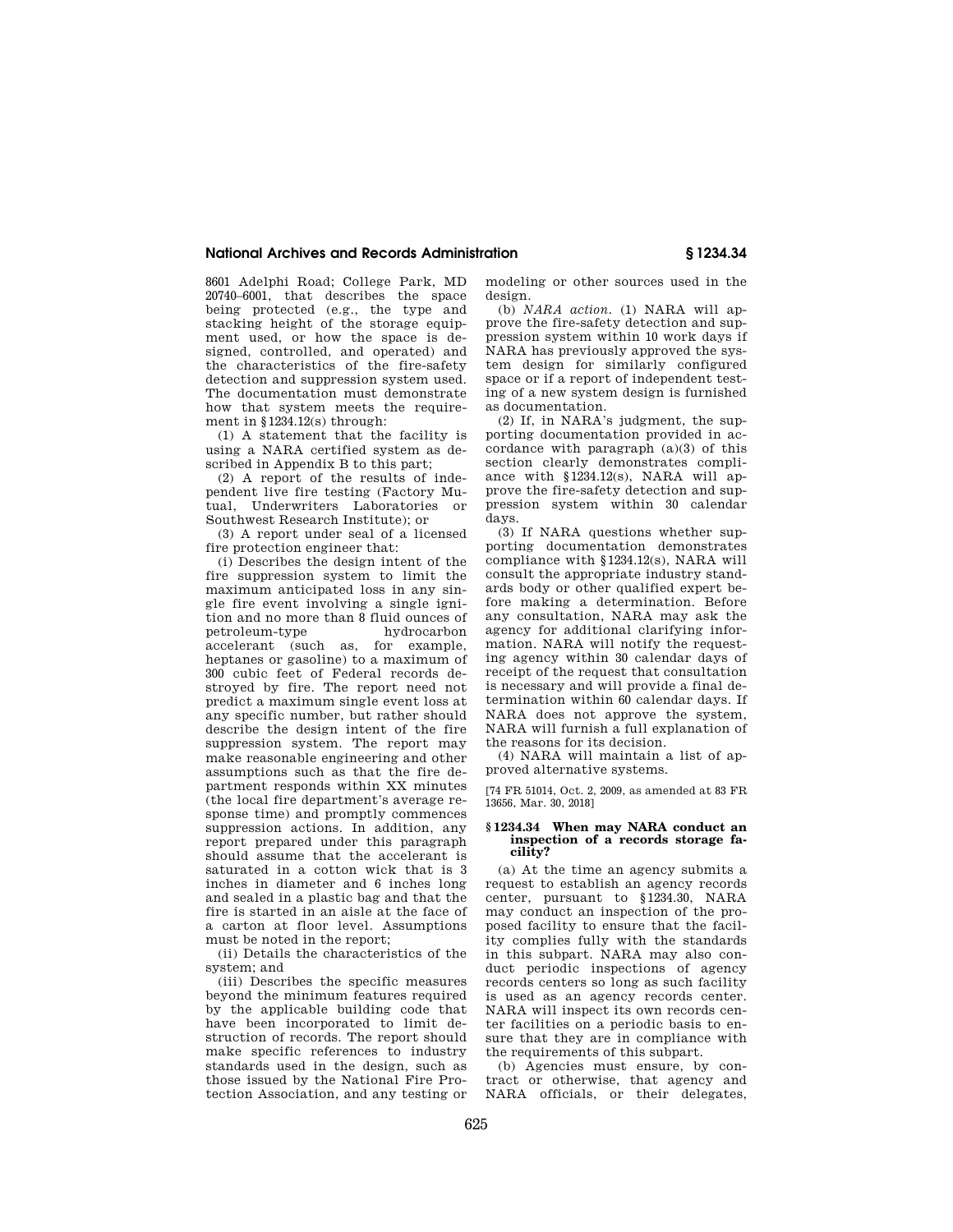# **Pt. 1234, App. A 36 CFR Ch. XII (7–1–21 Edition)**

have the right to inspect commercial records storage facilities to ensure that such facilities fully comply with the standards in this subpart. NARA may conduct periodic inspections of commercial records storage facilities so long as agencies use such facilities to store agency records. The using agency, not NARA, will be responsible for paying any fee or charge assessed by

the commercial records storage facility for NARA's conducting an inspection.

(c) NARA will contact the agency operating the records center or the agency holding a contract with a commercial records storage facility in advance to set a date for the inspection.

APPENDIX A TO PART 1234—MINIMUM SE-CURITY STANDARDS FOR LEVEL III FEDERAL FACILITIES

#### RECOMMENDED STANDARDS CHART

[Reproduced from Section 2.3 (pp. 2–6 through 2–9) of U.S. Department of Justice, United States Marshals Service report *Vulnerability Assessment of Federal Facilities*]

|                                                                                  | Level III    |
|----------------------------------------------------------------------------------|--------------|
| <b>Perimeter Security</b>                                                        |              |
| Parking:                                                                         |              |
|                                                                                  | Required.    |
|                                                                                  | Desirable.   |
|                                                                                  | Desirable.   |
|                                                                                  | Desirable.   |
|                                                                                  | Required.    |
| ID system and procedures for authorized parking (placard, decal, card key, etc.) | Required.    |
|                                                                                  | Required.    |
| Closed Circuit Television (CCTV) Monitoring:                                     |              |
|                                                                                  | Recommended. |
|                                                                                  | Recommended. |
| Lighting:                                                                        |              |
|                                                                                  | Required.    |
| <b>Physical Barriers:</b>                                                        |              |
| Extend physical perimeter with barriers (concrete and/or steel composition)      | Desirable.   |
| Parking barriers                                                                 | Desirable.   |

### **Entry Security**

| Receiving/Shipping:                                                                                  |              |
|------------------------------------------------------------------------------------------------------|--------------|
|                                                                                                      |              |
|                                                                                                      |              |
| Access Control:                                                                                      |              |
|                                                                                                      | Required.    |
|                                                                                                      | Recommended. |
|                                                                                                      |              |
| Upgrade to current life safety standards (fire detection, fire suppression systems, etc.)  Required. |              |
| Entrances/Exits:                                                                                     |              |
|                                                                                                      | Recommended. |
|                                                                                                      |              |
|                                                                                                      |              |

#### **Interior Security**

| Employee/Visitor Identification:                                                                                 |              |
|------------------------------------------------------------------------------------------------------------------|--------------|
|                                                                                                                  | Recommended. |
|                                                                                                                  | Required.    |
|                                                                                                                  | Recommended. |
|                                                                                                                  | Recommended. |
| Utilities:                                                                                                       |              |
|                                                                                                                  | Required.    |
| Provide emergency power to critical systems (alarm systems, radio communications, computer<br>facilities, etc.). | Required.    |
| Occupant Emergency Plans:                                                                                        |              |
| Examine occupant emergency plans (OEP) and contingency procedures based on threats                               | Required.    |
|                                                                                                                  | Required.    |
|                                                                                                                  | Required.    |
|                                                                                                                  | Required.    |
| Daycare Centers:                                                                                                 |              |
| Evaluate whether to locate daycare facilities in buildings with high threat activities                           | Required.    |
|                                                                                                                  | Required.    |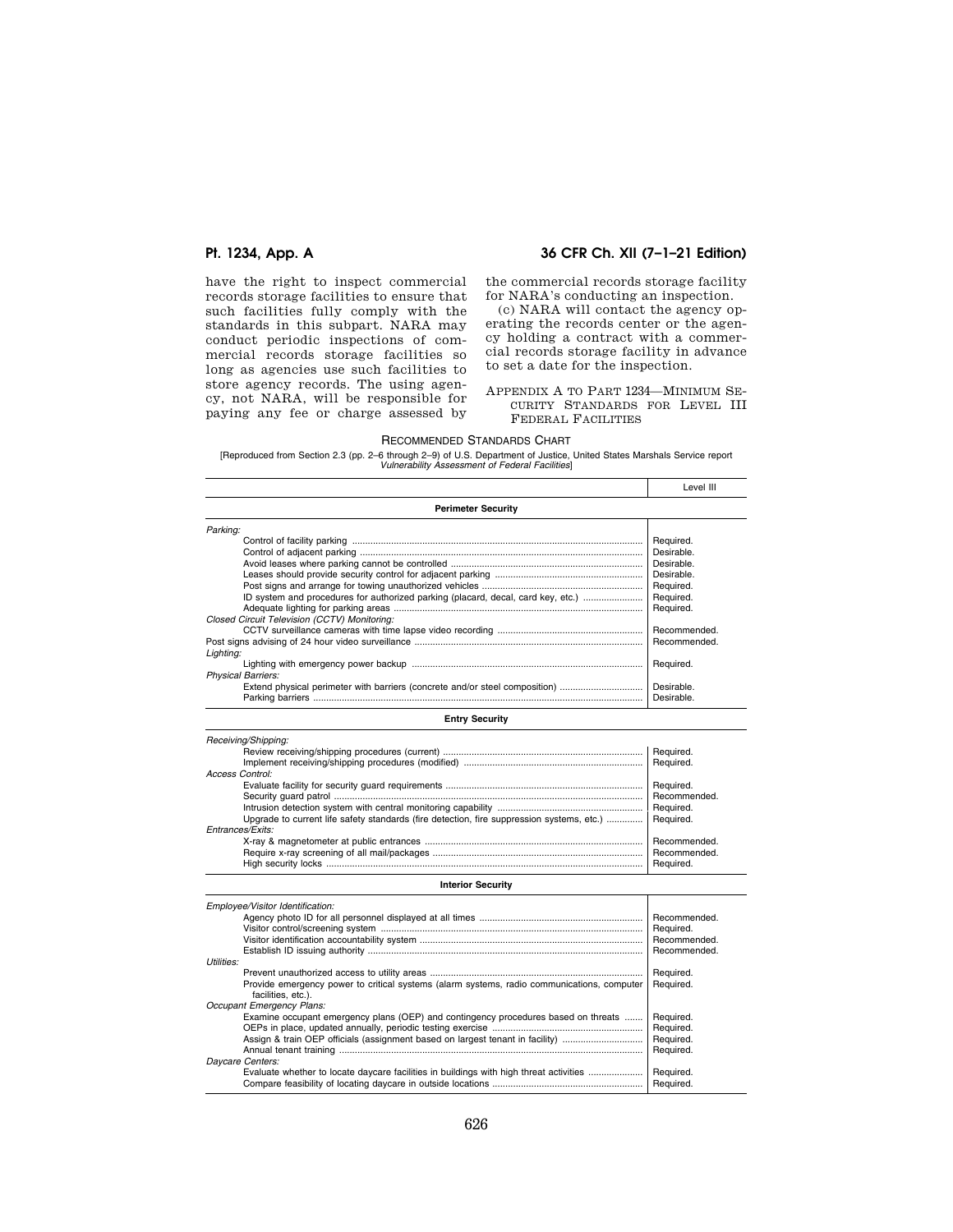# National Archives and Records Administration Pt. 1234, App. A

# RECOMMENDED STANDARDS CHART—Continued

[Reproduced from Section 2.3 (pp. 2–6 through 2–9) of U.S. Department of Justice, United States Marshals Service report *Vulnerability Assessment of Federal Facilities*]

|                                                                                                                               | Level III    |
|-------------------------------------------------------------------------------------------------------------------------------|--------------|
| <b>Security Planning</b>                                                                                                      |              |
| Intelligence Sharing:                                                                                                         |              |
|                                                                                                                               | Required.    |
|                                                                                                                               | Required.    |
|                                                                                                                               | Required.    |
| Training:                                                                                                                     |              |
|                                                                                                                               | Required.    |
|                                                                                                                               | Required.    |
|                                                                                                                               | Required.    |
| <b>Tenant Assignment:</b>                                                                                                     |              |
|                                                                                                                               | Desirable.   |
|                                                                                                                               | Desirable.   |
| Administrative Procedures:                                                                                                    |              |
| Establish flexible work schedule in high threat/high risk areas to minimize employee vulner-<br>ability to criminal activity. | Desirable.   |
|                                                                                                                               | Recommended. |
| Conduct background security checks and/or establish security control procedures for service<br>contract personnel.            | Required.    |
| Construction/Renovation:                                                                                                      |              |
|                                                                                                                               | Recommended. |
|                                                                                                                               | Required.    |
|                                                                                                                               | Required.    |
|                                                                                                                               | Required.    |
|                                                                                                                               | Recommended. |

# TERMS AND DEFINITIONS IN RECOMMENDED STANDARDS CHART

[Reproduced from Appendix B, Details of Recommended Security Standards, U.S. Department of Justice, United States Marshals Service report *Vulnerability Assessment of Federal Facilities*]

| Term                                                          | Definition/description                                                                                                                                                                                                                                                                          |
|---------------------------------------------------------------|-------------------------------------------------------------------------------------------------------------------------------------------------------------------------------------------------------------------------------------------------------------------------------------------------|
|                                                               | <b>B.1 Perimeter Security</b>                                                                                                                                                                                                                                                                   |
|                                                               | Parking                                                                                                                                                                                                                                                                                         |
|                                                               | Access to government parking should be limited where possible to government ve-<br>hicles and personnel. At a minimum, authorized parking spaces and vehicles<br>should be assigned and identified.                                                                                             |
| Control of Adjacent Parking                                   | Where feasible, parking areas adjacent to federal space should also be controlled<br>to reduce the potential for threats against Federal facilities and employee expo-<br>sure to criminal activity.                                                                                            |
| Avoid Leases Where Parking Cannot Be<br>Controlled.           | Avoid leasing facilities where parking cannot be controlled. If necessary, relocate<br>offices to facilities that do provide added security through regulated parking.                                                                                                                          |
| Lease Should Provide Control for Adjacent<br>Parking.         | Endeavor to negotiate quard services as part of lease.                                                                                                                                                                                                                                          |
| Post Signs and Arrange for Towing Unau-<br>thorized Vehicles. | Procedures should be established and implemented to alert the public to towing<br>policies, and the removal of unauthorized vehicles.                                                                                                                                                           |
| ID System and Procedures for Authorized<br>Parking.           | Procedures should be established for identifying vehicles and corresponding park-<br>ing spaces (placard, decal, card key, etc.)                                                                                                                                                                |
| Adequate Lighting for Parking Areas                           | Effective lighting provides added safety for employees and deters illegal or threat-<br>ening activities.                                                                                                                                                                                       |
|                                                               | Closed circuit television (CCTV) monitoring                                                                                                                                                                                                                                                     |
| CCTV Surveillance Cameras With Time<br>Lapse Video Recording. | Twenty-four hour CCTV surveillance and recording is desirable at all locations as a<br>deterrent. Requirements will depend on assessment of the security level for each<br>facility. Time-lapse video recordings are also highly valuable as a source of evi-<br>dence and investigative leads. |
| Post Signs Advising of 24 Hour Video Sur-<br>veillance.       | Warning signs advising of twenty-four hour surveillance act as a deterrent in pro-<br>tecting employees and facilities.                                                                                                                                                                         |
|                                                               | Lighting                                                                                                                                                                                                                                                                                        |
| Lighting with Emergency Power Backup                          | Standard safety code requirement in virtually all areas. Provides for safe evacu-<br>ation of buildings in case of natural disaster, power outage, or criminal/terrorist                                                                                                                        |

activity.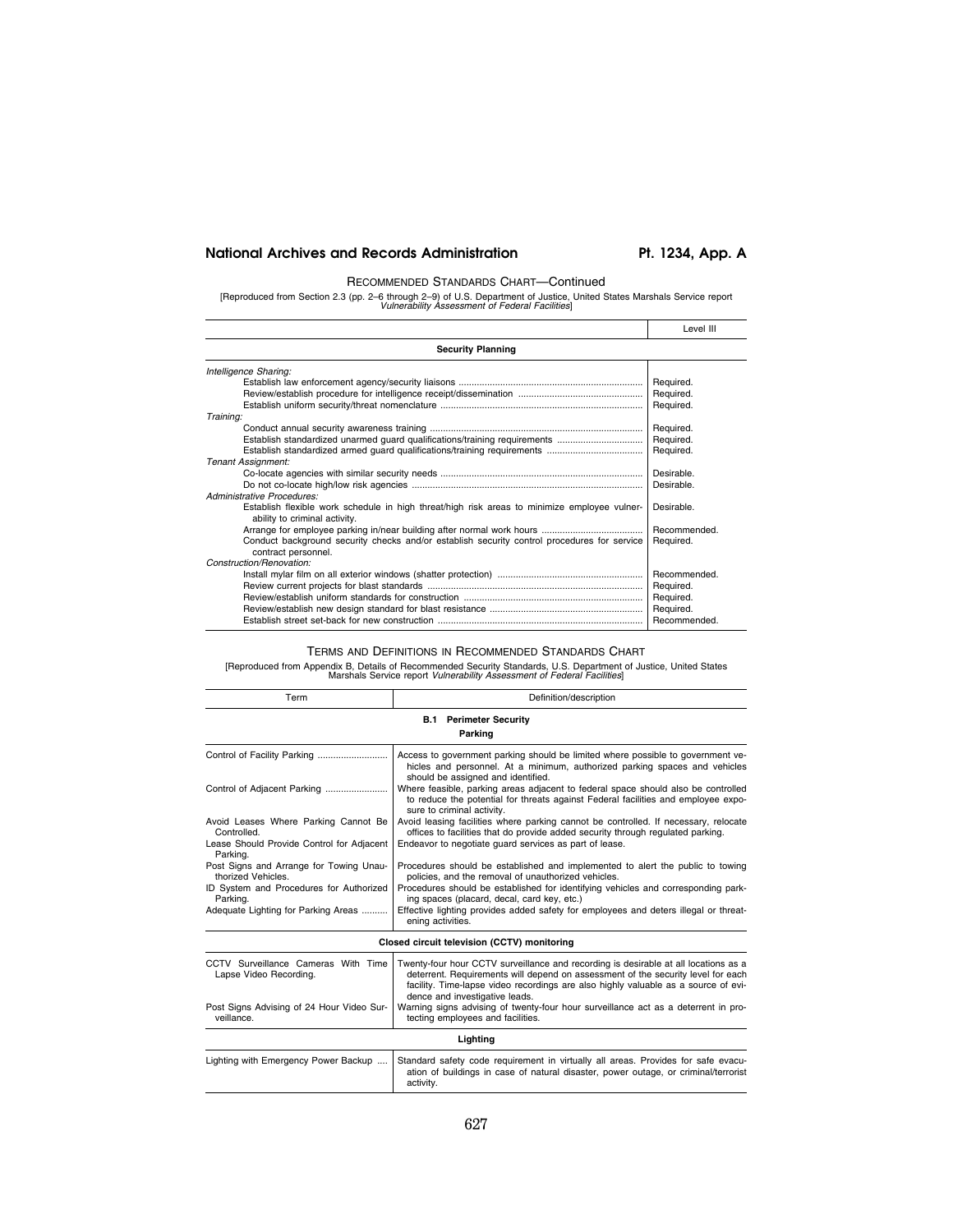# **Pt. 1234, App. A 36 CFR Ch. XII (7–1–21 Edition)**

# TERMS AND DEFINITIONS IN RECOMMENDED STANDARDS CHART—Continued [Reproduced from Appendix B, Details of Recommended Security Standards, U.S. Department of Justice, United States Marshals Service report *Vulnerability Assessment of Federal Facilities*]

| Term                                                                                                                                                                                              | Definition/description                                                                                                                                                                                                                                                                                                                                                                                                                                                                                                                                                                                              |
|---------------------------------------------------------------------------------------------------------------------------------------------------------------------------------------------------|---------------------------------------------------------------------------------------------------------------------------------------------------------------------------------------------------------------------------------------------------------------------------------------------------------------------------------------------------------------------------------------------------------------------------------------------------------------------------------------------------------------------------------------------------------------------------------------------------------------------|
|                                                                                                                                                                                                   | <b>Physical Barriers</b>                                                                                                                                                                                                                                                                                                                                                                                                                                                                                                                                                                                            |
| Extend Physical Perimeter, With Barriers<br>Parking Barriers                                                                                                                                      | This security measure will only be possible in locations where the Government<br>controls the property and where physical constraints are not present. (barriers of<br>concrete and/or steel composition)<br>Desirable to prevent unauthorized vehicle access.                                                                                                                                                                                                                                                                                                                                                      |
|                                                                                                                                                                                                   |                                                                                                                                                                                                                                                                                                                                                                                                                                                                                                                                                                                                                     |
|                                                                                                                                                                                                   | <b>B.2 Entry Security</b><br><b>Receiving/Shipping</b>                                                                                                                                                                                                                                                                                                                                                                                                                                                                                                                                                              |
| Procedures<br>Review<br>Receiving/Shipping<br>(Current).                                                                                                                                          | Audit current standards for package entry and suggest ways to enhance security.                                                                                                                                                                                                                                                                                                                                                                                                                                                                                                                                     |
| Implement Receiving/Shipping Procedures<br>(Modified).                                                                                                                                            | After auditing procedures for receiving/shipping, implement improved procedures<br>for security enhancements.                                                                                                                                                                                                                                                                                                                                                                                                                                                                                                       |
|                                                                                                                                                                                                   | <b>Access Control</b>                                                                                                                                                                                                                                                                                                                                                                                                                                                                                                                                                                                               |
| Evaluate Facility for Security Guard Re-<br>quirements.<br>Security Guard Patrol<br>Intrusion Detection System With Central<br>Monitoring Capability.<br>Upgrade to Current Life Safety Standards | If security guards are required, the number of guards at any given time will depend<br>on the size of the facility, the hours of operation, and current risk factors, etc.<br>Desirable for level I and II facilities and may be included as lease option. Level III,<br>IV and V facilities will have security guard patrol based on facility evaluation.<br>Desirable in Level I facilities, based on evaluation for Level II facilities, and re-<br>quired for Levels III, IV and V.<br>Required for all facilities as part of GSA design requirements, (e.g. fire detection,<br>fire suppression systems, etc.) |
|                                                                                                                                                                                                   | <b>Entrances/Exits</b>                                                                                                                                                                                                                                                                                                                                                                                                                                                                                                                                                                                              |
| X-Ray and Magnetometer at Public En-<br>trances.                                                                                                                                                  | May be impractical for Level I and II facilities. Level III and IV evaluations would<br>focus on tenant agencies, public interface, and feasibility. Required for Level V.                                                                                                                                                                                                                                                                                                                                                                                                                                          |
| Require X-Ray Screening of all Mail/Pack-<br>ages.<br>High Security Locks                                                                                                                         | All packages entering building should be subject to x-ray screening and/or visual<br>inspection.<br>Any exterior entrance should have a high security lock as determined by GSA<br>specifications and/or agency requirements.                                                                                                                                                                                                                                                                                                                                                                                       |
|                                                                                                                                                                                                   | <b>B.3 Interior Security</b><br><b>Employee/Visitor Identification</b>                                                                                                                                                                                                                                                                                                                                                                                                                                                                                                                                              |
| Agency Photo ID for all Personnel Dis-<br>played At All Times.<br>Visitor Control/Security System<br>Visitor Id Accountability System<br>Establish Id Issuing Authority                           | May not be required in smaller facilities.<br>Visitors should be readily apparent in Level I facilities. Other facilities may ask visi-<br>tors to sign-in with a receptionist or guard, or require an escort, or formal identi-<br>fication/badge.<br>Stringent methods of control over visitor badges will ensure that visitors wearing<br>badges have been screened and are authorized to be at the facility during the<br>appropriate time frame.<br>Develop procedures and establish authority for issuing employee and visitor IDs.                                                                           |
|                                                                                                                                                                                                   | <b>Utilities</b>                                                                                                                                                                                                                                                                                                                                                                                                                                                                                                                                                                                                    |
| Prevent Unauthorized Access to Utility<br>Areas.<br>Provide Emergency Power To Critical Sys-<br>tems                                                                                              | Smaller facilities may not have control over utility access, or locations of utility<br>areas. Where possible, assure that utility areas are secure and that only author-<br>ized personnel can gain entry.<br>Tenant agency is responsible for determining which computer and communication<br>systems require back-up power. All alarm systems, CCTV monitoring devices,<br>fire detection systems, entry control devices, etc. require emergency power                                                                                                                                                           |
|                                                                                                                                                                                                   | sources. (Alarm Systems, Radio Communications, Computer Facilities, Etc.)<br><b>Occupant Emergency Plans</b>                                                                                                                                                                                                                                                                                                                                                                                                                                                                                                        |
| Examine Occupant Emergency Plan (OEP)<br>and Contingency Procedures Based on                                                                                                                      | Review and update current OEP procedures for thoroughness. OEPs should reflect<br>the current security climate.                                                                                                                                                                                                                                                                                                                                                                                                                                                                                                     |
| Threats.<br>Assign and Train OEP Officials                                                                                                                                                        | Assignment based on GSA requirement that largest tenant in facility maintain OEP<br>responsibility. Officials should be assigned, trained and a contingency plan es-<br>tablished to provide for the possible absence of OEP officials in the event of<br>emergency activation of the OEP.                                                                                                                                                                                                                                                                                                                          |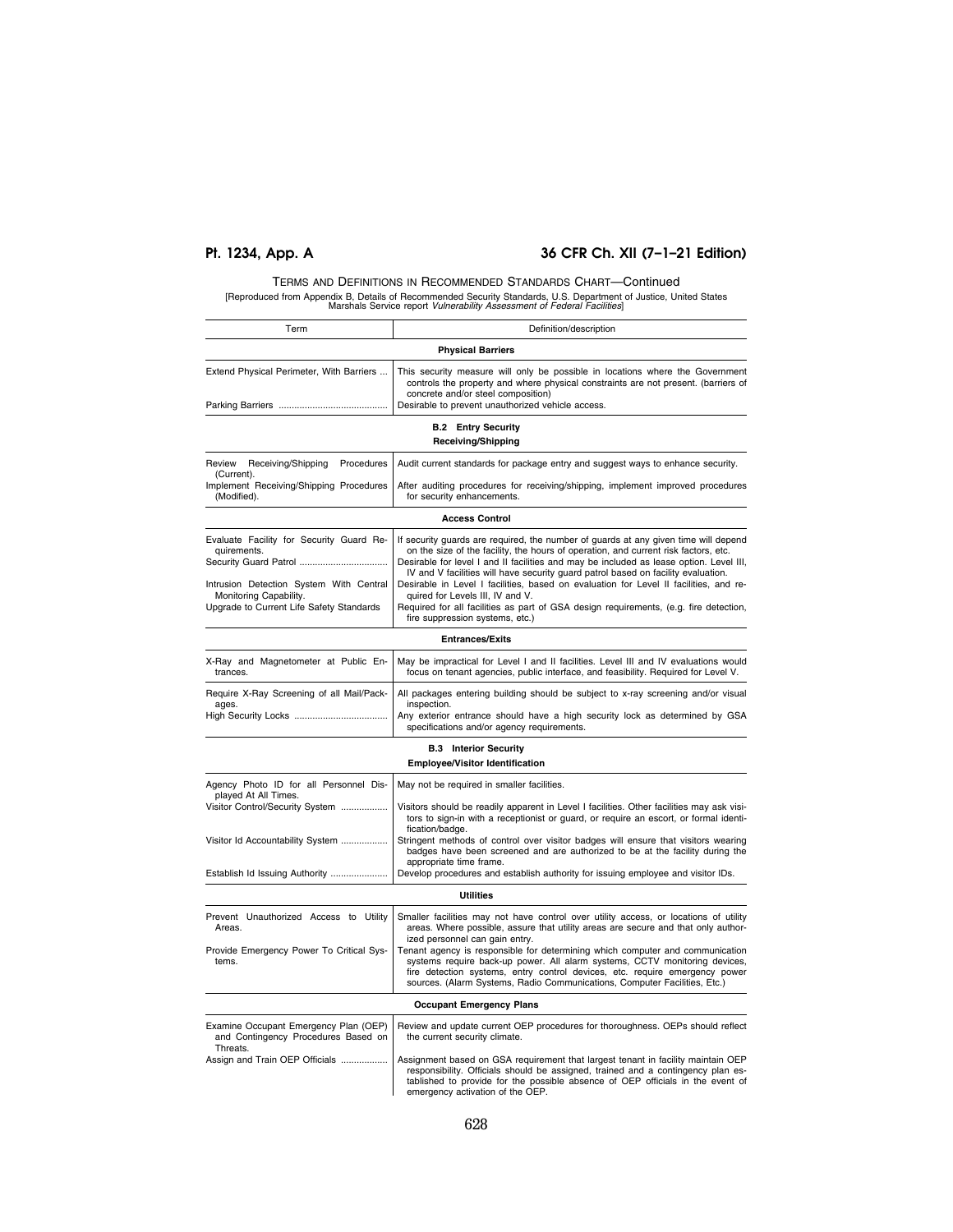# National Archives and Records Administration Pt. 1234, App. A

# TERMS AND DEFINITIONS IN RECOMMENDED STANDARDS CHART—Continued [Reproduced from Appendix B, Details of Recommended Security Standards, U.S. Department of Justice, United States Marshals Service report *Vulnerability Assessment of Federal Facilities*]

| Term                                                                                                                                                                                                                                                    | Definition/description                                                                                                                                                                                                                                                                                                                                                                                                                                                                                                                                                                            |
|---------------------------------------------------------------------------------------------------------------------------------------------------------------------------------------------------------------------------------------------------------|---------------------------------------------------------------------------------------------------------------------------------------------------------------------------------------------------------------------------------------------------------------------------------------------------------------------------------------------------------------------------------------------------------------------------------------------------------------------------------------------------------------------------------------------------------------------------------------------------|
| Annual Tenant Training                                                                                                                                                                                                                                  | All tenants should be aware of their individual responsibilities in an emergency situ-<br>ation.                                                                                                                                                                                                                                                                                                                                                                                                                                                                                                  |
|                                                                                                                                                                                                                                                         | Day Care Center                                                                                                                                                                                                                                                                                                                                                                                                                                                                                                                                                                                   |
| Re-Evaluate Current Security and Safety                                                                                                                                                                                                                 | Conduct a thorough review of security and safety standards.                                                                                                                                                                                                                                                                                                                                                                                                                                                                                                                                       |
| Standards.<br>Assess Feasibility of Locating Day Care<br>Within Federal Facility.                                                                                                                                                                       | If a facility is being considered for a day care center, an evaluation should be<br>made based on the risk factors associated with tenants and the location of the<br>facility.                                                                                                                                                                                                                                                                                                                                                                                                                   |
|                                                                                                                                                                                                                                                         | <b>B.4 Security Planning</b><br><b>Intelligence Sharing</b>                                                                                                                                                                                                                                                                                                                                                                                                                                                                                                                                       |
| Establish Law Enforcement Agency/Secu-<br>rity Liaisons.<br>Review/Establish Procedures for<br>Intel-<br>ligence Receipt/Dissemination.                                                                                                                 | Intelligence sharing between law enforcement agencies and security organizations<br>should be established in order to facilitate the accurate flow of timely and rel-<br>evant information between appropriate government agencies. Agencies involved<br>in providing security must be part of the complete intelligence process.<br>Determine what procedures exist to ensure timely delivery of critical intelligence.<br>Review and improve procedures to alert agencies and specific targets of crimi-<br>nal/terrorist threats. Establish standard administrative procedures for response to |
| Establish Uniform Security/Threat Nomen-<br>clature.                                                                                                                                                                                                    | incoming alerts. Review flow of information for effectiveness and time critical dis-<br>semination.<br>To facilitate communication, standardized terminology for Alert Levels should be<br>implemented. (Normal, Low, Moderate, and High-As recommended by Security<br>Standards Committee)                                                                                                                                                                                                                                                                                                       |
|                                                                                                                                                                                                                                                         | Training                                                                                                                                                                                                                                                                                                                                                                                                                                                                                                                                                                                          |
| Conduct Annual Security Awareness Train-<br>ing.<br>Establish Standardized Armed And Un-<br>armed Guard Qualifications/Training Re-<br>quirements.                                                                                                      | Provide security awareness training for all tenants. At a minimum, self-study pro-<br>grams utilizing videos, and literature, etc. should be implemented. These mate-<br>rials should provide up-to-date information covering security practices, employee<br>security awareness, and personal safety, etc.<br>Requirements for these positions should be standardized government wide.                                                                                                                                                                                                           |
|                                                                                                                                                                                                                                                         | <b>Tenant Assignment</b>                                                                                                                                                                                                                                                                                                                                                                                                                                                                                                                                                                          |
| Co-Locate Agencies With Similar Security<br>Needs.<br>Do Not Co-Locate High/Low Risk Agencies                                                                                                                                                           | To capitalize on efficiencies and economies, agencies with like security require-<br>ments should be located in the same facility if possible.<br>Low risk agencies should not take on additional risk by being located with high risk<br>agencies.                                                                                                                                                                                                                                                                                                                                               |
|                                                                                                                                                                                                                                                         | <b>Administrative Procedures</b>                                                                                                                                                                                                                                                                                                                                                                                                                                                                                                                                                                  |
| Establish Flexible Work Schedule in High<br>Threat/High Risk Area to Minimize Em-<br>ployee Vulnerability to Criminal Activity.<br>Arrange for Employee Parking In/Near<br>Building After Normal Work Hours.<br>Conduct Background Security Checks and/ | Flexible work schedules can enhance employee safety by staggering reporting and<br>departure times. As an example flexible schedules might enable employees to<br>park closer to the facility by reducing the demand for parking at peak times of<br>the day.<br>Minimize exposure to criminal activity by allowing employees to park at or inside<br>the building.<br>Establish procedures to ensure security where private contract personnel are con-                                                                                                                                          |
| or Establish Security Control Procedures<br>for Service Contract Personnel.                                                                                                                                                                             | cerned. Procedures may be as simple as observation or could include sign-in/es-<br>cort. Frequent visitors may necessitate a background check with contractor ID<br>issued.                                                                                                                                                                                                                                                                                                                                                                                                                       |
|                                                                                                                                                                                                                                                         | <b>Construction/Renovation</b>                                                                                                                                                                                                                                                                                                                                                                                                                                                                                                                                                                    |
| Install Mylar Film on All Exterior Windows<br>(Shatter Protection).<br>Review Current Projects For Blast Stand-<br>ards.<br>Review/Establish Uniform Standards For                                                                                      | Application of shatter resistant material to protect personnel and citizens from the<br>hazards of flying glass as a result of impact or explosion.<br>Design and construction projects should be reviewed if possible, to incorporate cur-<br>rent technology and blast standards. Immediate review of ongoing projects may<br>generate savings in the implementation of upgrading to higher blast standards<br>prior to completion of construction.<br>Review, establish, and implement uniform construction standards as it relates to                                                         |
| Construction.                                                                                                                                                                                                                                           | security considerations.                                                                                                                                                                                                                                                                                                                                                                                                                                                                                                                                                                          |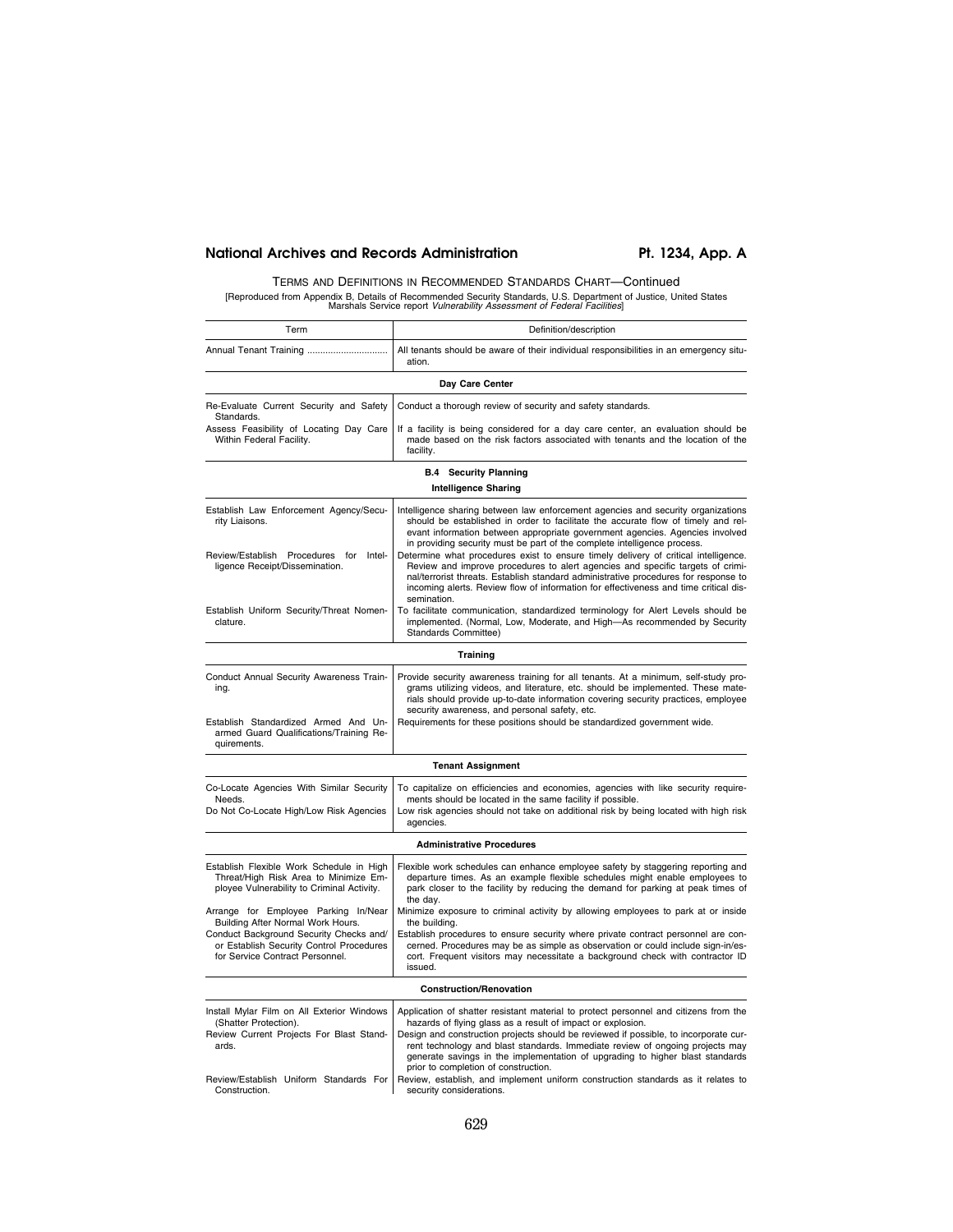# **Pt. 1234, App. B 36 CFR Ch. XII (7–1–21 Edition)**

TERMS AND DEFINITIONS IN RECOMMENDED STANDARDS CHART—Continued [Reproduced from Appendix B, Details of Recommended Security Standards, U.S. Department of Justice, United States Marshals Service report *Vulnerability Assessment of Federal Facilities*]

| Term                                                                 | Definition/description                                                                                                                                                                                                                                                                                                                                     |
|----------------------------------------------------------------------|------------------------------------------------------------------------------------------------------------------------------------------------------------------------------------------------------------------------------------------------------------------------------------------------------------------------------------------------------------|
| Review/Establish New Design Standard for<br><b>Blast RESISTANCE.</b> | In smaller facilities or those that lease space, control over design standards may<br>not be possible. However, future site selections should attempt to locate in facili-<br>ties that do meet standards. New construction of government controlled facilities<br>should review, establish, and implement new design standards for blast resist-<br>ance. |
| Establish Street Set-Back for New Con-<br>struction.                 | Every foot between a potential bomb and a building will dramatically reduce dam-<br>age and increase the survival rate. Street set-back is always desirable, but<br>should be used in conjunction with barriers in Level IV and V facilities.                                                                                                              |
|                                                                      | (Reproduced from Appendix C, Classification Table, U.S. Department of Justice, United States Marshals Service report<br><b>Vulnerability Assessment of Federal Facilities)</b>                                                                                                                                                                             |
| المتنما                                                              | Tuesday, Language                                                                                                                                                                                                                                                                                                                                          |

| .evel             | Typical location                             |
|-------------------|----------------------------------------------|
| $\mathbf{m}$<br>. | <sup>1</sup> Agency Mix: Government Records. |

#### APPENDIX B TO PART 1234—ALTER-NATIVE CERTIFIED FIRE-SAFETY DE-TECTION AND SUPPRESSION SYS- $TEM(S)$

1. *General.* This Appendix B contains information on the Fire-safety Detection and Suppression System(s) tested by NARA through independent live fire testing that are certified to meet the requirement in §1234.12(s) for storage of Federal Records. Use of a system specified in this appendix is optional. A facility may choose to have an alternate fire-safety detection and suppression system approved under §1234.32).

2. *Specifications for NARA facilities using 15 foot high records storage.* NARA fire-safety systems that incorporate all components specified in paragraphs 2.a. through n. of this appendix have been tested and certified to meet the requirements in §1234.12(s) for an acceptable fire-safety detection and suppression system for storage of Federal records.

a. The records storage height must not exceed the nominal 15 feet (±3 inches) records storage height.

b. All records storage and adjoining areas must be protected by automatic wet-pipe sprinklers. Automatic sprinklers are specified herein because they provide the most effective fire protection for high piled storage of paper records on open type shelving.

c. The sprinkler system must be rated at no higher than 285 degrees Fahrenheit utilizing quick response (QR) fire sprinkler heads and designed by a licensed fire protection engineer to provide the specified density for the most remote 1,500 square feet of floor area at the most remote sprinkler head in accordance with NFPA 13 (incorporated by reference, see §1234.3). For facilities with roofs rated at 15 minutes or greater, provide 1⁄2″ QR sprinklers rated at no higher than 285 degrees Fahrenheit designed to deliver a density of 0.30 gpm per square foot. For unrated

roofs, provide 0.64″ QR ''large drop'' sprinklers rated at no higher than 285 degrees Fahrenheit. For facilities using 7 or 8 shelf track files, use QR sprinklers rated at no higher than 285 degrees Fahrenheit. For new construction and replacement sprinklers, NARA recommends that the sprinklers be rated at 165 degrees Fahrenheit. Installation of the sprinkler system must be in accordance with NFPA 13 (incorporated by reference, see §1234.3).

d. Maximum spacing of the sprinkler heads must be on a 10-foot grid and the positioning of the heads must provide complete, unobstructed coverage, with a clearance of not less than 18 inches from the top of the highest stored materials.

e. The sprinkler system must be equipped with a water-flow alarm connected to an audible alarm within the facility and to a continuously staffed fire department or an Underwriters Laboratory approved central monitoring station (see UL 827 (incorporated by reference, see §1234.3)) with responsibility for immediate response.

f. A manual fire alarm system must be provided with a Underwriters Laboratory approved (grade A) central monitoring station service or other automatic means of notifying the municipal fire department. A manual alarm pull station must be located adjacent to each exit. Supplemental manual alarm stations are permitted within the records storage areas.

g. All water cutoff valves in the sprinkler system must be equipped with automatic closure alarm (tamper alarm) connected to a continuously staffed station, with responsibility for immediate response. If the sprinkler water cutoff valve is located in an area used by the public, in addition to the tamper alarm, the valves must be provided with frangible (easily broken) padlocks.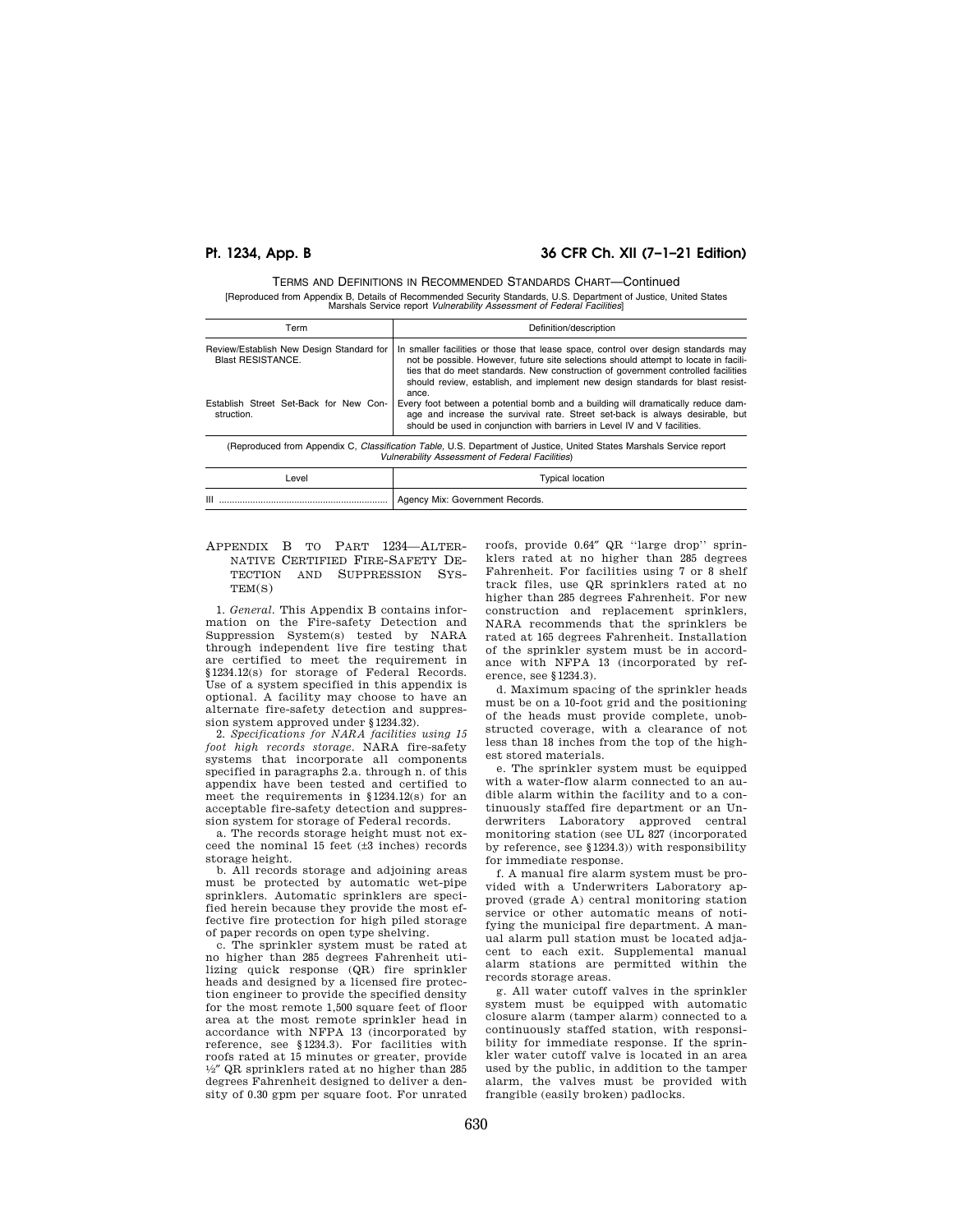## **National Archives and Records Administration Pt. 1235**

h. A dependable water supply free of interruption must be provided including a continuous site fire loop connected to the water main and sized to support the facility with only one portion of the fire loop operational. This normally requires a backup supply system having sufficient pressure and capacity to meet both fire hose and sprinkler requirements for 2-hours. A fire pump connected to an emergency power source must be provided in accordance with NFPA 20 (incorporated by reference, see §1234.3), when adequate water pressure is not assured. In the event that public water mains are not able to supply adequate volumes of water to the site, onsite water storage must be provided.

i. Interior fire hose stations equipped with a 11⁄2 inch diameter hose may be provided in the records storage areas if required by the local fire department, enabling any point in the records storage area to be reached by a 50-foot hose stream from a 100-foot hose lay. If provided, these cabinets must be marked ''For Fire Department Use Only.''

j. Where fire hose cabinets are not required, fire department hose outlets must be provided at each floor landing in the building core or stair shaft. Hose outlets must have an easily removable adapter and cap. Threads and valves must be compatible with the local fire department's equipment. Spacing must be so that any point in the record storage area can be reached with a 50-foot hose stream from a 100-foot hose lay.

k. In addition to the designed sprinkler flow demand, 500 gpm must be provided for hose stream demand. The hose stream demand must be calculated into the system at the base of the main sprinkler riser.

l. Fire hydrants must be located within 250 feet of each exterior entrance or other access to the records storage facility that could be used by firefighters. Each required hydrant must provide a minimum flow capacity of 500 gpm at 20 psi. All hydrants must be at least 50 feet away from the building walls and adjacent to a roadway usable by fire apparatus. Fire hydrants must have at least two,  $2\frac{1}{2}$ inch hose outlets and a pumper connection. All threads must be compatible with local standards.

m. Portable water-type fire extinguishers  $(2<sup>1</sup>/<sub>2</sub>$  gallon stored pressure type) must be provided at each fire alarm striking station. The minimum number and locations of fire extinguishers must be as required by NFPA 10 (incorporated by reference, see §1234.3).

n. Single level catwalks without automatic sprinklers installed underneath may be provided in the service aisles if the edges of all files in the front boxes above the catwalks are stored perpendicular to the aisle (to minimize files exfoliation in a fire). Where provided, the walking surface of the catwalks must be of expanded metal at least .09-inch thickness with a 2-inch mesh length. The surface opening ratio must be equal or greater than 0.75. The sprinkler water demand for protection over bays with catwalks where records above the catwalks are not perpendicular to the aisles must be calculated hydraulically to give .30 gpm per square foot for the most remote 2,000 square feet.

# **PART 1235—TRANSFER OF RECORDS TO THE NATIONAL AR-CHIVES OF THE UNITED STATES**

# **Subpart A—General Transfer Requirements**  Sec.

- 1235.1 What are the authorities for part
- 1235? 1235.2 What definitions apply to this part?
- 1235.3 What standards are used as guidance
- for this part? 1235.4 What publications are incorporated
- by reference in this part? 1235.10 What records do agencies transfer to the National Archives of the United
- States? 1235.12 When must agencies transfer records to the National Archives of the United States?
- 1235.14 May agencies retain records for the conduct of regular agency business after they are eligible for transfer?
- 1235.16 How will NARA respond to an agency's request to retain records?
- 1235.18 How do agencies transfer records to the National Archives of the United States?
- 1235.20 How do agencies indicate that transferred records contain information that is restricted from public access?
- 1235.22 When does legal custody of records transfer to NARA?

#### **Subpart B—Administration of Transferred Records**

- 1235.30 How may records in the National Archives of the United States be used?
- 1235.32 How does NARA handle restrictions on transferred records?
- 1235.34 May NARA destroy transferred records?

#### **Subpart C—Transfer Specifications and Standards**

- 1235.40 What records are covered by additional transfer requirements?
- 1235.42 What specifications and standards for transfer apply to audiovisual, cartographic, and related records?
- 1235.44 What general transfer requirements apply to electronic records?
- 1235.46 What electronic media may be used for transferring records to the National Archives of the United States?
- 1235.48 What documentation must agencies transfer with electronic records?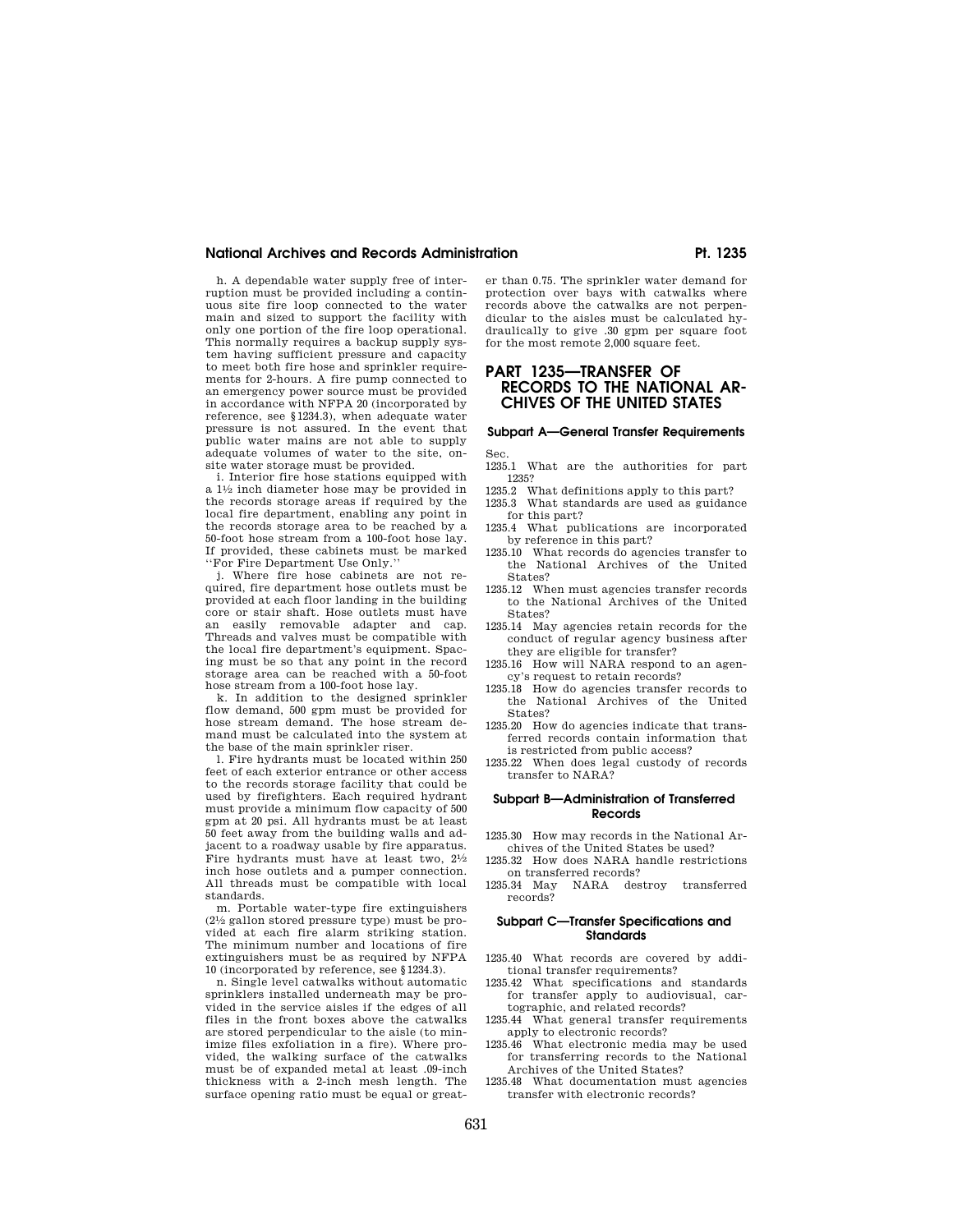1235.50 What specifications and standards for transfer apply to electronic records?

AUTHORITY: 44 U.S.C. 2107 and 2108.

SOURCE: 74 FR 51014, Oct. 2, 2009, unless otherwise noted.

# **Subpart A—General Transfer Requirements**

#### **§ 1235.1 What are the authorities for part 1235?**

The statutory authorities for this part are 44 U.S.C. 2107 and 2108.

#### **§ 1235.2 What definitions apply to this part?**

See §1220.18 of this subchapter for definitions of terms used in part 1235.

# **§ 1235.3 What standards are used as guidance for this part?**

These regulations conform to guidance provided in ISO 15489–1:2001. Paragraphs 8.3 (Designing and implementing records systems), 9.6 (Storage and handling), and 9.7 (Access) are particularly relevant to this part.

#### **§ 1235.4 What publications are incorporated by reference in this part?**

(a) NARA incorporates certain material by reference into this part with the approval of the Director of the Federal Register under 5 U.S.C. 552(a) and 1 CFR part 51. To enforce any edition other than that specified in this section, NARA must publish a document in the FEDERAL REGISTER and the material must be available to the public. You may inspect all approved material incorporated by reference at NARA's textual research room, located at National Archives and Records Administration; 8601 Adelphi Road; Room 2000; College Park, MD 20740–6001. To arrange to inspect this approved material at NARA, contact NARA's Regulation Comments Desk (Strategy and Performance Division (MP)) by email at *regulation*l*comments@nara.gov* or by telephone at 301.837.3151. All approved material is also available from the sources listed below. You may also inspect approved material at the Office of the Federal Register (OFR). For information on the availability of this material at the OFR, call 202.741.6000 or go to *http://www.archives.gov/federal*l*register/cfr/ibr-locations.html.* 

(b) *International Organization for Standards (ISO).* The following ISO standards are available from the American National Standards Institute, 25 West 43rd St., 4th Floor, New York, NY 10036, phone number (212) 642–4900, or online at *http://webstore.ansi.org.* 

(1) ISO/IEC 15896:1999 (''ISO/IEC 15896''), Information technology—Data interchange on 12,7 mm 208-track magnetic tape cartridges—DLT 5 format, First Edition, December 15, 1999, IBR approved for §1235.46.

(2) ISO/IEC 16382:2000 (''ISO/IEC 16382''), Information technology—Data interchange on 12,7 mm 208-track magnetic tape cartridges—DLT 6 format, First Edition, May 15, 2000, IBR approved for §1235.46.

(c) *Document Engineering Co., Inc.* The following standards are available from the standards reseller DECO—Document Engineering Co., Inc., 15210 Stagg Street, Van Nuys, CA, phone number (818) 782–1010, or online at *http:// www.doceng.com:* 

(1) ANSI X3.39–1986 (''ANSI X3.39''), American National Standard: Recorded Magnetic Tape for Information Interchange (1600 CPI, PE), 1986, IBR approved for §1235.46.

(2) [Reserved]

(d) The following standards are not available from the original publisher or a standards reseller. To inspect the standards at a NARA location other than the NARA facility in College Park, MD, or the Office of the Federal Register, contact NARA's Regulations Comment Desk as provided in paragraph (a) of this section.

(1) ANSI X3.54–1986 (''ANSI X3.54''), American National Standard: Recorded Magnetic Tape for Information Interchange (6250 CPI, Group Coded Recording), 1986, IBR approved for §1235.46.

(2) ANSI X3.180–1990 (''ANSI X3.180''), American National Standard: Magnetic Tape and Cartridge for Information Interchange—18-Track, Parallel, 1⁄2 inch (12.65 mm), 37871 cpi (1491 cpmm), Group-Coded—Requirements for Recording, 1990, IBR approved for §1235.46.

(3) ANSI/NISO/ISO 9660–1990 (''ANSI/ NISO/ISO 9660''), American National Standard for Volume and File Structure of CD–ROM for Information Exchange, 1990, IBR approved for §1235.46.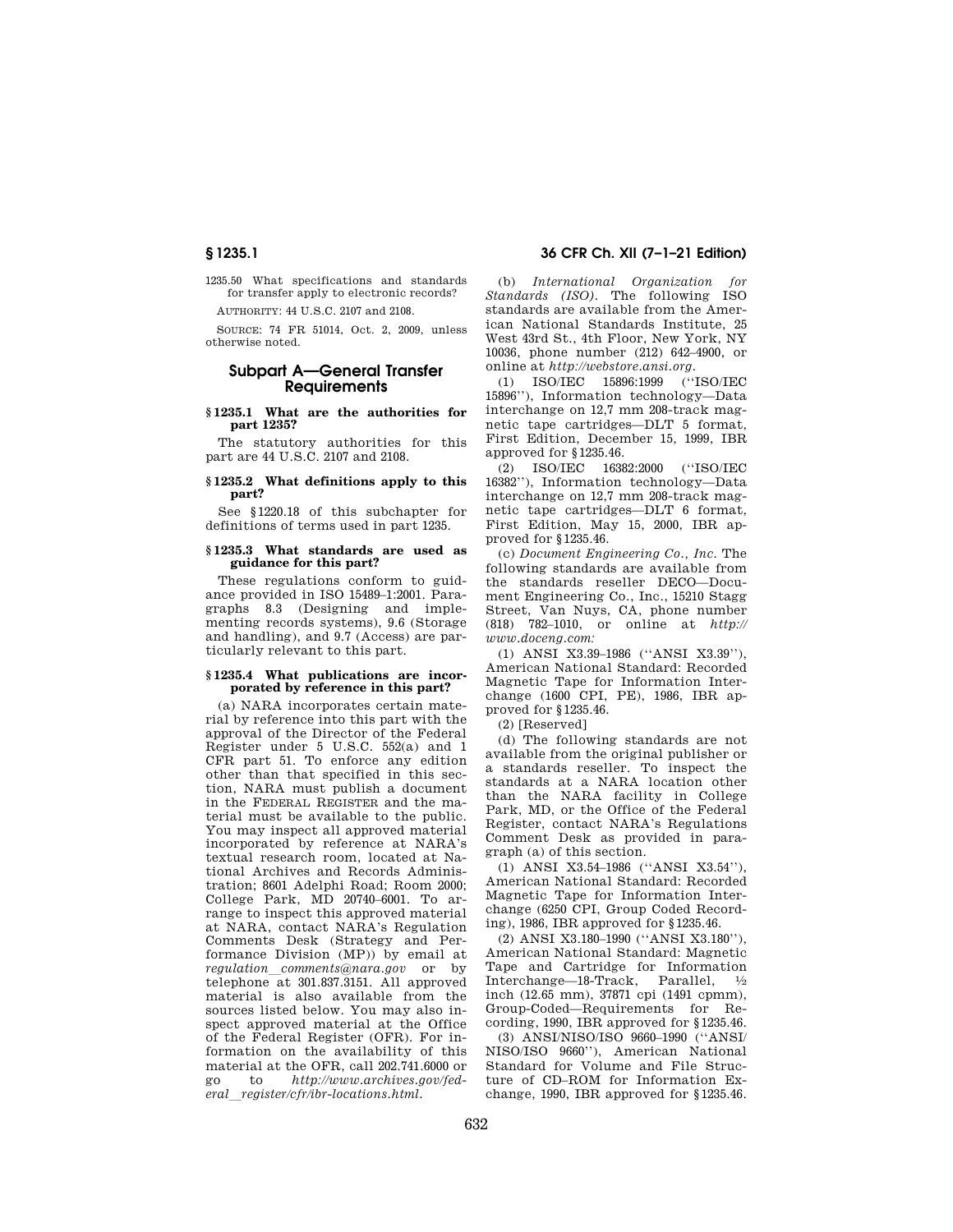#### **National Archives and Records Administration § 1235.20**

(4) ISO/IEC 15307:1997 (''ISO/IEC 15307''), Information technology—Data interchange on 12,7 mm 128-track magnetic tape cartridges—DLT 4 format, First Edition, December 1, 1997, IBR approved for §1235.46.

[74 FR 51014, Oct. 2, 2009, as amended at 83 FR 13656, Mar. 30, 2018]

#### **§ 1235.10 What records do agencies transfer to the National Archives of the United States?**

Agencies must transfer to the National Archives of the United States records that have been scheduled as permanent on an SF 115, Request for Records Disposition Authority, records that are designated as permanent in a GRS; and, when appropriate, records that are accretions to holdings (continuations of series already accessioned.)

#### **§ 1235.12 When must agencies transfer records to the National Archives of the United States?**

Permanent records must be transferred to the National Archives of the United States when:

(a) The records are eligible for transfer based on the transfer date specified in a NARA-approved records schedule, or

(b) The records have been in existence for more than 30 years (see also §1235.14).

#### **§ 1235.14 May agencies retain records for the conduct of regular agency business after they are eligible for transfer?**

(a) Agencies may retain records longer than specified on a records disposition schedule only with written approval from NARA.

(b) If the agency determines that the records are needed for the conduct of regular business, the records officer must submit a request certifying continuing need to NARA, by mail at National Archives and Records Administration; Office of the Chief Records Officer (AC); 8601 Adelphi Road; College Park, MD 20740–6001, or by email at *permanentrecords@nara.gov.* This certification must:

(1) Include a comprehensive description and location of records to be retained;

(2) Cite the NARA-approved disposition authority;

(3) Describe the current business for which the records are required;

(4) Estimate the length of time the records will be needed (if no date is provided by the agency, approved certification requests will be effective for a maximum of five years);

(5) Explain why agency needs cannot be met by NARA reference services or copies of records deposited in the National Archives of the United States; and

(6) If records are retained to enable routine public reference by the agency rather than NARA, cite the statutory authority authorizing this agency activity.

[74 FR 51014, Oct. 2, 2009, as amended at 83 FR 13656, Mar. 30, 2018]

#### **§ 1235.16 How will NARA respond to an agency's request to retain records?**

(a) *Approval.* NARA will provide written approval of the request to retain the records for the specified period within 30 days of receipt of the request.

(b) *Disapproval.* NARA will provide written disapproval of an agency's request within 30 days. Requests will be denied if the agency is retaining the records primarily to:

(1) Provide access services to persons outside the agency that can be provided by NARA, or

(2) Function as an agency archives, unless specifically authorized by statute or by NARA.

#### **§ 1235.18 How do agencies transfer records to the National Archives of the United States?**

Agencies transfer records by submitting a signed SF 258, Agreement to Transfer Records to the National Archives of the United States. Each SF 258 must correlate to a specific records series or other aggregation of records, as identified in an item on the SF 115 or cited on the SF 258.

#### **§ 1235.20 How do agencies indicate that transferred records contain information that is restricted from public access?**

When completing an SF 258, agencies must indicate restrictions on the use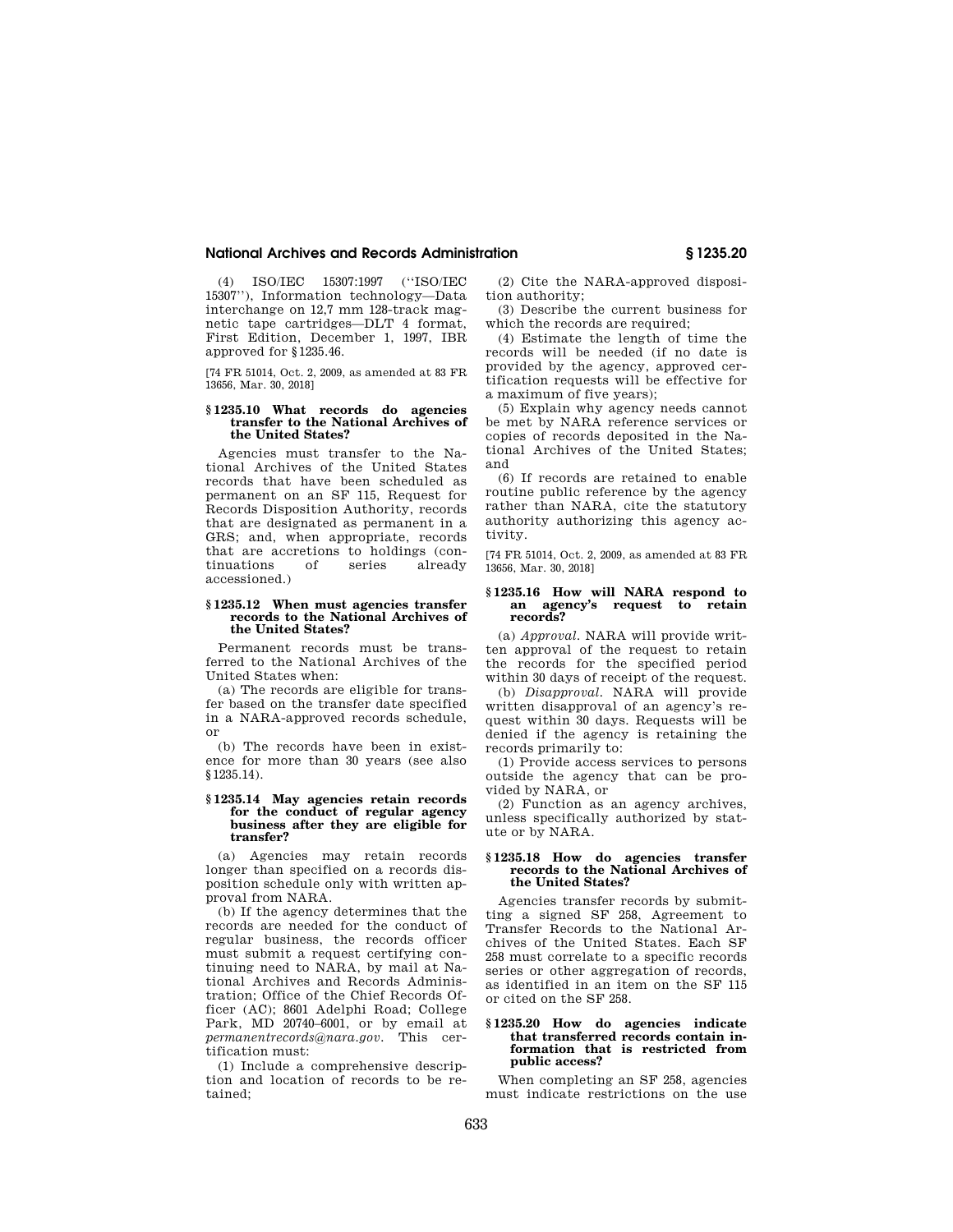and examination of records and attach a written justification. The justification must cite the statute or Freedom of Information Act (FOIA) exemption (5 U.S.C. 552(b) as amended), that authorizes the restrictions.

#### **§ 1235.22 When does legal custody of records transfer to NARA?**

Legal custody of records passes from the agency to NARA when the appropriate NARA official signs the SF 258 acknowledging receipt of the records.

## **Subpart B—Administration of Transferred Records**

#### **§ 1235.30 How may records in the National Archives of the United States be used?**

(a) NARA will enforce restrictions that are consistent with FOIA (5 U.S.C. 552(b) as amended) for both official use of the records by Federal agencies and research by the public.

(b) NARA regulations in Subchapter C of this chapter apply to Federal agency personnel using transferred records for official Government purposes, and to the public at large.

#### **§ 1235.32 How does NARA handle restrictions on transferred records?**

(a) *For records less than 30 years old.*  Unless required by law, NARA will remove or relax restrictions on transferred records less than 30 years old only with the written concurrence of the transferring agency or, if applicable, its successor agency. If the transferring agency no longer exists, and there is no successor, the Archivist may relax, remove, or impose restrictions to serve the public interest.

(b) *For records more than 30 years old.*  (1) After records are more than 30 years old, most statutory and other restrictions on transferred records expire. NARA, however, after consulting with the transferring agency, may keep the restrictions in force for a longer period.

(2) See part 1256 of this chapter for restrictions on specific categories of records, including national security classified information and information that would invade the privacy of an individual that NARA restricts beyond 30 years.

# **§ 1235.22 36 CFR Ch. XII (7–1–21 Edition)**

#### **§ 1235.34 May NARA destroy transferred records?**

NARA will not destroy records transferred to NARA's custody except:

(a) With the written concurrence of the agency or its successor, or

(b) As authorized on an SF 258.

# **Subpart C—Transfer Specifications and Standards**

#### **§ 1235.40 What records are covered by additional transfer requirements?**

In addition to complying with subparts A and B of this part, agencies must follow the specifications and requirements in this subpart when transferring audiovisual, cartographic, architectural, and electronic records to the National Archives of the United States. In general, such records must be transferred to the National Archives of the United States as soon as they become inactive or whenever the agency cannot provide proper care and handling of the records, including adequate storage conditions (see parts 1236 and 1237 of this subchapter).

#### **§ 1235.42 What specifications and standards for transfer apply to audiovisual records, cartographic, and related records?**

In general the physical types described below comprise the minimum record elements that are needed for future preservation, duplication, and reference for audiovisual records, cartographic records, and related records.

(a) *Motion pictures.* (1) Agency-sponsored or produced motion picture films (e.g., public information films) whether for public or internal use:

(i) Original negative or color original plus separate optical sound track;

(ii) Intermediate master positive or duplicate negative plus optical track sound track; and,

(iii) Sound projection print and video recording, if they exist.

(2) Agency-acquired motion picture films: Two projection prints in good condition or one projection print and one videotape.

(3) Unedited footage, outtakes, and trims (the discards of film productions) that are properly arranged, labeled, and described and show unstaged,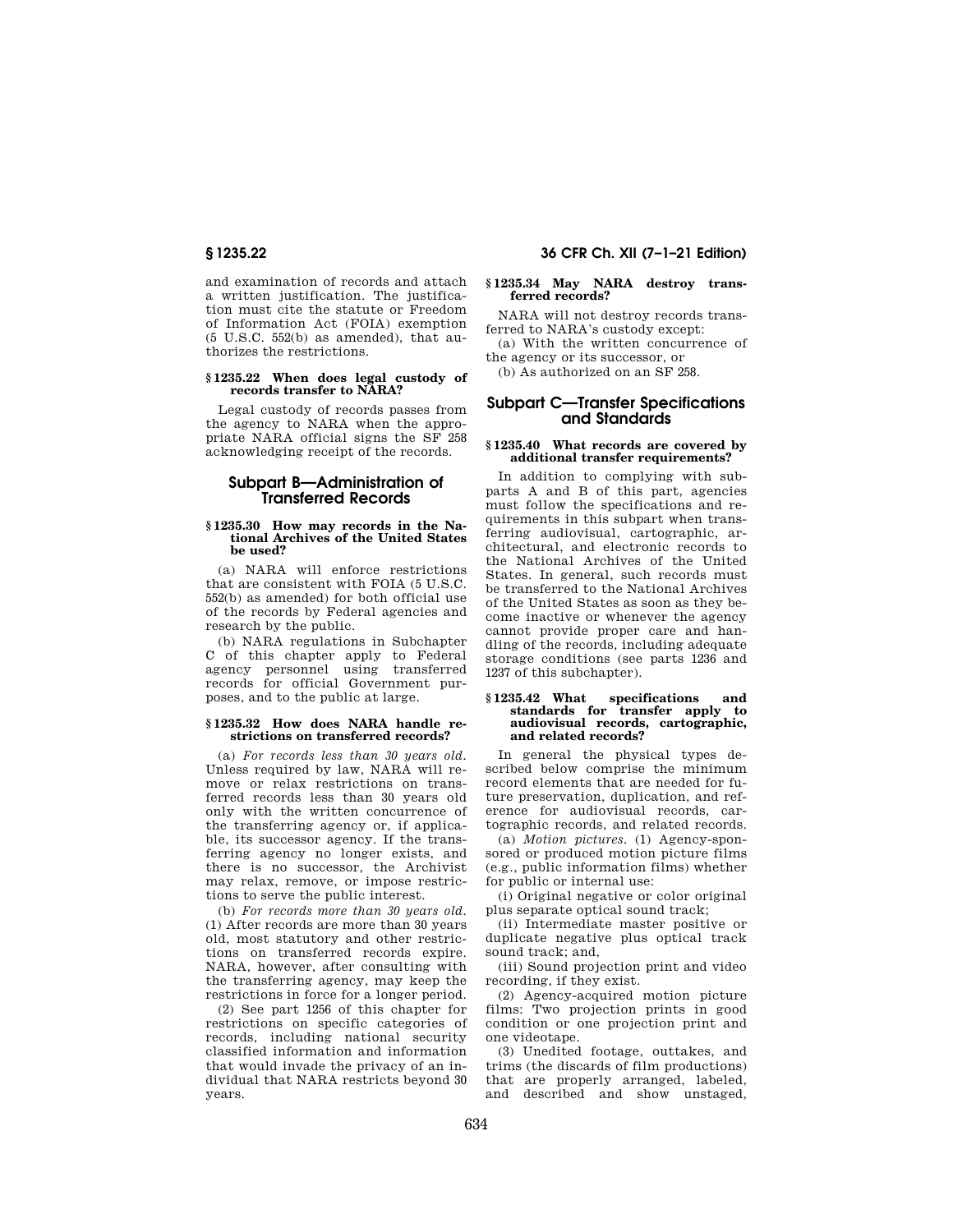## **National Archives and Records Administration § 1235.42**

unrehearsed events of historical interest or historically significant phenomena:

(i) Original negative or color original; and

(ii) Matching print or videotape.

(b) *Video recordings.* (1) For videotape, the original or earliest generation videotape and a copy for reference. Agencies must comply with requirements in §1237.12(d) of this subchapter for original videotapes, although VHS copies can be transferred as reference copies.

(2) For video discs, the premaster videotape used to manufacture the video disc and two copies of the disc. Agencies must consult NARA, by mail at National Archives and Records Administration; Special Media Records Division (RDS); 8601 Adelphi Road; College Park, MD 20740–6001, or by email at *mopix.accessions@nara.gov,* before initiating transfers of video discs that depend on interactive software and nonstandard equipment.

(c) *Still pictures.* (1) For analog blackand-white photographs, an original negative and a captioned print. The captioning information may be maintained in another file such as a database if the file number correlation is clear. If the original negative is nitrate, unstable acetate, or glass based, the agency must also transfer a duplicate negative on a polyester base.

(2) For analog color photographs, the original color negative, color transparency, or color slide; a captioned print (or captioning information maintained in another file if the file number correlation is clear); and a duplicate negative, or slide, or transparency, if they exist.

(3) For slide sets, the original and a reference set, and the related audio recording (in accordance with paragraph (e) of this section) and script.

(4) For other pictorial records such as posters, original art work, and filmstrips, the original and a reference copy.

(d) *Digital photographic records.* See 36 CFR 1235.48(e) and 1235.50(e) for transfer requirements for digital photographic records.

(e) *Sound recordings*—(1) *Disc recordings.* 

(i) For electronic recordings, the origination recording regardless of form and two compact discs (CDs) or digital video disks (DVDs).

(ii) For analog disc recordings, the master tape and two disc pressings of each recording, typically a vinyl copy for playback at 331⁄3 revolutions per minute (rpm).

(2) For analog audio recordings on magnetic tape (open reel, cassette, or cartridge), the original tape, or the earliest available generation of the recording, and a subsequent generation copy for reference. Agencies must comply with the requirements in 36 CFR 1237.12(c) of this subchapter for audio recordings.

(f) *Finding aids and production documentation.* The following records must be transferred to the National Archives of the United States with the audiovisual records to which they pertain:

(1) Existing finding aids such as data sheets, shot lists, continuities, review sheets, catalogs, indexes, list of captions, and other documentation that are needed or useful to identify or retrieve audiovisual records. Agencies must consult NARA, by mail at National Archives and Records Administration; Special Media Records Division (RDS); 8601 Adelphi Road; College Park, MD 20740–6001, or by email at *mopix.accessions@nara.gov* (for audiorecords) and *stillpix.accessions@nara.gov* (for photographic records), about transferring finding aids that do not meet the requirements of this part for electronic records.

(2) Production case files or similar files that include copies of production contracts, scripts, transcripts, and appropriate documentation bearing on the origin, acquisition, release, and ownership of the production.

(g) *Maps and charts.* (1) Manuscript maps; printed and processed maps on which manuscript changes, additions, or annotations have been made for record purposes or which bear manuscript signatures to indicate official approval; and single printed or processed maps that have been attached to or interfiled with other documents of a record character or in any way made an integral part of a record.

(2) Master sets of printed or processed maps issued by the agency. A master set must include one copy of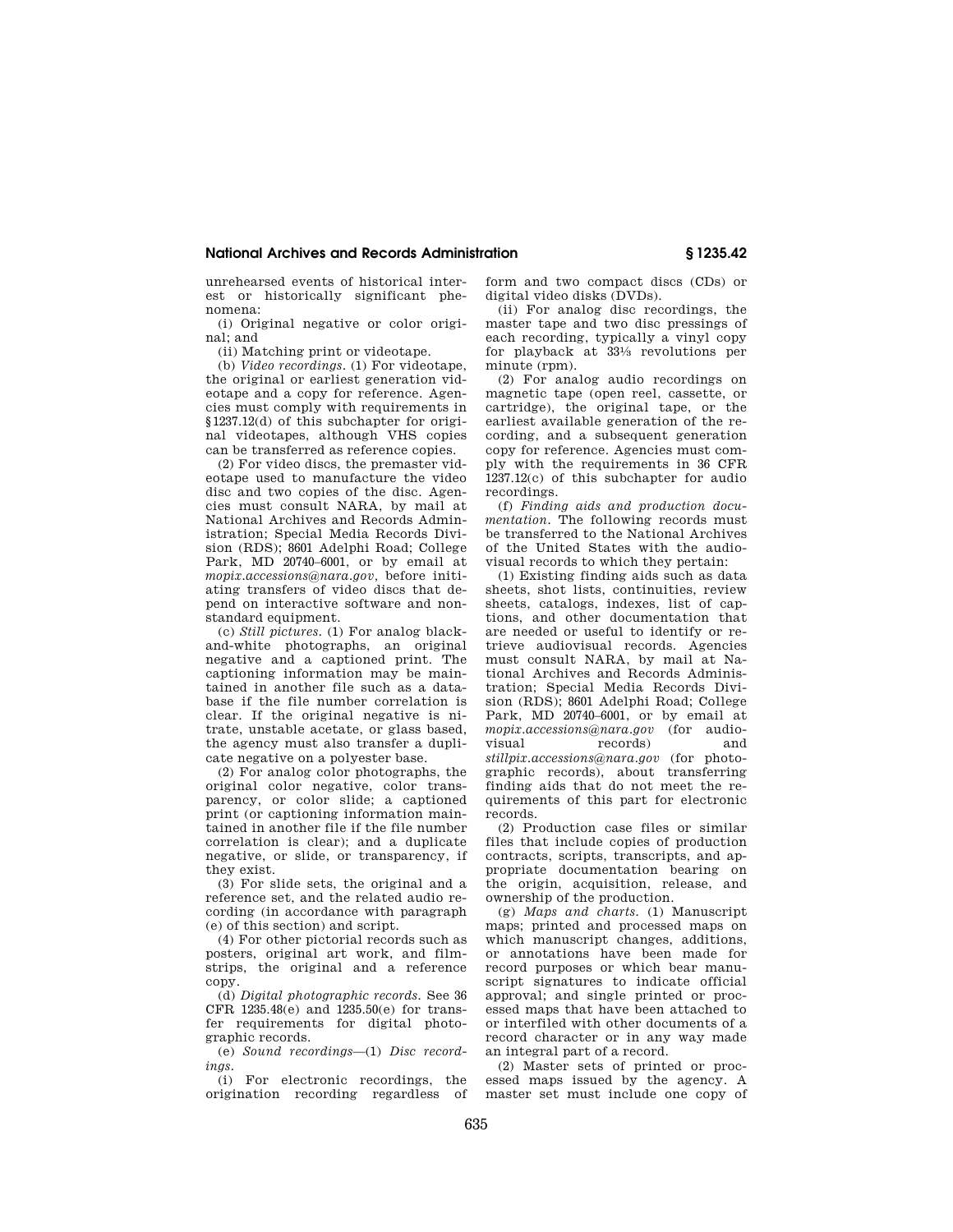**§ 1235.44 36 CFR Ch. XII (7–1–21 Edition)** 

each edition of a printed or processed map issued.

(3) Paper copies of computer-related and computer-plotted maps that can no longer be reproduced electronically.

(4) Index maps, card indexes, lists, catalogs, or other finding aids that may be helpful in using the maps transferred.

(5) Records related to preparing, compiling, editing, or printing maps, such as manuscript field notebooks of surveys, triangulation and other geodetic computations, and project folders containing agency specifications for creating the maps.

(h) *Aerial photography and remote sensing imagery, including:* (1) Vertical and oblique negative aerial film created using conventional aircraft.

(2) Annotated copy negatives, internegatives, rectified negatives, and glass plate negatives from vertical and oblique aerial film created using conventional aircraft.

(3) Annotated prints from aerial film created using conventional aircraft.

(4) Infrared, ultraviolet, multispectral (multiband), video, imagery radar, and related tapes, converted to a film base.

(5) Indexes and other finding aids in the form of photo mosaics, flight line indexes, coded grids, and coordinate grids.

(i) *Architectural and related engineering drawings, including:* 

(1) Design drawings, preliminary and presentation drawings, and models that document the evolution of the design of a building or structure.

(2) Master sets of drawings that document both the initial design and construction and subsequent alterations of a building or structure. This category includes final working drawings, ''asbuilt'' drawings, shop drawings, and repair and alteration drawings.

(3) Drawings of repetitive or standard details of one or more buildings or structures.

(4) ''Measured'' drawings of existing buildings and original or photocopies of drawings reviewed for approval.

(5) Related finding aids and specifications to be followed.

(j) *Digital geospatial data records.* See §1235.48(c) for transfer requirements for digital geospatial data records.

[74 FR 51014, Oct. 2, 2009, as amended at 83 FR 13656, Mar. 30, 2018]

#### **§ 1235.44 What general transfer requirements apply to electronic records?**

(a) Each agency must retain a copy of permanent electronic records that it transfers to NARA until it receives official notification that NARA has assumed responsibility for continuing preservation of the records.

(b) For guidance on transferring electronic records other than those covered in this subpart, consult NARA, by mail at National Archives and Records Administration; Electronic Records Division (RDE); 8601 Adelphi Road; College Park, MD 20740–6001, or by email at *etransfers@nara.gov.* 

(c) When transferring digital photographs and their accompanying metadata, consult NARA, by mail at National Archives and Records Administration; Special Media Records Division (RDS); 8601 Adelphi Road; College Park, MD 20740–6001, or by email at *stillpix.accessions@nara.gov.* 

[74 FR 51014, Oct. 2, 2009, as amended at 83 FR 13656, Mar. 30, 2018]

#### **§ 1235.46 What electronic media may be used for transferring records to the National Archives of the United States?**

(a) *General.* This section specifies the media or method used to transfer permanent records to the National Archives of the United States. (See 36 CFR 1236.28 for the requirements governing the selection of electronic records storage media for current agency use.) The agency must use only media that is are sound and free from defects for transfers to the National Archives of the United States. When permanent electronic records may be disseminated through multiple electronic media (e.g., magnetic tape, CD– ROM) or mechanisms (e.g., FTP), the agency and NARA must agree on the most appropriate medium or method for transfer of the records into the National Archives of the United States.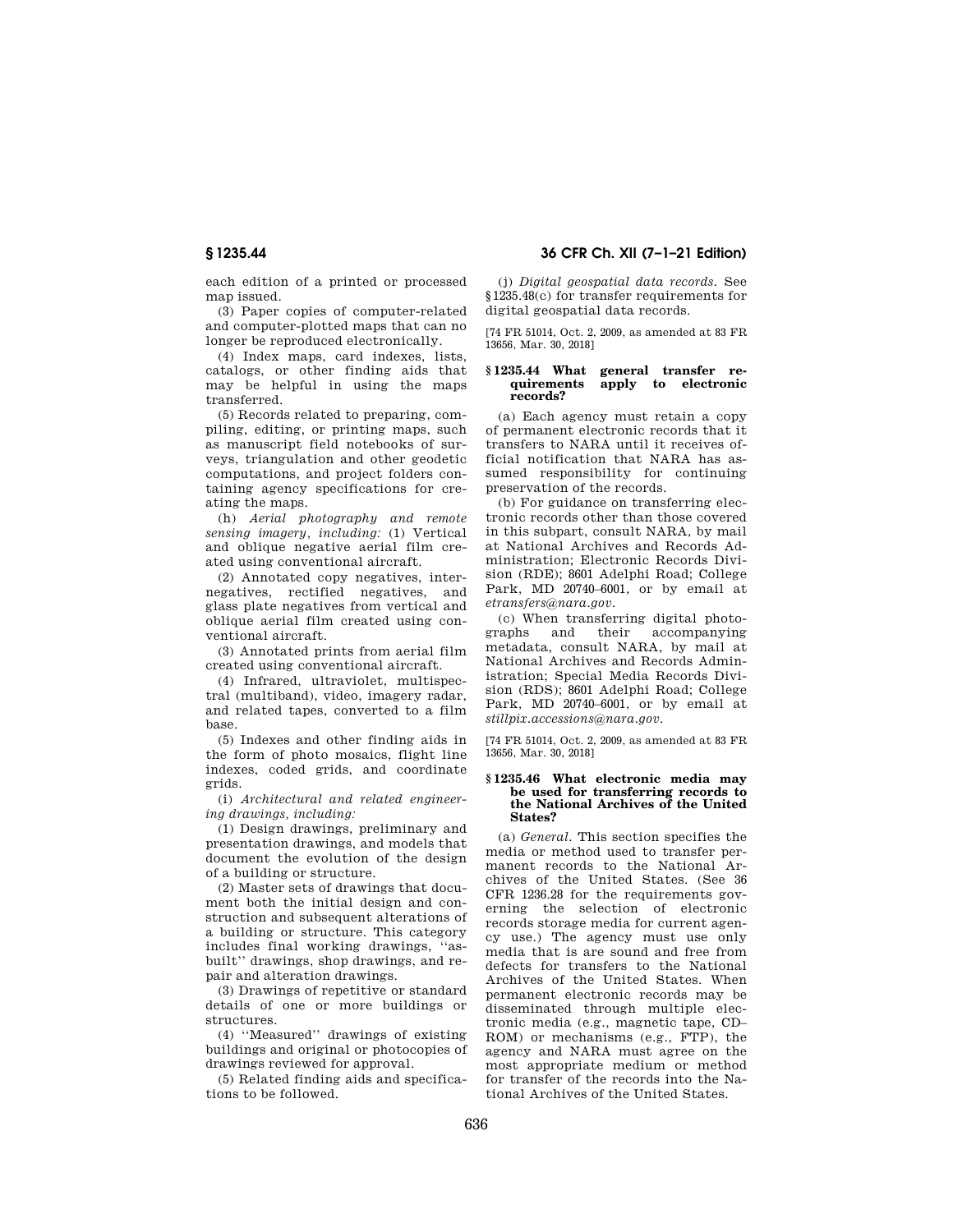#### **National Archives and Records Administration § 1235.46**

(b) *Magnetic tape.* Agencies may transfer electronic records to the National Archives of the United States on magnetic tape as follows:

(1) Open-reel magnetic tape must be on 1⁄2-inch 9-track tape reels recorded at 1600 or 6250 bpi that meet ANSI X3.39 or ANSI X3.54 (both incorporated by reference, see §1235.4), respectively.

(2) 18-track 3480-class cartridges must be recorded at 37,871 bpi that meet ANSI X3.180 (incorporated by reference see, §1235.4). The data must be blocked at no more than 32,760 bytes per block.

(3) For DLT tape IV cartridges, the data must be blocked at no more than 32,760 bytes per block and must conform to the standards cited in the table as follows:

| If you are copying the records on | then, the standard below applies.                                                                                      |
|-----------------------------------|------------------------------------------------------------------------------------------------------------------------|
|                                   | ISO/IEC 15307 (incorporated by reference see, § 1235.4).<br>  ISO/IEC 16382 (incorporated by reference see, § 1235.4). |

(c) *Compact-Disk, Read Only Memory (CD–ROM) and Digital Video Disks (DVDs).* Agencies may use CD–ROMs and DVDs to transfer permanent electronic records to the National Archives of the United States.

(1) CD–ROMs used for this purpose must conform to ANSI/NISO/ISO 9660 (incorporated by reference, see §1235.4).

(2) Permanent electronic records must be stored in discrete files. Transferred CD–ROMs and DVDs may contain other files, such as software or temporary records, but all permanent records must be in files that contain only permanent records. Agencies must indicate at the time of transfer if a CD– ROM or DVD contains temporary records and where those records are located on the CD–ROM or DVD. The agency must also specify whether NARA should return the CD–ROM or DVD to the agency or dispose of it after copying the permanent records to an archival medium.

(3) If permanent electronic records are stored on both CD–ROM (or DVD) and other media, such as magnetic tape, the agency and NARA must agree on the medium that will be used to transfer the records into the National Archives of the United States.

(d) *File Transfer Protocol.* Agencies may use File Transfer Protocol (FTP) to transfer permanent electronic records to the National Archives of the United States only with NARA's approval. Several important factors may limit the use of FTP as a transfer method, including the number of records, record file size, and available bandwidth. Agencies must contact

NARA, by mail at National Archives and Records Administration; Special Media Records Division (RDS); 8601 Adelphi Road; College Park, MD 20740– 6001, or by email at *stillpix.accessions@nara.gov* (for digital photographs) or *mopix.accessions@nara.gov* (for electronic audiovisual records). For all other electronic records formats, contact NARA to initiate the transfer discussions, by mail at National Archives and Records Administration; Electronic Records Division (RDE); 8601 Adelphi Road; College Park, MD 20740– 6001, or by email at *etransfers@nara.gov.*  Each transfer of electronic records via FTP must be preceded with a signed SF 258 sent to RDE.

(1) FTP file structure may use the 64 character Joliet extension naming convention only when letters, numbers, dashes  $(-)$ , and underscores  $(\_\_\_\)$  are used in the file and/or directory names, with a slash (/) used to indicate directory structures. Otherwise, FTP file structure must conform to an 8.3 file naming convention and file directory structure as cited in ANSI/NISO/ISO 9660 (incorporated by reference, see §1235.4).

(2) Permanent electronic records must be transferred in discrete files, separate from temporary files. All permanent records must be transferred in files that contain only permanent records.

[74 FR 51014, Oct. 2, 2009, as amended at 83 FR 13656, Mar. 30, 2018]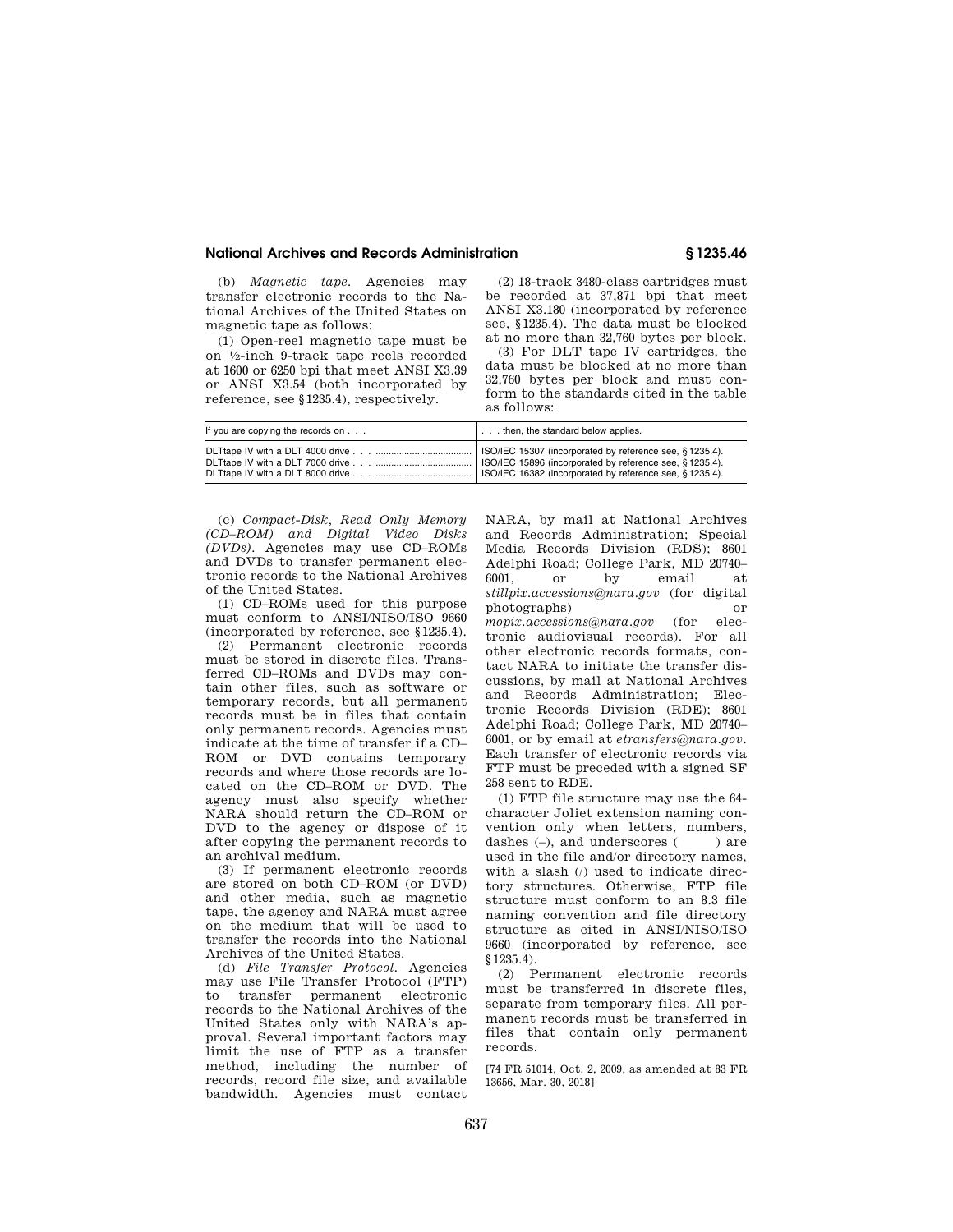#### **§ 1235.48 What documentation must agencies transfer with electronic records?**

(a) *General.* Agencies must transfer documentation adequate to identify, service, and interpret the permanent electronic records This documentation must include completed NARA Form 14097, Technical Description for Transfer of Electronic Records, for magnetic tape media, and a completed NARA Form 14028, Information System Description Form, or their equivalents. Agencies must submit the required documentation, if electronic, in an electronic form that conforms to the provisions of this section.

(b) *Data files.* Documentation for data files and data bases must include record layouts, data element definitions, and code translation tables (codebooks) for coded data. Data element definitions, codes used to represent data values, and interpretations of these codes must match the actual format and codes as transferred.

(c) *Digital geospatial data files.* Digital geospatial data files must include the documentation specified in paragraph (b) of this section. In addition, documentation for digital geospatial data files can include metadata that conforms to the Federal Geographic Data Committee's Content Standards for Digital Geospatial Metadata, as specified in Executive Order 12906 of April 11, 1994 (3 CFR, 1995 Comp., p. 882) (Federal geographic data standards are available at *http://www.fgdc.gov/standards/standards*l*publications*).

(d) *Documents containing SGML tags.*  Documentation for electronic files containing textual documents with SGML tags must include a table for interpreting the SGML tags, when appropriate.

(e) *Electronic records in other formats.*  (1) This paragraph (e) applies to the documentation for the following types of electronic records:

(i) E-mail messages with attachments;

(ii) Scanned images of textual records;

(iii) Records in portable document format (PDF);

(iv) Digital photographic records; and (v) Web content records.

# **§ 1235.48 36 CFR Ch. XII (7–1–21 Edition)**

(2) Guidance on the documentation for electronic records in these formats is available online at *http:// www.archives.gov/records-mgmt/policy/ transfer-guidance.html* or by contacting NARA, by mail at National Archives and Records Administration; Electronic Records Division (RDE); 8601 Adelphi Road; College Park, MD 20740– 6001, or by email at *etransfers@nara.gov.* 

[74 FR 51014, Oct. 2, 2009, as amended at 83 FR 13656, Mar. 30, 2018]

#### **§ 1235.50 What specifications and standards for transfer apply to electronic records?**

(a) *General.* (1) Agencies must transfer electronic records in a format that is independent of specific hardware or software. Except as specified in paragraphs (c) through (e) of this section, the records must be written in American Standard Code for Information Interchange (ASCII) or Extended Binary Coded Decimal Interchange Code (EBCDIC) with all control characters and other non-data characters removed. Consult NARA about electronic records in other formats, by mail at National Archives and Records Administration; Electronic Records Division (RDE); 8601 Adelphi Road; College Park, MD 20740–6001, or by email at *etransfers@nara.gov.* 

(2) Agencies must have advance approval from NARA for compression of the records, and agencies must comply with a request from NARA to provide the software to decompress the records.

(3) Agencies interested in transferring scheduled electronic records using a Tape Archive (TAR) utility must contact NARA to initiate transfer discussions, by mail at National Archives and Records Administration; Electronic Records Division (RDE); 8601 Adelphi Road; College Park, MD 20740–6001, or by email at *etransfers@nara.gov.* 

(b) *Data files and databases.* Data files and databases must be transferred to the National Archives of the United States as flat files or as rectangular tables; *i.e.*, as two-dimensional arrays, lists, or tables. All ''records'' (within the context of the computer program, as opposed to a Federal record) or ''tuples,'' *i.e.*, ordered collections of data items, within a file or table must have the same logical format. Each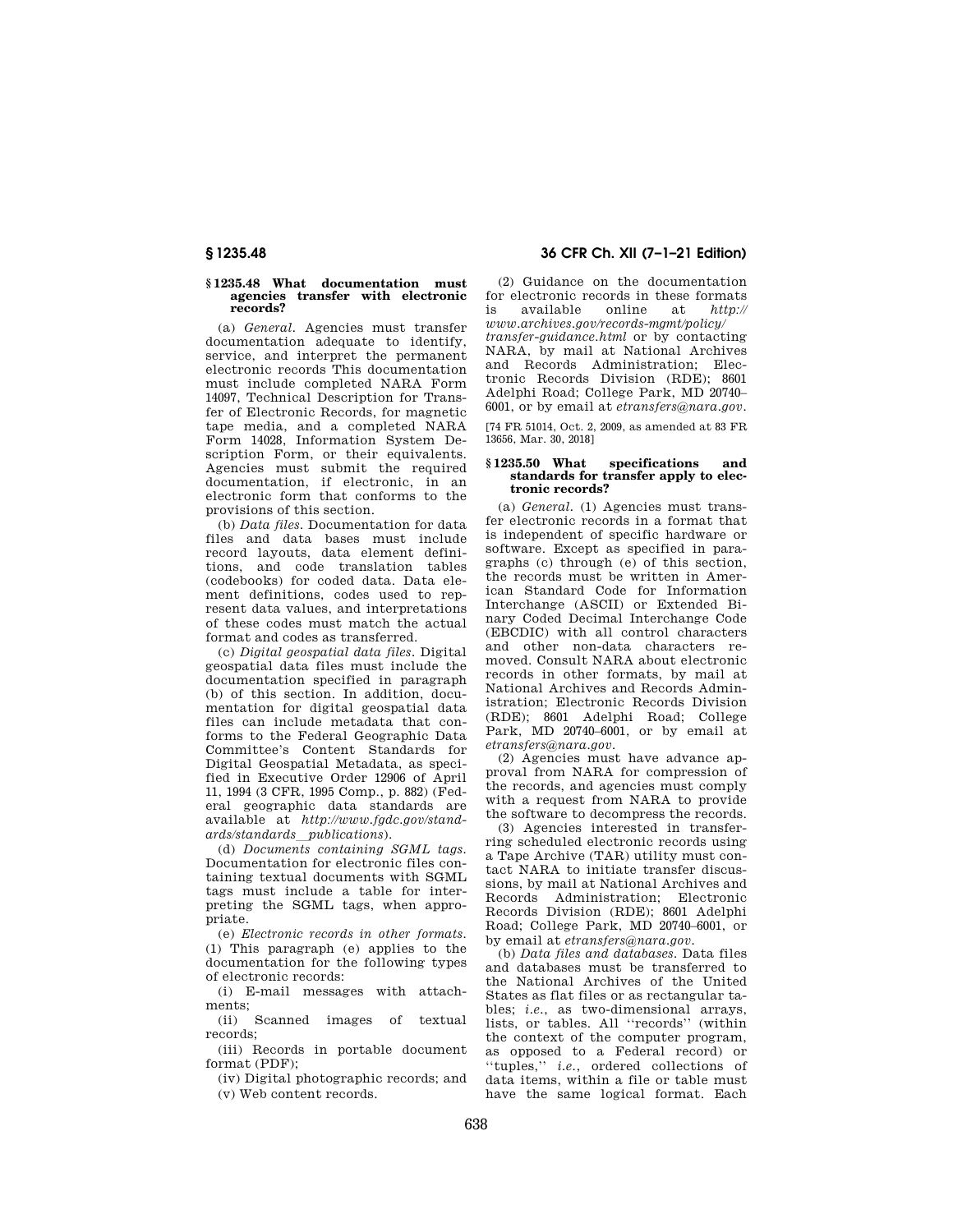#### **National Archives and Records Administration § 1236.2**

data element within a record must contain only one data value. A record must not contain nested repeating groups of data items. The file must not contain extraneous control characters, except record length indicators for variable length records, or marks delimiting a data element, field, record, or file. If records or data elements in different files need to be linked or combined, then each record must contain one or more data elements that constitute primary and/or foreign keys enabling valid linkages between the related records in separate files.

(c) *Digital geospatial data files.* Digital spatial data files must be transferred to the National Archives of the United States in a format that complies with a non-proprietary, published open standard maintained by or for a Federal, national, or international standards organization. Acceptable transfer formats include the Geography Markup Language (GML) as defined by the Open GIS Consortium.

(d) *Textual documents.* Electronic textual documents must be transferred as plain ASCII files; however, such files may contain standard markup language such as Standard Generalized Markup Language (SGML) or XML tags.

(e) *Electronic mail, scanned images of textual records, portable document format records, digital photographic records, and web content records.* For guidance on transferring these records to NARA, agencies should consult the transfer requirements available online at *https:// www.archives.gov/records-mgmt/policy/* 

*transfer-guidance.html* or upon request from NARA, by mail at National Archives and Records Administration; Electronic Records Division (RDE); 8601 Adelphi Road; College Park, MD 20740–6001, or by email at *etransfers@nara.gov.* 

[74 FR 51014, Oct. 2, 2009, as amended at 83 FR 13657, Mar. 30, 2018]

# **PART 1236—ELECTRONIC RECORDS MANAGEMENT**

#### **Subpart A—General**

Sec.

1236.2 What definitions apply to this part?

- 1236.4 What standards are used as guidance for this part?
- 1236.6 What are agency responsibilities for electronic records management?

#### **Subpart B—Records Management and Preservation Considerations for Designing and Implementing Electronic Information Systems**

- 1236.10 What records management controls must agencies establish for records in electronic information systems?
- 1236.12 What other records management and preservation considerations must be incorporated into the design, development, and implementation of electronic information systems?
- 1236.14 What must agencies do to protect records against technological obsolescence?

#### **Subpart C—Additional Requirements for Electronic Records**

- 1236.20 What are appropriate recordkeeping systems for electronic records?
- 1236.22 What are the additional requirements for managing electronic mail records?
- 1236.24 What are the additional requirements for managing unstructured electronic records?
- 1236.26 What actions must agencies take to maintain electronic information systems?
- 1236.28 What additional requirements apply to the selection and maintenance of electronic records storage media for permanent records?

#### **Subpart D—Digitizing Temporary Federal Records**

1236.30 Requirements for digitizing temporary records.

- 1236.32 Digitization standards.
- 1236.34 Validating digitization.

1236.36 Disposing of original source records. AUTHORITY: 44 U.S.C. 2904, 3101, 3102, 3105, 3301, 3302, and 3312.

SOURCE: 74 FR 51014, Oct. 2, 2009, unless otherwise noted.

# **Subpart A—General**

### **§ 1236.2 What definitions apply to this part?**

(a) See §1220.18 of this subchapter for definitions of terms used throughout Subchapter B, including part 1236. (b) As used in part 1236—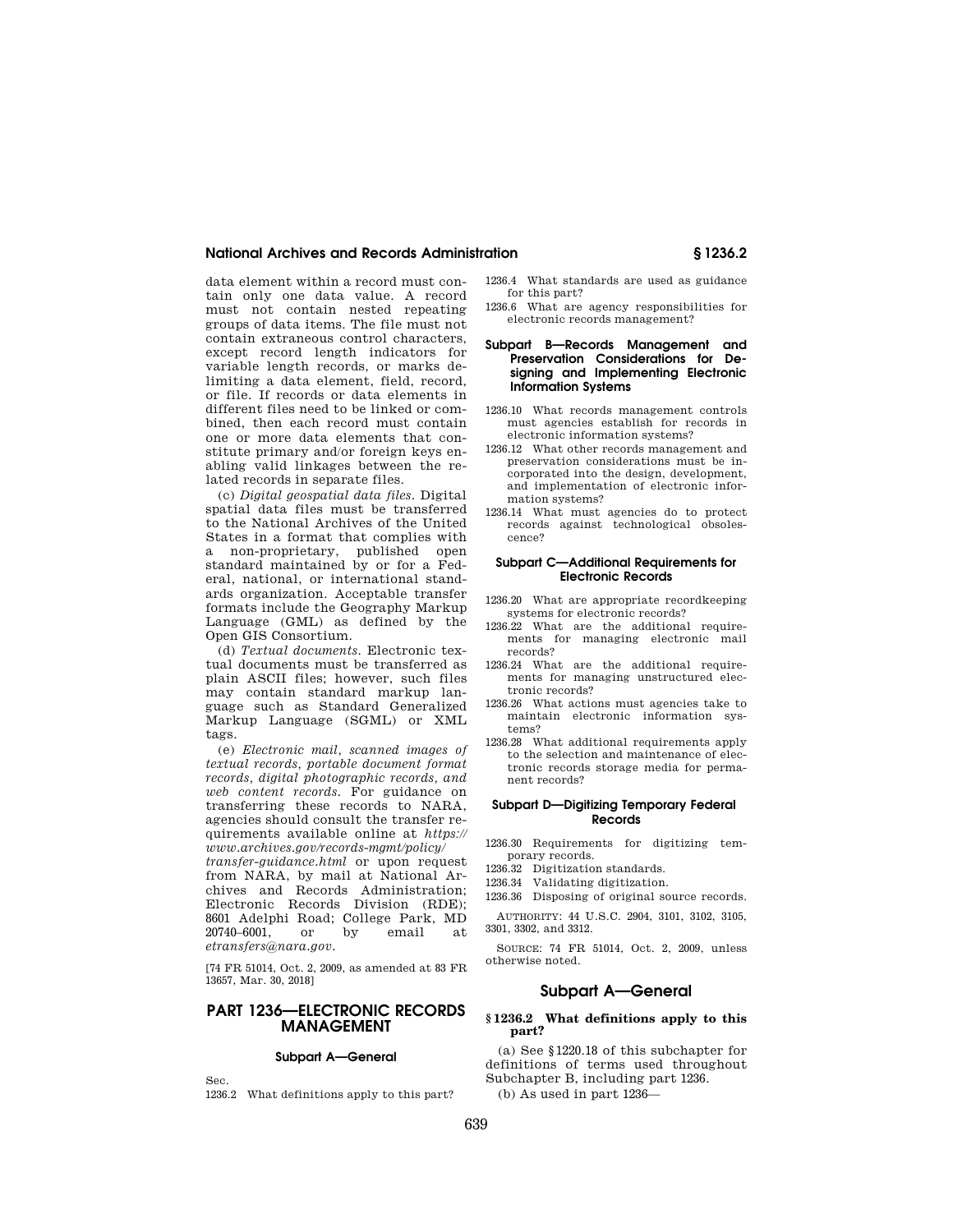*Digitizing* is the process of converting paper or analog records into electronic records.

*Electronic information system* means an information system that contains and provides access to computerized Federal records and other information.

*Electronic mail system* means a computer application used to create, receive, and transmit messages and other documents. Excluded from this definition are file transfer utilities (software that transmits files between users but does not retain any transmission data), data systems used to collect and process data that have been organized into data files or data bases on either personal computers or mainframe computers, and word processing documents not transmitted on an e-mail system.

*Metadata* consists of preserved contextual information describing the history, tracking, and/or management of an electronic document.

*Unstructured electronic records* means records created using office automation applications such as electronic mail and other messaging applications, word processing, or presentation software.

[74 FR 51014, Oct. 2, 2009, as amended at 84 FR 14266, Apr. 10, 2019]

### **§ 1236.4 What standards are used as guidance for this part?**

These regulations conform with ISO 15489–1:2001. Paragraph 9.6 (Storage and handling) is relevant to this part.

#### **§ 1236.6 What are agency responsibilities for electronic records management?**

Agencies must:

(a) Incorporate management of electronic records into the records management activities required by parts 1220– 1235 of this subchapter;

(b) Integrate records management and preservation considerations into the design, development, enhancement, and implementation of electronic information systems in accordance with subpart B of this part; and

(c) Appropriately manage electronic records in accordance with subpart C of this part.

# **§ 1236.4 36 CFR Ch. XII (7–1–21 Edition)**

# **Subpart B—Records Management and Preservation Considerations for Designing and Implementing Electronic Information Systems**

#### **§ 1236.10 What records management controls must agencies establish for records in electronic information systems?**

The following types of records management controls are needed to ensure that Federal records in electronic information systems can provide adequate and proper documentation of agency business for as long as the information is needed. Agencies must incorporate controls into the electronic information system or integrate them into a recordkeeping system that is external to the information system itself (see §1236.20 of this part).

(a) *Reliability:* Controls to ensure a full and accurate representation of the transactions, activities or facts to which they attest and can be depended upon in the course of subsequent transactions or activities.

(b) *Authenticity:* Controls to protect against unauthorized addition, deletion, alteration, use, and concealment.

(c) *Integrity:* Controls, such as audit trails, to ensure records are complete and unaltered.

(d) *Usability:* Mechanisms to ensure records can be located, retrieved, presented, and interpreted.

(e) *Content:* Mechanisms to preserve the information contained within the record itself that was produced by the creator of the record;

(f) *Context:* Mechanisms to implement cross-references to related records that show the organizational, functional, and operational circumstances about the record, which will vary depending upon the business, legal, and regulatory requirements of the business activity; and

(g) Structure: controls to ensure the maintenance of the physical and logical format of the records and the relationships between the data elements.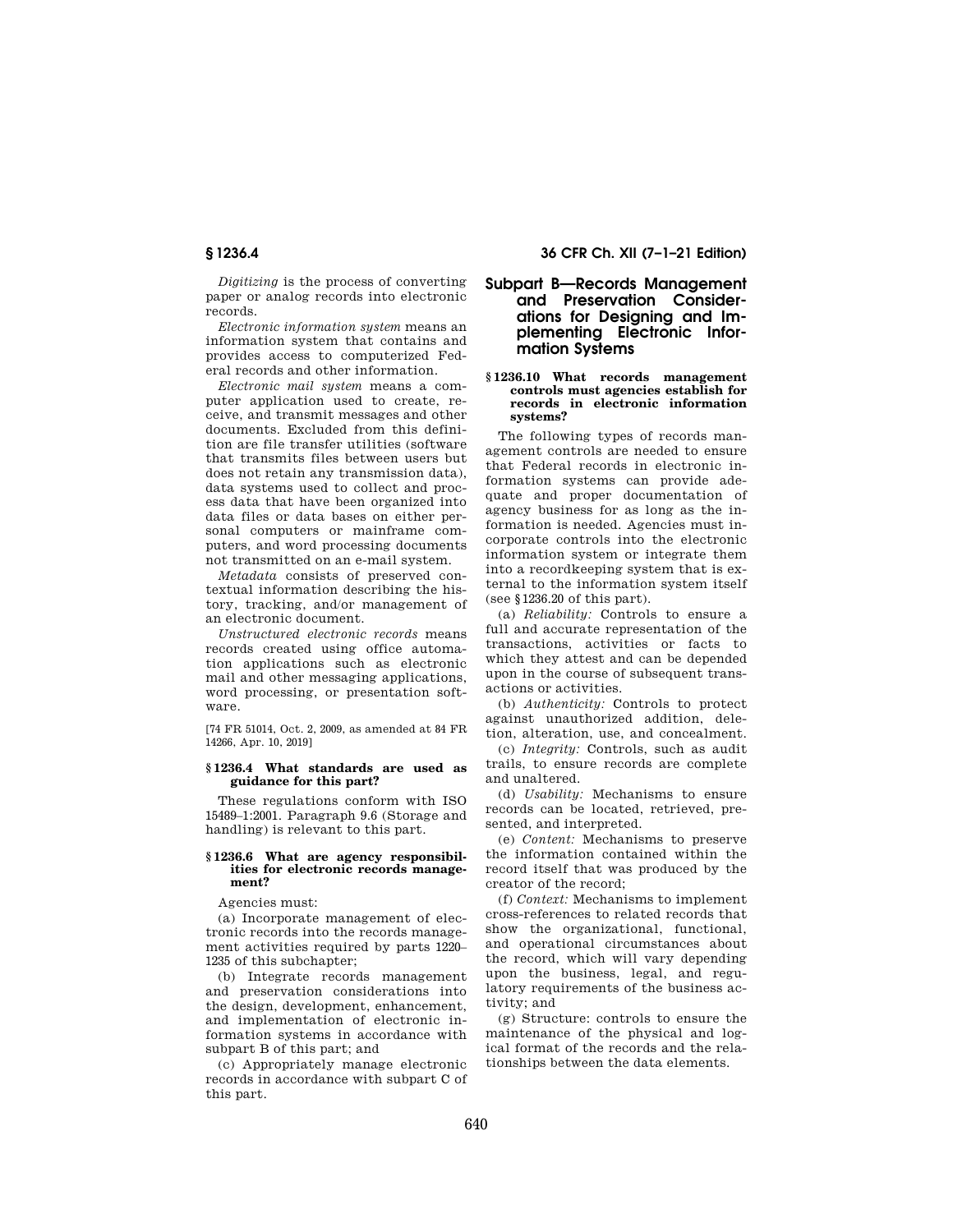#### **National Archives and Records Administration § 1236.20**

**§ 1236.12 What other records management and preservation considerations must be incorporated into the design, development, and implementation of electronic information systems?** 

As part of the capital planning and systems development life cycle processes, agencies must ensure:

(a) That records management controls (see §1236.10) are planned and implemented in the system;

(b) That all records in the system will be retrievable and usable for as long as needed to conduct agency business (i.e., for their NARA-approved retention period). Where the records will need to be retained beyond the planned life of the system, agencies must plan and budget for the migration of records and their associated metadata to new storage media or formats in order to avoid loss due to media decay or technology obsolescence. (See §1236.14.)

(c) The transfer of permanent records to NARA in accordance with part 1235 of this subchapter.

(d) Provision of a standard interchange format (e.g., ASCII or XML) when needed to permit the exchange of electronic documents between offices using different software or operating systems.

#### **§ 1236.14 What must agencies do to protect records against technological obsolescence?**

Agencies must design and implement migration strategies to counteract hardware and software dependencies of electronic records whenever the records must be maintained and used beyond the life of the information system in which the records are originally created or captured. To successfully protect records against technological obsolescence, agencies must:

(a) Determine if the NARA-approved retention period for the records will be longer than the life of the system where they are currently stored. If so, plan for the migration of the records to a new system before the current system is retired.

(b) Carry out upgrades of hardware and software in such a way as to retain the functionality and integrity of the electronic records created in them. Retention of record functionality and integrity requires:

(1) Retaining the records in a usable format until their authorized disposition date. Where migration includes conversion of records, ensure that the authorized disposition of the records can be implemented after conversion;

(2) Any necessary conversion of storage media to provide compatibility with current hardware and software; and

(3) Maintaining a link between records and their metadata through conversion or migration, including capture of all relevant associated metadata at the point of migration (for both the records and the migration process).

(c) Ensure that migration strategies address non-active electronic records that are stored off-line.

# **Subpart C—Additional Requirements for Electronic Records**

#### **§ 1236.20 What are appropriate recordkeeping systems for electronic records?**

(a) *General.* Agencies must use electronic or paper recordkeeping systems or a combination of those systems, depending on their business needs, for managing their records. Transitory email may be managed as specified in §1236.22(c).

(b) *Electronic recordkeeping.* Recordkeeping functionality may be built into the electronic information system or records can be transferred to an electronic recordkeeping repository, such as a DoD–5015.2 STD-certified product. The following functionalities are necessary for electronic recordkeeping:

(1) *Declare records.* Assign unique identifiers to records.

(2) *Capture records.* Import records from other sources, manually enter records into the system, or link records to other systems.

(3) *Organize records.* Associate with an approved records schedule and disposition instruction.

(4) *Maintain records security.* Prevent the unauthorized access, modification, or deletion of declared records, and ensure that appropriate audit trails are in place to track use of the records.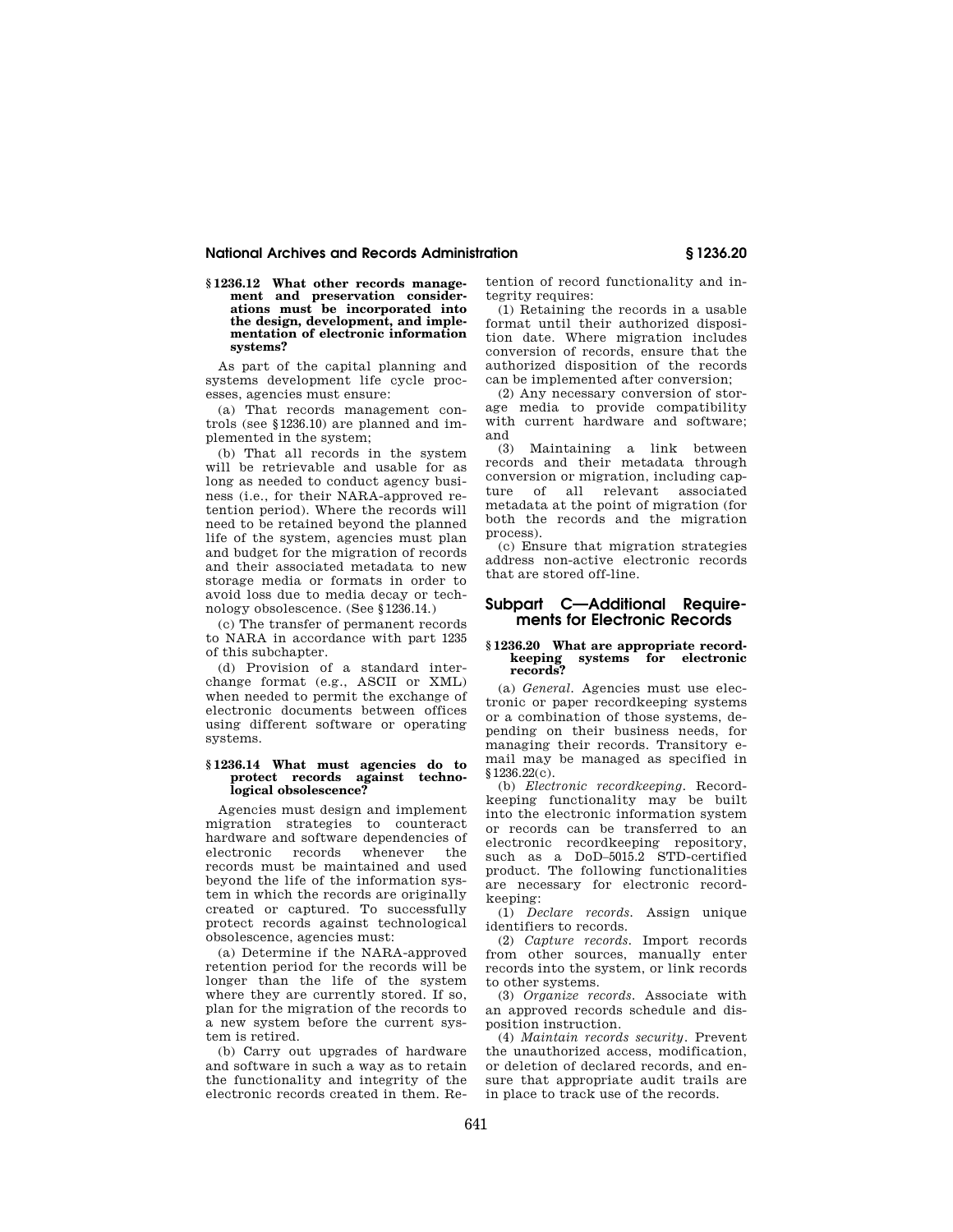(5) *Manage access and retrieval.* Establish the appropriate rights for users to access the records and facilitate the search and retrieval of records.

(6) *Preserve records.* Ensure that all records in the system are retrievable and usable for as long as needed to conduct agency business and to meet NARA-approved dispositions. Agencies must develop procedures to enable the migration of records and their associated metadata to new storage media or formats in order to avoid loss due to media decay or technology obsolescence.

(7) *Execute disposition.* Identify and effect the transfer of permanent records to NARA based on approved records schedules. Identify and delete temporary records that are eligible for disposal. Apply records hold or freeze on disposition when required.

(c) *Backup systems.* System and file backup processes and media do not provide the appropriate recordkeeping functionalities and must not be used as the agency electronic recordkeeping system.

#### **§ 1236.22 What are the additional requirements for managing electronic mail records?**

(a) Agencies must issue instructions to staff on the following retention and management requirements for electronic mail records:

(1) The names of sender and all addressee(s) and date the message was sent must be preserved for each electronic mail record in order for the context of the message to be understood. The agency may determine that other metadata is needed to meet agency business needs, e.g., receipt information.

(2) Attachments to electronic mail messages that are an integral part of the record must be preserved as part of the electronic mail record or linked to the electronic mail record with other related records.

(3) If the electronic mail system identifies users by codes or nicknames or identifies addressees only by the name of a distribution list, retain the intelligent or full names on directories or distributions lists to ensure identification of the sender and addressee(s) of messages that are records.

**§ 1236.22 36 CFR Ch. XII (7–1–21 Edition)** 

(4) Some e-mail systems provide calendars and task lists for users. These may meet the definition of Federal record. Calendars that meet the definition of Federal records are to be managed in accordance with the provisions of GRS 23, Item 5.

(5) Draft documents that are circulated on electronic mail systems may be records if they meet the criteria specified in 36 CFR 1222.10(b) of this subchapter.

(b) Agencies that allow employees to send and receive official electronic mail messages using a system not operated by the agency must ensure that Federal records sent or received on such systems are preserved in the appropriate agency recordkeeping system.

(c) Agencies may elect to manage electronic mail records with very short-term NARA-approved retention periods (transitory records with a very short-term retention period of 180 days or less as provided by GRS 23, Item 7, or by a NARA-approved agency records schedule) on the electronic mail system itself, without the need to copy the record to a paper or electronic recordkeeping system, provided that:

(1) Users do not delete the messages before the expiration of the NARA-approved retention period, and

(2) The system's automatic deletion rules ensure preservation of the records until the expiration of the NARA-approved retention period.

(d) Except for those electronic mail records within the scope of paragraph (c) of this section:

(1) Agencies must not use an electronic mail system to store the recordkeeping copy of electronic mail messages identified as Federal records unless that system has all of the features specified in §1236.20(b) of this part.

(2) If the electronic mail system is not designed to be a recordkeeping system, agencies must instruct staff on how to copy Federal records from the electronic mail system to a recordkeeping system.

(e) Agencies that retain permanent electronic mail records scheduled for transfer to the National Archives must either store them in a format and on a medium that conforms to the requirements concerning transfer at 36 CFR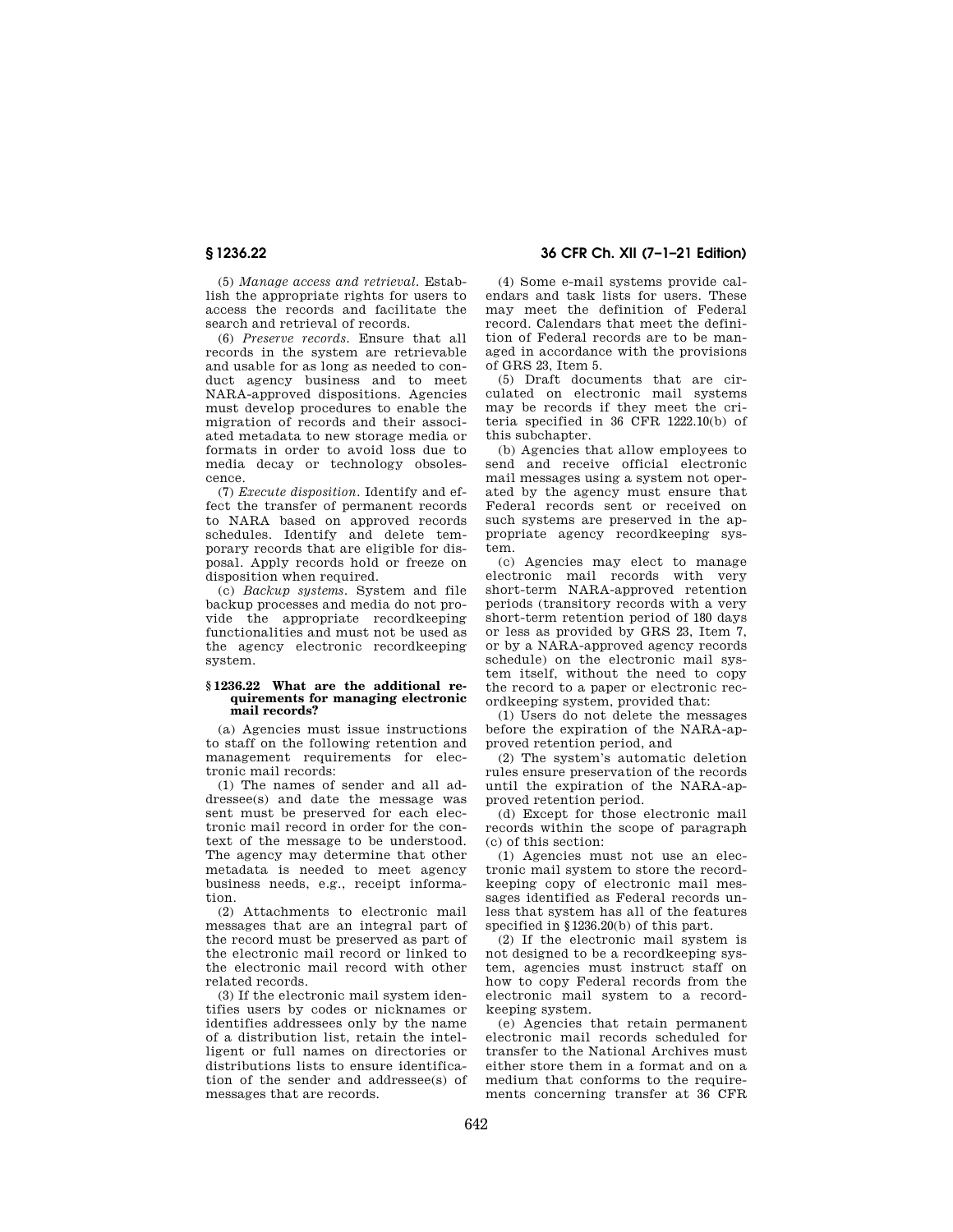## **National Archives and Records Administration § 1236.28**

part 1235 or maintain the ability to convert the records to the required format and medium at the time transfer is scheduled.

(f) Agencies that maintain paper recordkeeping systems must print and file their electronic mail records with the related transmission and receipt data specified by the agency's electronic mail instructions.

#### **§ 1236.24 What are the additional requirements for managing unstructured electronic records?**

(a) Agencies that manage unstructured electronic records electronically must ensure that the records are filed in a recordkeeping system that meets the requirements in §1236.10, except that transitory e-mail may be managed in accordance with  $$12\overline{36.22(c)}$ .

(b) Agencies that maintain paper files as their recordkeeping systems must establish policies and issue instructions to staff to ensure that unstructured records are printed out for filing in a way that captures any pertinent hidden text (such as comment fields) or structural relationships (e.g., among worksheets in spreadsheets or other complex documents) required to meet agency business needs.

#### **§ 1236.26 What actions must agencies take to maintain electronic information systems?**

(a) Agencies must maintain inventories of electronic information systems and review the systems periodically for conformance to established agency procedures, standards, and policies as part of the periodic reviews required by 44 U.S.C. 3506. The review should determine if the records have been properly identified and described, and if the schedule descriptions and retention periods reflect the current informational content and use. If not, agencies must submit an SF 115, Request for Records Disposition Authority, to NARA.

(b) Agencies must maintain up-todate documentation about electronic information systems that is adequate to:

(1) Specify all technical characteristics necessary for reading and processing the records contained in the system;

(2) Identify all inputs and outputs;

(3) Define the contents of the files and records;

(4) Determine restrictions on access and use;

(5) Understand the purpose(s) and function(s) of the system;

(6) Describe update cycles or conditions and rules for adding, changing, or deleting information in the system; and

(7) Ensure the timely, authorized disposition of the records.

# **§ 1236.28 What additional require-ments apply to the selection and maintenance of electronic records storage media for permanent records?**

(a) Agencies must maintain the storage and test areas for electronic records storage media containing permanent and unscheduled records within the following temperature and relative humidity ranges:

(1) Temperature—62° to 68 °F.

(2) Relative humidity—35% to 45%.

(b) Electronic media storage libraries and test or evaluation areas that contain permanent or unscheduled records must be smoke-free.

(c) For additional guidance on the maintenance and storage of CDs and DVDS, agencies may consult the National Institute of Standards and Technology (NIST) Special Publication 500– 252, Care and Handling of CDs and DVDs at *http://www.itl.nist.gov/iad/ 894.05/papers/* 

*CDandDVDCareandHandlingGuide.pdf,*  contact phone number (301) 975–6478.

(d) Agencies must test magnetic computer tape media no more than 6 months prior to using them to store electronic records that are unscheduled or scheduled for permanent retention. This test should verify that the magnetic computer tape media are free of permanent errors and in compliance with NIST or industry standards.

(e) Agencies must annually read a statistical sample of all magnetic computer tape media containing permanent and unscheduled records to identify any loss of data and to discover and correct the causes of data loss. In magnetic computer tape libraries with 1800 or fewer tape media, a 20% sample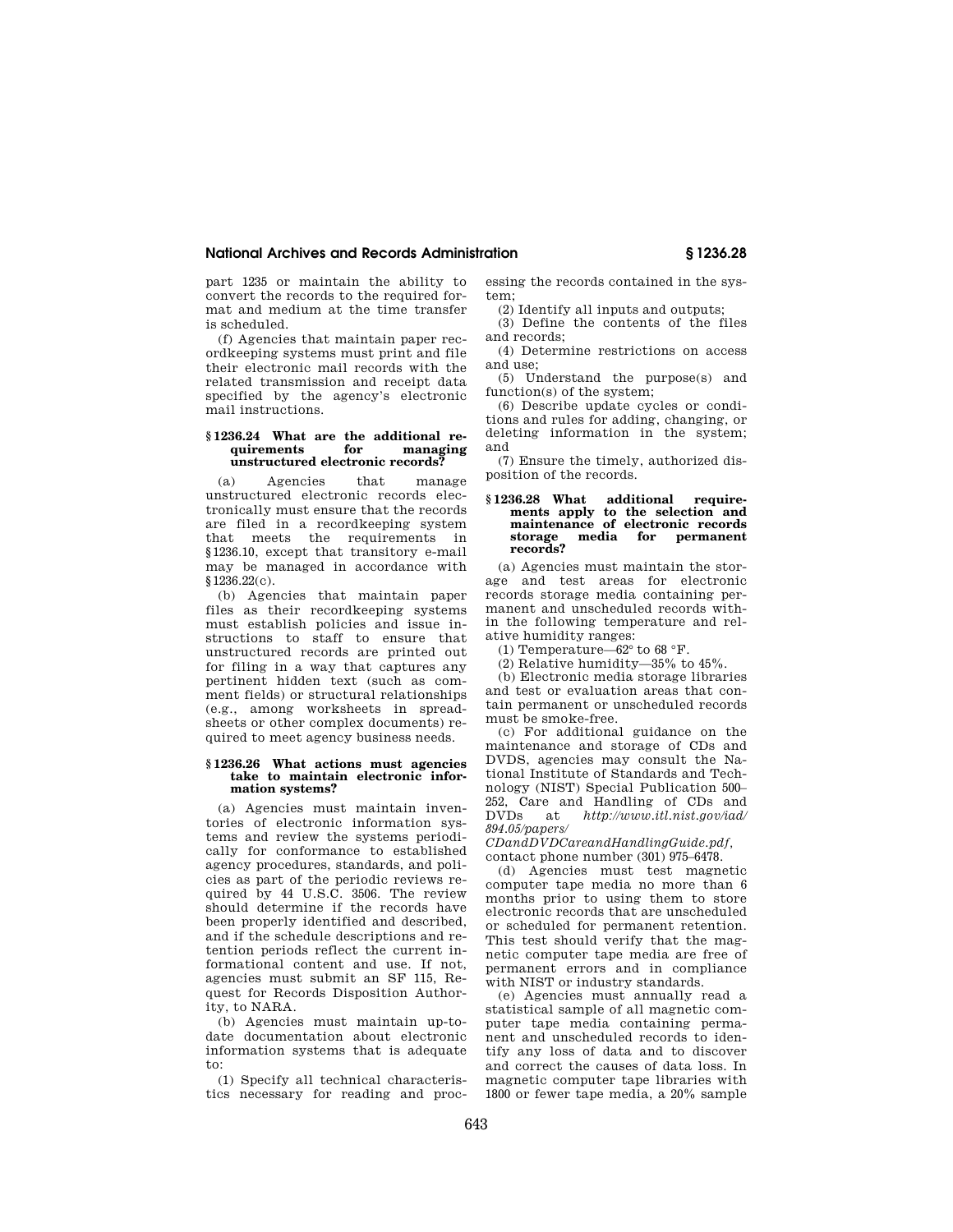or a sample size of 50 media, whichever is larger, should be read. In magnetic computer tape libraries with more than 1800 media, a sample of 384 media should be read. Magnetic computer tape media with 10 or more errors should be replaced and, when possible, lost data must be restored. All other magnetic computer tape media which might have been affected by the same cause (i.e., poor quality tape, high usage, poor environment, improper handling) must be read and corrected as appropriate.

(f) Before the media are 10 years old, agencies must copy permanent or unscheduled data on magnetic records storage media onto tested and verified new electronic media.

# **Subpart D—Digitizing Temporary Federal Records**

SOURCE: 84 FR 14266, Apr. 10, 2019, unless otherwise noted.

#### **§ 1236.30 Requirements for digitizing temporary records.**

(a) If an agency intends to digitally reproduce (digitize) temporary records in order to designate the digitized version as the recordkeeping copy and destroy the original source records, the agency must: (1) Digitize the record to the standards in §1236.32; and (2) validate the digitization according to §1236.34.

(b) When the agency designates the digitized version as the recordkeeping copy, the original source record becomes an intermediary record. Agencies may dispose of intermediary records according to §1236.36.

### **§ 1236.32 Digitization standards.**

When digitizing temporary records, agencies must meet the following standards:

(a) Capture all information contained in the original source records;

(b) Include all the pages or parts from the original source records;

(c) Ensure the agency can use the digitized versions for all the purposes the original source records serve, in-

**§ 1236.30 36 CFR Ch. XII (7–1–21 Edition)** 

cluding the ability to attest to transactions and activities;

(d) Protect against unauthorized deletions, additions, or alterations to the digitized versions; and

(e) Ensure the agency can locate, retrieve, access, and use the digitized versions for the records' entire retention period.

#### **§ 1236.34 Validating digitization.**

(a) Agencies must validate that the digitized versions are of suitable quality to replace original source records.

(b) Agencies may establish their own validation process or make use of third-party processes to validate that the digitized versions comply with §1236.32. The process may be projectbased or agency-wide policy.

(c) Agencies must document the validation process and retain that documentation for the life of the process or the life of any records digitized using that process, whichever is longer.

(d) NARA may review validation documentation as needed.

#### **§ 1236.36 Disposing of original source records.**

(a) When an agency has validated that the digitized versions meet the standards in §1236.32, the agency may destroy the original source records pursuant to General Records Schedule (GRS) 5.2 (intermediary records) or an agency-specific records schedule that addresses disposition after digitization, subject to any pending legal constraint on the agency, such as a litigation hold.

(b) The agency must treat the digitized versions, now the recordkeeping versions, in the same way it would have treated the original source records. The agency must retain the digitized versions for the remaining portion of any retention period established by the applicable records schedule.

(c) Agencies do not need to obtain NARA approval to destroy scheduled temporary records they have digitized according to this part.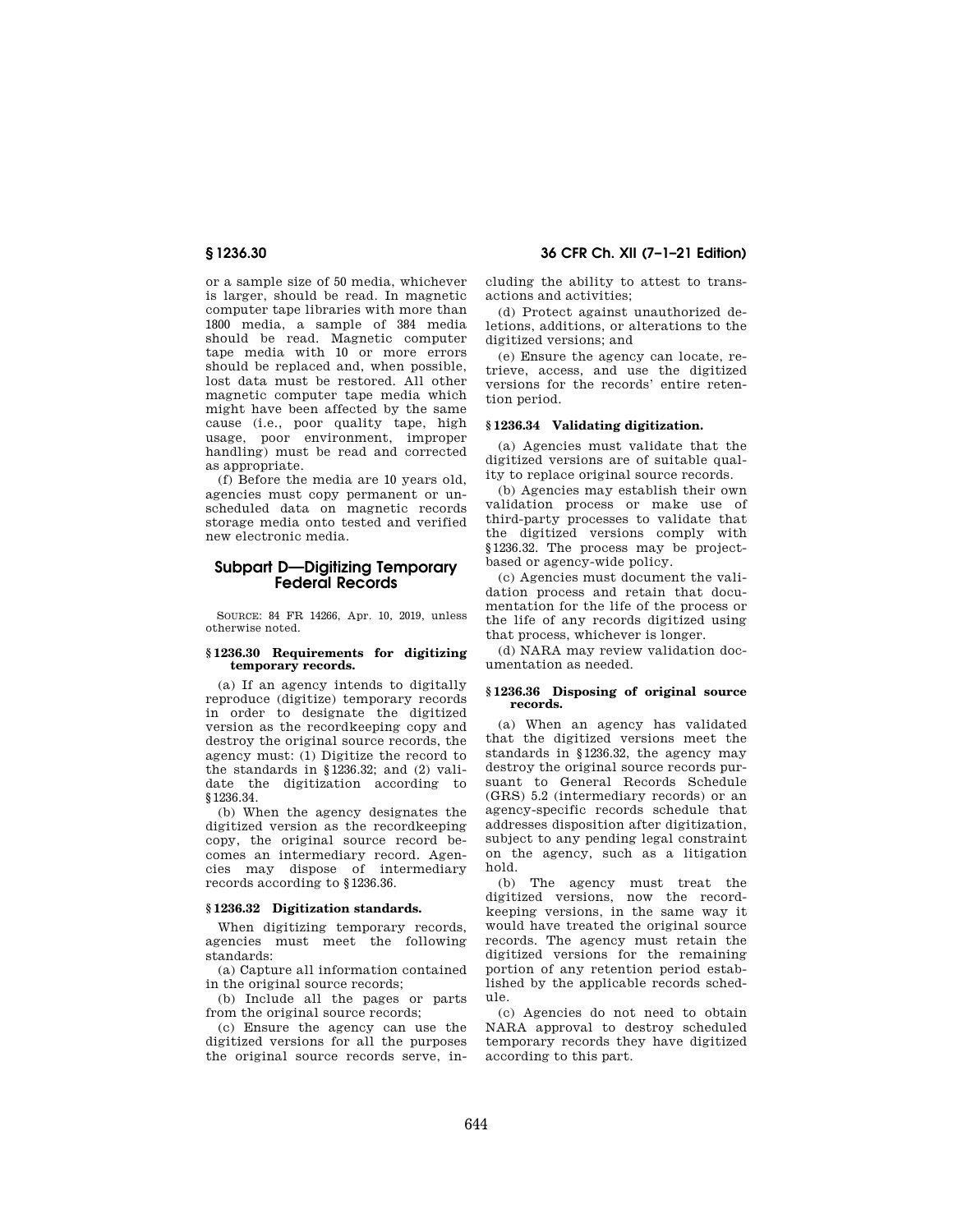#### **National Archives and Records Administration § 1237.3**

# **PART 1237—AUDIOVISUAL, CAR-TOGRAPHIC. RECORDS MANAGEMENT**

Sec.

1237.1 What is the applicability and scope of this part?

- 1237.2 What are the authorities for part 1237?
- 1237.3 What standards are incorporated by reference for this part?
- 1237.4 What definitions apply to this part?
- 1237.10 How must agencies manage their audiovisual, cartographic, and related records?
- 1237.12 What record elements must be created and preserved for permanent audiovisual records?
- 1237.14 What are the scheduling requirements for audiovisual, cartographic, and related records?
- 1237.16 How do agencies store audiovisual records?
- 1237.18 What are the environmental standards for audiovisual records storage?
- 1237.20 What are special considerations in the maintenance of audiovisual records?
- 1237.22 What are special considerations in the storage and maintenance of cartographic and related records?
- 1237.24 What are the special considerations for storage and maintenance of aerial photographic records?
- 1237.26 What materials and processes must<br>agencies use to create audiovisual use to create audiovisual records?
- 1237.28 What special concerns apply to digital photographs?
- 1237.30 How do agencies manage records on nitrocellulose-base and cellulose-acetate base film?

AUTHORITY: 44 U.S.C. 2904 and 3101.

SOURCE: 74 FR 51014, Oct. 2, 2009, unless otherwise noted.

#### **§ 1237.1 What is the applicability and scope of this part?**

Agencies must manage audiovisual, cartographic, and related records in accordance with parts 1220–1235. This part prescribes additional policies and procedures for managing audiovisual, cartographic, and related records to ensure adequate and proper documentation and authorized, timely, and appropriate disposition.

#### **§ 1237.2 What are the authorities for part 1237?**

The authorities for this part are 44 U.S.C. 2904 and 3101.

### **§ 1237.3 What standards are incorporated by reference in this part?**

(a) NARA incorporates certain material by reference into this part with the approval of the Director of the Federal Register under 5 U.S.C. 552(a) and 1 CFR part 51. To enforce any edition other than that specified in this section, NARA must publish a document in the FEDERAL REGISTER and the material must be available to the public. You may inspect all approved material incorporated by reference at NARA's textual research room, located at National Archives and Records Administration; 8601 Adelphi Road; Room 2000; College Park, MD 20740–6001. To arrange to inspect this approved material at NARA, contact NARA's Regulation Comments Desk (Strategy and Performance Division (MP)) by email at *regulation*l*comments@nara.gov* or by telephone at 301.837.3151. All approved material is also available from the sources listed below. You may also inspect approved material at the Office of the Federal Register (OFR). For information on the availability of this material at the OFR, call 202.741.6000 or go to *http://www.archives.gov/fed* $eral\_register/cfr/ibr-locations.html.$ 

(b) *American National Standards Institute (ANSI) and International Organization for Standards (ISO) standards.* The following ANSI and ISO standards are available from the American National Standards Institute, 25 West 43rd St., 4th Floor, New York, NY 10036, phone number (212) 642–4900, or online at *http://webstore.ansi.org.* 

(1) ISO 18906: 2000 (''ISO 18906''), Imaging Materials—Photographic Films— Specifications for Safety Film, First Edition, December 15, 2000, IBR approved for §1237.26.

(2) ISO 18911: 2000 (''ISO 18911''), Imaging materials—Processed safety photographic films—Storage practices, First Edition, November 1, 2000, IBR approved for §1238.20, IBR approved for §§1237.16 and 1237.18.

(3) ISO 18920: 2000 (''ISO 18920''), Imaging Materials—Processed Photographic Reflection Prints—Storage Practices, First Edition, July 15, 2000, IBR approved for §1237.18.

(4) ANSI/AIIM TR34: 1996 (''ANSI/ AIIM TR34''), Sampling Procedures for Inspection by Attributes of Images in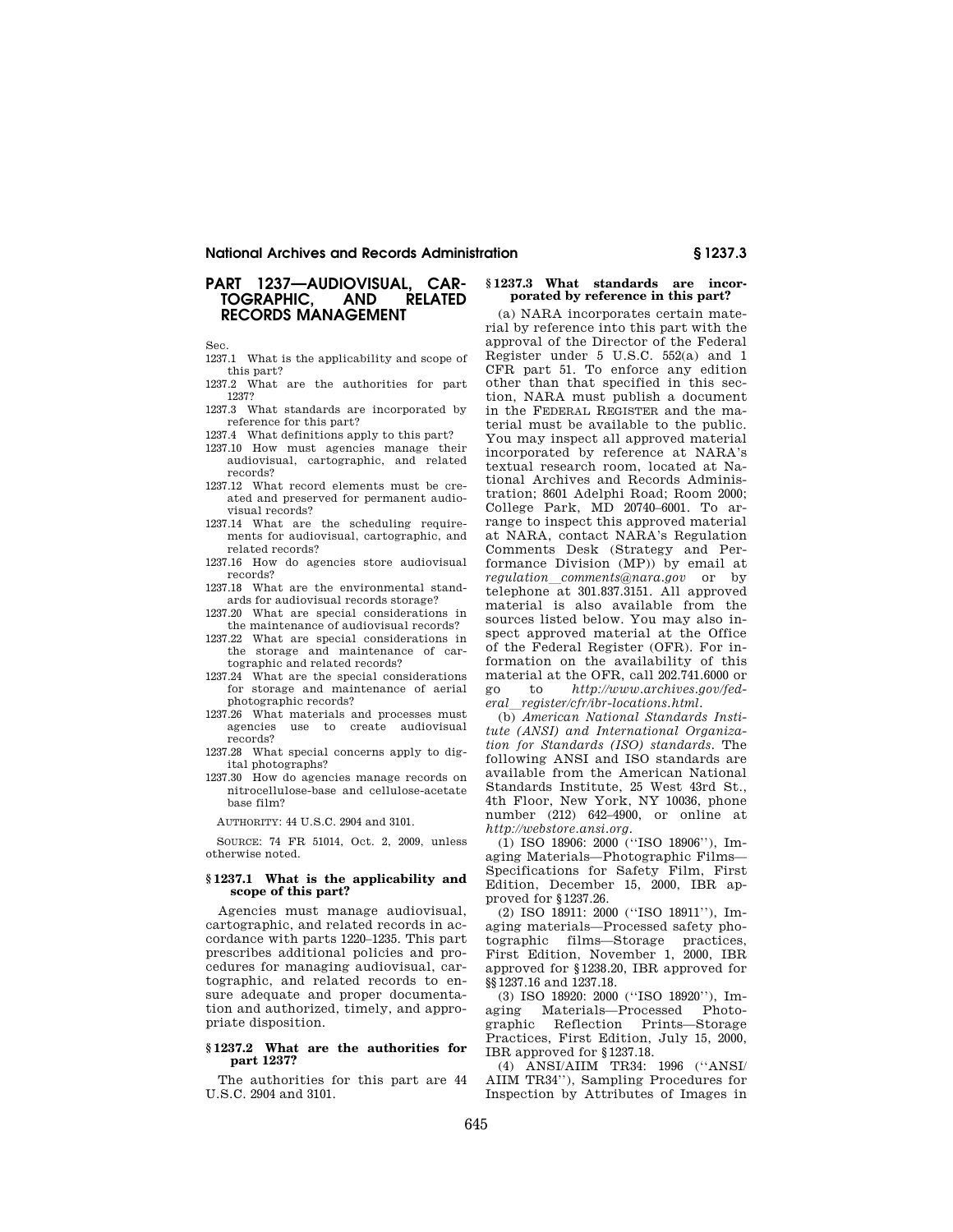Electronic Image Management and Micrographic Systems, May 13, 1996, IBR approved for §1237.28.

(c) *National Fire Protection Association (NFPA).* The following standards are available from the National Fire Protection Association, 1 Batterymarch Park, P.O. Box 9109, Quincy, MA 02269– 9101, phone number (617) 770–3000 or online at *http://catalog.nfpa.org.* 

(1) NFPA 40–2007 (''NFPA 40–2007''), Standard for the Storage and Handling of Cellulose Nitrate Film, 2007, IBR approved for §1237.30.

(2) Reserved.

(d) *Techstreet.* The following standards are available from the standards reseller Techstreet, 3916 Ranchero Drive, Ann Arbor, MI 48108, phone number (800) 699–9277, or online at *http:// www.Techstreet.com.* 

(1) ISO 18902: 2001 (''ISO 18902''), Imaging Materials—Processed Photographic Films, Plates, and Papers—Filing Enclosures and Storage Containers, 2001, IBR approved for §1237.16.

(2) ISO 18923: 2000 (''ISO 18923''), Imaging Materials—Polyester-Base Magnetic Tape—Storage Practices, First Edition, June 1, 2000, IBR approved for §1237.18.

(3) ISO 18925: 2002 (''ISO 18925''), Imaging Materials—Optical Disc Media— Storage Practices, First Edition, June 1, 2002, IBR approved for §1237.18.

(e) The following standards are not available from the original publisher or a standards reseller. To inspect the standards at a NARA location other than the NARA facility in College Park, MD, or the Office of the Federal Register, contact NARA's Regulations Comment Desk as provided in paragraph (a) of this section.

(1) ISO 2859–1: 1996 (''ISO 2859–1''), Sampling Procedures for Inspection by Attributes—Part 1: Sampling Plans Indexed by Acceptable Quality Level (AQL) for Lot-by-Lot Inspection, 1996, IBR approved for §1237.28.

(2) ANSI/NAPM IT9.11–1993 (''ANSI/ NAPM IT9.11–1993''), Imaging Media— Processed Safety Photographic Films— Storage, 1993, IBR approved for §1237.16.

[74 FR 51014, Oct. 2, 2009, as amended at 83 FR 13657, Mar. 30, 2018]

# **§ 1237.4 36 CFR Ch. XII (7–1–21 Edition)**

#### **§ 1237.4 What definitions apply to this part?**

(a) See §1220.18 of this subchapter for definitions of terms used throughout Subchapter B, including part 1237.

(b) As used in part 1237—

*Aerial photographic records* means film-based images of the surface of the earth, of other planetary bodies, or of the atmosphere that have been taken from airborne vehicles or satellites. They include vertical and oblique aerial negative film taken from conventional aircraft as well as copy negatives, internegatives, rectified negatives, and annotated and other prints from these negatives. Also included are infrared, ultraviolet, multispectral, video, and radar imagery that has been converted to a film base. These records also include the relevant index system in whatever form it may exist such as mosaics, flight-line overlays or annotated maps, or electronic data bases capturing the latitude and longitude (or other coordinate-based location data) of individual aerial photographic center points.

*Architectural and engineering records*  means graphic records that depict the proposed and actual construction of stationary structures, such as buildings, bridges, and canals as well as movable objects, such as ships, aircraft, vehicles, weapons, machinery, and equipment. These records are also known as design and construction drawings and include closely related indexes and written specifications.

*Audiovisual* means any pictorial or aural means of communicating information, e.g., photographic prints, negatives, slides, digital images, sound recordings, and moving images.

*Audiovisual equipment* means equipment used for recording, producing, duplicating, processing, broadcasting, distributing, storing, or exhibiting audiovisual materials or for providing any audiovisual services.

*Audiovisual production* means an organized and unified presentation, developed according to a plan or script, containing visual imagery, sound, or both, and used to convey information. An audiovisual production generally is a self-contained presentation.

*Audiovisual records* means records in pictorial or aural form, including still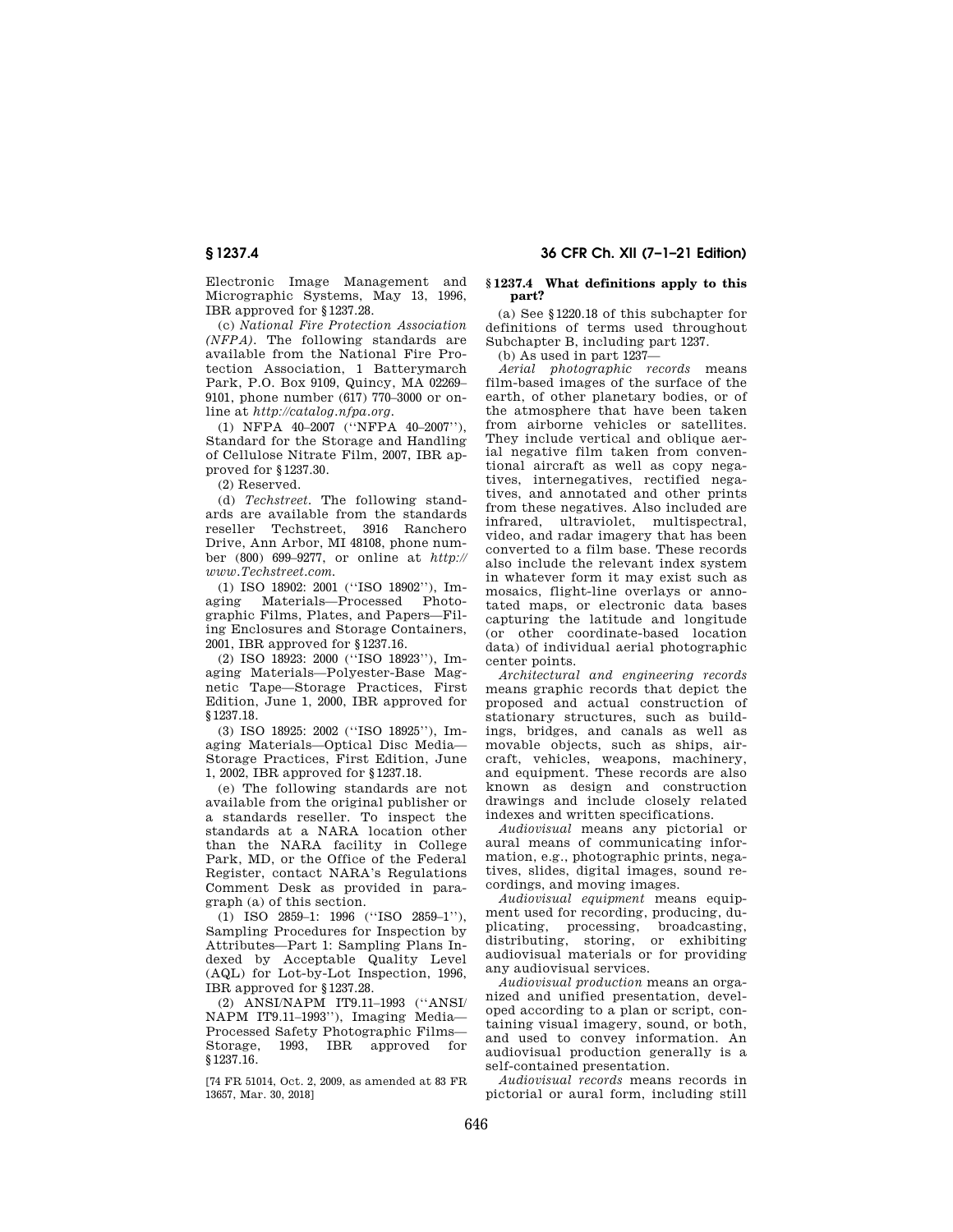## **National Archives and Records Administration § 1237.12**

photographs and motion media (*i.e.,*  moving images whether on motion picture film or as video recordings), sound recordings, graphic works (e.g., printed posters), mixed media, and related finding aids and production files.

*Cartographic records* means graphic representations drawn to scale of selected cultural and physical features of the surface of the earth, of other planetary bodies, and of the atmosphere. They include maps, charts, photomaps, orthophotomaps and images, atlases, cartograms, globes, and relief models. Related records are those that are integral to the map-making process, such as field survey notes, geodetic controls, map history case files, source material, indexes, and finding aids.

#### **§ 1237.10 How must agencies manage their audiovisual, cartographic, and related records?**

Each Federal agency must manage its audiovisual, cartographic and related records as required in parts 1220 through 1235. In addition, agencies must:

(a) Prescribe the types of audiovisual, cartographic, and related records to be created and maintained. (See §1235.42 of this subchapter for transfer requirements for permanent audiovisual records.)

(b) Create and maintain current inventories showing the location of all generations of audiovisual records and all cartographic and related records, especially those not maintained centrally by the agency.

#### **§ 1237.12 What record elements must be created and preserved for permanent audiovisual records?**

For permanent audiovisual records, the following record elements must be created or acquired and preserved for transfer into the National Archives of the United States. (See §1235.42 of this subchapter for transfer requirements for permanent audiovisual records.)

(a) *Motion pictures.* (1) Agency-sponsored or produced motion picture films (e.g., public information films) whether for public or internal use:

(i) Original negative or color original plus separate optical sound track;

(ii) Intermediate master positive or duplicate negative plus optical track sound track; and,

(iii) Sound projection print and video recording, if both exist.

(2) Agency-acquired motion picture films: Two projection prints in good condition or one projection print and one videotape.

(3) Unedited footage, outtakes and trims (the discards of film productions) that are properly arranged, labeled, and described and show unstaged, unrehearsed events of historical interest or historically significant phenomena:

(i) Original negative or color original; and

(ii) Matching print or videotape.

(b) *Video recordings.* (1) For analog videotapes, the original or earliest generation videotape using industrialquality or professional videotapes for originals and a copy for reference.

(2) For video discs, the premaster video used to manufacture the video disc and two copies of the disc.

(c) *Still pictures.* (1) For analog blackand-white photographs, an original negative and a captioned print or the captioning information maintained in another file such as a data base if the file number correlation is clear. If the original negative is nitrate, unstable acetate, or glass based, a duplicate negative on a polyester base is needed.

(2) For analog color photographs, the original color negative, color transparency, or color slide; a captioned print of the original color negative and/ or captioning information in another file such as a data base with a clear correlation to the relevant image; and a duplicate negative, or slide, or transparency.

(3) For slide sets, the original and a reference set, and the related audio recording and script.

(4) For other pictorial records such as posters, original art work, and filmstrips, the original and a reference copy.

(d) *Digital photographic records.* See §1237.28 for requirements for digital photographs.

(e) *Sound recordings.* (1) Disc recordings.

(i) For electronic recordings, the origination recording regardless of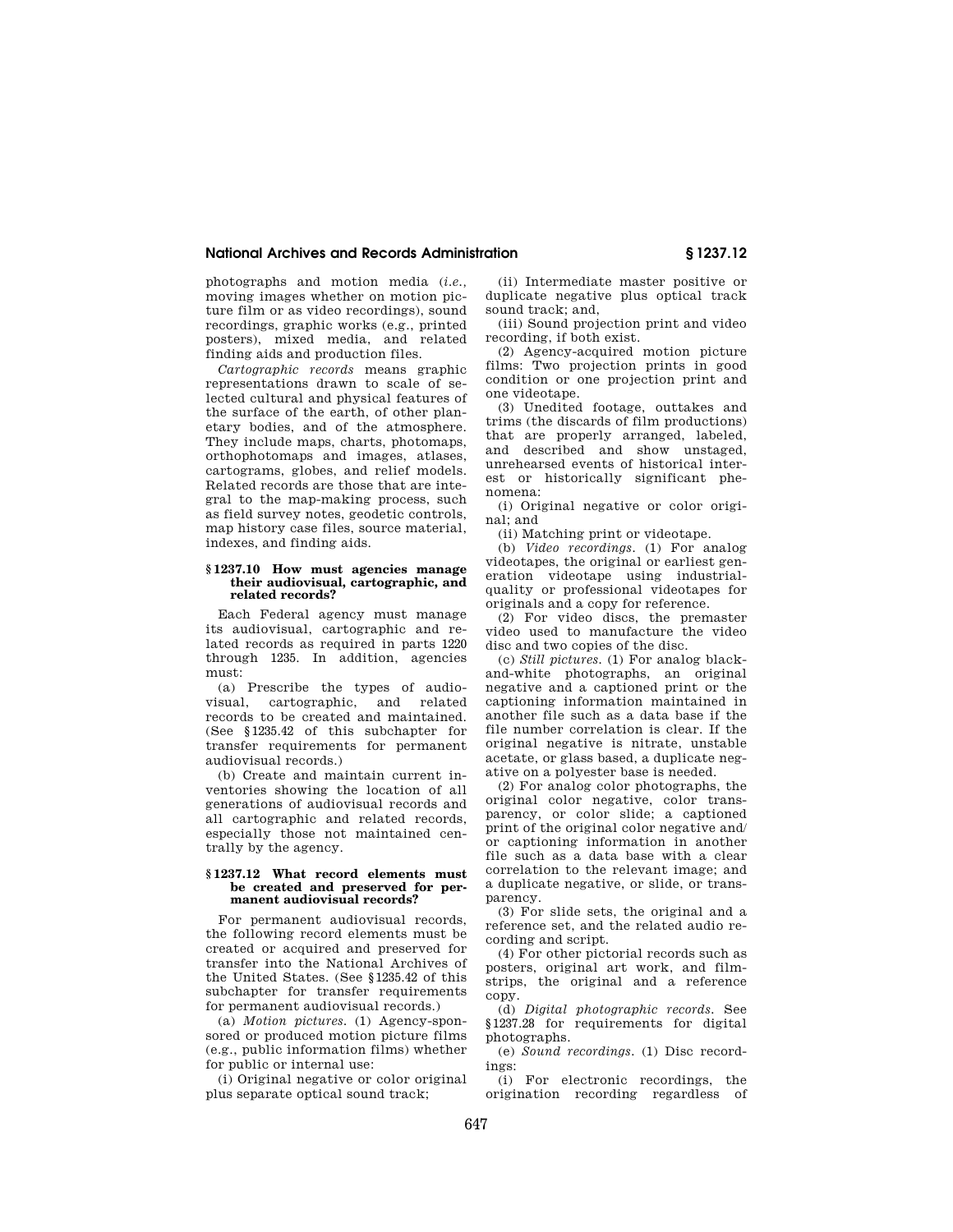**§ 1237.14 36 CFR Ch. XII (7–1–21 Edition)** 

form and two compact discs (CDs) or digital video disks (DVDs).

(ii) For analog disc recordings, the master tape and two disc pressings of each recording, typically a vinyl copy for playback at 331⁄3 revolutions per minute (rpm).

(2) For analog audio recordings on magnetic tape (open reel, cassette, or cartridge), the original tape, or the earliest available generation of the recording, and a subsequent generation copy for reference.

(f) *Finding aids and production documentation.* (1) Existing finding aids such as data sheets, shot lists, continuities, review sheets, catalogs, indexes, list of captions, and other documentation that identifies the records.

(2) Production case files or similar files that include copies of production contracts, scripts, transcripts, and appropriate documentation bearing on the origin, acquisition, release, and ownership of the production.

#### **§ 1237.14 What are the additional scheduling requirements for audiovisual, cartographic, and related records?**

The disposition instructions should also provide that permanent records be transferred to the National Archives of the United States within 5–10 years after creation (see also 36 CFR part 1235). See §1235.42 of this subchapter for specifications and standards for transfer to the National Archives of the United States of audiovisual, cartographic, and related records.

### **§ 1237.16 How do agencies store audiovisual records?**

Agencies must maintain appropriate storage conditions for permanent, longterm temporary or unscheduled audiovisual records:

(a) Ensure that audiovisual records storage facilities comply with 36 CFR part 1234.

(b) For the storage of permanent, long-term temporary, or unscheduled records, use audiovisual storage containers or enclosures made of non-corroding metal, inert plastics, paper products and other safe materials recommended in ISO 18902 and ISO 18911 (both incorporated by reference, see §1237.3);

(c) Store originals and use copies (e.g., negatives and prints) separately, whenever practicable. Store distinct audiovisual record series separately from textual series (e.g., store poster series separately from other kinds of agency publications, or photographic series separately from general reference files). Retain intellectual control through finding aids, annotations, or other descriptive mechanisms;

(d) Store series of permanent and unscheduled x-ray films, i.e, x-rays that are not interspersed among paper records (case files), in accordance with §1238.20 of this subchapter. Store series of temporary x-ray films under conditions that will ensure their preservation for their full retention period, in accordance with ANSI/PIMA IT9.11– 1993 (incorporated by reference, see §1237.3);

(e) Store posters and similar graphic works in oversize formats, in map cases, hanging files, or other enclosures that are sufficiently large or flexible to accommodate the records without rolling, folding, bending, or other ways that compromise image integrity and stability; and

(f) Store optical disks in individual containers and use felt-tip, water-based markers for disk labeling.

#### **§ 1237.18 What are the environmental standards for audiovisual records storage?**

(a) *Photographic film and prints.* The requirements in this paragraph apply to permanent, long-term temporary, and unscheduled audiovisual records.

(1) *General guidance.* Keep all film in cold storage following guidance by the International Organization for Standardization in ISO 18911 (incorporated by reference, see §1237.3). See also ISO 18920 (incorporated by reference, see §1237.3).

(2) *Color images and acetate-based media.* Keep in an area maintained below 40 degrees Fahrenheit with 20– 40% relative humidity to retard the fading of color images and the deterioration of acetate-based media.

(b) *Digital images on magnetic tape.*  For digital images stored on magnetic tape, keep in an area maintained at a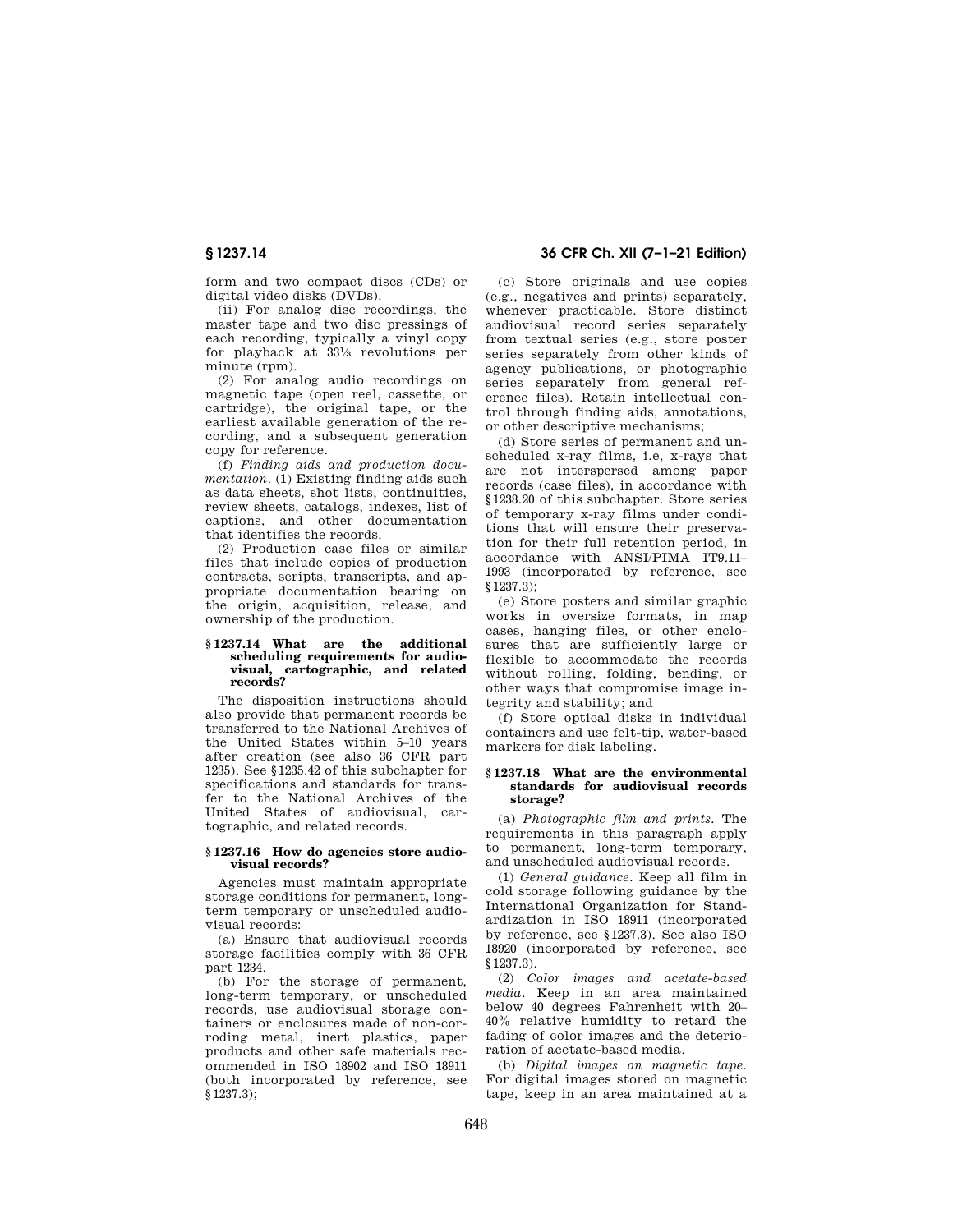#### **National Archives and Records Administration § 1237.24**

constant temperature range of 62 degrees Fahrenheit to 68 degrees Fahrenheit, with constant relative humidity from 35% to 45%. See also the recommendations in ISO 18923 (incorporated by reference, see §1237.3); and the requirements for electronic records storage in 36 CFR 1236.28.

(c) *Digital images on optical media.* For permanent, long-term temporary, or unscheduled digital images maintained on optical media (e.g., CDs, DVDs), use the recommended storage temperature and humidity levels stated in ISO 18925 (incorporated by reference, see §1237.3).

#### **§ 1237.20 What are special considerations in the maintenance of audiovisual records?**

Agencies must:

(a) Handle audiovisual records in accordance with commonly accepted industry practices.

(b) Protect audiovisual records, including those recorded on digital media or magnetic sound or video media, from accidental or deliberate alteration or erasure.

(c) If different versions of audiovisual productions (e.g., short and long versions or foreign-language versions) are prepared, keep an unaltered copy of each version for record purposes.

(d) Link audiovisual records with their finding aids, including captions and published and unpublished catalogs, inventories, indexes, and production files and similar documentation created in the course of audiovisual production. Establish and communicate agency-wide, clear captioning standards, procedures, and responsibilities.

(e) Maintain current and accessible documentation identifying creators of audiovisual products, their precise relationship to the agency, and the nature and status of copyright or other rights affecting the present and future use of items acquired from sources outside the agency. (See §1222.32 of this subchapter for requirements to ensure agency ownership of appropriate contractor produced records.)

(f) Create unique identifiers for all audiovisual records (e.g., for digital files, use file naming conventions), that clarify connections between related elements (e.g., photographic

prints and negatives, or original edited masters and dubbing for video and audio recordings), and that associate records with the relevant creating, sponsoring, or requesting offices.

(g) Maintain temporary and permanent audiovisual records separately.

(h) Require that personnel wear white lint-free cotton (or other approved) gloves when handling film.

#### **§ 1237.22 What are special considerations in the storage and maintenance of cartographic and related records?**

Agencies must:

(a) Maintain permanent and unscheduled cartographic, architectural, and engineering records in an environment that does not exceed 70 degrees Fahrenheit and with relative humidity under 50%.

(b) Create an identification scheme for each series and assign unique identification designations to each item within a series.

(c) Maintain lists or indexes for each series with cross-references to related textual records.

(d) Avoid interfiling separate series of maps, charts, or drawings, and file permanent cartographic and architectural records separately from temporary series unless hand-corrected versions have been systematically filed with other published maps in a central or master file.

(e) Avoid rolling and folding maps and drawings. Store permanent maps and drawings flat in shallow drawer map cases in acid-free folders.

(f) Do not laminate original oversize records. Consult NARA for preservation, storage, and treatment options, by mail at National Archives and Records Administration; Preservation Programs (RX); 8601 Adelphi Road; College Park, MD 20740–6001.

[74 FR 51014, Oct. 2, 2009, as amended at 83 FR 13657, Mar. 30, 2018]

#### **§ 1237.24 What are special considerations for storage and maintenance of aerial photographic records?**

(a) Mark each aerial film container with a unique identification code to facilitate identification and filing.

(b) Mark aerial film indexes with the unique aerial film identification codes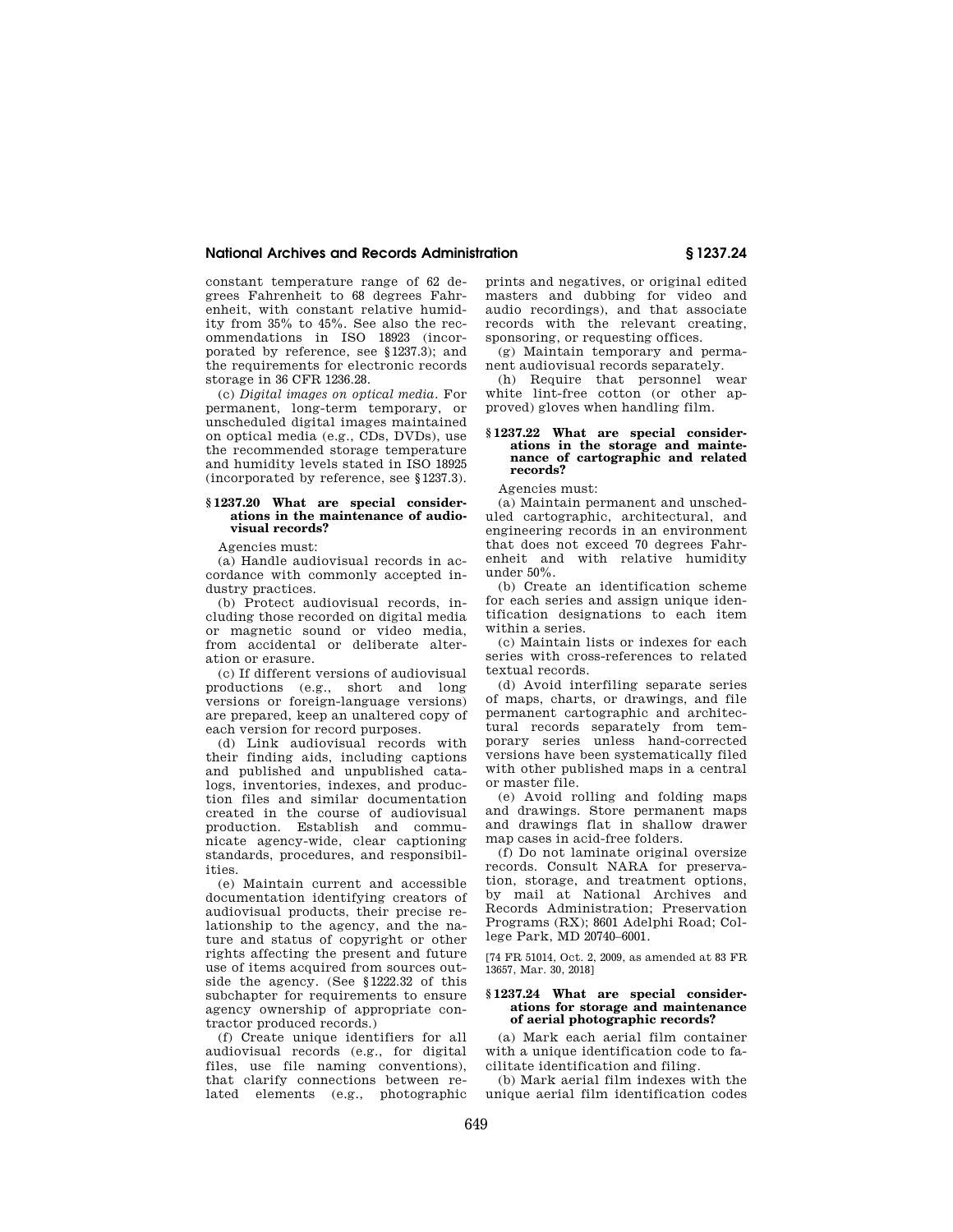or container codes for the aerial film that they index. Also, file and mark the aerial indexes in such a way that they can easily be retrieved by area covered.

#### **§ 1237.26 What materials and processes must agencies use to create audiovisual records?**

Agencies must:

(a) For picture negatives and motion picture preprints (negatives, masters, and all other copies) of permanent, long-term temporary, or unscheduled records, use polyester base media and process in accordance with industry standards as specified in ISO 18906 (incorporated by reference, see §1237.3).

(1) Ensure that residual sodium thiosulfate (hypo) on newly processed black-and-white photographic film does not exceed 0.014 grams per square meter.

(2) Require laboratories to process film in accordance with this standard. Process color film in accordance with the manufacturer's recommendations.

(3) If using reversal type processing, require full photographic reversal; *i.e.,*  develop, bleach, expose, develop, fix, and wash.

(b) Avoid using motion pictures in a final ''A & B'' format (two precisely matched reels designed to be printed together) for the reproduction of excerpts or stock footage.

(c) Use only industrial or professional video and audio recording equipment, new and previously unrecorded magnetic tape stock and blank optical media (e.g., DVD and CD), for original copies of permanent, long-term temporary, or unscheduled recordings. Limit the use of consumer formats to distribution or reference copies or to subjects scheduled for destruction. Avoid using videocassettes in the VHS format for use as originals of permanent or unscheduled records.

(d) Record permanent, long-term, temporary, or unscheduled audio recordings on optical media from major manufacturers. Avoid using cassettes as originals for permanent records or unscheduled records (although they may be used as reference copies).

(e) For born-digital or scanned digital images that are scheduled as permanent or unscheduled, a record (or

**§ 1237.26 36 CFR Ch. XII (7–1–21 Edition)** 

master) version of each image must be comparable in quality to a 35 mm film photograph or better, and must be saved in Tagged Image File Format (TIFF) or JPEG File Interchange Format (JFIF, JPEG). For more detailed requirements on image format and resolution, see §1235.48(e) of this subchapter. For temporary digital photographs, agencies select formats that they deem most suitable for fulfillment of business needs.

#### **§ 1237.28 What special concerns apply to digital photographs?**

Digital photographs, either originating in digital form (''born-digital'') or scanned from photographic prints, slides, and negatives, are subject to the provisions of this part and the requirements of 36 CFR part 1236, and NARA guidance for transfer of digital photographs located on the following NARA Web page—*http://www.archives.gov/ records-mgmt/initiatives/digital-photo-*

*records.html.* In managing digital photographs, agency and contractor personnel must:

(a) Schedule digital photographs and related databases as soon as possible for the minimum time needed for agency business and transfer the records promptly according to the disposition instructions on their records schedule.

(b) Select image management software and hardware tools that will meet long-term archival requirements, including transfer to the National Archives of the United States, as well as business needs. Request additional information and assistance from NARA, by mail at National Archives and Records Administration; Special Media Records Division (RDS); 8601 Adelphi Road; College Park, MD 20740–6001, or by email at *stillpix.accessions@nara.gov.* 

(c) When developing digital image storage strategies, build redundancy into storage systems, backing up image files through on-line approaches, offline, or combinations of the two. (See also electronic storage requirements in §1236.28 of this subchapter).

(d) For scanned digital images of photographic prints, slides, and negatives that are scheduled as permanent or unscheduled, document the quality control inspection process employed during scanning.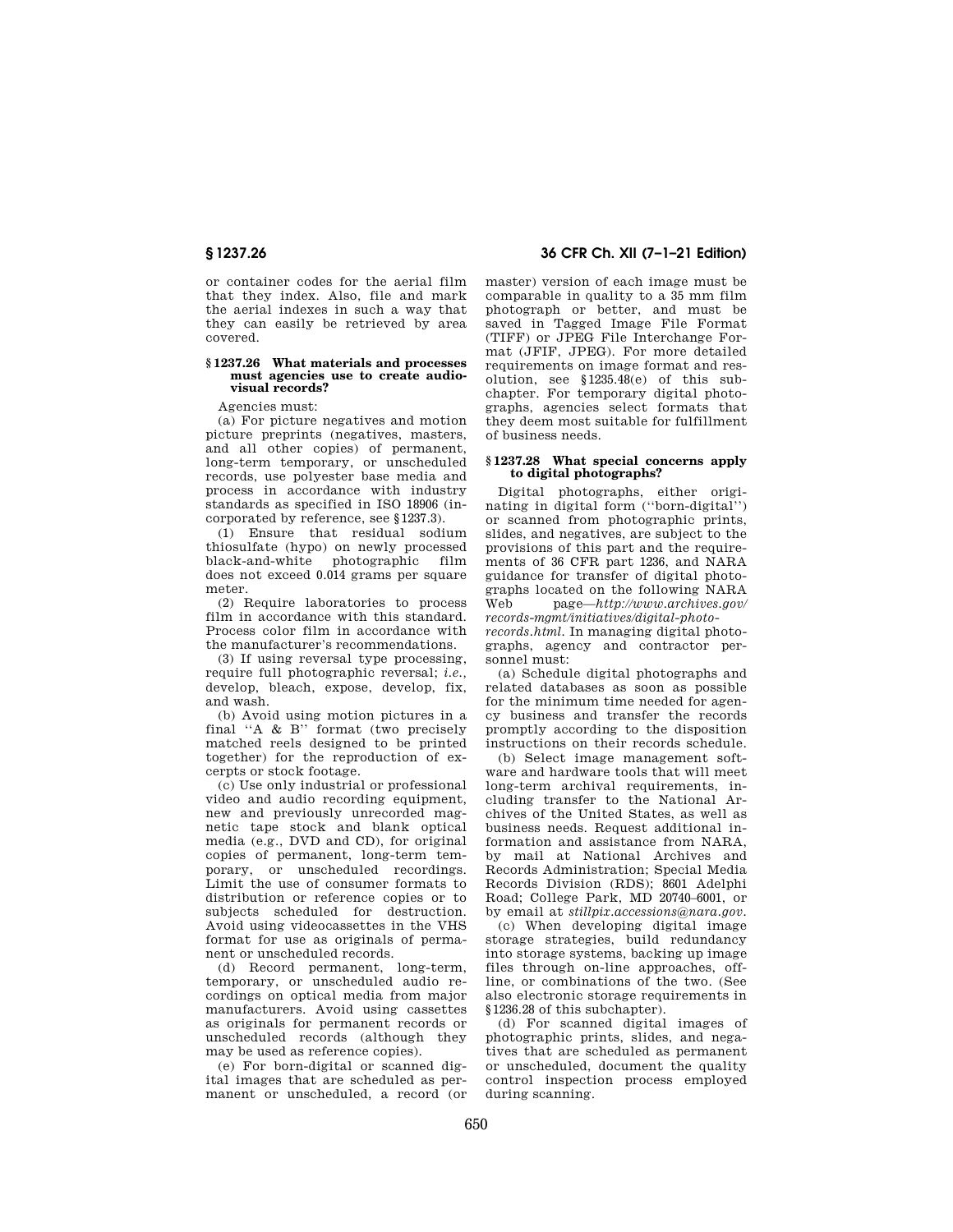## **National Archives and Records Administration § 1237.30**

(1) Visually inspect a sample of the images for defects, evaluate the accuracy of finding aids, and verify file header information and file name integrity.

(2) Conduct the sample using a volume sufficiently large to yield statistically valid results, in accordance with one of the quality sampling methods presented in ANSI/AIIM TR34 (incorporated by reference, see §1237.3). (See also ISO 2859–1 (incorporated by reference, see  $$1237.3)$ .

(e) For born-digital images scheduled as permanent, long-term temporary, or unscheduled, perform periodic inspections, using sampling methods or more comprehensive verification systems (e.g., checksum programs), to evaluate image file stability, documentation quality, and finding aid reliability. Agencies must also establish procedures for refreshing digital data (recopying) and file migration, especially for images and databases retained for five years or more.

(f) Designate a record set of images that is maintained separately from other versions. Record sets of permanent or unscheduled images that have already been compressed once (e.g., compressed TIFF or first-generation JPEG) must not be subjected to further changes in image size.

(g) Organize record images in logical series. Group permanent digital images separately from temporary digital images.

(h) Document information about digital photographic images as they are produced. For permanent or unscheduled images descriptive elements must include:

(1) An identification number;

(2) Information about image content; (3) Identity and organizational affiliation of the photographer;

(4) Existence of any copyright or other potential restrictions on image use; and

(5) Technical data including file format and version, bit depth, image size, camera make and model, compression method and level, custom or generic color profiles (ICC/ICM profile), and, where applicable, Exchangeable Image File Format (EXIF) information embedded in the header of image files by certain digital cameras.

(i) Provide a unique file name to identify the digital image.

(j) Develop finding aids sufficiently detailed to ensure efficient and accurate retrieval. Ensure that indexes, caption lists, and assignment logs can be used to identify and chronologically cut-off block of images for transfer to the NARA.

[74 FR 51014, Oct. 2, 2009, as amended at 83 FR 13657, Mar. 30, 2018]

#### **§ 1237.30 How do agencies manage records on nitrocellulose-base and cellulose-acetate base film?**

(a) The nitrocellulose base, a substance akin to gun cotton, is chemically unstable and highly flammable. Agencies must handle nitrocellulosebase film (used in the manufacture of sheet film, 35 mm motion pictures, aerial and still photography into the 1950s) as specified below:

(1) Remove nitrocellulose film materials (e.g., 35mm motion picture film and large series of still pictures) from records storage areas.

(2) Notify NARA, by mail at National Archives and Records Administration; Special Media Records Division (RDS); 8601 Adelphi Road; College Park, MD 20740–6001, or by email at *stillpix.accessions@nara.gov* (for photographs) or *mopix.accessions@nara.gov*  (for motion picture film), about the existence of nitrocellulose film materials for a determination of whether they may be destroyed or retained after a copy is made by the agency for transfer to NARA. If NARA appraises nitrate film materials as disposable and the agency wishes to retain them, the agency must follow the standard NFPA 40–2007 (incorporated by reference, see §1237.3).

(3) Follow the packing and shipping of nitrate film as specified in Department of Transportation regulations (49 CFR 172.101, Hazardous materials table; 172.504, Transportation; 173.24, Standard requirements for all packages; and 173.177, Motion picture film and X-ray film—nitrocellulose base).

(b) Agencies must inspect celluloseacetate film periodically for an acetic odor, wrinkling, or the presence of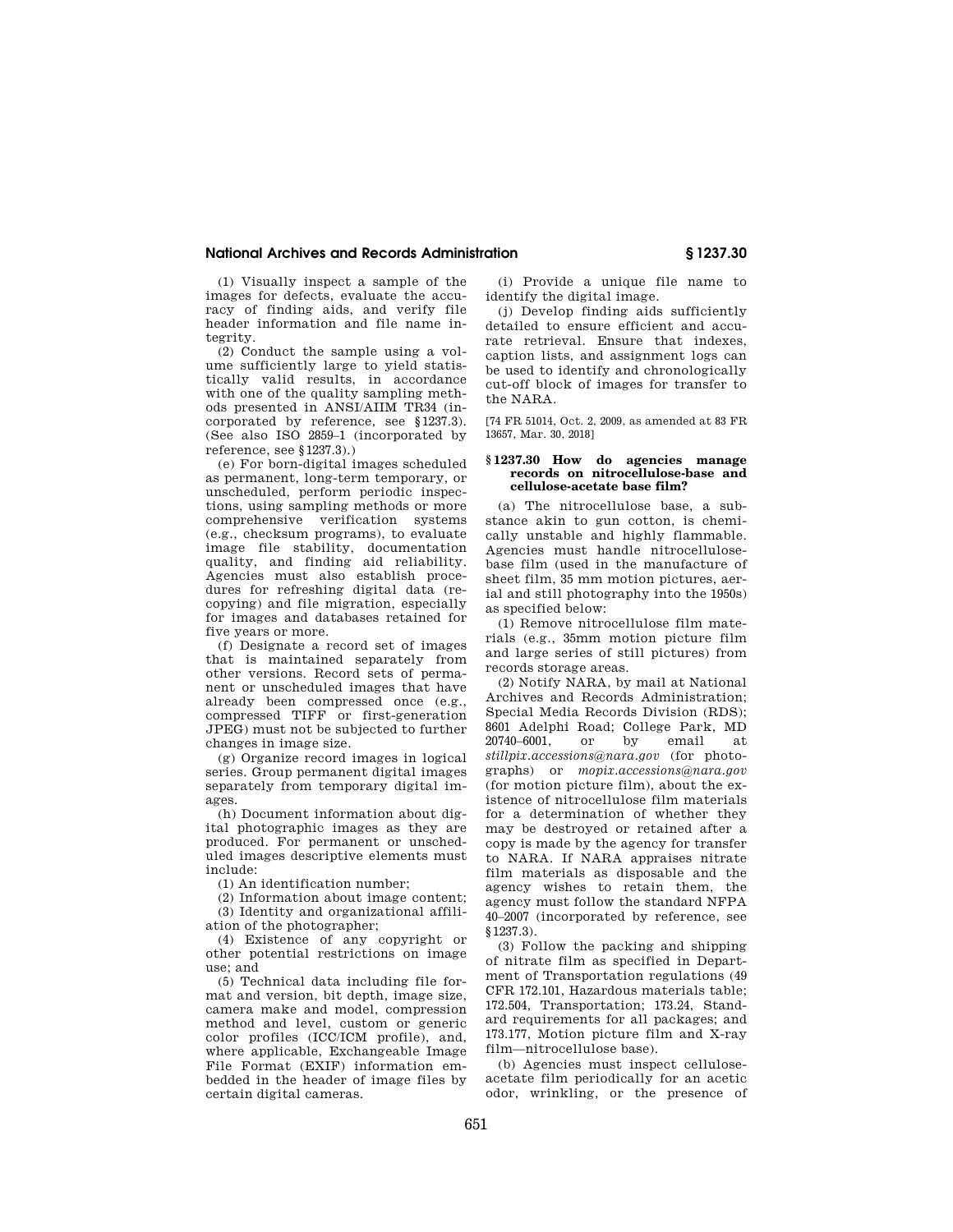crystalline deposits on the edge or surface of the film that indicate deterioration. Notify NARA, by mail at National Archives and Records Administration; Special Media Records Division (RDS); 8601 Adelphi Road; College Park, MD 20740–6001, or by email at *stillpix.accessions@nara.gov* (for photographs) or *mopix.accessions@nara.gov*  (for motion picture film), immediately after inspection about deteriorating permanent or unscheduled audiovisual records composed of cellulose acetate so that they can be copied by the agency prior to transfer of the original and duplicate film to NARA.

[74 FR 51014, Oct. 2, 2009, as amended at 83 FR 13657, Mar. 30, 2018]

# **PART 1238—MICROFORMS RECORDS MANAGEMENT**

#### **Subpart A—General**

Sec.

- 1238.1 What is the scope of this part?
- 1238.2 What are the authorities for part 1238?
- 1238.3 What definitions apply to this part?
- 1238.4 What standards are used as guidance for this part?
- 1238.5 What publications are incorporated by reference?

#### **Subpart B—Microfilming Standards**

- 1238.10 What are the format standards for microfilming records?
- 1238.12 What documentation is required for microfilmed records?
- 1238.14 What are the microfilming requirements for permanent and unscheduled records?
- 1238.16 What are the microfilming requirements for temporary records, duplicates, and user copies?

#### **Subpart C—Storage, Use, and Disposition Standards for Microform Records**

- 1238.20 How must microforms records be stored?
- 1238.22 What are the inspection requirements for permanent and unscheduled microform records?
- 1238.24 What are NARA inspection requirements for temporary microform records?
- 1238.26 What are the restrictions on use for permanent and unscheduled microform records?
- 1238.28 What must agencies do when sending permanent microform records to a records storage facility?

# **Pt. 1238 36 CFR Ch. XII (7–1–21 Edition)**

- 1238.30 What must agencies do when transferring permanent microform records to the National Archives of the United States?
- 1238.32 Do agencies need to request NARA approval for the disposition of all microform and source records?

AUTHORITY: 44 U.S.C. chapters 29 and 33.

SOURCE: 74 FR 51014, Oct. 2, 2009, unless otherwise noted.

#### **Subpart A—General**

#### **§ 1238.1 What is the scope of this part?**

This part covers the standards and procedures for using micrographic technology in the management of Federal records.

#### **§ 1238.2 What are the authorities for part 1238?**

The statutory authorities for this part are 44 U.S.C. chapters 29 and 33.

#### **§ 1238.3 What definitions apply to this part?**

See §1220.18 of this subchapter for definitions of terms used in part 1238.

#### **§ 1238.4 What standards are used as guidance for this part?**

These regulations conform with guidance provided in ISO15489–1:2001, part 7.1 (Principles of records management programmes), and 9.6 (storage and handling).

#### **§ 1238.5 What publications are incorporated by reference in this part?**

(a) NARA incorporates certain material by reference into this part with the approval of the Director of the Federal Register under 5 U.S.C. 552(a) and 1 CFR part 51. To enforce any edition other than that specified in this section, NARA must publish a document in the FEDERAL REGISTER and the material must be available to the public. You may inspect all approved material incorporated by reference at NARA's textual research room, located at National Archives and Records Administration; 8601 Adelphi Road; Room 2000; College Park, MD 20740–6001. To arrange to inspect this approved material at NARA, contact NARA's Regulation Comments Desk (Strategy and Performance Division (MP)) by email at *regulation*l*comments@nara.gov* or by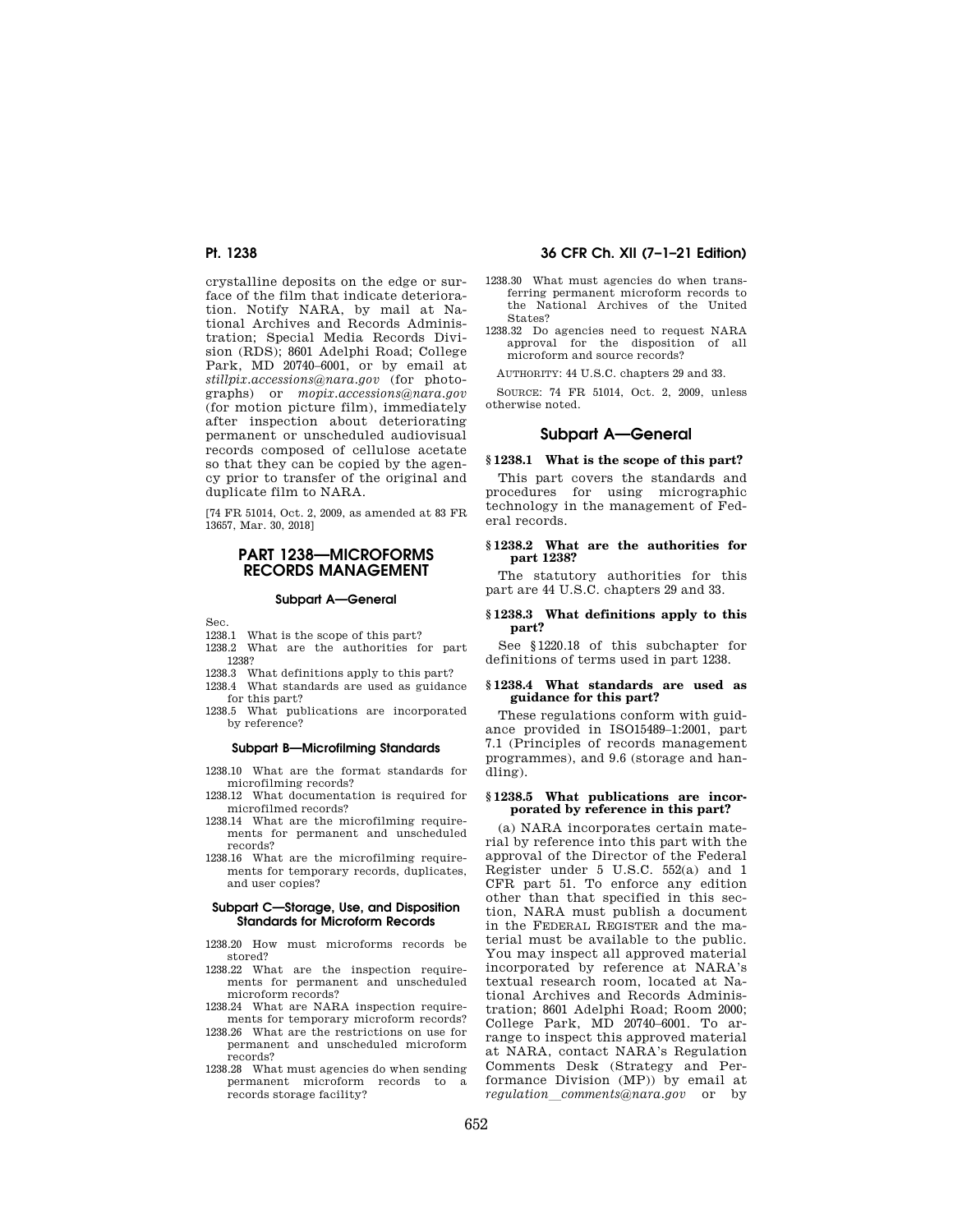## **National Archives and Records Administration § 1238.5**

telephone at 301.837.3151. All approved material is also available from the sources listed below. You may also inspect approved material at the Office of the Federal Register (OFR). For information on the availability of this material at the OFR, call 202.741.6000 or go to *http://www.archives.gov/federal*l*register/cfr/ibr-locations.html.* 

(b) *American National Standards Institute (ANSI) and International Organization for Standards (ISO) standards.* The following ANSI and ISO standards are available from the American National Standards Institute, 25 West 43rd St., 4th Floor, New York, NY 10036, phone number (212) 642–4900,or online at *http:// webstore.ansi.org.* 

(1) ANSI/AIIM MS1–1996 (''ANSI/AIIM MS1''), Standard Recommended Practice for Alphanumeric Computer-Output Microforms—Operational Practices for Inspection and Quality Control, August 8, 1996, IBR approved for §1238.14.

(2) ANSI/AIIM MS5–R1998) (''ANSI/ AIIM MS5''), Standard for Information and Image Management—Microfiche, December, 1998, IBR approved for §1238.10.

(3) ANSI/AIIM MS14–1996 (''ANSI/ AIIM MS14''), Standard Recommended Practice—Specifications for 16mm and 35mm Roll Microfilm, August 8, 1996, IBR approved for §1238.10.

(4) ANSI/AIIM MS19–1993 (''ANSI/ AIIM MS19''), Standard Recommended Practice—Identification of Microforms, August 18, 1993, IBR approved for §1238.12.

(5) ANSI/AIIM MS32–1996 (''ANSI/ AIIM MS32''), Standard Recommended Practice—Microrecording of Engineering Source Documents on 35mm Microfilm, February 16, 1996, IBR approved for §1238.10.

(6) ANSI/AIIM MS41–1996 (''ANSI/ AIIM MS41''), Dimensions of Unitized Microfilm Carriers and Apertures (Aperture, Camera, Copy and Image Cards), July 16, 1996, IBR approved for §1238.10.

(7) ANSI/AIIM MS43–1998 (''ANSI/ AIIM MS43''), Standard Recommended Practice—Operational Procedures—Inspection and Quality Control of Duplicate Microforms of Documents and From COM), June 2, 1998, IBR approved for §1238.14,

(8) ANSI/AIIM MS45–1990 (''ANSI/ AIIM MS 45''), Recommended Practice for Inspection of Stored Silver-Gelatin Microforms for Evidence of Deterioration, January 22, 1990, IBR approved for §1238.22.

(9) ISO 18911:2000 (''ISO 18911''), Imaging materials—Processed safety photographic films—Storage practices, First Edition, November 1, 2000, IBR approved for §1238.20.

(c) *Techstreet.* The following standards are available from the standards reseller Techstreet, 3916 Ranchero Drive, Ann Arbor, MI 48108, phone number (800) 699–9277, or online at *www.Techstreet.com.* 

(1) ISO 18901:2002 (''ISO 18901''), Imaging Materials—Processed silver-gelatin type black-and-white films—Specifications for stability, February 15, 2002, IBR approved for §§1238.10, 1238.14, and 1238.20.

(2) Reserved

(d) *Document Center Inc.* The following are available from the standards reseller the Document Center Inc., 111 Industrial Road, Suite 9, Belmont, CA, 94002, phone number (650) 591–7600, or online at *http://www.document-center.com.* 

(1) ANSI/NAPM IT2.19–1994 (''ANSI/ NAPM IT2.19), American National Standard for Photography—Density Measurements—Part 2: Geometric Conditions for Transmission Density, February 20, 1995, IBR approved for §1238.14.

(2) ANSI/PIMA IT9.2–1998 (''ANSI/ PIMA IT9.2''), Photographic Processed Films, Plates, and Papers-Filing Enclosures and Storage Containers, April 15, 1998, IBR approved for §§1238.10 and 1238.20.

(3) ANSI/AIIM MS 23–1998 (''ANSI/ AIIM MS23''), Standard Recommended Practice—Production, Inspection, and Quality Assurance of First-Generation, Silver Microforms of Documents, June 2, 1998, IBR approved for §§1238.10 and 1238.14.

(4) ANSI/ISO 3334–1991, ANSI/AIIM MS51–1991 (''ANSI/ISO 3334, ANSI/AIIM MS51''), Micrographics—ISO Resolution Test Chart No. 2—Description and Use, May 10, 1991, IBR approved for §1238.14.

(5) ANSI/NAPM IT2.18–1996 (''ANSI/ NAPM IT2.18''), American National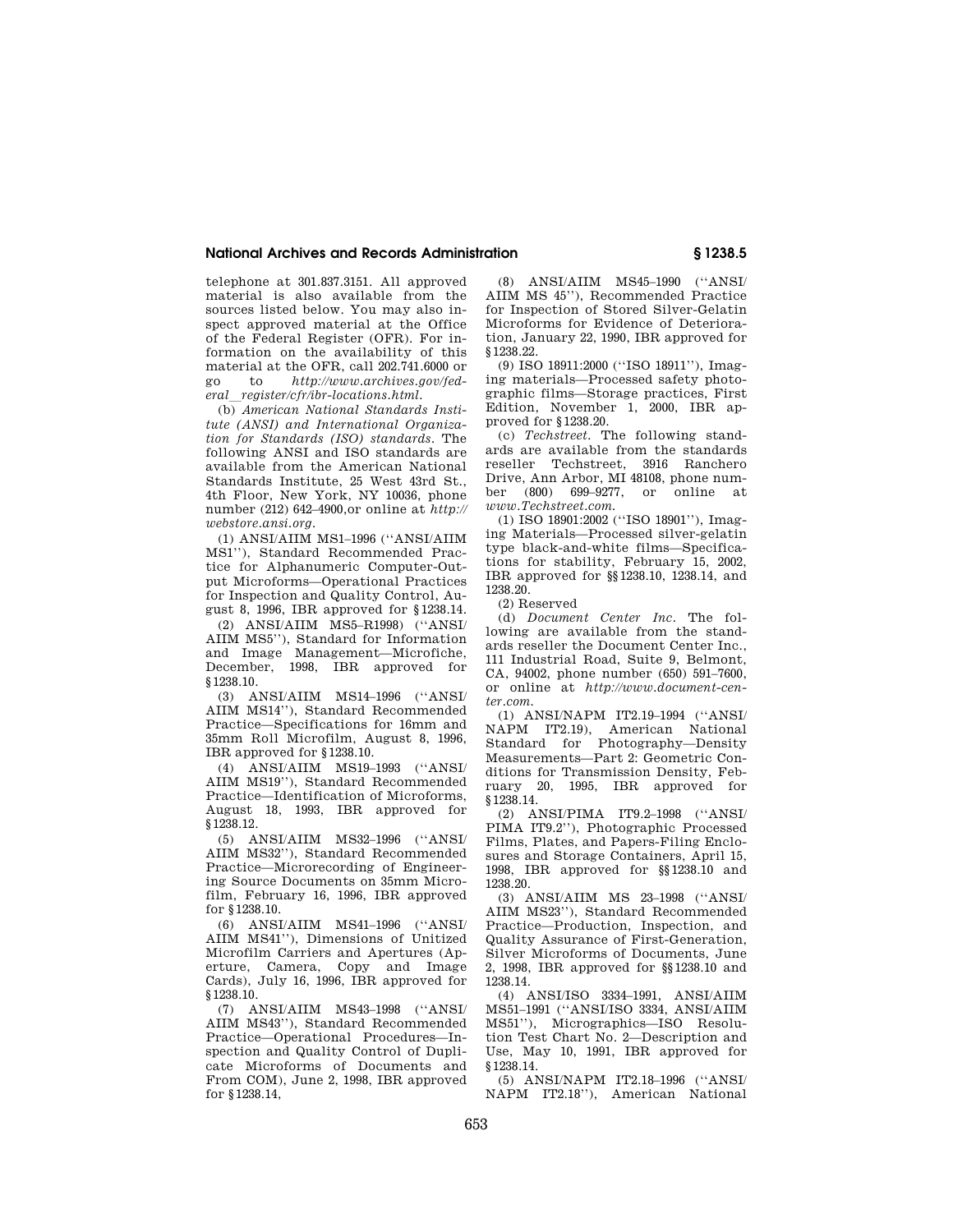Standard for Photography—Density Measurements—Part 3: Spectral Conditions, March 8, 1996, IBR approved for §1238.14.

[74 FR 51014, Oct. 2, 2009, as amended at 83 FR 13657, Mar. 30, 2018]

# **Subpart B—Microfilming Standards**

## **§ 1238.10 What are the format standards for microfilming records?**

The following formats must be used when microfilming records:

(a) *Roll film*—(1) *Source documents.*  The formats described in ANSI/AIIM MS14 (incorporated by reference, see §1238.5) must be used for microfilming source documents on 16mm and 35mm roll film. A reduction ratio no greater than 1:24 is recommended for correspondence or similar typewritten documents. Use ANSI/AIIM MS23 (incorporated by reference, see §1238.5) for the appropriate reduction ratio and format for meeting image quality requirements. When microfilming on 35mm film for aperture card applications, the format dimensions in ANSI/ AIIM MS32 (incorporated by reference, see §1238.5), Table 1 must be used, and the aperture card format ''D Aperture'' shown in ANSI/AIIM MS41 (incorporated by reference, see §1238.5), Figure 1, must be used. The components of the aperture card, including the paper and adhesive, must conform to the requirements of ANSI/PIMA IT9.2 (incorporated by reference, see §1238.5). The 35mm film used in the aperture card application must conform to film designated as LE 500 in ISO 18901 (incorporated by reference, see §1238.5).

(2) *COM.* Microfilm created using computer output microfilm (COM) technology must use the simplex mode described in ANSI/AIIM MS14 (incorporated by reference, see §1238.5) at an effective ratio of 1:24 or 1:48 depending upon the application.

(b) *Microfiche.* When creating microfiche, either by microfilming source documents or using COM technology, the formats and reduction ratios prescribed in ANSI/AIIM MS5 (incorporated by reference, see §1238.5) must be used as specified for the size and quality of the documents being filmed. Use ANSI/AIIM MS23 (incorporated by reference, see §1238.5) for determining

**§ 1238.10 36 CFR Ch. XII (7–1–21 Edition)** 

the appropriate reduction ratio and format for meeting the image quality requirements.

(c) *Index placement*—(1) *Source documents.* When microfilming source documents, place indexes, registers, or other finding aids, if microfilmed, either in the first frames of the first roll of film or in the last frames of the last roll of film of a series. For microfiche, place the indexes in the last frames of the last microfiche or microfilm jacket of a series.

(2) *COM.* Place indexes on COM following the data on a roll of film, in the last frames of a single microfiche, or in the last frames of the last fiche in a series. Other locations for indexes may be used only if dictated by special system constraints.

## **§ 1238.12 What documentation is required for microfilmed records?**

Agencies must ensure that the microforms capture all information contained on the source documents and that they can be used for the purposes the source documents served. Microform records must be labeled and organized to support easy retrieval and use. Agencies must:

(a) Arrange, describe, and index the filmed records to permit retrieval of any particular document or component of the records.

(b) Title each microform roll or fiche with a titling target or header. For fiche, place the titling information in the first frame if the information will not fit on the header. At a minimum, titling information must include:

(1) The title of the records;

(2) The number or identifier for each unit of microform;

(3) The security classification, if any; and

(4) The name of the agency and suborganization, the inclusive dates, names, or other data identifying the records to be included on a unit of microform.

(c) Add an identification target showing the date of microfilming. When necessary to give the microform copy legal standing, the target must also identify the person who authorized the microfilming. Use ANSI/AIIM MS19 (incorporated by reference, see §1238.5) for standards for identification targets.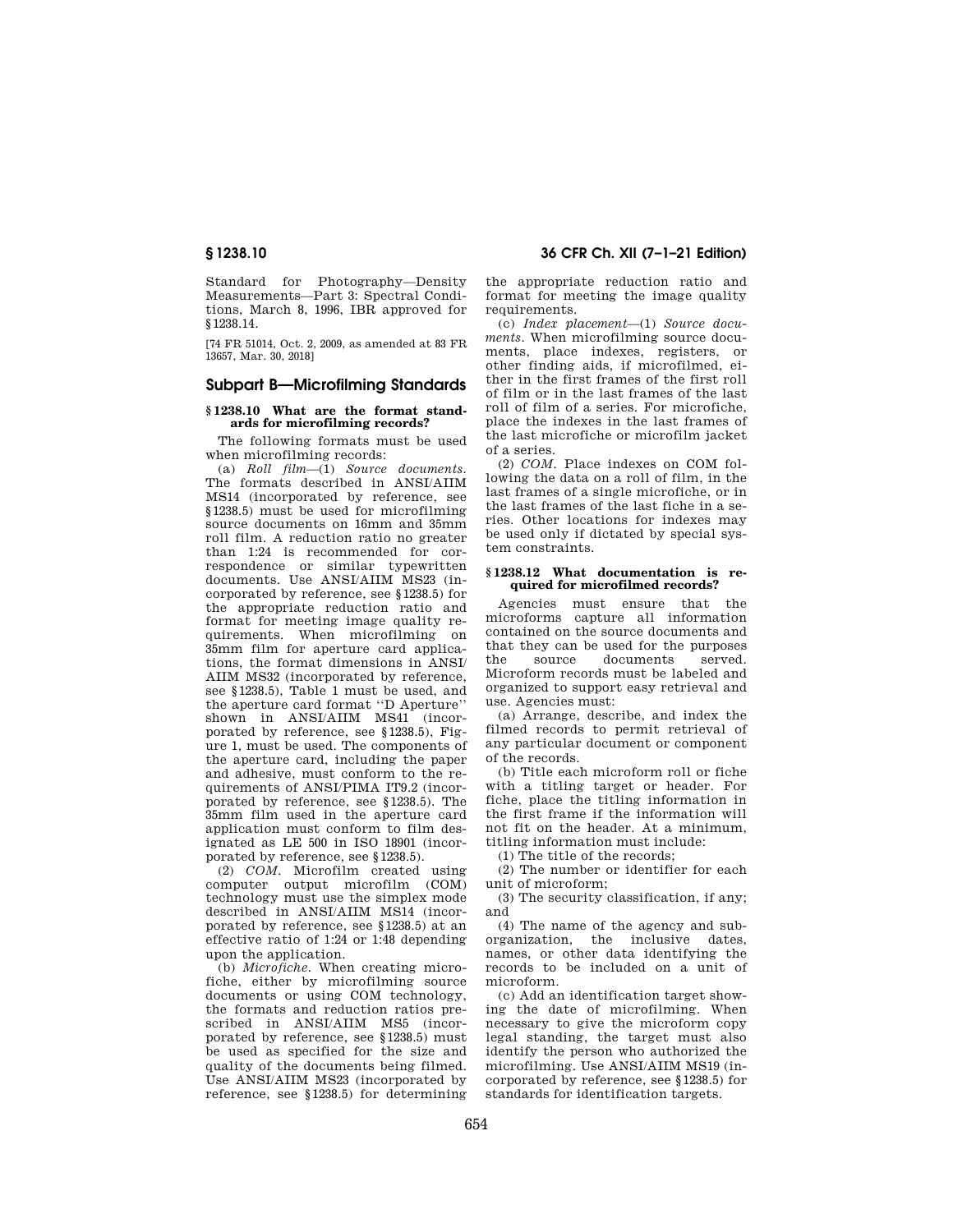## **National Archives and Records Administration § 1238.14**

#### **§ 1238.14 What are the microfilming requirements for permanent and unscheduled records?**

(a) Agencies must apply the standards in this section when microfilming:

(1) Permanent paper records where the original paper record will be destroyed (only after authorization from NARA);

(2) Unscheduled paper records where the original paper record will be destroyed (only after authorization from  $NARA$ ); and

(3) Permanent and unscheduled original microform records (no paper originals) produced by automation, such as COM.

(b) Agencies must use polyesterbased silver gelatin type film that conforms to ISO 18901 (incorporated by reference, see §1238.5) for LE 500 film in all applications.

(c) Agencies must process microforms so that the residual thiosulfate ion concentration will not exceed 0.014 grams per square meter in accordance with ISO 18901 (incorporated by reference, see §1238.5) and use the processing procedures in ANSI/ AIIM MS1 and ANSI/AIIM MS23 (both incorporated by reference, see §1238.5).

(d) Agencies must use the following standards for quality:

(1) *Resolution*—(i) *Source documents.*  Agencies must determine minimum resolution on microforms of source documents using the method in the Quality Index Method for determining resolution and anticipated losses when duplicating, as described in ANSI/AIIM MS23 and ANSI/AIIM MS43 (both incorporated by reference, see §1238.5). Agencies must perform resolution tests using an ANSI/ISO 3334 Resolution Test Chart (incorporated by reference, see §1238.5) or a commercially available certifiable target manufactured to comply with this standard, and read the patterns following the instructions of ANSI/ISO 3334. Agencies must use the smallest character used to display information to determine the height used in the Quality Index formula. Agencies must use a Quality Index of five at the third generation level.

(ii) *COM.* COM must meet the requirements of ANSI/AIIM MS1 (incorporated by reference, see §1238.5).

(2) *Background density of images.*  Agencies must use the background ISO standard visual diffuse transmission density on microforms appropriate to the type of documents being filmed. Agencies must use the procedure for density measurement described in ANSI/AIIM MS23 (incorporated by reference, see §1238.5). The densitometer must meet with ANSI/NAPM IT2.18 (incorporated by reference, see §1238.5) for spectral conditions and ANSI/NAPM IT2.19 (incorporated by reference, see §1238.5) for geometric conditions for transmission density.

(i) Recommended visual diffuse transmission background densities for images of documents are as follows:

| Classification | Description of document                                                                                                                                      | Background<br>density |
|----------------|--------------------------------------------------------------------------------------------------------------------------------------------------------------|-----------------------|
| Group 1        | High-quality, high contrast printed book, periodicals, and black typing                                                                                      | $1.3 - 1.5$           |
|                | Fine-line originals, black opaque pencil writing, and documents with small high contrast<br>printing.                                                        | $1.15 - 1.4$          |
| Group 3        | Pencil and ink drawings, faded printing, and very small printing, such as footnotes at<br>the bottom of a printed page.                                      | $1.0 - 1.2$           |
| Group 4        | Low-contrast manuscripts and drawing, graph paper with pale, fine-colored lines; let-<br>ters typed with a worn ribbon; and poorly printed, faint documents. | $0.8 - 1.0$           |
| Group 5        |                                                                                                                                                              | $0.7 - 0.85$          |

(ii) Recommended visual diffuse transmission densities for computer generated images are as follows:

| Film type | Process | Density measurement method | Min. Dmax <sup>1</sup> | Max. Dmin 1 | Minimum<br>density<br>difference |
|-----------|---------|----------------------------|------------------------|-------------|----------------------------------|
|           |         |                            | 0.75                   | 0.15        | 0.60                             |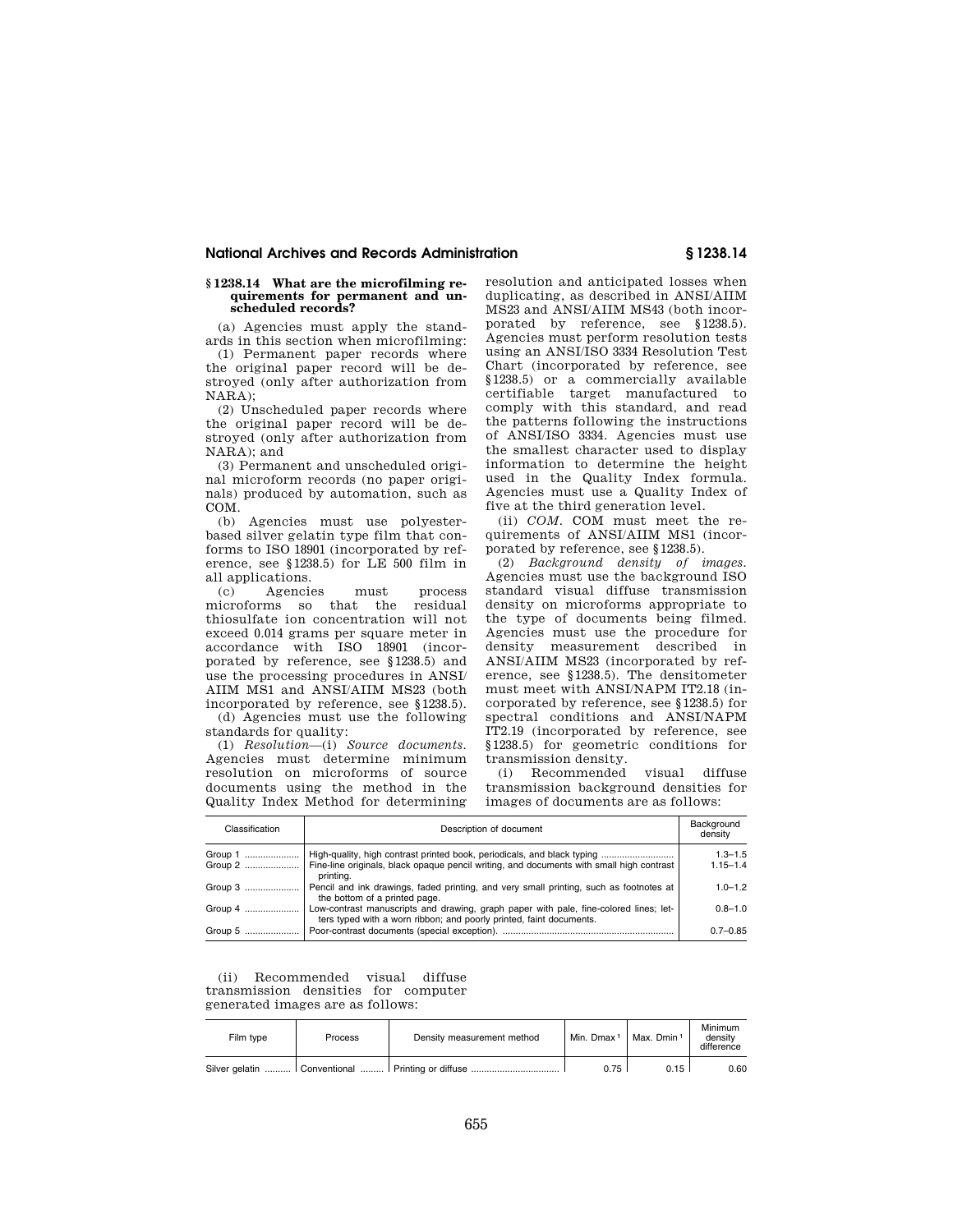**§ 1238.16 36 CFR Ch. XII (7–1–21 Edition)** 

| Film type | <b>Process</b> | Density measurement method | Min. Dmax <sup>1</sup> | Max. Dmin 1 | Minimum<br>density<br>difference |
|-----------|----------------|----------------------------|------------------------|-------------|----------------------------------|
|           |                |                            | 1.50                   | 0.20        | 1.30                             |

1 Character or line density, measured with a microdensitometer or by comparing the microfilm under a microscope with an image of a known density.

(3) *Base plus fog density of microfilms.*  The base plus fog density of unexposed, processed microfilms must not exceed 0.10. When a tinted base film is used, the density will be increased. The difference must be added to the values given in the tables in paragraph  $(d)(2)$ of this section.

(4) *Line or stroke width.* Due to optical limitations in most micrographic systems, microfilm images of thin lines appearing in the source documents will tend to fill in as a function of their width and density. Therefore, as the reduction ratio of a given system is increased, reduce the background density as needed to ensure that the copies will be legible.

#### **§ 1238.16 What are the microfilming requirements for temporary records, duplicates, and user copies?**

(a) *Temporary records with a retention period over 99 years.* Agencies must use the microfilming requirements in §1238.14.

(b) *Temporary records to be kept for less than 99 years, duplicates, and user copies.*  NARA does not require the use of specific standards for these microforms. Agencies may select a film stock that meets their needs and ensures the preservation of the microforms for their full retention period. NARA recommends that agencies consult appropriate standards, available as noted in §1238.3, and manufacturer's instructions for processing production, and maintenance of microform to ensure that the images are accessible and usable for the entire retention period of the records.

# **Subpart C—Storage, Use, and Disposition of Microform Records**

#### **§ 1238.20 How must microform records be stored?**

(a) *Permanent and unscheduled records.* Agencies must store permanent and unscheduled microform records

under the extended term storage conditions specified in ISO 18911 and ANSI/ PIMA IT9.2 (both incorporated by reference, see §1238.5), except that the relative humidity of the storage area must be a constant 35 percent RH, plus or minus 5 percent. Non-silver copies of microforms must be maintained in a different storage area than are silver gelatin originals or duplicate copies).

(b) *Temporary records.* Agencies must store temporary microform records under conditions that will ensure their preservation for their authorized retention period. NARA suggests that agencies may consult Life Expectance (LE) guidelines in ISO 18901 (incorporated by reference, see §1238.5).

#### **§ 1238.22 What are the inspection requirements for permanent and unscheduled microform records?**

(a) Agencies must inspect, or arrange for a contractor or NARA to inspect master microform of permanent or unscheduled records following the inspection requirements in paragraph (b) of this section.

(b) The microforms listed in paragraph (a) of this section must be inspected initially in accordance with ANSI/AIIM MS45 (incorporated by reference, see §1238.5). All microforms must be inspected when they are two years old. After the initial two-year inspection, unless there is a catastrophic event, the microforms must be inspected as follows until they are transferred to NARA:

(1) For microfilm produced after 1990, inspect the microfilm every 5 years.

(2) For microfilm produced prior to 1990, inspect the microfilm every 2 years.

(c) To facilitate inspection, the agency must maintain an inventory that lists each microform series or publication by production date, producer, processor, format, and results of previous inspections.

(d) The inspection must include the following elements: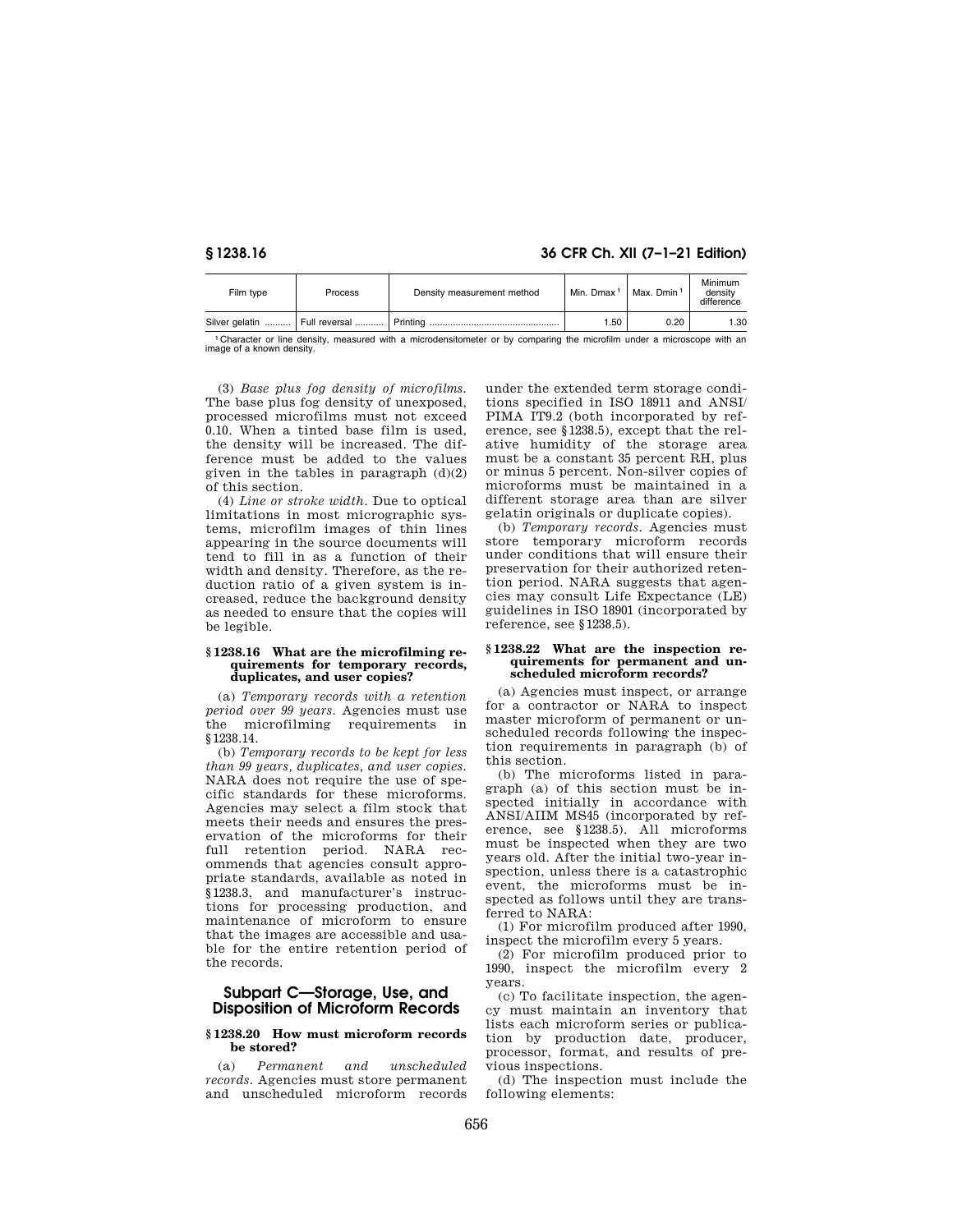## **National Archives and Records Administration § 1238.28**

(1) An inspection for aging blemishes following ANSI/AIIM MS45 (incorporated by reference, see §1238.5);

(2) A rereading of resolution targets;

(3) A remeasurement of density; and

(4) A certification of the environmental conditions under which the microforms are stored, as specified in §1238.20(a).

(e) The agency must prepare an inspection report, and send a copy to NARA in accordance with §1238.28(c). The inspection report must contain:

(1) A summary of the inspection findings, including:

(i) A list of batches by year that includes the identification numbers of microfilm rolls and microfiche in each batch;

(ii) The quantity of microforms inspected;

(iii) An assessment of the overall condition of the microforms;

(iv) A summary of any defects discovered, e.g., redox blemishes or base deformation; and

(v) A summary of corrective actions taken.

(2) A detailed inspection log created during the inspection that contains the following information:

(i) A complete description of all records inspected (title; roll or fiche number or other unique identifier for each unit of film inspected; security classification, if any; and inclusive dates, names, or other data identifying the records on the unit of film);

(ii) The date of inspection;

(iii) The elements of inspection (see paragraph (d) of this section);

(iv) Any defects uncovered; and

(v) The corrective action taken.

(f) If an inspection finds that a master microform is deteriorating, the agency must make a silver duplicate in accordance with §1238.14 to replace the deteriorating master. The duplicate microform must meet inspection requirements (see §1238.22) before it may be transferred to a record center or NARA.

(g) Inspections must be conducted in environmentally controlled areas in accordance with ANSI/AIIM MS45 (incorporated by reference, see §1238.5).

#### **§ 1238.24 What are NARA inspection**  requirements **microform records?**

NARA recommends, but does not require, that agencies use the inspection procedures described in §1238.22(a).

#### **§ 1238.26 What are the restrictions on use for permanent and unscheduled microform records?**

(a) Agencies must not use the silver gelatin master microform or duplicate silver gelatin microform of permanent or unscheduled records created in accordance with §1238.14 of this part for reference purposes. Agencies must ensure that the master microform remains clean and undamaged during the process of making a duplicating master.

(b) Agencies must use duplicates for: (1) Reference;

(2) Further duplication on a recurring basis;

(3) Large-scale duplication; and

(4) Distribution of records on microform.

(c) Agencies retaining the original record in accordance with an approved records disposition schedule may apply agency standards for the use of microform records.

### **§ 1238.28 What must agencies do when sending permanent microform records to a records storage facility?**

Agencies must:

(a) Follow the procedures in part 1232 of this chapter and the additional requirements in this section.

(b) Package non-silver copies separately from the silver gelatin original or silver duplicate microform copy and clearly label them as non-silver copies.

(c) Include the following information on the transmittal (SF 135 for NARA Federal Records Centers), or in an attachment to the transmittal. For records sent to an agency records center or commercial records storage facility, submit this information to NARA as part of the documentation required by §1232.14 of this subchapter:

(1) Name of the agency and program component;

(2) The title of the records and the media and format used;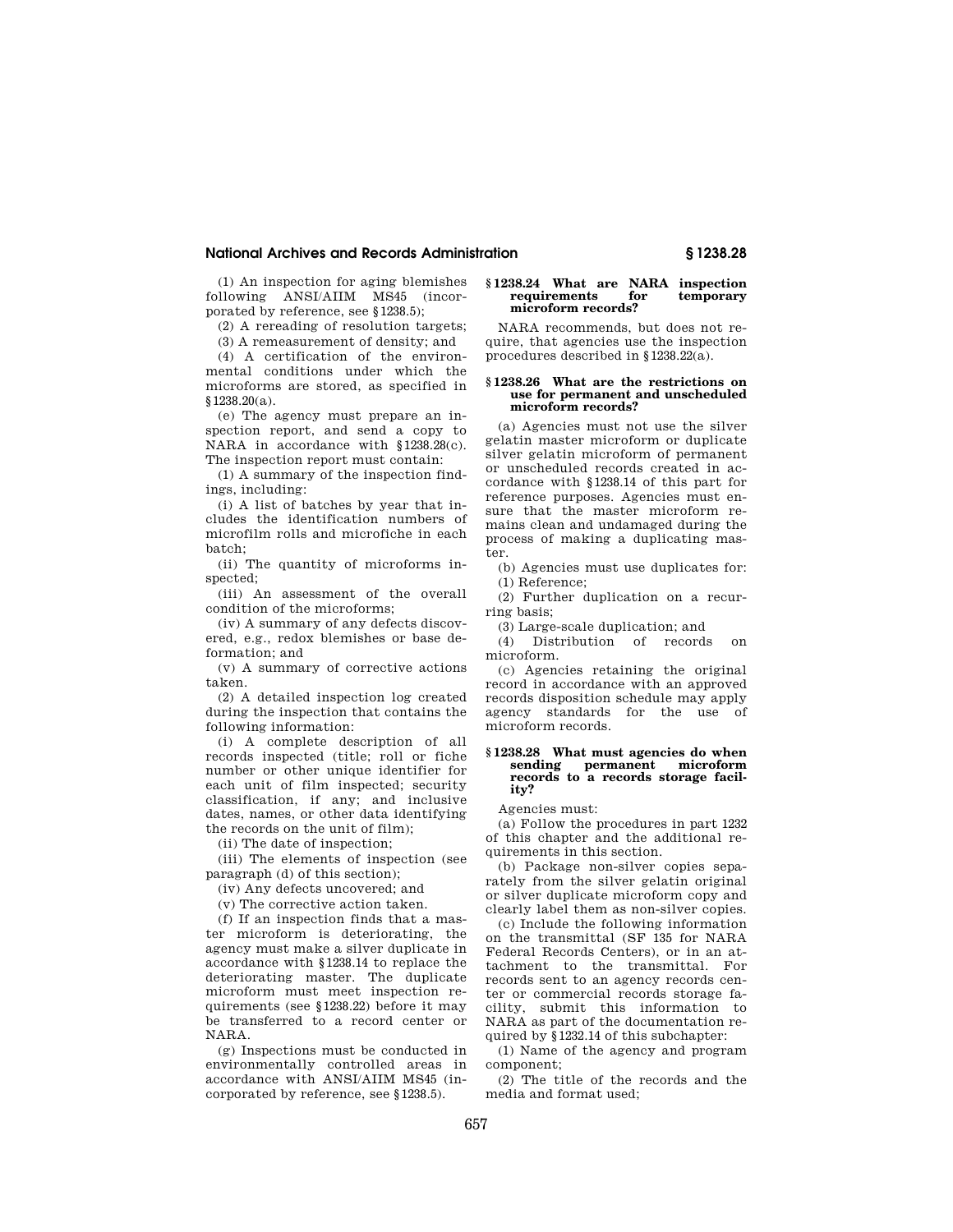(3) The number or identifier for each unit of microform;

(4) The security classification, if any;

(5) The inclusive dates, names, or other data identifying the records to be included on a unit of microform;

(6) Finding aids that are not contained in the microform; and

(7) The inspection log forms and inspection reports required by §1238.22(e).

(d) Agencies may transfer permanent microform records to a records storage facility meeting the storage requirements in §1232.14(a) (see §1233.10 of this subchapter for NARA Federal Records Centers) of this subchapter only after the first inspection or with certification that the microforms will be inspected by the agency, a contractor, or a NARA Federal Records Center (on a reimbursable basis) when the microforms become 2 years old.

# **§ 1238.30 What must agencies do when transferring permanent microform records to the National Archives of the United States?**

Agencies must:

(a) Follow the procedures in part 1235 of this subchapter and the additional requirements in this section.

(b) If the records are not in a NARA Federal Records Center, submit the information specified in §1232.14(c) of this subchapter.

(c) Transfer the silver gelatin original (or duplicate silver gelatin microform created in accordance with §1238.14) plus one microform copy.

(d) Ensure that the inspections of the microforms are up-to-date. NARA will not accession permanent microform records until the first inspection has been performed (when the microforms are 2 years old).

(e) Package non-silver copies separately from the silver gelatin original or silver duplicate microform copy and clearly label them as non-silver copies.

#### **§ 1238.32 Do agencies need to request NARA approval for the disposition**  microform and source **records?**

(a) *Permanent or unscheduled records.*  Agencies must schedule both source documents (originals) and microforms. NARA must approve the schedule, SF 115, Request for Records Disposition Authority, in accordance with part 1225 of this subchapter before any records, including source documents, may be destroyed.

(1) Agencies that comply with the standards in §1238.14 must include on the SF 115 the following certification: ''This certifies that the records described on this form were (or will be) microfilmed in accordance with the standards set forth in 36 CFR part 1238.''

(2) Agencies using microfilming methods, materials, and procedures that do not meet the standards in §1238.14(a) must include on the SF 115 a description of the system and standards used.

(3) When an agency intends to retain the silver original microforms of permanent records and destroy the original records, the agency must certify in writing on the SF 115 that the microform will be stored in compliance with the standards of §1238.20 and inspected as required by §1238.22.

(b) *Temporary records.* Agencies do not need to obtain additional NARA approval when destroying scheduled temporary records that have been microfilmed. The same approved retention period for temporary records is applied to microform copies of these records. The original records can be destroyed once microfilm is verified, unless legal or other requirements prevent their early destruction.

# **PART 1239—PROGRAM ASSISTANCE AND INSPECTIONS**

### **Subpart A—General**

Sec.

1239.1 What is the scope of this part?

1239.2 What are the authorities for part 1239?

1239.3 What definitions apply to this part?

1239.4 What standards are used as guidance for this part?

# **Subpart B—Program Assistance**

- 1239.10 What program assistance does NARA provide?
- 1239.12 Whom may agencies contact to request assistance?

### **Subpart C—Inspections**

1239.20 When will NARA undertake an inspection?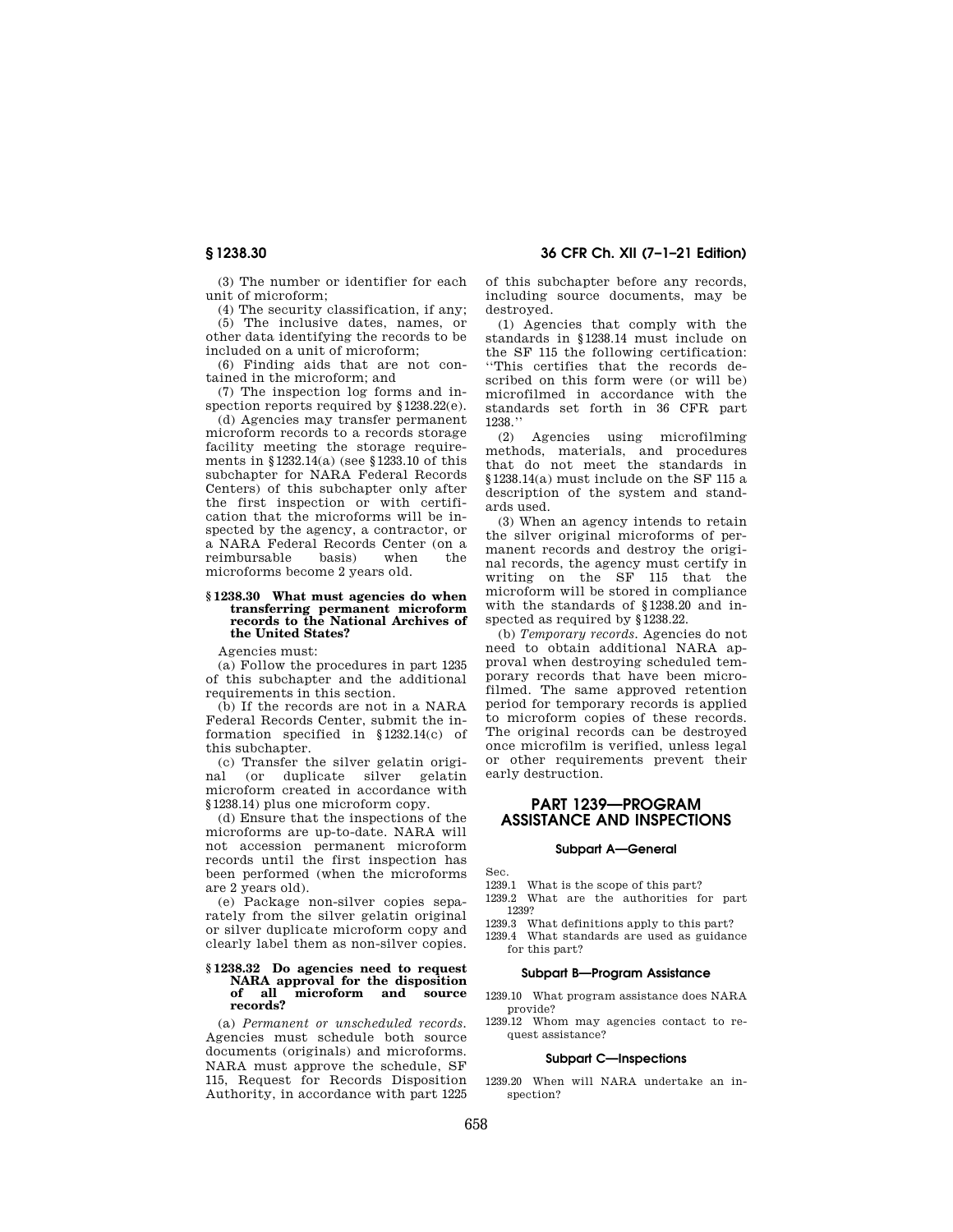## **National Archives and Records Administration § 1239.20**

1239.22 How does NARA notify the agency of the inspection? 1239.24 How does NARA conduct an inspec-

tion? 1239.26 What are an agency's follow up obli-

gations for an inspection report?

AUTHORITY: 44 U.S.C. 2904 and 2906.

SOURCE: 74 FR 51014, Oct. 2, 2009, unless otherwise noted.

# **Subpart A—General**

## **§ 1239.1 What is the scope of this part?**

NARA's statutory authorities include assisting agencies in carrying out their records management responsibilities and, when necessary, inspecting agency programs and reporting to Congress on those inspections. Part 1239 identifies the types of records management guidance and program assistance NARA provides to agencies under its 44 U.S.C. chapter 29 mandate; the conditions under which NARA will invoke its inspection authority, also under chapter 29; and the requirements for agencies to cooperate fully in such inspections.

## **§ 1239.2 What are the authorities for part 1239?**

The authorities for this part are 44 U.S.C. 2904 and 2906.

### **§ 1239.3 What definitions apply to this part?**

(a) See §1220.18 of this subchapter for definitions of terms used in part 1239.

(b) As used in part 1239—

*Inspection* means a formal review and report by NARA under 44 U.S.C. 2904(c) and 2906(a) of an agency's recordkeeping processes that focus on significant records management problems affecting records at risk that meet one or more of the following criteria:

(1) Have a direct and high impact on legal rights or government accountability;

(2) Are the subject of high profile litigation, Congressional attention, or widespread media coverage;

(3) Have high research potential; or

(4) Are permanent records with a large volume, regardless of format.

#### **§ 1239.4 What standards are used as guidance for this part?**

These regulations conform with guidance provided in ISO 15489–1:2001. Paragraphs 7.1, Principles of records management programmes, and 10, Monitoring and auditing, apply to this part.

# **Subpart B—Program Assistance**

# **§ 1239.10 What program assistance does NARA provide?**

(a) NARA publishes handbooks, conducts workshops and other training sessions, and furnishes information and guidance to Federal agencies about the creation of records, their maintenance and use, and their disposition. NARA also may conduct a targeted assistance project in cooperation with an agency to address a serious records management issue in the agency.

(b) Information on NARA handbooks and guidance is available at *http:// www.archives.gov/records-mgmt/.* 

(c) Information on NARA training is available at *http://www.archives.gov/ records-mgmt/training/.* 

### **§ 1239.12 Whom may agencies contact to request program assistance?**

For information or assistance in any of the areas covered by this subchapter, agencies may contact NARA by mail at National Archives and Records Administration; Office of the Chief Records Officer (AC); 8601 Adelphi Road; College Park, MD 20740–6001, or by email at

*RM.Communications@nara.gov.* 

[83 FR 13658, Mar. 30, 2018]

# **Subpart C—Inspections**

#### **§ 1239.20 When will NARA undertake an inspection?**

NARA may undertake an inspection when an agency fails to address specific records management problems involving high risk to significant records. Problems may be identified through a risk assessment or through other means, such as reports in the media, Congressional inquiries, allegations of unauthorized destruction, reports issued by the GAO or an agency's Inspector General, or observations by NARA staff members. Inspections will be undertaken when other NARA program assistance efforts (see §1239.10) have failed to mitigate situations